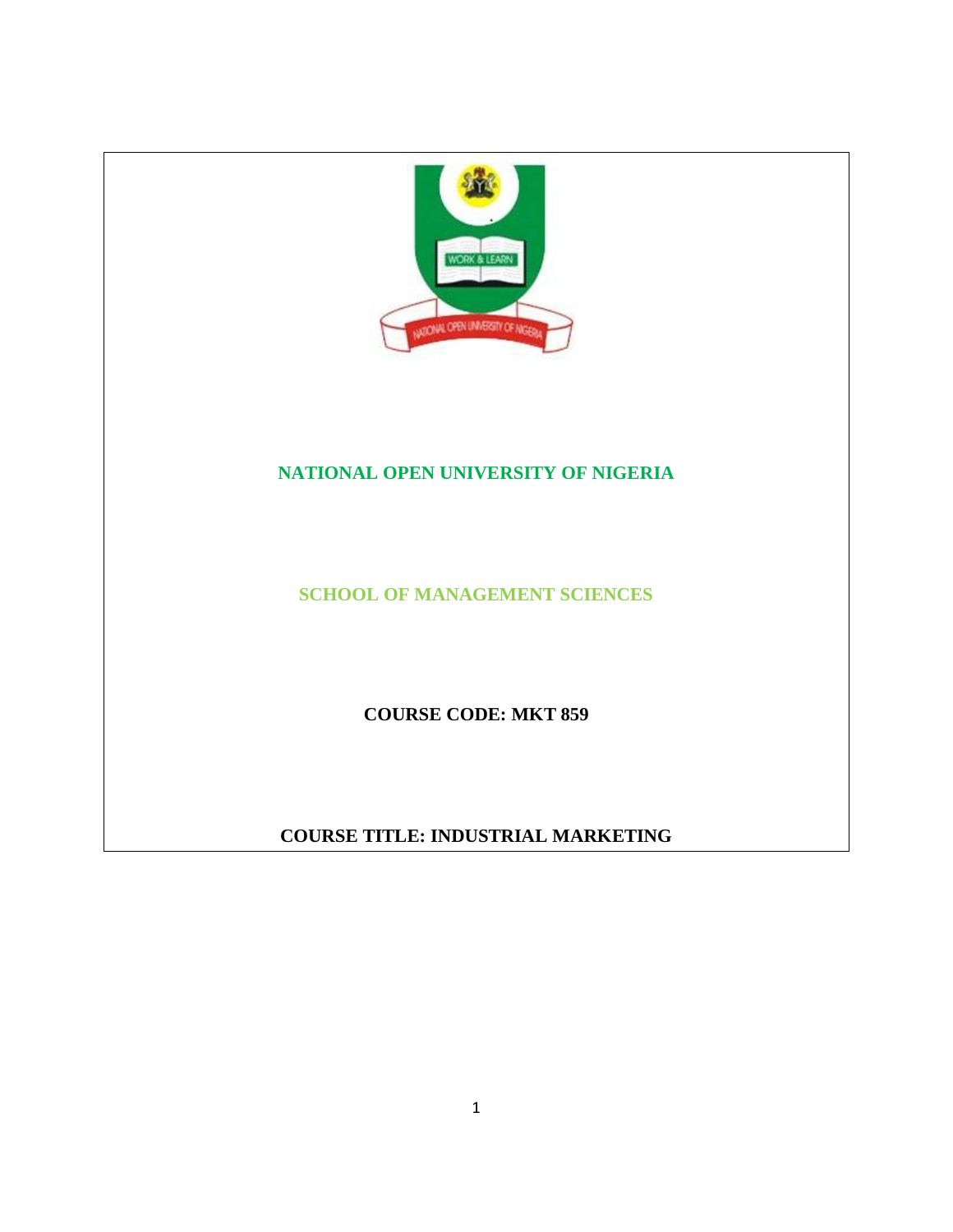# **NATIONAL OPEN UNIVERSITY OF NIGERIA**

**Course Code MKT 859** 

**Course Title Industrial Marketing** 

**Course Developer/Writer Dr C.I. Okeke (NOUN)**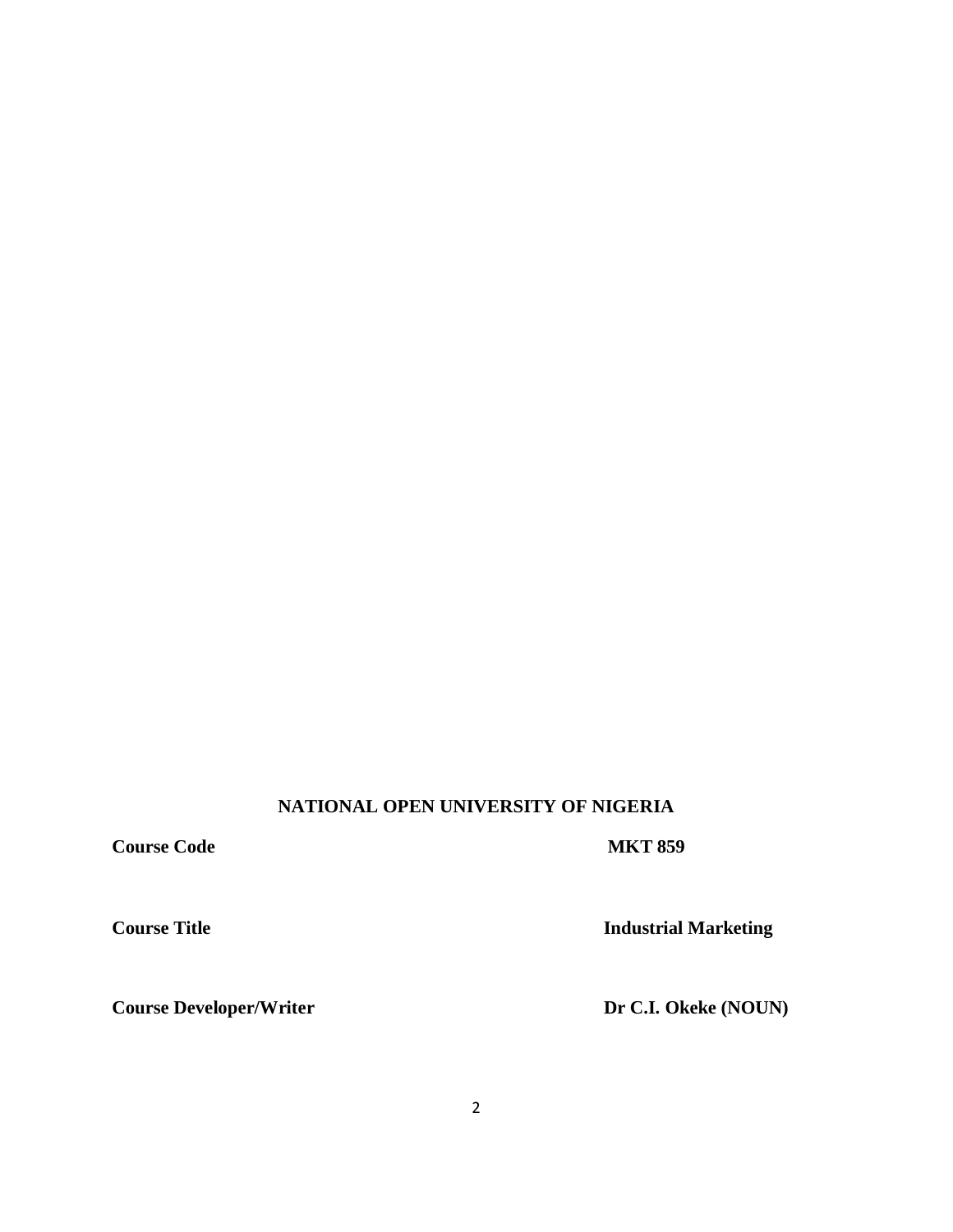**Programme Leader Dr C.I. Okeke (NOUN)** 

**Course Editor** 

**Course Coordinator** Dr (Mrs.) O.I. Inua (NOUN)

# **NATIONAL OPEN UNIVERSITY OF NIGERIA**

| <b>MKT 859</b>                                                          | <b>INDUSTRIAL MARKETING</b> |  |
|-------------------------------------------------------------------------|-----------------------------|--|
|                                                                         |                             |  |
| <b>Unit 1:</b> Overview of Industrial Marketing                         |                             |  |
| <b>Unit 2:</b> Perspectives and Stages of Organizational Buying Process |                             |  |
| <b>Unit 3: Industrial Buying Issues</b>                                 |                             |  |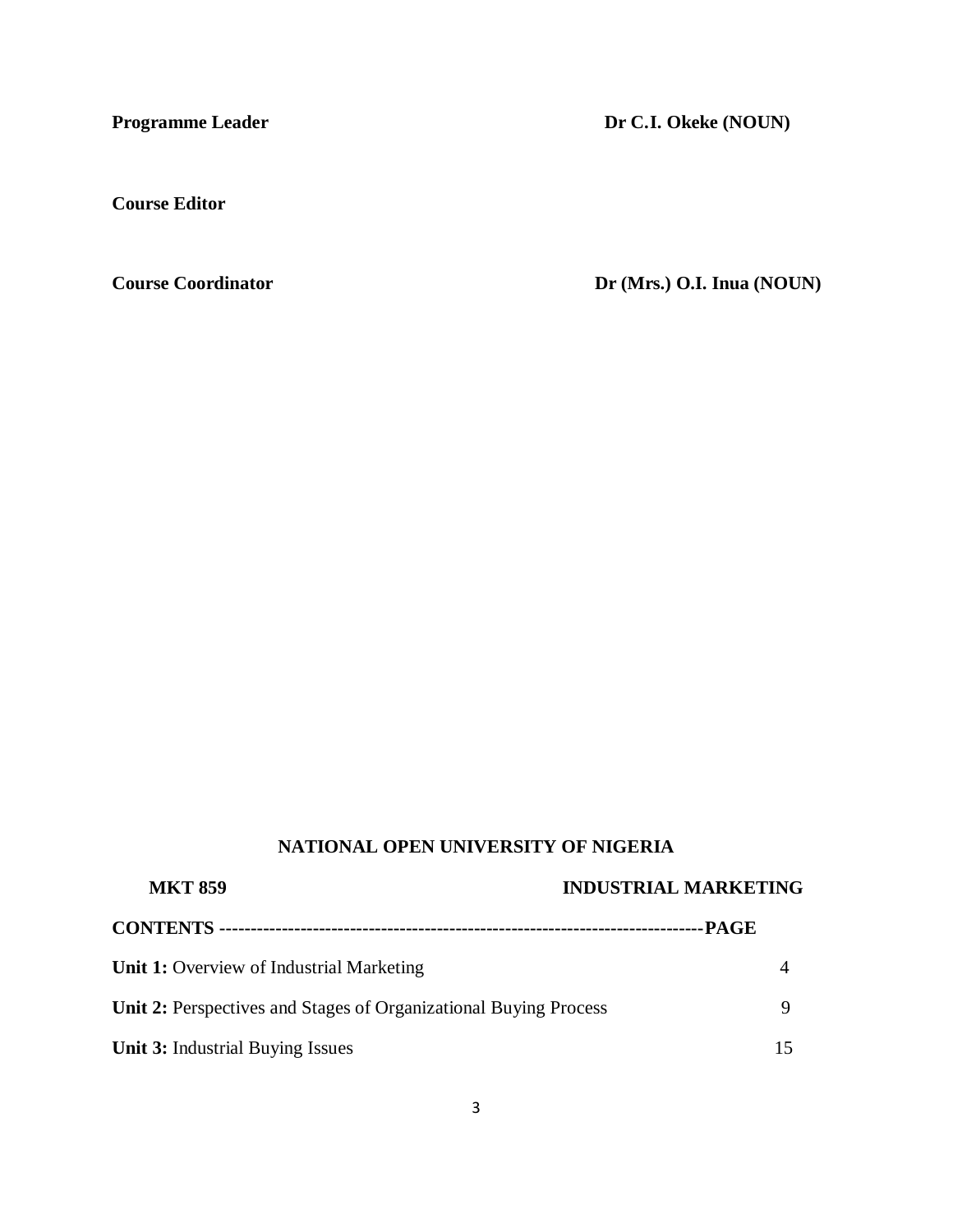| Unit 4: Similarities between Industrial and Consumer Marketing                            | 22 |
|-------------------------------------------------------------------------------------------|----|
| Unit 5: Type of Industrial Customers                                                      | 26 |
| Unit 6: Sales Force Management in Industrial Marketing                                    | 31 |
| Unit 7: Characteristics of Industrial Markets                                             | 39 |
| <b>Unit 8: Industrial Products</b>                                                        | 43 |
| Unit 9: Managing Industrial Products and Services                                         | 48 |
| Unit 10: Pricing in Industrial Marketing                                                  | 54 |
| Unit 11: Communication/Promotion in Industrial Marketing                                  | 59 |
| Unit 12: Communication Management-Forms and Integrated Communication                      | 64 |
| Unit 13: Distribution Decisions in Industrial Marketing-Institutions Making               |    |
| Up the Distribution System                                                                | 69 |
| Unit 14: Distribution Decisions in Industrial Marketing-Design Options                    |    |
| in Forming Channels of Distribution                                                       | 74 |
| Unit15: Distribution Decisions in Industrial Marketing-Producer-Reseller Relationships 77 |    |
| Unit 16: Elements of Industrial Marketing Strategy                                        | 80 |
| Unit 17: Steps in Industrial Strategic Marketing Planning (1)                             |    |
| Unit 18: Steps in Industrial Strategic Marketing Planning (11)                            |    |

# **UNIT 1: OVERVIEW OF INDUSTRIAL MARKETING**

# **CONTENTS**

- 1.0 Introduction
- 2.0 Objectives
- 3.0 Main Content
- 3.1 Product Classification and Categorization of Marketing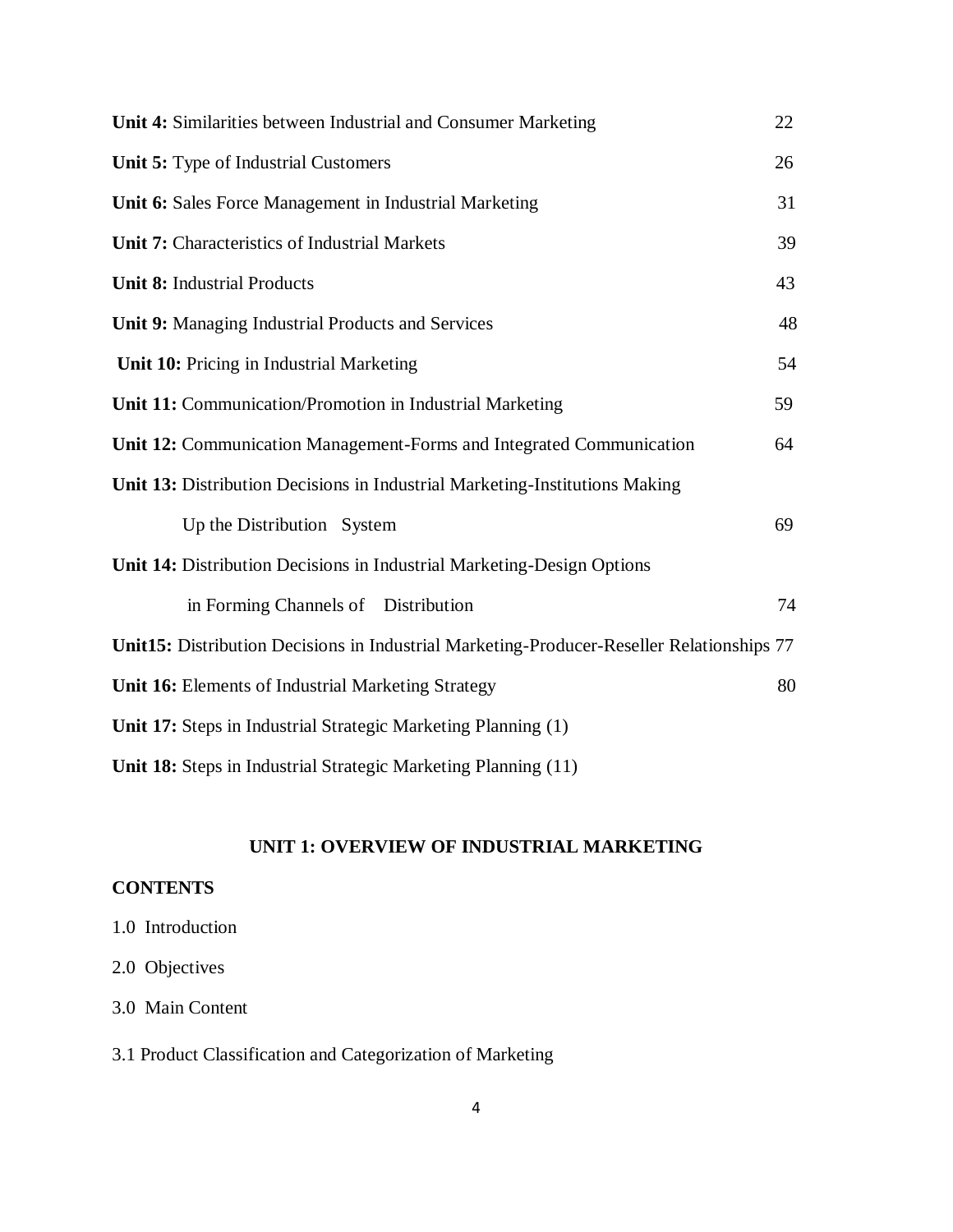3.2 The Difference between Industrial and Consumer Marketing

- 3.3 Why Study Industrial Marketing
- 4.0 Conclusion
- 5.0 Summary
- 6.0 Tutor Marked Assignment
- 7.0 References/Further Reading

### **1. INTRODUCTION**

There are clear differences between industrial and consumer products leading to distinction between consumer and industrial marketing. The differences existing between consumer and industrial products manifest in differences in the consumer/customers of the two broad types of products. While consumer marketing seeks to satisfy the buying needs of individuals and households with consumer products industrial marketing seeks to satisfy the buying needs of governments, manufacturing firms, institutions and resellers with industrial products. The differences arising from the different dimensions of the two broad marketing types manifest in the application of different marketing strategies and tactics as marketers seek to create and offer value to key participants in the two markets. In this introductory unit of this course, we shall be discussing product classification and categorization of marketing, differences between consumer and industrial marketing and the reasons for studying industrial marketing.

# **2. OBJECTIVES**

At the end of this unit, you should be able to:

- 1. Discuss product classification and categorization of marketing;
- 2. Explain the difference between consumer and industrial marketing; and
- 3. Discuss why industrial marketing should be treated as a distinct course of study.

### **3. MAIN CONTENT**

### **3.1 Product Classification and Categorization of Marketing**

A common basis for product classification in marketing literature is consumer products and industrial products. While consumer products refer to products purchased by end users(individuals and households) for personal consumption, industrial products are purchased by manufacturers as inputs for further production, governments, including Ministries, Departments and Agencies (MDAs) of Federal, State and Local governments,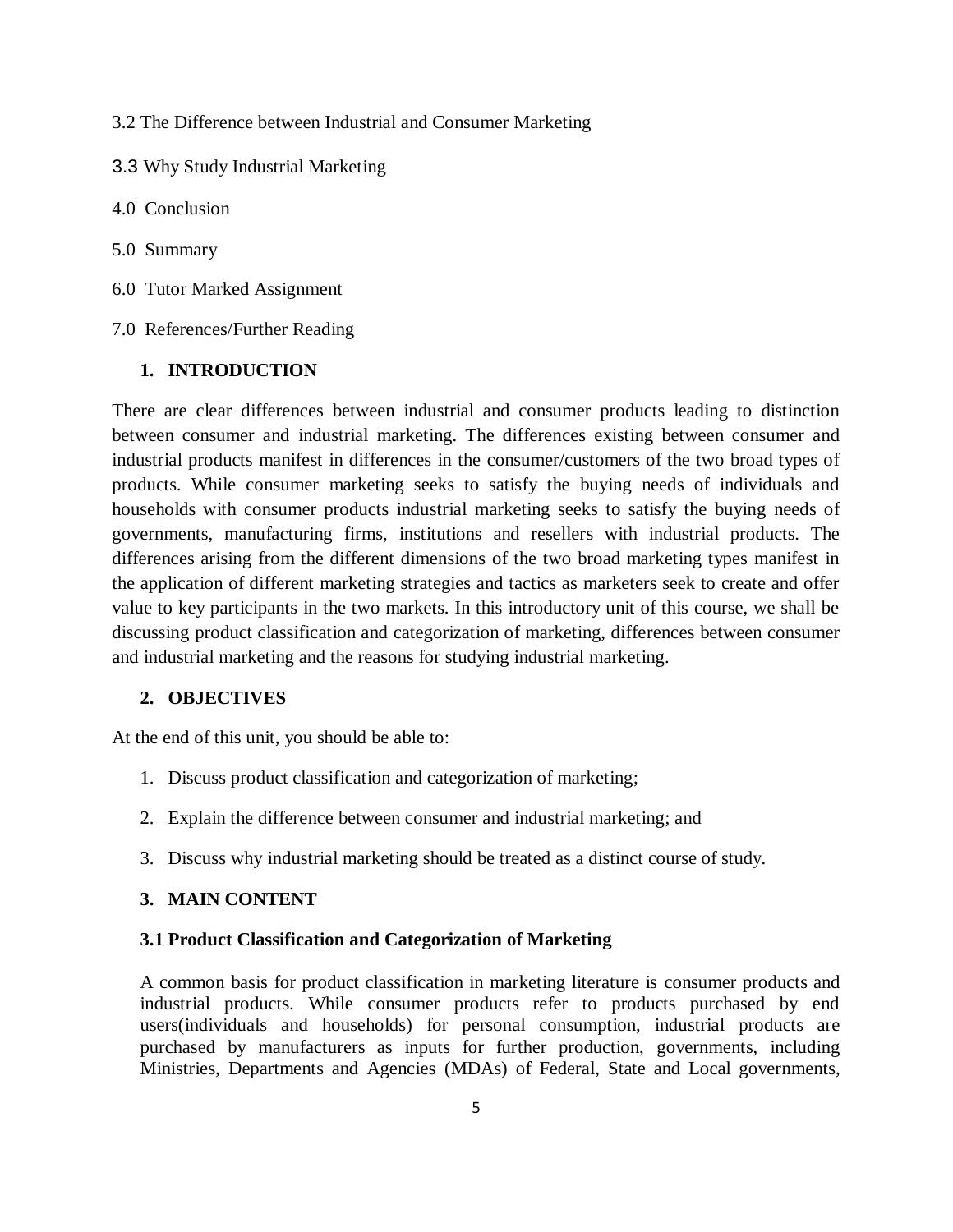Resellers, including wholesalers and retailers and institutions, including schools, churches, hospitals etc. It is to be noted that there are few products that are distinctly or exclusively consumer or industrial. Most products are both consumer and industrial in nature.

 In line with the broad classification of products, into consumer and industrial, marketing has been broadly categorized into consumer marketing and industrial/organizational/business marketing. While consumer marketing majorly addresses the issues of marketing of products to individuals and households for their personal consumption, industrial marketing concerns itself with the issues involved in marketing industrial products to manufacturers, governments, institutions and resellers.

### **3.2 The Difference between Industrial and Consumer Marketing**

In practical terms it can be said that the difference between industrial and consumer marketing is clearly in terms of the markets they serve. It cannot be in terms of the products they market because most often they deal on the same or similar products. In both consumer and industrial marketing the same marketing principles in terms of marketing mix are applied. The difference is that of emphasis. The specific differences between consumer and industrial marketing are highlighted below:

- 1. The number and size of customers in consumer marketing are many and small respectively. It is common in fast moving consumer product marketing for a marketer to have millions of customers who each buy in small quantities and often daily. For industrial marketing on the other hand, the marketer may be relating with one or at most less than 100 customers who each will be buying in large quantities and certainly not on daily basis. Industrial marketers can survive with serving just one customer.
- 2. In consumer marketing, customers are geographically dispersed while in industrial marketing, customers are often geographically concentrated. Some states and towns have industrial estates where manufacturers are located. For consumer marketing, customers live in diverse parts of the town or state. The dispersion and concentration of customers have implications for promotion and distribution decisions of marketers.
- 3. The large number and geographical dispersion associated with customers in consumer marketing recommend the use of mass media and convenience/extensive distribution strategy as strategies for promoting and distributing consumer products. Conversely the fewness and geographical concentration of customers in industrial marketing recommend the use of personal selling and direct marketing/distributors in the promotion and distribution of industrial products respectively.
- 4. Given that individuals mostly buy for themselves/families in consumer marketing, they do not follow a rigidly formalized buying process unlike purchasing/procurement in government, institutions, manufacturing firms and reselling institutions. Industrial marketing recognizes the special purchasing/procurement systems used by customers in this marketing area and make special efforts in meeting their buying needs, requirements and associated demands.
- 5. While demand in consumer marketing largely varies directly with price on account of income and substitution effects, the situation in industrial marketing is significantly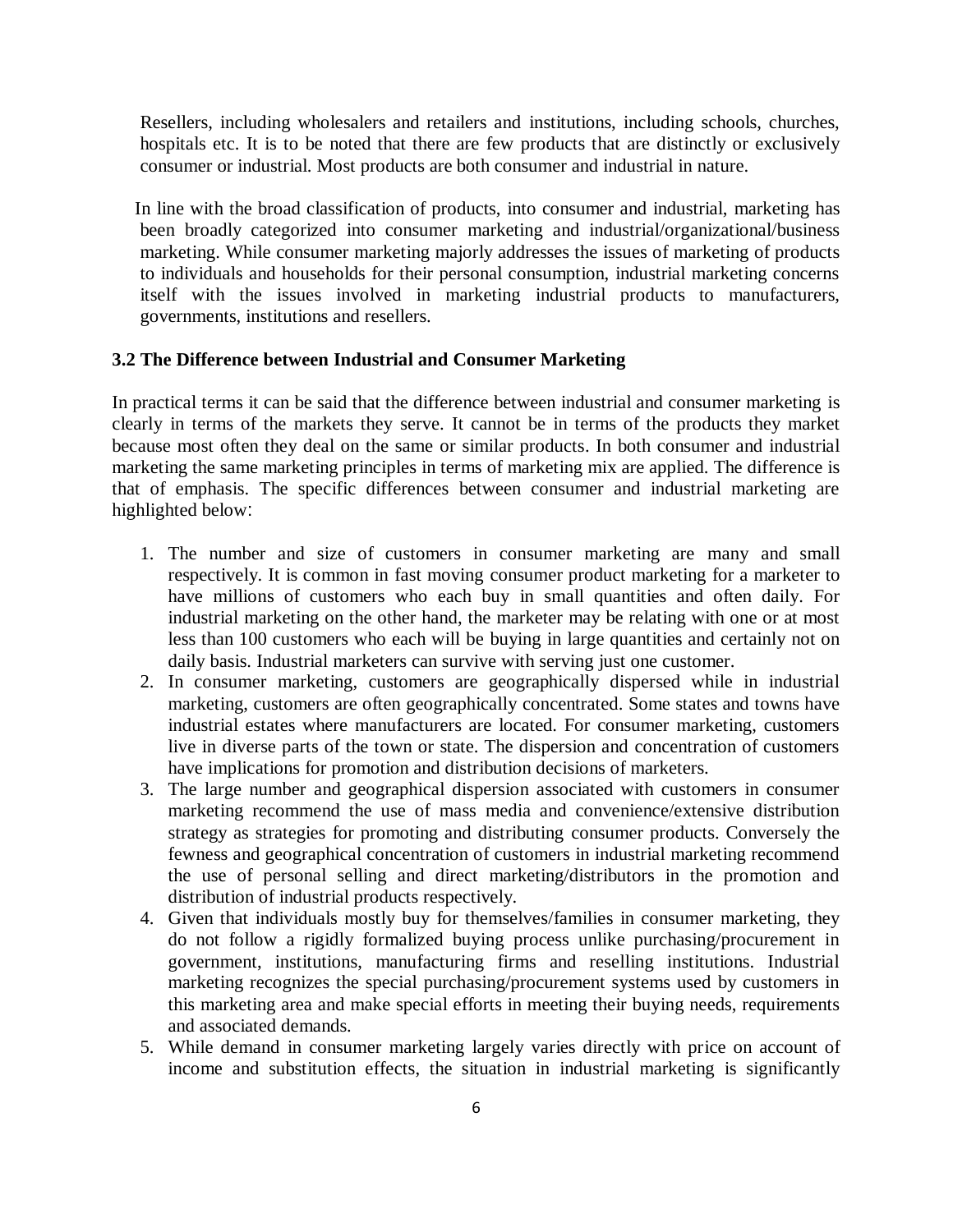different-the derived demand nature of industrial products means that often, customers demand more as price increases in anticipation of further future increase in price.

- 6. Industrial products by their nature are mostly complex and consequently require technical knowledge to sell. Many of the products are custom made, produced to specification. Consumer products on the other hand are not so complex and are mostly standardized and mass produced.
- 7. Consumers buy mostly from company listed prices and through haggling. Industrial products are priced differently. In Purchasing and procurement best practices, expression of interests and technical and financial bids are requested from all interested suppliers. Based on the analysis of the bids, supplier or suppliers will be selected on the basis of not just the lowest bid but the most responsive bid.

### **3.3 Why Study Industrial Marketing**

The following reasons will explain why students need to study industrial marketing as a course:

- 1. It is generally claimed that government is the biggest buyer in any economy. Hutt and Speh (2001) note that "industrial/business marketers serve the largest market of all; the dollar volume of transactions in the industrial or business market significantly exceeds that of the ultimate consumer market."Dwyer and Tanner (2006) say the purchases made by companies, government agencies and institutions "account for more than half of the economic activity in [industrialized countries](http://en.wikipedia.org/wiki/Developed_country) such as the United States, Canada and France. "In the specific case of Nigeria, it is to be noted that government is not just the biggest buyer of products but also the biggest employer of labor. The size and importance of government as an employer and buyer suggest that any business that wants to make it must necessarily sell to government.
- 2. Governments buy in a special way. The procurement act of 2004 specifies the way government should buy goods and services in Nigeria. Marketers need to understand the way government agencies in Nigeria buy if they are to successfully sell to them.
- 3. The knowledge, skills and attitude needed by industrial marketing officers are different from those needed by consumer marketing officers. This derives from the fundamental differences of strategy and tactics in managing industrial and consumer marketing It is important therefore that students study industrial marketing as a separate course.

### **4. CONCLUSION**

This introductory unit has made a case for the treatment of Industrial Marketing as a distinct area of marketing study. The rationale came from differences in the products being sold in the two marketing areas and the customer groups being served in them. The major reasons for studying Industrial Marketing were also adduced.

### **5. SUMMARY**

In this study unit, the issues covered included the following: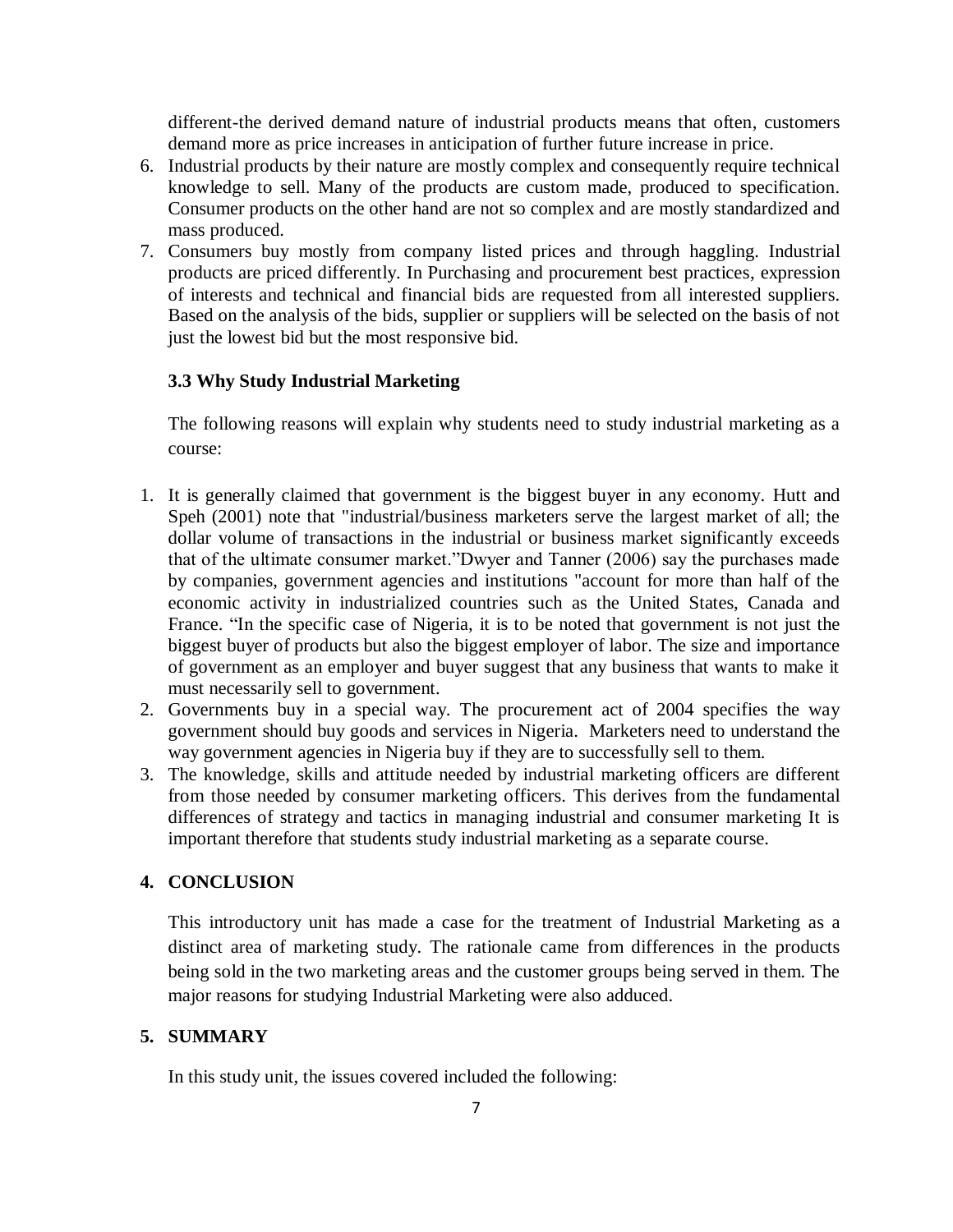Product classification and categorization of marketing

The difference between consumer and industrial marketing

Why study industrial marketing.

In the next unit, you will be taken through the different perspectives and stages of organizational buying process.

#### **6. TUTOR MARKED ASSIGNMENT**

- I. Discuss product classification and categorization of marketing
- II. Explain the difference between consumer and industrial marketing
- III. Discuss why industrial marketing should be treated as a distinct course of study.

### **7. REFERENCES/FURTHER READING**

Anderson, James C., and Narus, James A. (2004) *Business Market Management: Understanding, Creating, and Delivering Value*, 2nd Edition, [Pearson Education,](http://en.wikipedia.org/wiki/Pearson_Education) Inc.

Biemans, W.G. (2010) Business to Business Marketing: A Value-Driven Approach, McGraw-Hill Higher Education

Brown, Duncan and Hayes, Nick.(2008) Influencer Marketing: Who really influences your customers?, Butterworth-Heinemann,

Business Marketing Association (2003) "Marketing Reality Survey"

Corey, E.R. (1991) Industrial Marketing Cases and Concepts, 4<sup>th</sup> Edition, Prentice Hall, Englewood Cliffs, New Jersey

Dwyer, F. Robert, Tanner, John F. (2006) *Business Marketing: Connecting Strategy, Relationships, and Learning*, 3rd Edition, McGraw-Hill/Irwin

Greco, John A. Jr., (2005) "Past indicates promising future for b-to-b direct; [Btob](http://en.wikipedia.org/w/index.php?title=BtoB_Magazine&action=edit&redlink=1)  [Magazine,](http://en.wikipedia.org/w/index.php?title=BtoB_Magazine&action=edit&redlink=1) June 13,

Hutt, Michael D., Speh, Thomas W. (2004) *Business Marketing Management: A Strategic View of Industrial and Organizational Markets*, 8th Edition, Thomson/South-Western

Morris, Michael H., Pitt, Leyland F., and Honeycutt, Earl Dwight (2001) *Business-to-Business Marketing: A Strategic Approach*, Sage Publications Inc.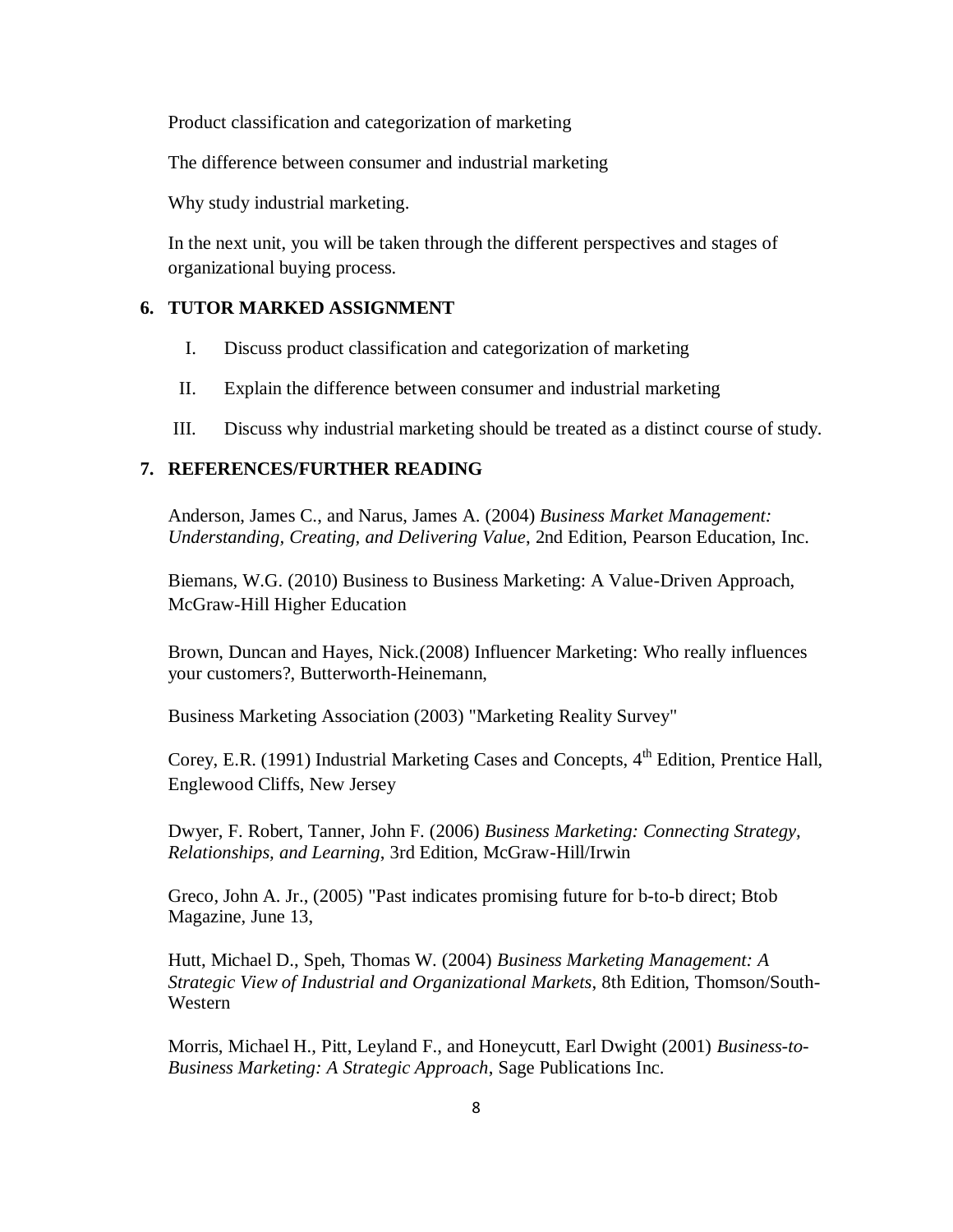Reid, David A., and Plank, Richard E. (2004) *Fundamentals of Business Marketing Research*, Best Business Books, an Imprint of The Haworth Press, Inc.

# **UNIT 2: PERSPECTIVES AND STAGES OF ORGANIZATIONAL BUYING PROCESS**

#### **CONTENTS**

# 1.0 Introduction

# 2.0 Objectives

### 3.0 Main Content

- 3.1 Perspectives in Industrial Marketing
- 3.2 The Customer Activity Cycle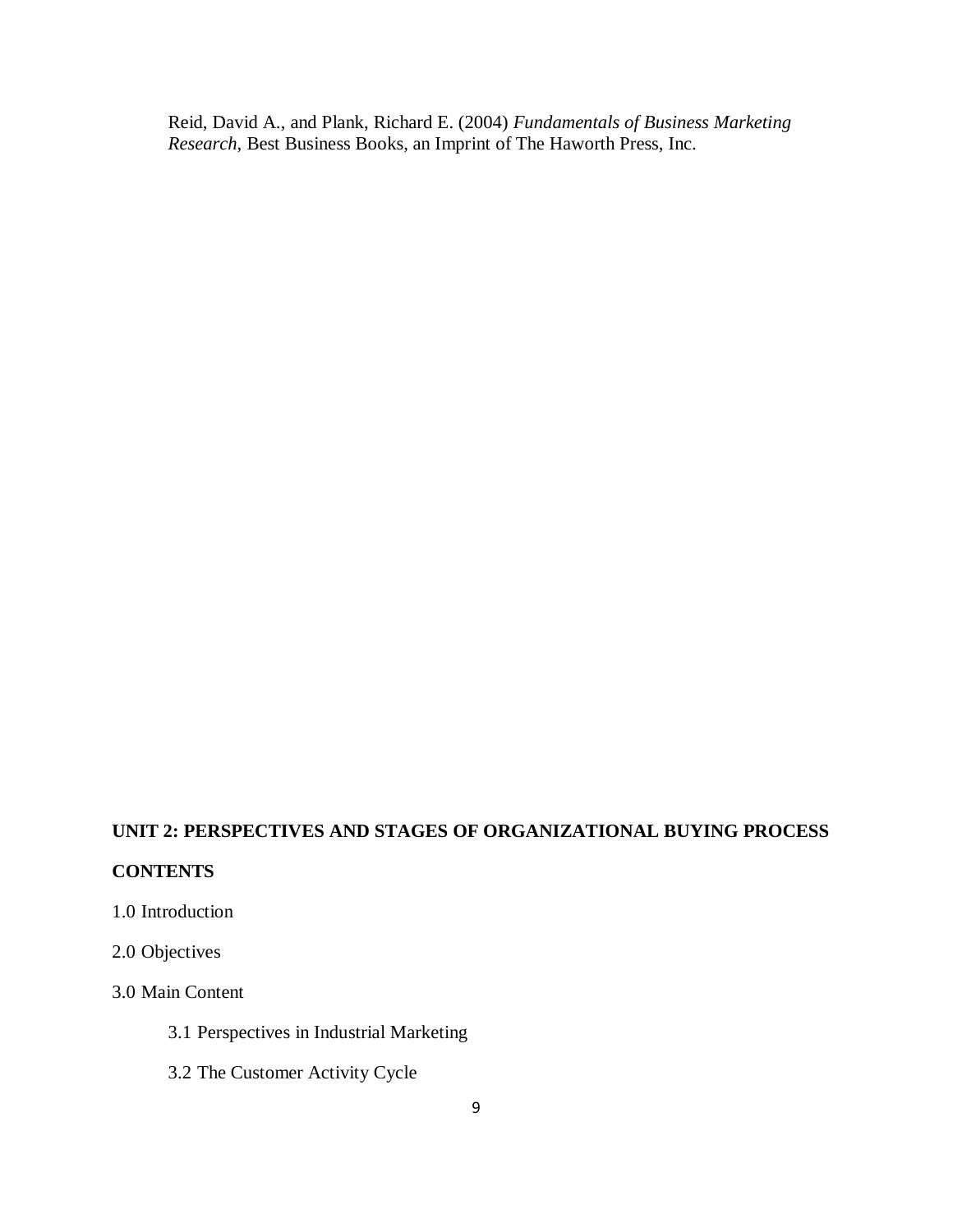### 3.3 Stages of Organizational Buying Process

- 4.0 Conclusion
- 5.0 Summary
- 6.0 Tutor Marked Assignment

7.0 References/Further Reading

# **1. INTRODUCTION**

The efforts of the industrial marketer will be better focused and successful if he fully understands the perspectives of customers need satisfaction in Industrial Marketing can explain the customer activity cycle and is able to describe the three stages through which organizational buying process pass. These three important issues are presented in this study unit.

# **2. OBJECTIVES**

At the end of this unit, you should be able to:

- 1. Discuss the perspectives in Industrial Marketing;
- 2. Explain the customer activity cycle; and
- 3. Describe the stages of organizational buying process.

# **3. MAIN CONTENT**

# **3.1 Perspectives in Industrial Marketing**

Marketers generally agree that customer need satisfaction is the economic and social justification for the existence of any organization. The centrality of customer needs to the success of the marketer has been variously canvassed and defended and is taken as a matter of course. The marketer that wants to make profit in the long run and achieve growth must align his value creation and offering to customer needs.

In industrial marketing, there are two broad perspectives to customer needs, namely, traditional product perspective and new value perspective (Biemans, 2010). These perspectives are discussed below:

# **Product oriented perspective**

In this perspective the industrial marketer simply offers the products their manufacturing firm customer will need to manufacture the products their own customers will demand. The central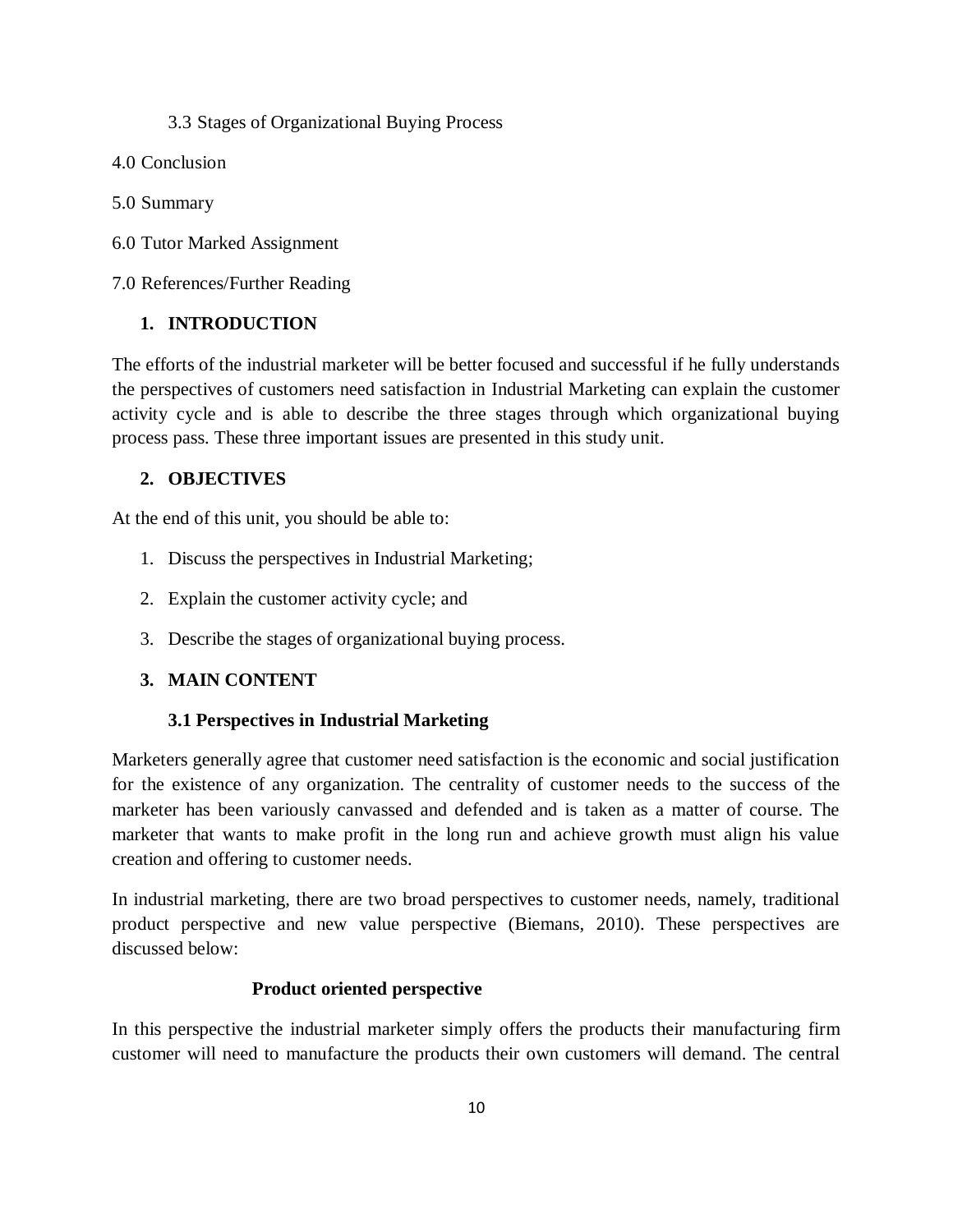question the industrial marketer asks in this perspective is: which product does our customer require to offer their products to downstream customers? (Biemans, 2010).

# **New value perspective**

Within this perspective, the industrial marketer asks the question: how can we help our customer to create superior value for downstream customers? (Biemans, 2010). The emphasis is on the industrial marketer helping customers to create and offer superior value to their customers. This will help them to remain in business and sustain their patronage of the industrial marketer.

# **3.2 The Customer Activity Cycle**

Successful and sustained relationship between the industrial marketer and manufacturing firm customers entails helping the customers through their customers' value –creation processes. The focus goes beyond selling to the customer to using what is being offered to the customer as a solution to the problems they encounter in customers' value-creation processes (Biemans, 2010).. Customer activity cycle captures the processes leading to the following three stages:

# **3.2.1 Customer decides what to do**

In deciding what to do, the customer of industrial marketer accepts and defines the problem to be solved and makes a decision as to whether to make or buy the needed product part, from existing or new suppliers. This process covers two activities as listed below:

- Problem recognition
- Orientation and evaluation

# **3.2.2 Customer does it**

Within the process of the customer does it, the needed product is bought, delivered/installed, used and maintained and/or repaired as maybe appropriate.

- Purchase
- Delivery and installation
- $\bullet$  Use
- Maintenance and repair

# **3.2.3 Customer keeps it going**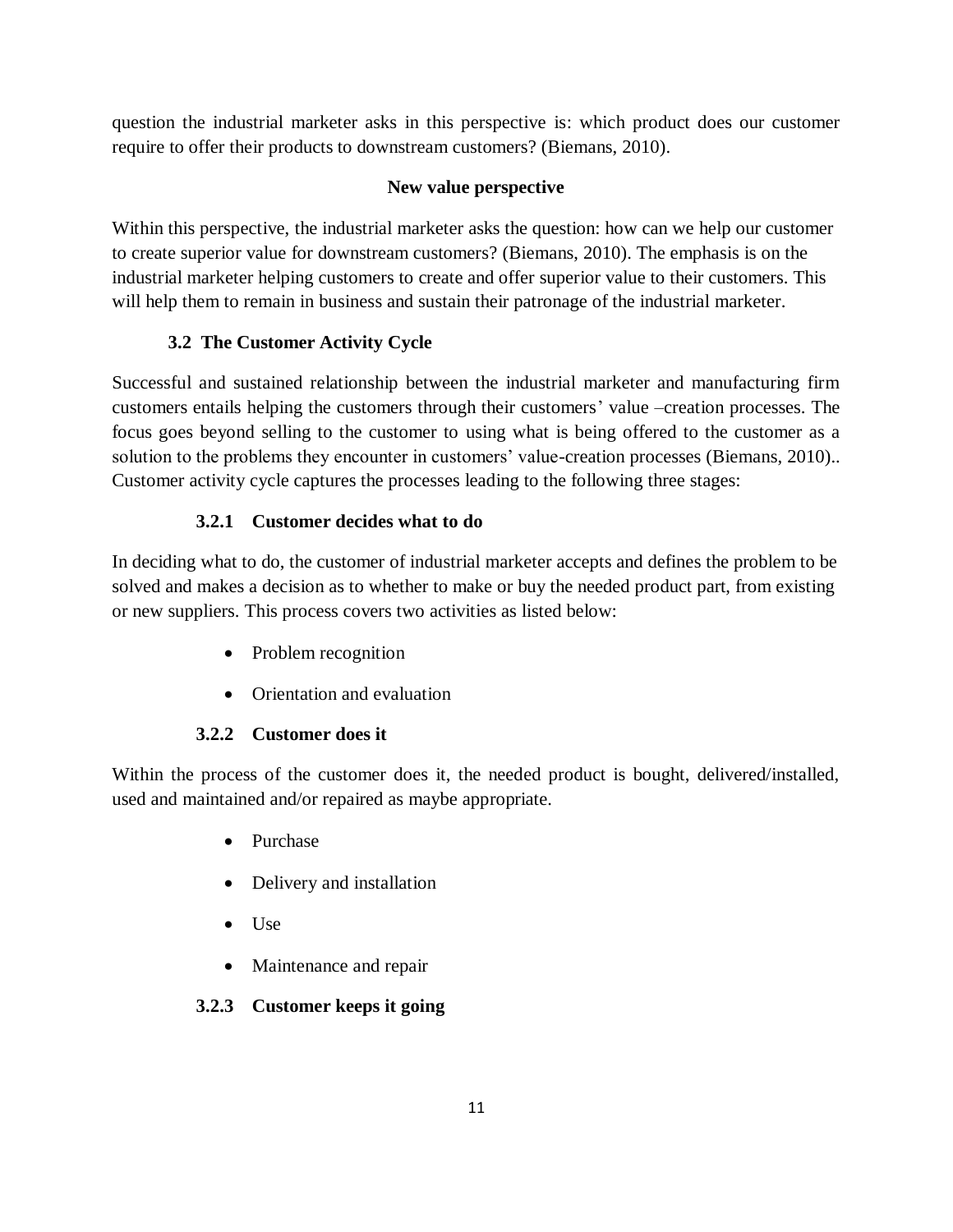Within the last process of customer keeps it going, expansion and/or upgrading of the product bought and being used and ultimately disposal as ,maybe determined by management for some strategic reasons will bring the customer activity cycle for this product to a conclusive end.

- Expansion and upgrading
- Disposal

# **3.3 Stages of Organizational Buying Process**

The buying process for industrial products are often complex, extensive and involve several individuals, functions and procedures depending on if the customer is government, manufacturing firm , reseller or an institution. The buying process according to Biemans, (2010) consists of a series of activities that can be grouped into three stages as discussed below:

### **Stage 1 : Product Specifications and Requests for Proposals**

Within stage 1, the need to buy the product is recognized often when there is requisition by the user unit in the organization. Working with the user unit, the purchasing/procurement unit will agree and define the product specifications. The specifications will help in searching for and identifying potential vendors, who will be required to express interests and submit proposals (technical and financial). The proposals of those who met qualifying criteria will be evaluated and recommendations made as appropriate. The astute industrial marketer particularly those who are extant suppliers of the organization can subtly exert a measure of influence on the activities within the buying process that will keep it in contention and advantaged.

The specific activities within stage 1 of the organizational buying process are listed below:

- 1) Need recognition
- 2) Formulating specifications
- 3) Identifying potential vendors
- 4) Request for proposals
- 5) Evaluation of proposals

# **Stage 2: Negotiations and Selection**

Within stage 2, the processes are negotiations with vendors, selection of vendor(s) and drawing up the contract. The buying organization will engage the shortlisted or prequalified suppliers in discussions on important issues of the transaction (terms of payment, credit, installation, servicing, spare parts, maintenance, locations, etc), and based on the discussions and necessary trade-offs as appropriate, take a decision on use of one vendor, dual or multiple vendors and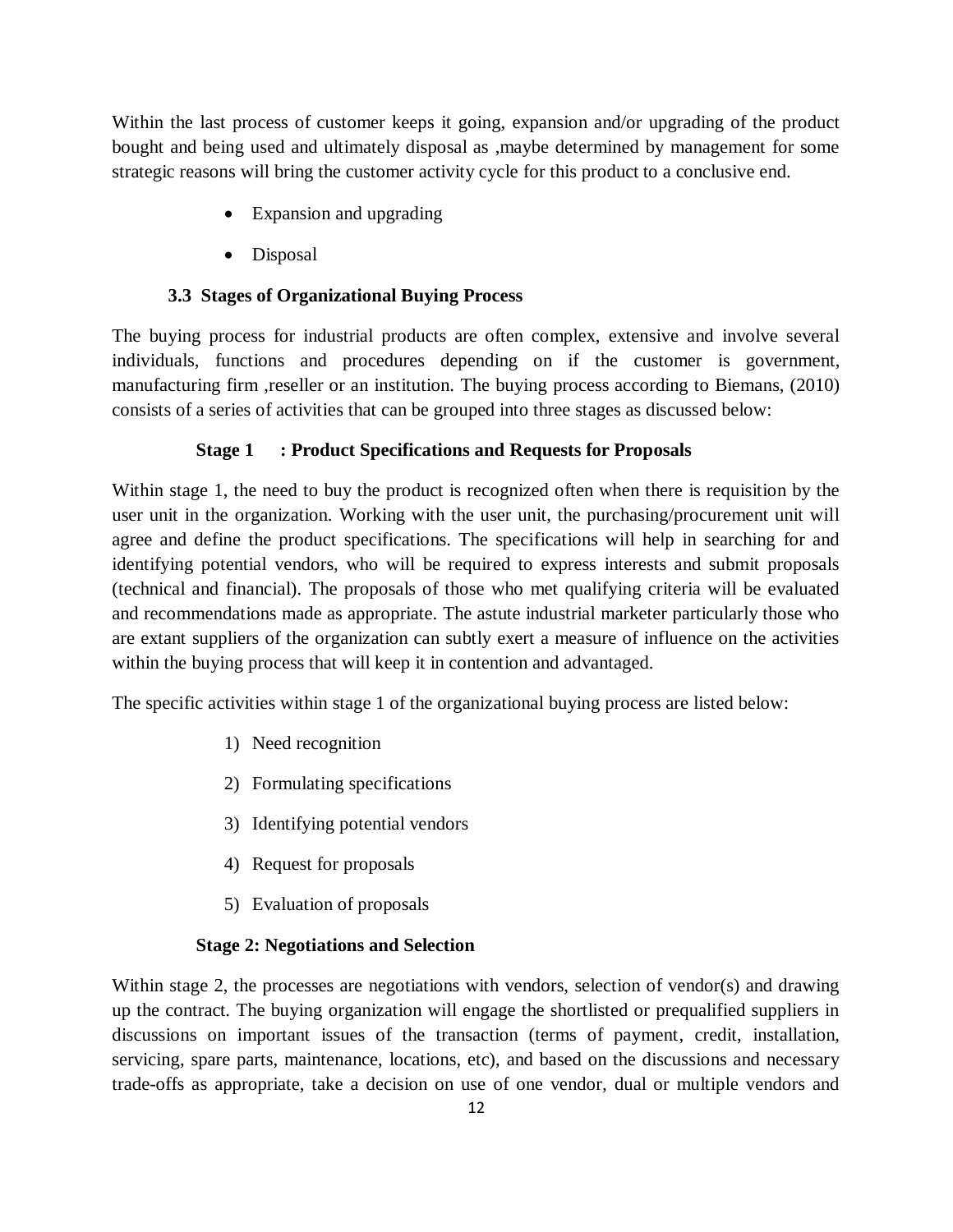finally draw up a legal contract that will govern the transaction. The specific processes within this stage are listed below:

- i. Negotiations with Vendors
- ii. Selection of Vendor(S)
- iii. Drawing up the Contract

# **Stage 3: Order Fulfillment and Evaluation**

Within stage 3, the product is supplied by the selected vendor(s), made available to the user unit of the organization and its performance evaluated. The issues to be addressed here include if the product supplied met all the specifications agreed and if the supplier fulfilled all the terms of the supply contract. Product performance evaluation will be an ongoing exercise and the outcome will be duly communicated to the vendor(s) for remedial measures as maybe appropriate. The specific processes under this stage are listed below:

- I. Order fulfillment and evaluation
- II. Evaluation and feedback

# **4. CONCLUSION**

This study unit addressed three issues germane to the perspectives and stages of organizational buying process. The specific issues included perspectives in industrial marketing, the customer activity cycle and stages of organizational buying process. A good understanding of these issues will enable the industrial marketer to be able to intervene discretely and influence the customer's choice of vendor.

# **5. SUMMARY**

In this study unit, the topics covered included the following:

- a. Perspectives in Industrial Marketing
	- Product oriented perspective
	- New value perspective
- b. The Customer Activity Cycle

Customer decides what to do

• Problem recognition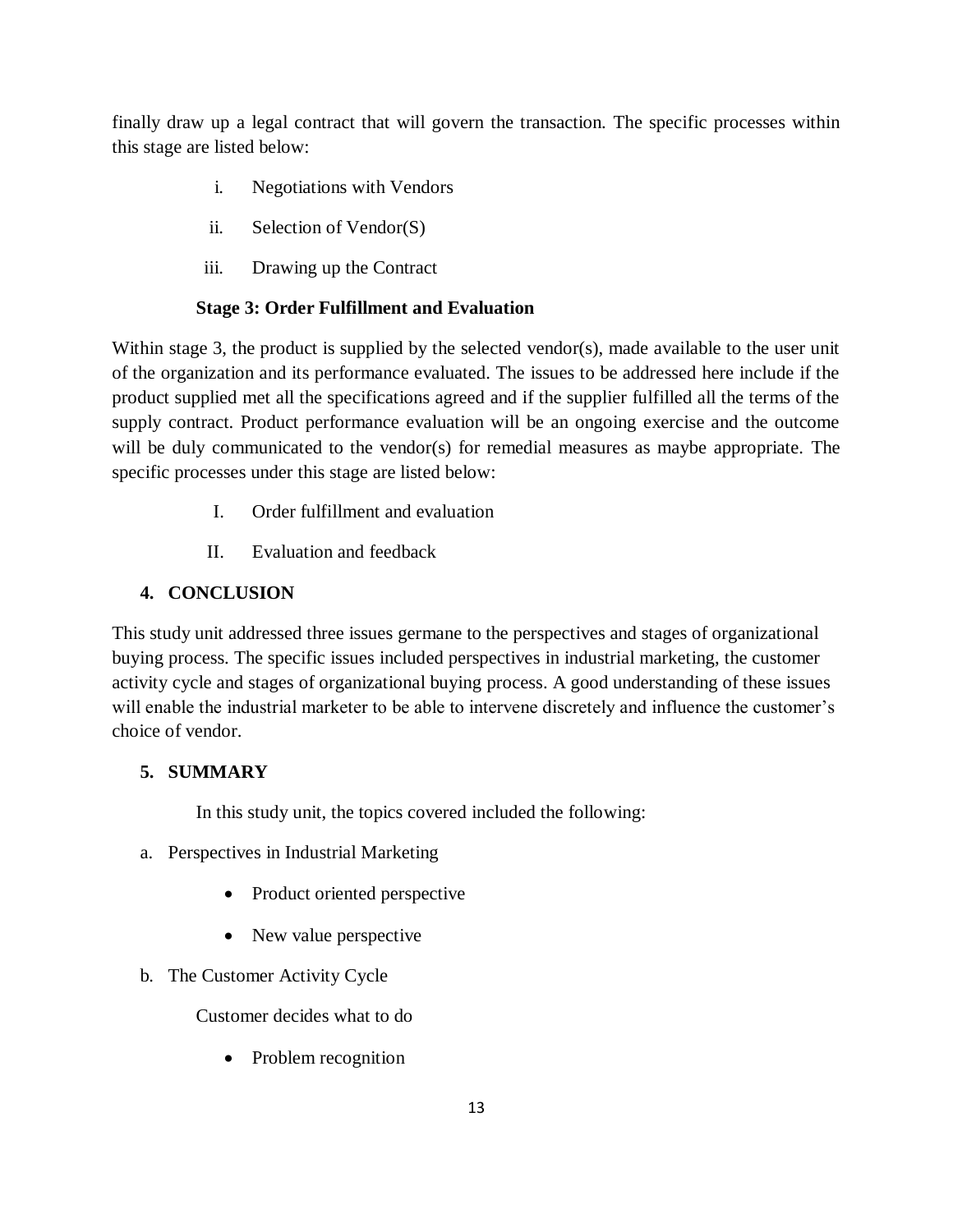• Orientation and evaluation

Customer does it

- Purchase
- Delivery and installation
- Use
- Maintenance and repair

Customer keeps it going

- Expansion and upgrading
- Disposal

# c. Stages of Organizational Buying Process

- Stage 1 : product specifications and requests for proposals
	- Need recognition
	- Formulating specifications
	- Identifying potential vendors
	- Request for proposals
	- Evaluation of proposals

Stage 2: negotiations and selection

- Negotiations with vendors
- $\bullet$  Selection of vendor(s)
- Drawing up the contract

Stage 3: order fulfillment and evaluation

- Order fulfillment and evaluation
- Evaluation and feedback

# **6. TUTOR MARKED ASSIGNMENT**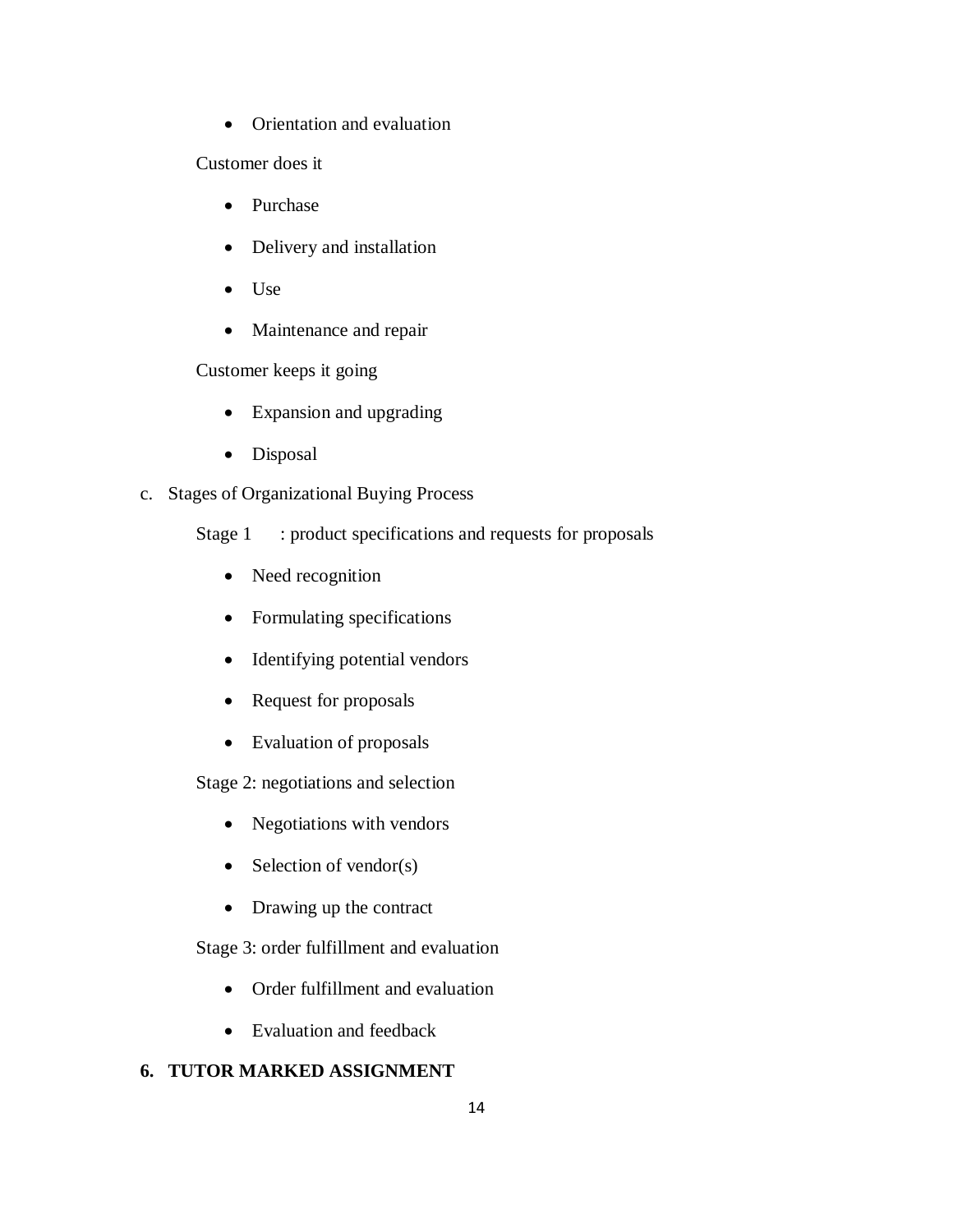- I. Discuss the perspectives in Industrial Marketing
- II. Explain the customer activity cycle
- III. Describe the stages of organizational buying process

### **7. REFERENCES/FURTHER READING**

Anderson, James C., and Narus, James A. (2004) *Business Market Management: Understanding, Creating, and Delivering Value*, 2nd Edition, [Pearson Education,](http://en.wikipedia.org/wiki/Pearson_Education) Inc.

Biemans, W.G. (2010) Business to Business Marketing: A Value-Driven Approach, McGraw-Hill Higher Education

Brown, D. and Hayes, Nick. (2008) Influencer Marketing: Who really influences your customers? Butterworth-Heinemann,

Business Marketing Association (2003) "Marketing Reality Survey"

Corey, E.R. (1991) Industrial Marketing Cases and Concepts, 4<sup>th</sup> Edition, Prentice Hall, Englewood Cliffs, New Jersey

Dwyer, F. Robert, Tanner, John F. (2006) *Business Marketing: Connecting Strategy, Relationships, and Learning*, 3rd Edition, McGraw-Hill/Irwin

Greco, John A. Jr., (2005) "Past indicates promising future for b-to-b direct; [Btob](http://en.wikipedia.org/w/index.php?title=BtoB_Magazine&action=edit&redlink=1)  [Magazine,](http://en.wikipedia.org/w/index.php?title=BtoB_Magazine&action=edit&redlink=1) June 13,

Hutt, Michael D., Speh, Thomas W. (2004) *Business Marketing Management: A Strategic View of Industrial and Organizational Markets*, 8th Edition, Thomson/South-Western

Morris, Michael H., Pitt, Leyland F., and Honeycutt, Earl Dwight (2001) *Business-to-Business Marketing: A Strategic Approach*, Sage Publications Inc.

# **UNIT 3: INDUSTRIAL BUYING ISSUES**

### **CONTENTS**

1.0 Introduction

2.0 Objectives

3.0 Main Content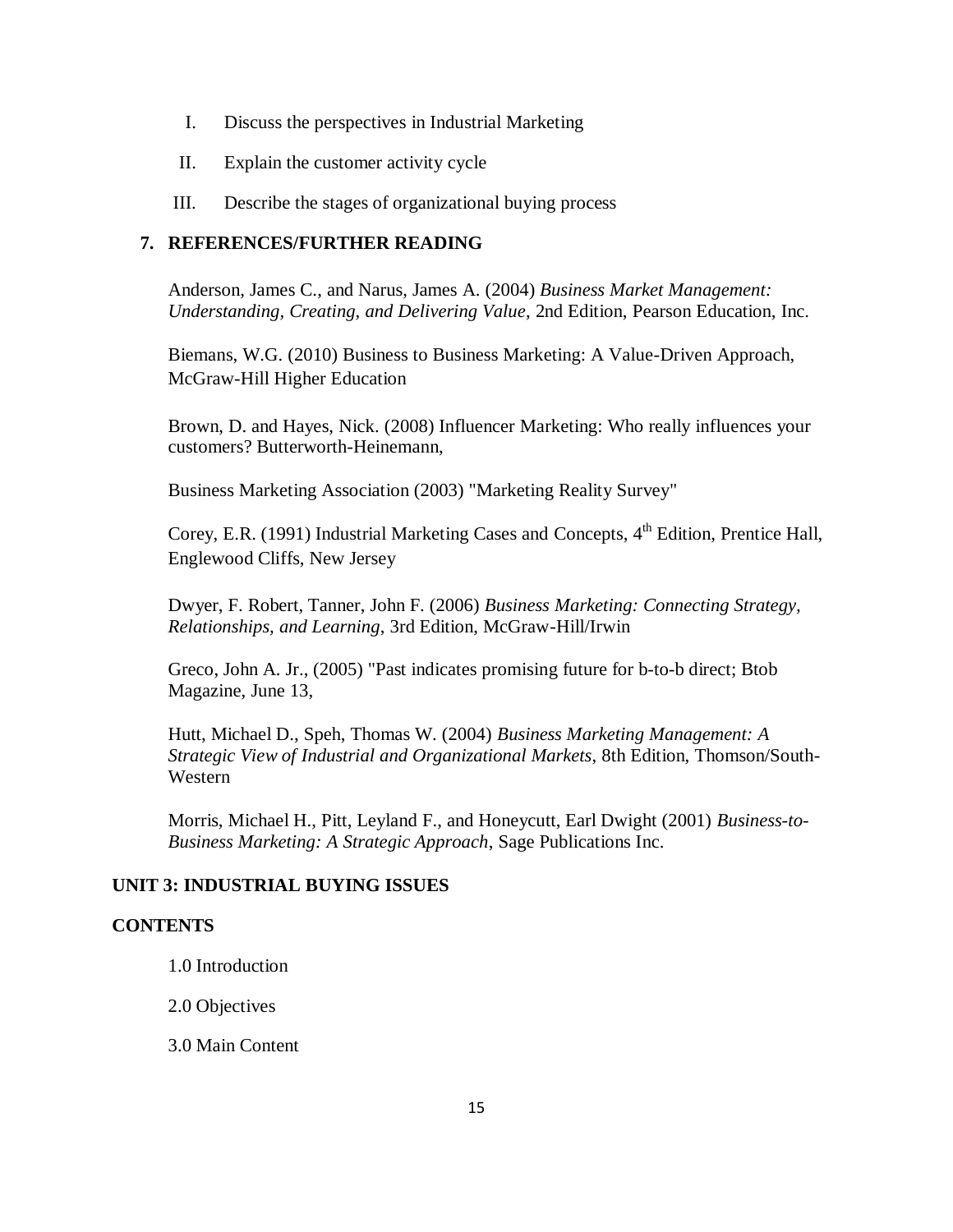- 3.1 Organizational Decision Making
- 3.2 Criteria Being Used in Buying Behavior
- 3.3 Buying Situations
- 4.0 Conclusion
- 5.0 Summary
- 6.0 Tutor Marked Assignment
- 7.0 References/Further Reading

### **1. INTRODUCTION**

In industrial marketing, some issues are important in understanding industrial buying. These issues include: organizational decision making, criteria being used in buying decisions in organizations and the buying situations organizations majorly face. These important issues are addressed in this study unit.

#### **2. OBJECTIVES**

At the end of this unit, you should be able to:

- 1. Describe organizational decision making;
- 2. List and discuss the criteria being used in buying behavior; and
- 3. Explain organizational buying situations.

### **3. MAIN CONTENT**

#### **3.1 Organizational Decision Making**

Industrial marketers need to be informed as to complex processes, individuals and organizational functions involved in making organizational buying decisions. In the sections that follow, we present the key individuals that are most likely to be involved in the buying decision, outline their roles and the influences they exert. We also present the organizational buying motives and the criteria mostly being used in organizational buying behavior.

#### **3.1.1 Buying centre composition: who is involved?**

 In many organizations the buying decision involves a number of individuals. All individuals involved in the buying decision of an organization will constitute the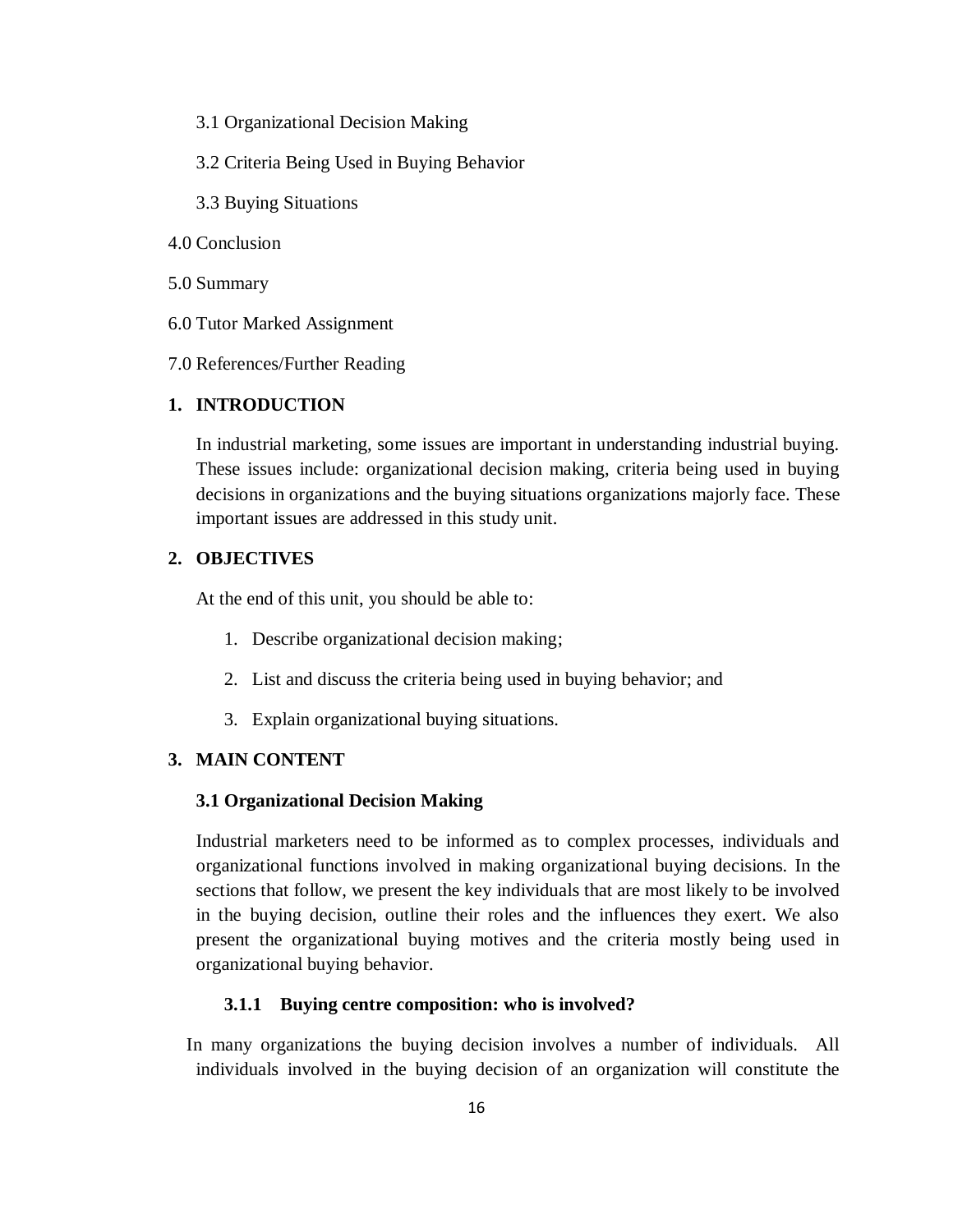decision making unit. Membership of this unit is not permanent: it varies from time to time and mostly depends on the product being bought. In most cases however, members will come from the user unit, procurement/purchasing officers, audit/accounts staff. Membership of this unit will often involve officers who are not employees of the buying organization- consultants can often be hired to assist organizations in making the decision to buy very complex industrial products.

# **3.1.2 Roles and influences: how are they involved?**

Members of buying decision unit will play different roles and exert varying amounts of influence on the buying decision. Industrial marketers need to understand the role each member is playing and the extent of his influence on the ultimate decision to buy. This is important as it will enable them to know who to reach out to in the bid to secure the order.

In general terms, members of the buying decision unit play the following roles (Webster and wind, 1972):

### **Initiator**

Will likely be the first to recognize the buying need, hence setting the buying process in motion? This person may come from the user unit in the organization or conceivably can come from any organizational unit.

# **Buyer**

Is largely responsible for selecting suppliers and agreeing on the procurement/purchase contract. The responsibilities of the buyer will include: evaluating bids, requesting proposals, conducting negotiations, drawing up the contract and placing the order. They are usually purchasing/ procurement officers.

### **User**

Usually from the unit of the organization that will use the product. The user is always involved in drawing up the specifications for the product to be bought.

### **Influencer**

May not be the decider or user of the product but plays active roles in providing specifications or evaluation criteria. Examples of influencers will include external experts/consultants, quality control engineers and product developers.

### **Decider**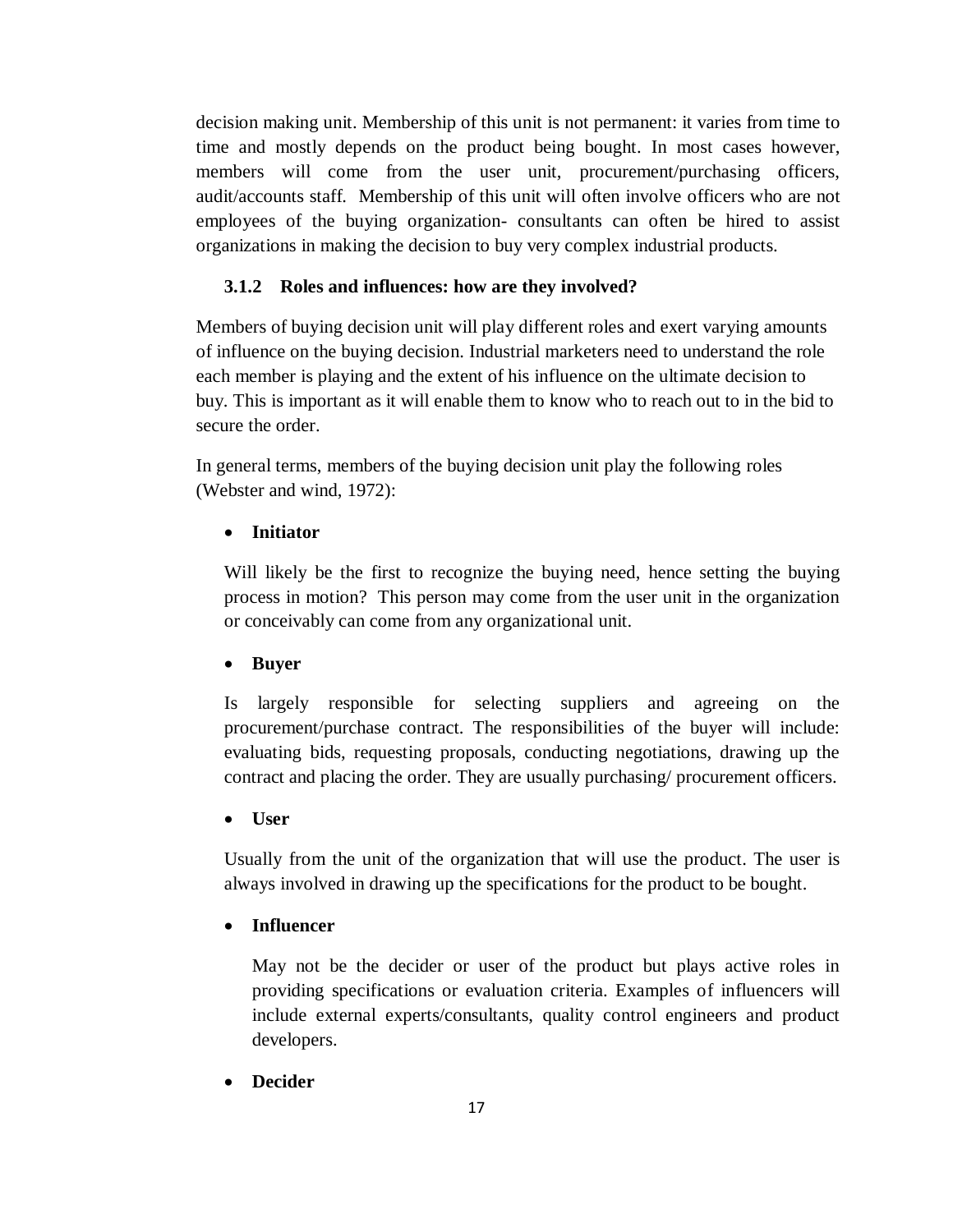This person makes the actual buying decision by approving the buying decision in terms of whether to buy, what to buy, how to buy and where to buy.

### **Gatekeeper**

This person controls the flow of information regarding products and vendors to members of the decision making unit. Purchasing officers mostly play this role.

It is important to note that one person can play many of the above roles while many people may also be required to play one role.

#### **3.1.3 Buying motives: how do they decide?**

Buying motives are partly related to the buying task at hand and partly caused by each individual member of the decision making unit background and personality. This implies that the buying motives are not always rational. Hence emotional motives may influence the decision of an organization to buy a product for clearly rational economic purposes (Biemans, 2010).

#### **3.2 Criteria Being Used in Buying Behavior**

The decision making unit will while evaluating both technical and financial bids, agree on objective criteria that will be used in assessing all the bids and arriving at a decision on the most responsive bid. The general criteria mostly used in the evaluation process are:

- **Quality**
- Conformance to specifications
- After sales support
- Reliability
- Just in time delivery
- Price

### **3.3 Buying Situations**

How simple or difficult the organizational buying process or buying decision making will be is wholly dependent on the buying situation faced. Some buying situations call for an elaborate buying decision making while others will not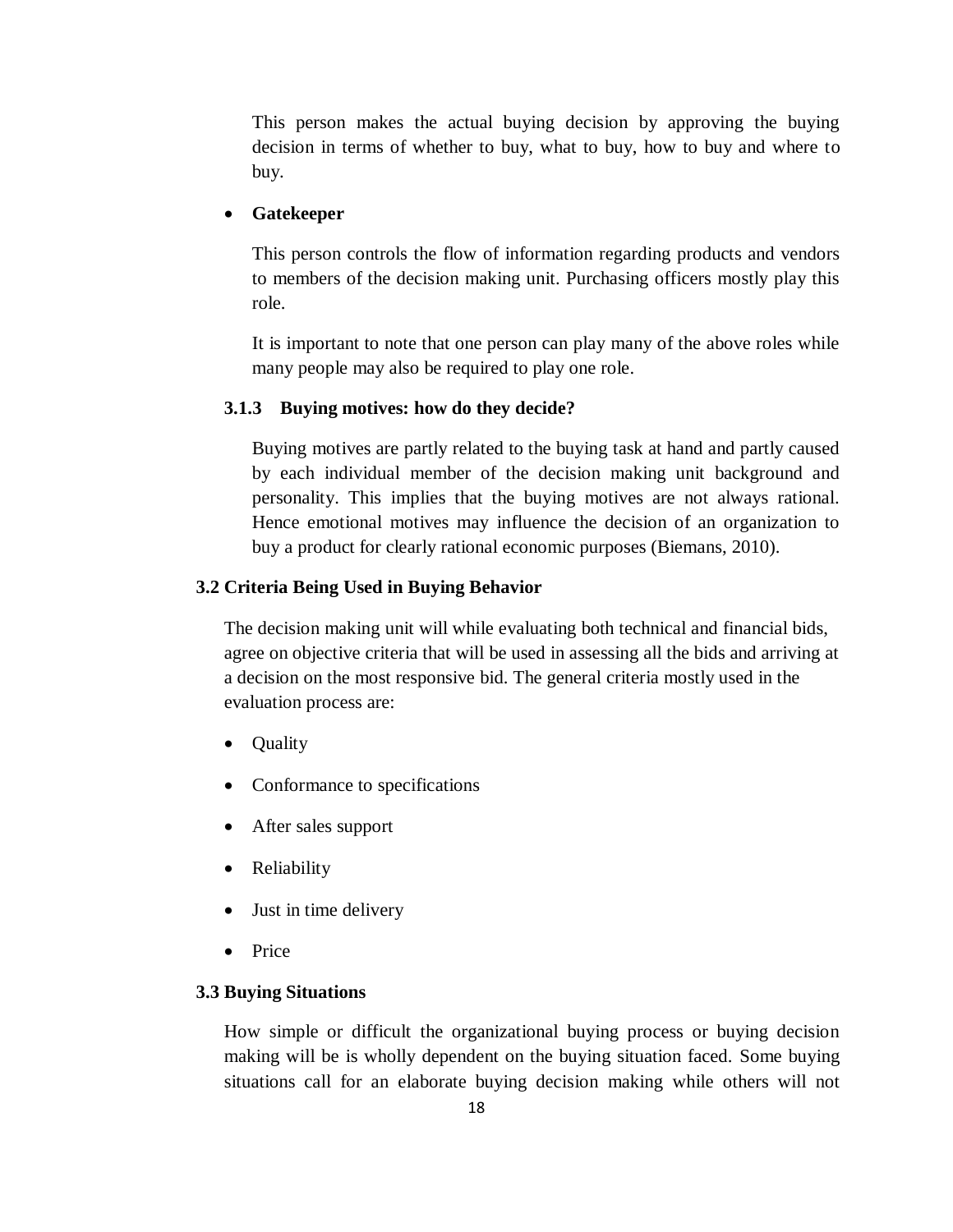demand such. Three broad buying situations are discernible. These according to Robinson et al., (1967) are:

### **1) Straight re-buy**

This is the commonest buying situation in organizations. The product has been bought before, the requirements are the same, and there is no need to evaluate alternative offerings. This involves standard products that are purchased frequently. In situations like this current and pre-approved vendors have a clear advantage. They are simply requested to supply the quantity required at the point in time.

#### **2) Modified re-buy**

In situations where there is dissatisfaction with current suppliers, or an alternative supplier presents an attractive offer, new suppliers have entered the market or product requirements have changed, the buying organization may consider it beneficial to re-evaluate alternatives. In situations like this, information on alternative suppliers maybe collected and used to compare extant supplier to determine the most attractive option open to the buying organization.

 In modified re-buy, there is a justification to engage in extensive buying process to establish if the buying organization can make some gains. It behooves the extant supplier to prove that it remains the most profitable business partner to the buying organization otherwise a new supplier may supplant it.

#### **3) New task**

 In new task situations, the most extensive buying process is involved. Here the product is new, has not been bought and used by the organization and suppliers are not known. The organization will have to go the whole hog in determining what is needed, articulating the specifications, calling for expression of interests, inviting technical and financial bids, pre-qualifying suppliers and evaluating the bids submitted and selecting the supplier and drawing the contract for the supply of the product and after use, evaluating the supplier for possible future transactions.

### **4. CONCLUSION**

In industrial buying, some issues are germane to successful marketing by industrial marketers. These important issues which have been discussed in this study unit included the following: organizational decision making involving the identification of individuals involved in the buying decision making and the role they play, including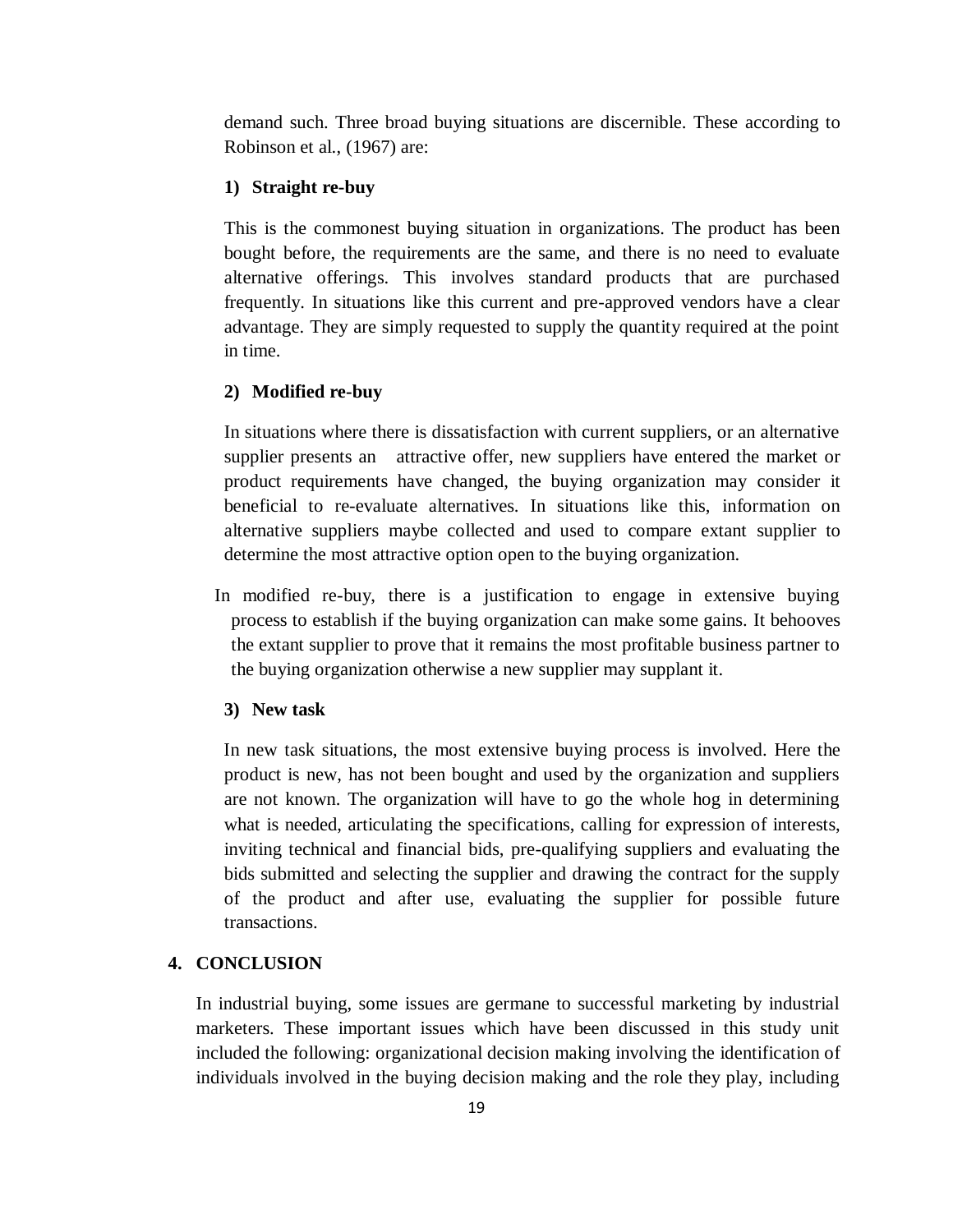the influence they exert in the decision to buy. The unit also discussed the buying motives in organizations and how they play out in the buying decision. The criteria normally used by the buying decision making unit in evaluating bids and selecting supplier(s) were also discussed. The unit concluded by discussing the buying situations organizations face and how they determine the effort made in reaching a decision on choosing a supplier.

# **5. SUMMARY**

In this study unit, the topics covered included the following:

Organizational Decision Making

- Buying centre composition: who is involved?
- Roles and influences: how are they involved?
- Initiator
- Buyer
- User
- Influencer
- Decider
- Gatekeeper

Buying motives: how do they decide?

- Purchasing
- Design and development
- Manufacturing
- Quality control
- Maintenance
- Sales/marketing
- Finance/accounting
- General management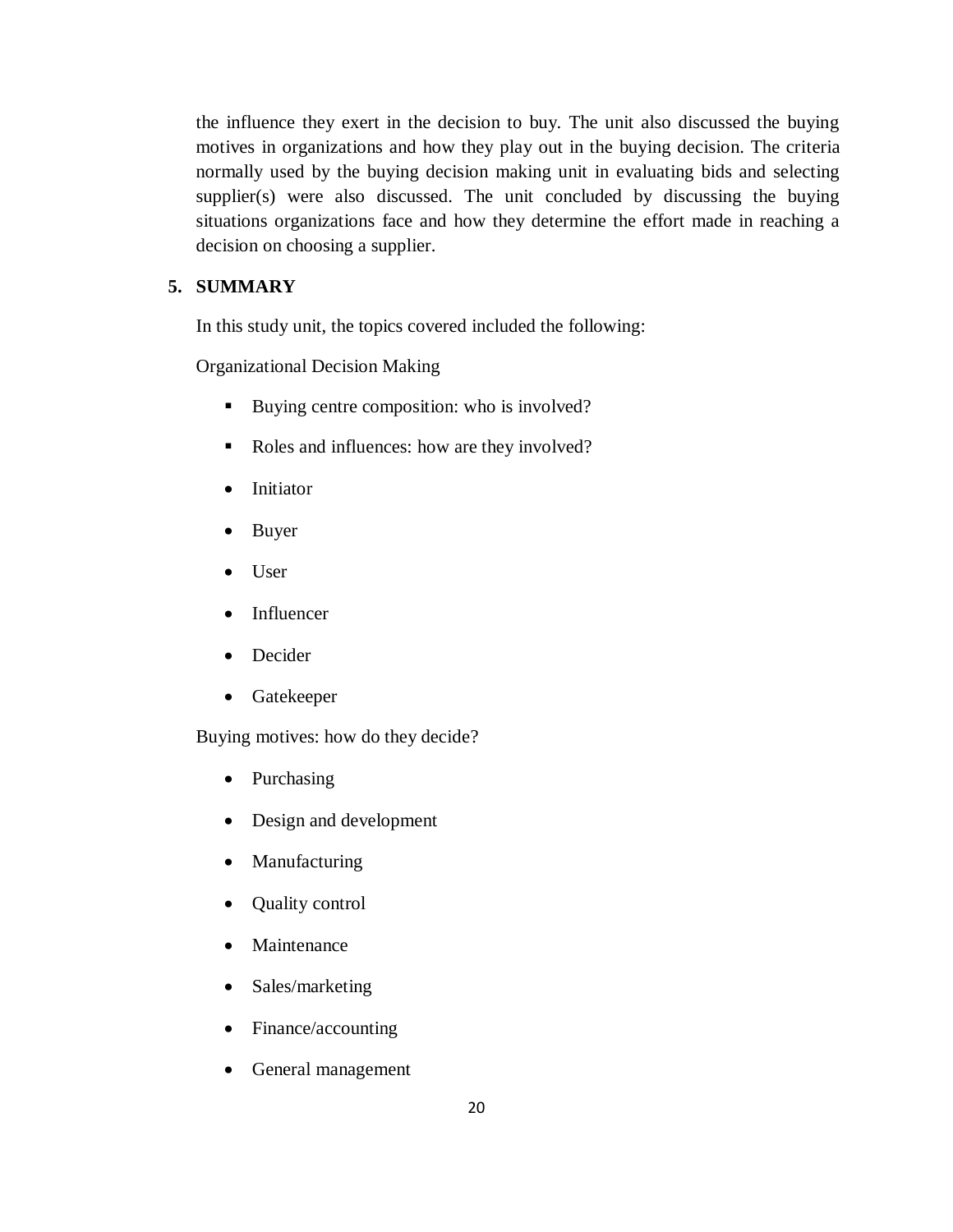Criteria Being Used in Buying Behavior

- **Quality**
- Conformance to specifications
- After sales support
- Reliability
- Just in time delivery
- Price

Buying Situations

- 4) Straight re-buy
- 5) Modified re-buy
- 6) New task

# **6. TUTOR MARKED ASSIGNMENT**

- Describe organizational decision making
- List and discuss the criteria being used in buying behavior
- Explain organizational buying situations

### **7. REFERENCES/FURTHER READING**

Anderson, James C., and Narus, James A. (2004) *Business Market Management: Understanding, Creating, and Delivering Value*, 2nd Edition, [Pearson Education,](http://en.wikipedia.org/wiki/Pearson_Education) Inc.

Biemans, W.G. (2010) Business to Business Marketing: A Value-Driven Approach, McGraw-Hill Higher Education

Brown, Duncan and Hayes, Nick.(2008) Influencer Marketing: Who really influences your customers?, Butterworth-Heinemann,

Business Marketing Association (2003) "Marketing Reality Survey"

Corey, E.R. (1991) Industrial Marketing Cases and Concepts,  $4<sup>th</sup>$  Edition, Prentice Hall, Englewood Cliffs, New Jersey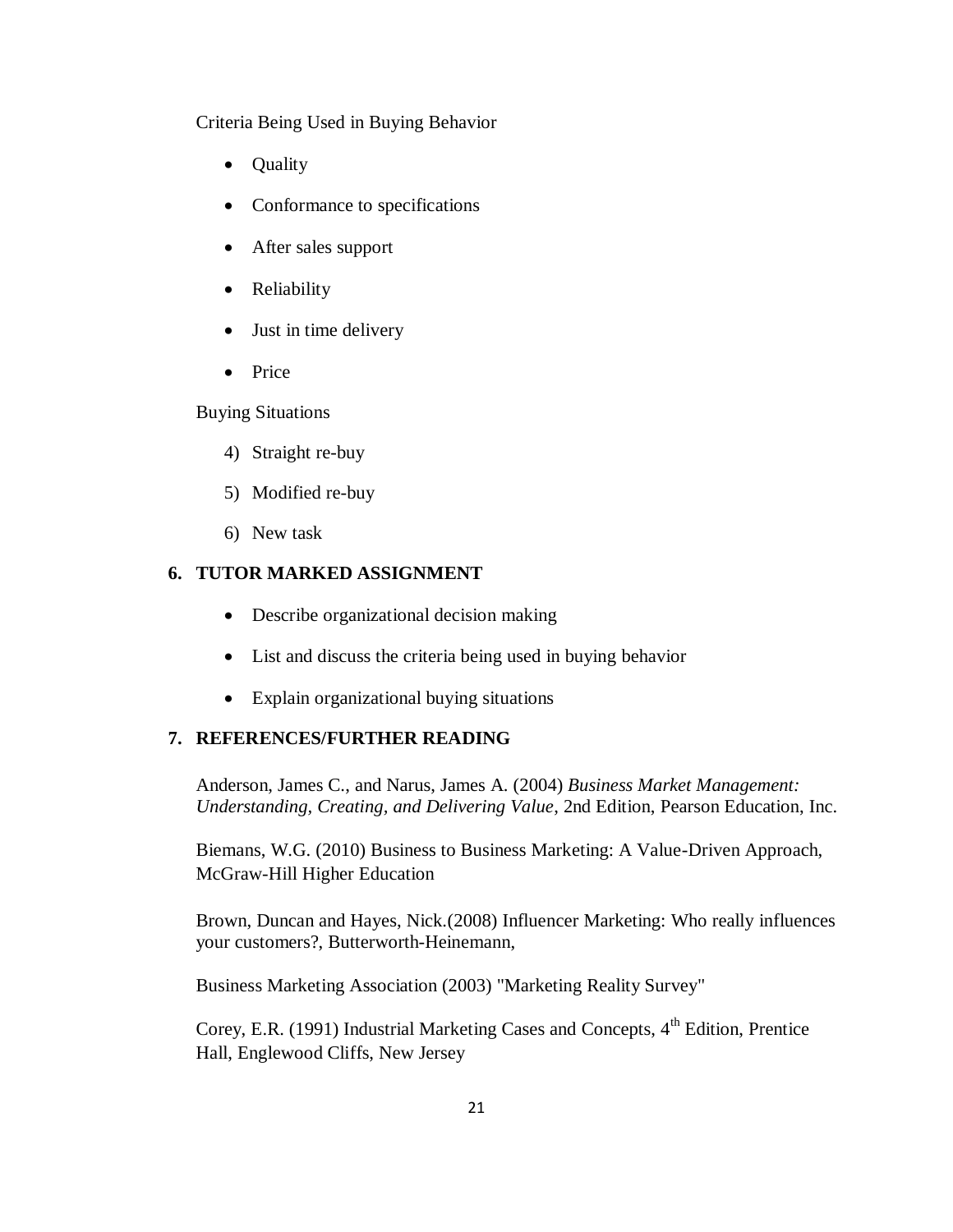Dwyer, F. Robert, Tanner, John F. (2006) *Business Marketing: Connecting Strategy, Relationships, and Learning*, 3rd Edition, McGraw-Hill/Irwin

Greco, John A. Jr., (2005) "Past indicates promising future for b-to-b direct; [Btob](http://en.wikipedia.org/w/index.php?title=BtoB_Magazine&action=edit&redlink=1)  [Magazine,](http://en.wikipedia.org/w/index.php?title=BtoB_Magazine&action=edit&redlink=1) June 13,

Hutt, Michael D., Speh, Thomas W. (2004) *Business Marketing Management: A Strategic View of Industrial and Organizational Markets*, 8th Edition, Thomson/South-Western

Morris, Michael H., Pitt, Leyland F., and Honeycutt, Earl Dwight (2001) *Business-to-Business Marketing: A Strategic Approach*, Sage Publications Inc.

Reid, David A., and Plank, Richard E. (2004) *Fundamentals of Business Marketing Research*, Best Business Books, an Imprint of The Haworth Press, Inc.

Robinson, P.J., Charles, W.F. and Wind, Y. (1967) Industrial Buying and Creative Marketing, Boston, MA: Allyn and Bacon.

 Webster, F.E. and Wind, Y (1972) Organizational Buying Behavior, Englewood Cliffs, NJ: Prentice Hall.

### **UNIT 4: SIMILARITIES BETWEEN INDUSTRIAL AND CONSUMER MARKETING**

### **CONTENTS**

1.0 Introduction

2.0 Objectives

3.0 Main Content

- 3.1 Same Basic Concepts and Tools
- 3.2 Derived Demand
- 3.3 Role of Individuals.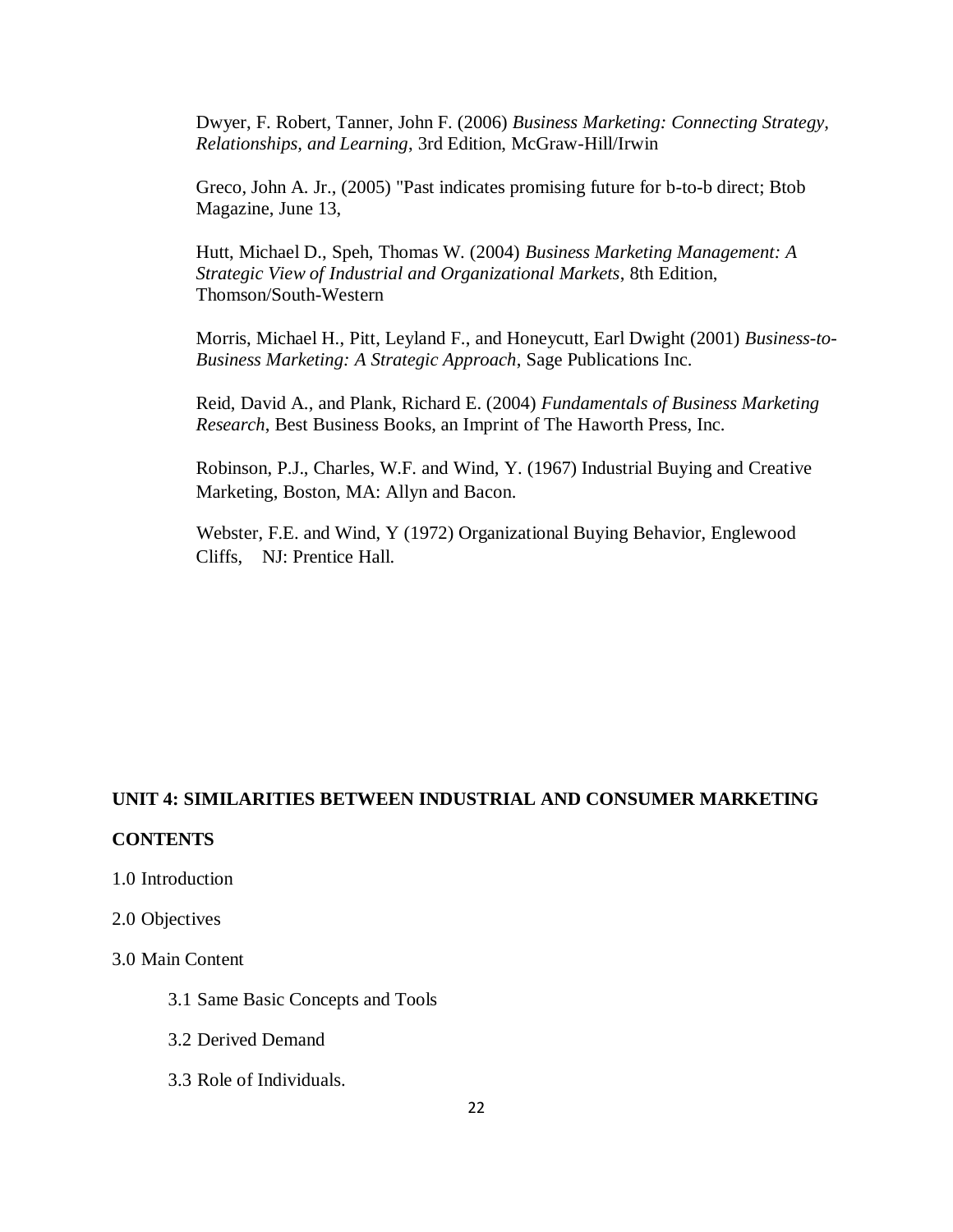#### 3.4 Dual Marketing

- 4.0 Conclusion
- 5.0 Summary
- 6.0 Tutor Marked Assignment

7.0 References/Further Reading

### **1. INTRODUCTION**

This unit recognizes that marketing can be broadly divided into consumer marketing and industrial marketing and makes conscious effort to demonstrate that there are similarities between consumer and industrial marketing. The bases of the similarities between consumer and industrial marketing as discussed in this study unit are the application of same basic concepts and tools in the two, the connection on account of derived demand, and role of individuals and existence of dual marketing**.**

### **2. OBJECTIVES**

At the end of this unit, you should be able to:

- 1. Discuss the basic concepts and tools similar in consumer and industrial marketing;
- 2. Explain derived demand;
- 3. List and describe the role of individuals in industrial marketing; and
- 4. Discuss dual marketing.

# **3. MAIN CONTENT**

#### 3.1 **Same Basic Concepts and Tools**

Both consumer and industrial marketing face the same marketing challenges of attracting, satisfying and maintaining customers. Ultimately both are geared towards returning reasonable and fair profit to their organizations in the long run.

To meet the challenges of marketing in a keenly competitive product market, marketers both in consumer or industrial marketing apply the same concepts and tools. The basic concepts will include marketing decision variables, marketing mix, and 4P's of product, price, promotion and place. The other concepts of consumer orientation, long run profit orientation, marketing concept, market segmentation,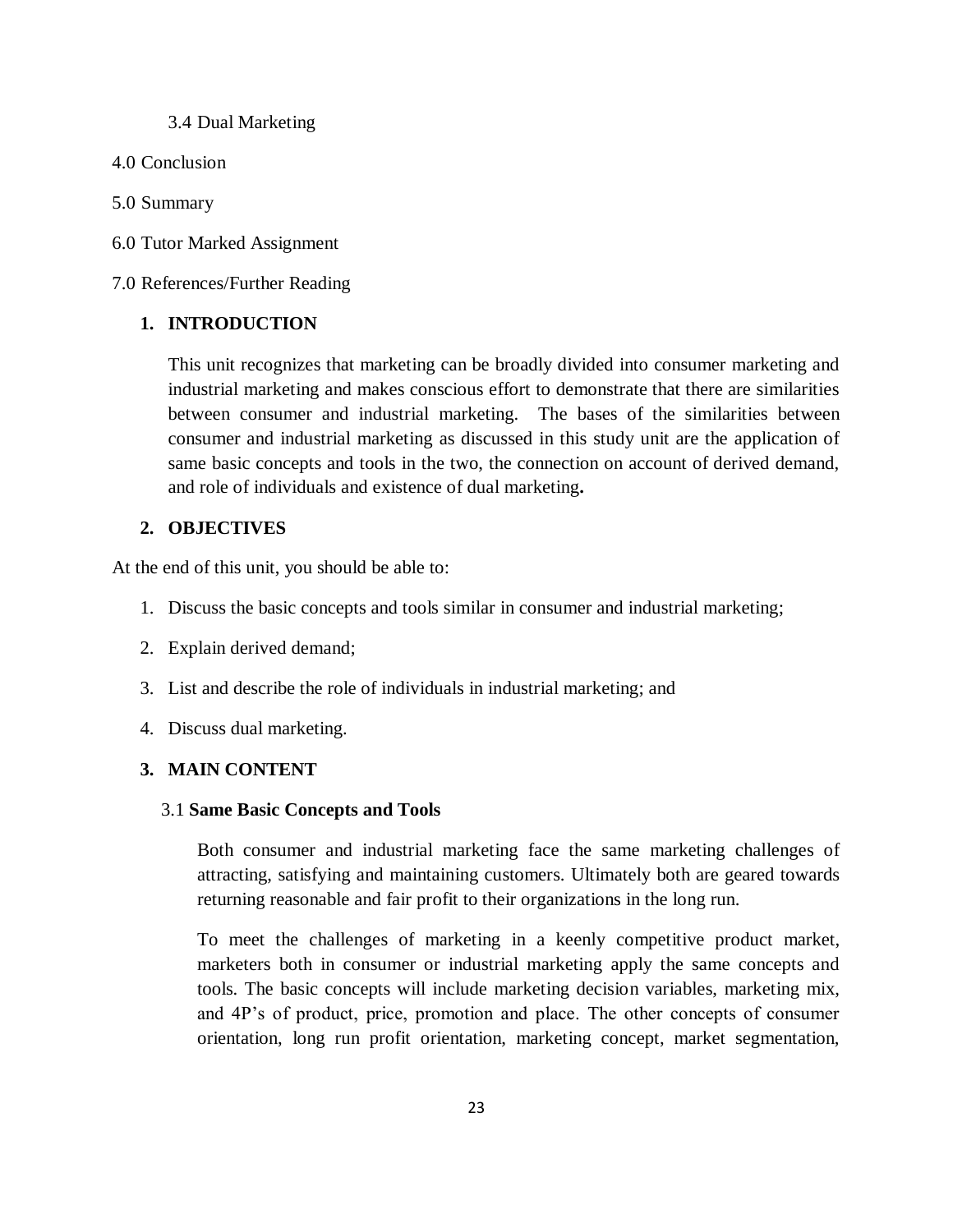target marketing, product positioning and market penetration all apply in equal measure to both consumer and industrial marketing.

# 3.2 **Derived Demand**

The demand for industrial products is dependent on the demand for consumer products. Demand for consumer products drives the demand for industrial products. Hence it is said that the demand for industrial product is derived demand. This link in the demand for consumer and industrial products has implications for marketing of products in particular and the aggregate demand in the economy. To enhance aggregate demand in the economy, there is need to ensure that consumer demand is strong enough to be able to drive up the demand for industrial products.

#### 3.3 **Role of Individuals**

Buying decisions in both consumer and industrial marketing are made by human beings. These human beings in consumer marketing make decisions based on their personality, attitudes and socio-economic circumstances while. In industrial marketing, the same human beings make buying decisions for and on behalf of their organizations. Individuals play the same roles of initiator, influencer, decider, buyer, gatekeeper and user in both consumer and industrial marketing.

#### **3.4 Dual Marketing**

Dual marketing implies Selling to Consumers and Industrial Customers. There are organizations who sell to both consumers and industrial customers. Distributors of Toyota and Honda cars in Nigeria sell to both individuals, organizations, churches, schools, hospitals and Ministries, Departments and Agencies of Local, State and Federal Government.

### **4. CONCLUSION**

In this study unit we have been able to demonstrate that although consumer and industrial marketing can be studied and researched differently that areas of commonality exist between the two. The major similarities in the study of consumer and industrial marketing discussed in this unit included application of same concepts and tools in the management of consumer and industrial marketing, derived demand, role of individuals and dual marketing.

### **5. SUMMARY**

In this study unit, the topics covered included the following:

Same Basic Concepts and Tools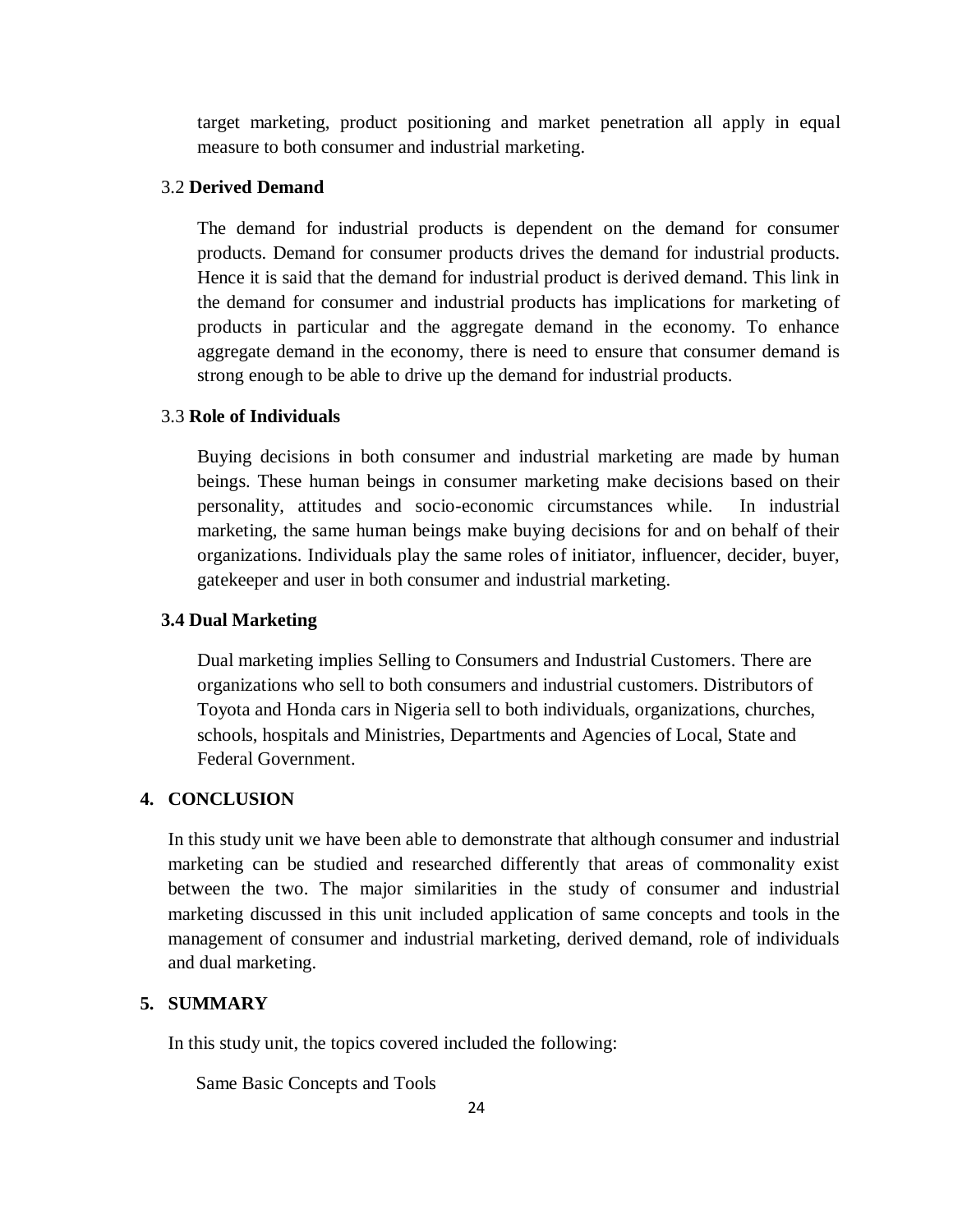Derived Demand

Role of Individuals

Dual Marketing- Selling to Consumers and Industrial Customers

### **6. TUTOR MARKED ASSIGNMENT**

Discuss the basic concepts and tools similar in Consumer and Industrial Marketing

Explain derived demand

List and describe the role of individuals in industrial marketing

Discuss dual marketing

### **7. REFERENCES/FURTHER READING**

Anderson, James C., and Narus, James A. (2004) *Business Market Management: Understanding, Creating, and Delivering Value*, 2nd Edition, [Pearson Education,](http://en.wikipedia.org/wiki/Pearson_Education) Inc.

Biemans, W.G. (2010) Business to Business Marketing: A Value-Driven Approach, McGraw-Hill Higher Education

Brown, Duncan and Hayes, Nick.(2008) Influencer Marketing: Who really influences your customers?, Butterworth-Heinemann,

Business Marketing Association (2003) "Marketing Reality Survey"

Corey, E.R. (1991) Industrial Marketing Cases and Concepts, 4<sup>th</sup> Edition, Prentice Hall. Englewood Cliffs, New Jersey

Dwyer, F. Robert, Tanner, John F. (2006) *Business Marketing: Connecting Strategy, Relationships, and Learning*, 3rd Edition, McGraw-Hill/Irwin

Greco, John A. Jr., (2005) "Past indicates promising future for b-to-b direct; [Btob](http://en.wikipedia.org/w/index.php?title=BtoB_Magazine&action=edit&redlink=1)  [Magazine,](http://en.wikipedia.org/w/index.php?title=BtoB_Magazine&action=edit&redlink=1) June 13,

Hutt, Michael D., Speh, Thomas W. (2004) *Business Marketing Management: A Strategic View of Industrial and Organizational Markets*, 8th Edition, Thomson/South-Western

Morris, Michael H., Pitt, Leyland F., and Honeycutt, Earl Dwight (2001) *Business-to-Business Marketing: A Strategic Approach*, Sage Publications Inc.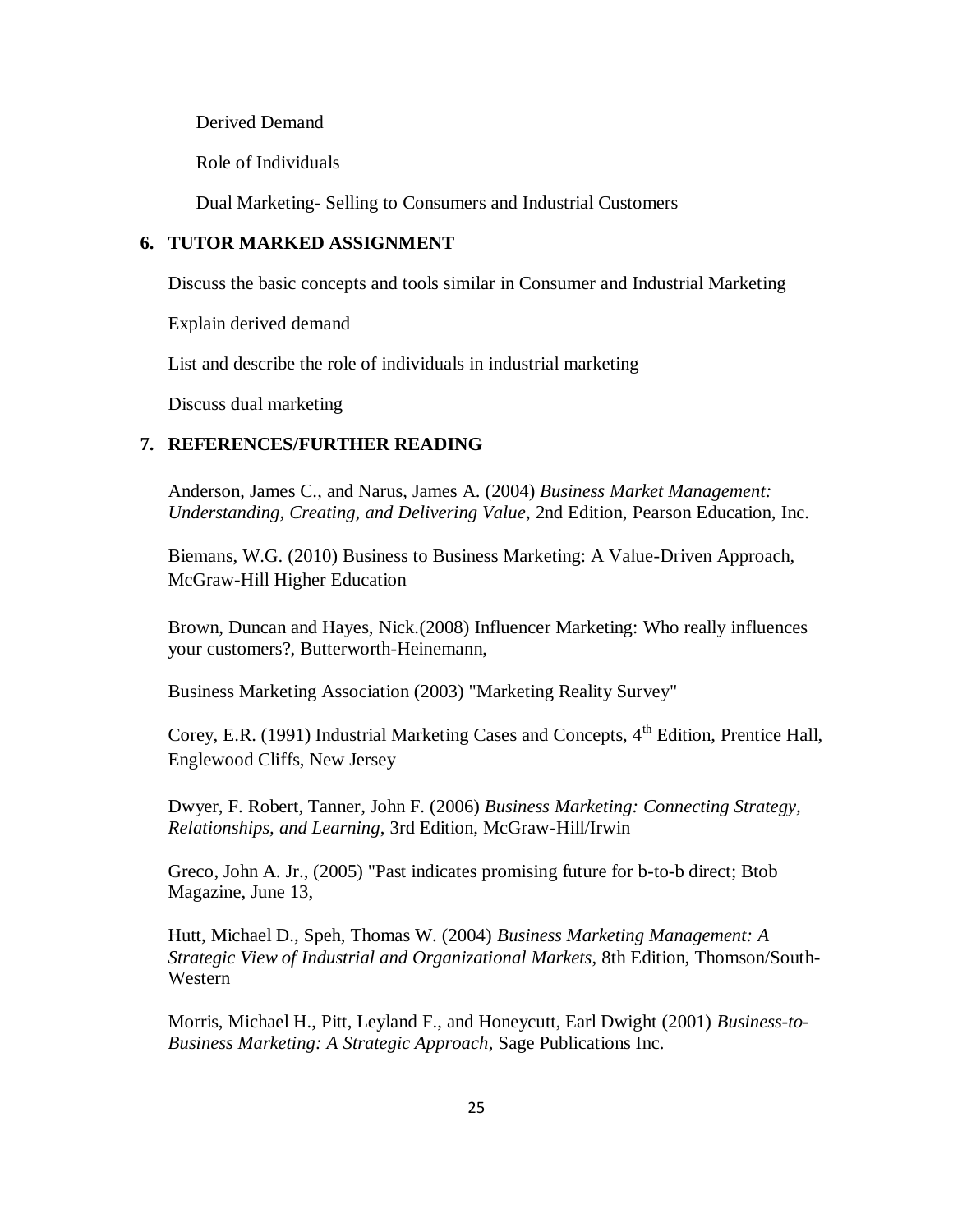Reid, David A., and Plank, Richard E. (2004) *Fundamentals of Business Marketing Research*, Best Business Books, an Imprint of The Haworth Press, Inc.

## **UNIT 5: TYPE OF INDUSTRIAL CUSTOMERS**

### **CONTENTS**

# 1.0 Introduction

# 2.0 Objectives

### 3.0 Main Content

- 3.1 Commercial Enterprises
- 3.2 Government Agencies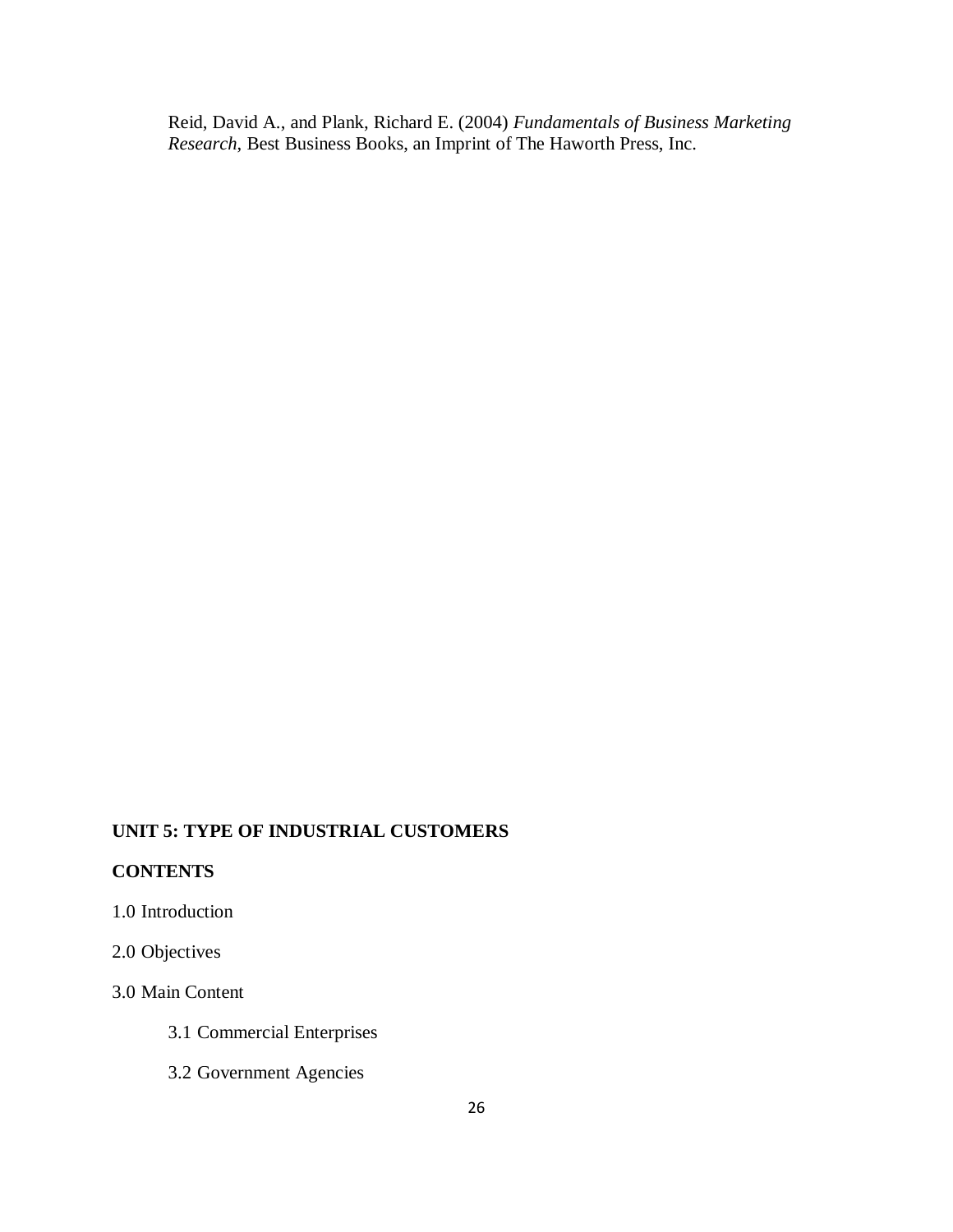#### 3.3 Institutions

4.0 Conclusion

#### 5.0 Summary

6.0 Tutor Marked Assignment

7.0 References/Further Reading

### **1. INTRODUCTION**

Customers are central to marketing management. It becomes important therefore to have a deep knowledge of customers as a basis for satisfying them. To satisfy customers we also need to know who they are, why they buy, how they buy and where they buy from. This unit is focused on discussing the various types of industrial customers.

### **2. OBJECTIVES**

At the end of this unit, you should be able to:

- 1. List and discuss various forms of commercial enterprises;
- 2. List and explain government agencies; and
- 3. List and describe the organizations under institutions.

### **3. MAIN CONTENT**

#### **3.1 Commercial Enterprises**

Industrial customers are broadly categorized into three groups. These are commercial enterprises, government and institutions. The groups are presented hereunder starting with commercial enterprises.

There are three types of commercial enterprises, namely users, original equipment manufacturers and resellers.

# **Users**

These are businesses that purchase products to be used in producing the products they will sell either to individuals, government, resellers and institutions. Users buy products to support their manufacturing processes. A company like May & Baker Plc. will purchase computers, photocopying machines and office supplies to facilitate the manufacture of drugs for its various customers.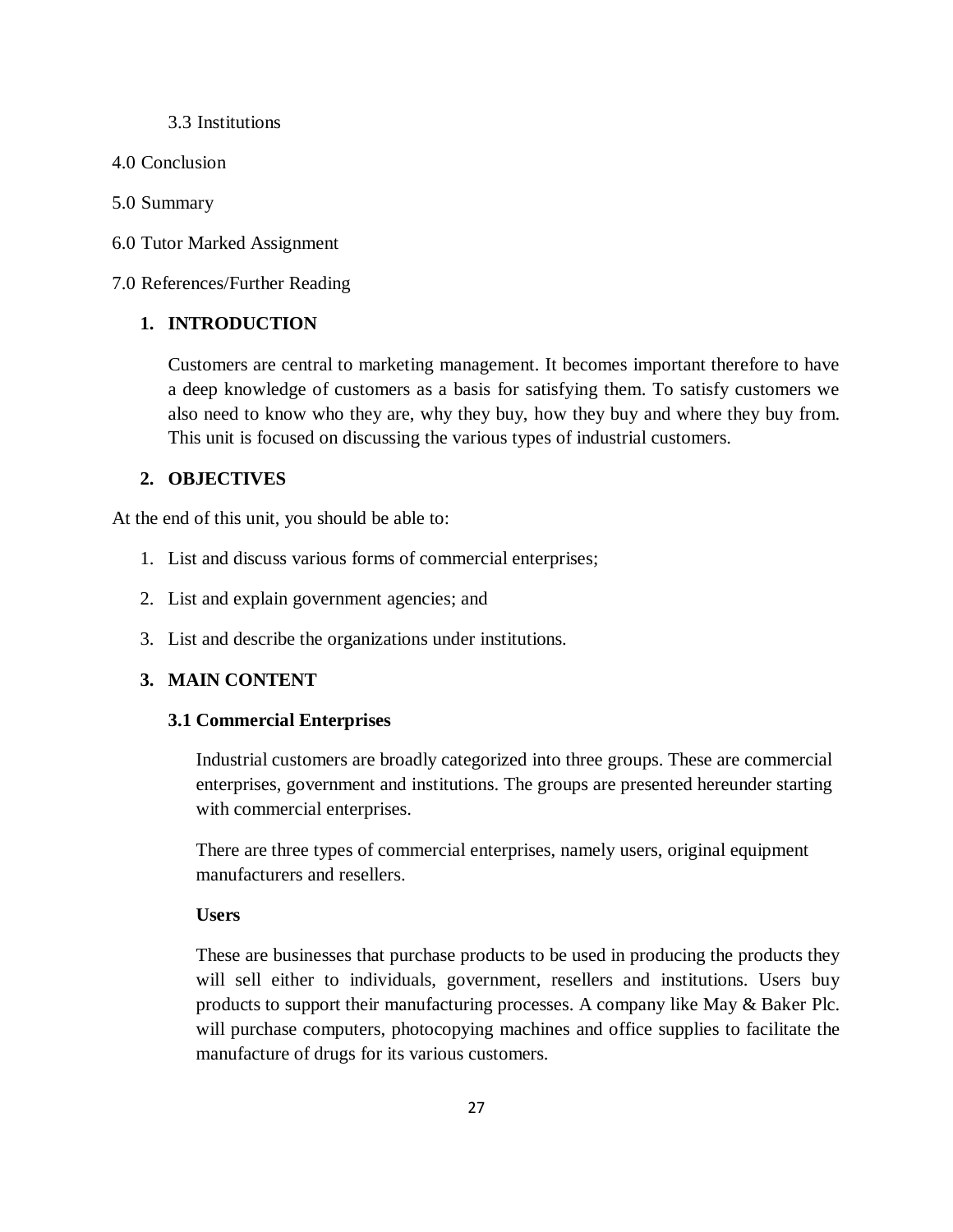#### **Original Equipment Manufacturers (OEM)**

These enterprises will buy industrial products that will be incorporated into their outputs which will be sold to consumers/households and/or industrial customers. May and Baker plc. will have to buy bottles, packaging materials which will become part of the drugs to be produced and sold to customers.

### **Resellers**

Resellers purchase industrial products from manufacturers and sell them to industrial customers. Resellers will not necessarily change the physical product but will add value by offering technical/support services (installation, maintenance, training and repairs).

#### **3.2 Government Agencies**

Government in Nigeria remains the biggest buyer. All the capital votes of governments at the three tiers of government in Nigeria are spent in procuring industrial products. The three tiers of government are federal, state and local. Government operates through institutions generally classified as Ministries, Departments and Agencies (MDAs). The buying behavior of government is captured within the framework of the procurement law. It is expected that all government procurements follow the laid out principles and processes as contained in the extant law or follow due process. Due process aims at ensuring that government gets value for its capital outlay by insisting on buying at the least most responsive price at all times. The principles captured in the due process are competitiveness, openness, transparency and accountability in government buying.

#### **Ministries**

The major civil service functions of government are executed at the level of ministries. The core ministries will include ministry of education, health, agriculture, justice, housing, works and housing, transportation, commerce, trade and industry etc. Ministries are majorly headed by Ministers at the federal level, Commissioners at the state level etc.

#### **Departments**

These will include departments like immigration, custom and excise, prisons etc. these are functional and often constitutional bodies that carry out government business as per their defined role in the society.

#### **Agencies**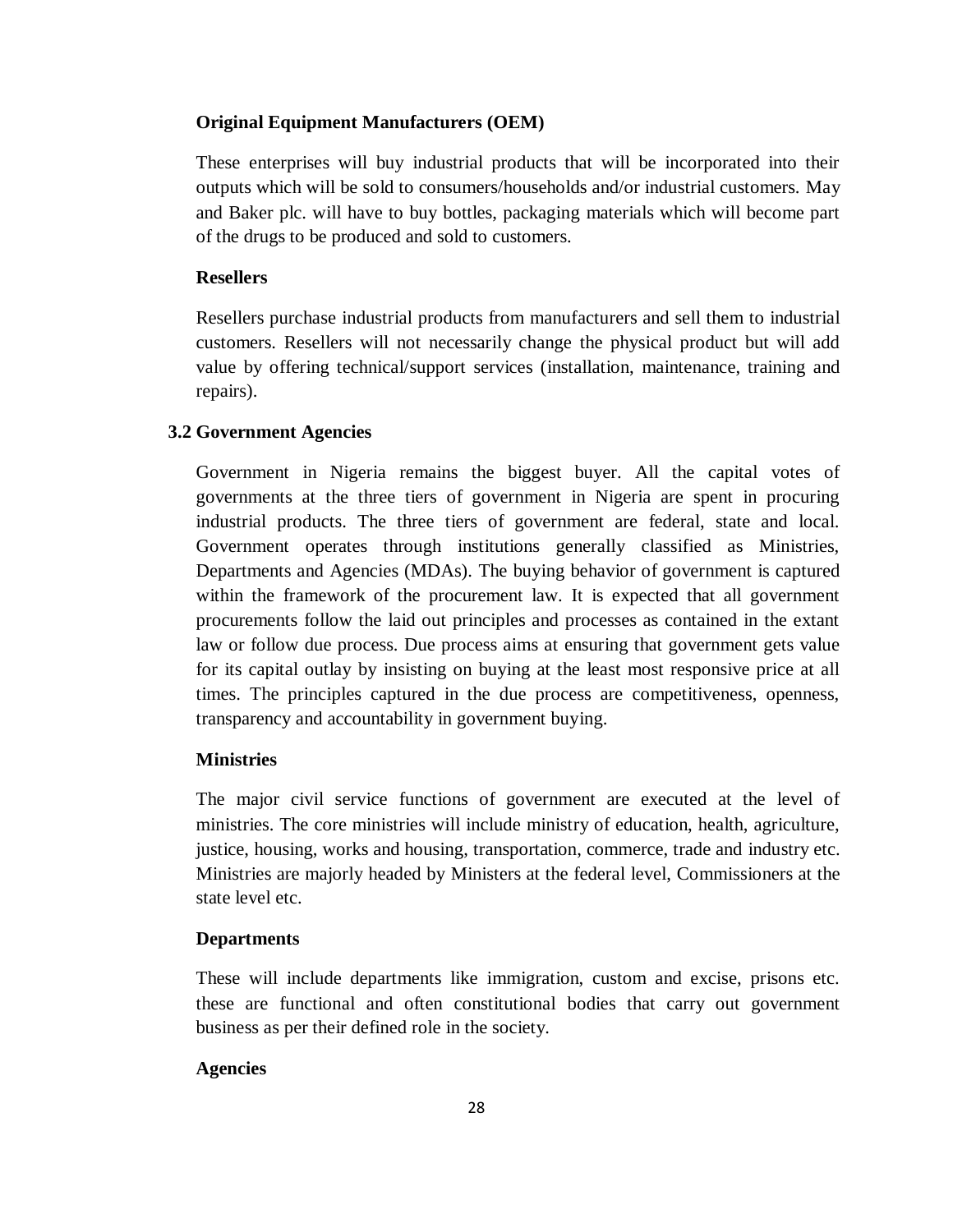Governments agencies are institutions set up for special duties or to assist government in advancing the good of the society. Most public enterprises will fit into this category. Examples will include intervention agencies like Nigeria Ports Authority (NPA), Federal Airport Authority of Nigeria (FAAN), Centre for Management Development (CMD) and Industrial Training Fund (ITF).

### **3.3 Institutions**

We note that institutions can be public or private. The organizations that will come under institutions will include the following:

Hospitals Nursing Homes **Schools** Universities Political Parties Labour Unions Churches Red Cross Donor Agencies/Development Partners Museums

# **4. CONCLUSION**

The three broad categories of industrial customers discussed in this study unit were wide enough to capture all customers that an industrial marketer can conceivably serve. Each has its own peculiar characteristics that have implications for their buying behavior and how they are to be best served. It is the responsibility of industrial marketers to segment and properly target the industrial market to be served and then develop appropriate marketing mix for each.

# **5. SUMMARY**

In this study unit, the topics covered included the following:

Commercial Enterprises

• Users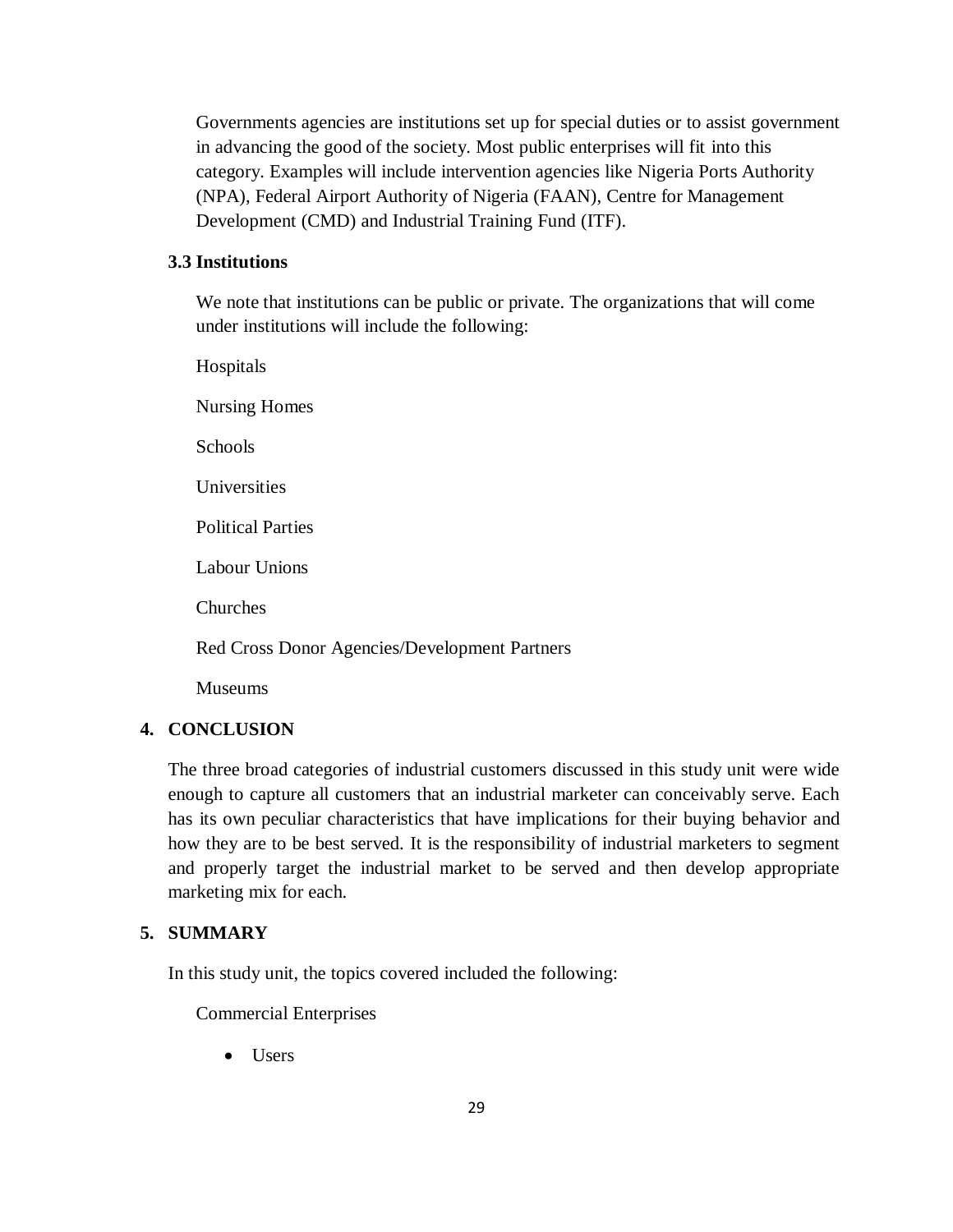- Original equipment manufacturers (OEM)
- Resellers

Government Agencies

- **•** Ministries
- Departments
- Agencies

# **Institutions**

- Hospitals
- Nursing homes
- Schools
- Universities
- Political parties
- Labour unions
- Churches
- Red Cross donor agencies/development partners
- Museums

# **6. TUTOR MARKED ASSIGNMENT**

- I. List and discuss various forms of commercial enterprises
- II. List and explain government agencies
- III. List and describe the organizations under institutions.

# **7. REFERENCES/FURTHER READING**

Anderson, James C., and Narus, James A. (2004) *Business Market Management: Understanding, Creating, and Delivering Value*, 2nd Edition, [Pearson Education,](http://en.wikipedia.org/wiki/Pearson_Education) Inc.

Biemans, W.G. (2010) Business to Business Marketing: A Value-Driven Approach, McGraw-Hill Higher Education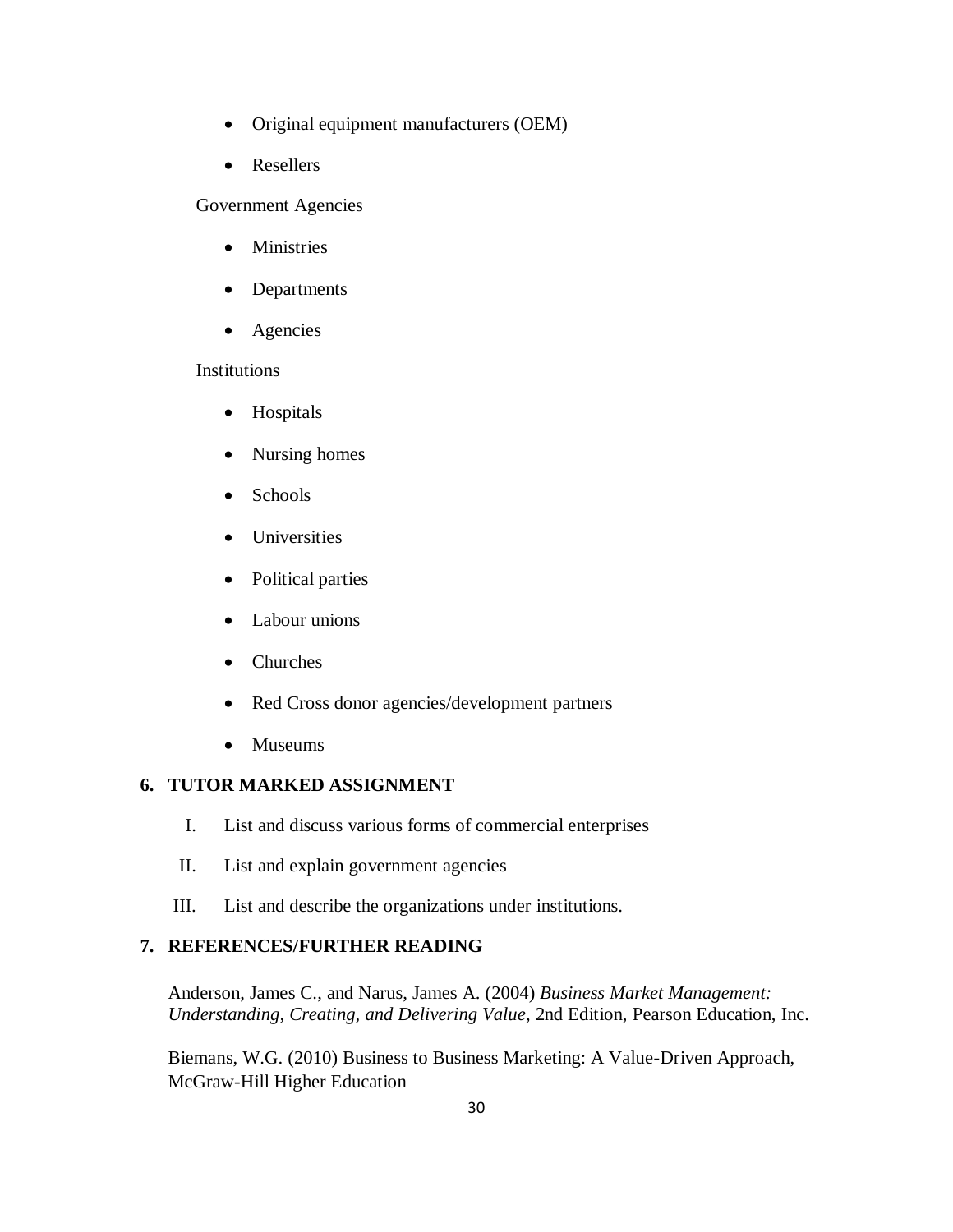Brown, Duncan and Hayes, Nick.(2008) Influencer Marketing: Who really influences your customers?, Butterworth-Heinemann,

Business Marketing Association (2003) "Marketing Reality Survey"

Corey, E.R. (1991) Industrial Marketing Cases and Concepts,  $4<sup>th</sup>$  Edition, Prentice Hall, Englewood Cliffs, New Jersey

Dwyer, F. Robert, Tanner, John F. (2006) *Business Marketing: Connecting Strategy, Relationships, and Learning*, 3rd Edition, McGraw-Hill/Irwin

Greco, John A. Jr., (2005) "Past indicates promising future for b-to-b direct; [Btob](http://en.wikipedia.org/w/index.php?title=BtoB_Magazine&action=edit&redlink=1)  [Magazine,](http://en.wikipedia.org/w/index.php?title=BtoB_Magazine&action=edit&redlink=1) June 13,

Hutt, Michael D., Speh, Thomas W. (2004) *Business Marketing Management: A Strategic View of Industrial and Organizational Markets*, 8th Edition, Thomson/South-Western

Morris, Michael H., Pitt, Leyland F., and Honeycutt, Earl Dwight (2001) *Business-to-Business Marketing: A Strategic Approach*, Sage Publications Inc.

Reid, David A., and Plank, Richard E. (2004) *Fundamentals of Business Marketing Research*, Best Business Books, an Imprint of The Haworth Press, Inc.

### **UNIT 6: SALES FORCE MANAGEMENT IN INDUSTRIAL MARKETING**

### **CONTENTS**

- 1.0 Introduction
- 2.0 Objectives
- 3.0 Main Content
	- 3.1 Personal Selling
	- 3.2 Sales Tasks
	- 3.3 Sales Approaches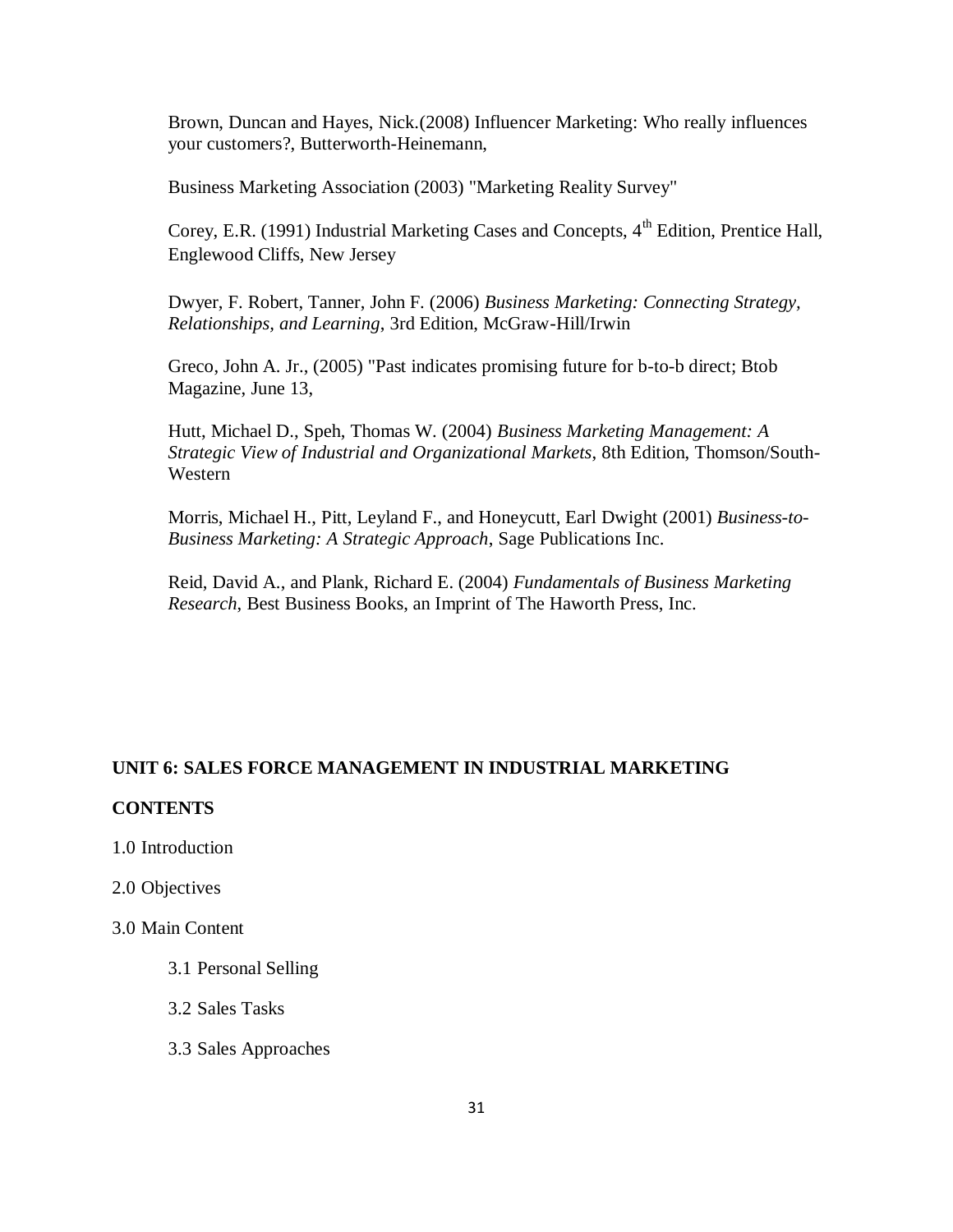- 3.4 Ethical Dilemmas
- 3.5 Sales Management
- 4.0 Conclusion
- 5.0 Summary
- 6.0 Tutor Marked Assignment
- 7.0 References/Further Reading

### **1. INTRODUCTION**

The management of sales force is critical in the achievement of the sales objectives of a marketing organization. Sales objectives often described in terms of revenue and profit or number of customers is the single most important basis for the achievement of corporate objectives.

In sales force management, the important issues which this study unit will be discussing are personal selling, sales tasks, approaches, the ethical dilemmas associated with the function, management of the sales function and the seven types of salespeople.

### **2. OBJECTIVES**

At the end of this unit, you should be able to:

- 1. Explain personal selling and relate it to industrial marketing;
- 2. List and discuss the sales tasks of industrial salesmen;
- 3. Discuss the various sales approaches;
- 4. Describe the ethical dilemmas industrial salesmen face; and
- 5. Discuss sales management.

# **3. MAIN CONTENT**

#### **3.1 Personal Selling**

Promotion or marketing communication is about outward flow of information from producers to customers/consumers. It is aimed at educating, informing, persuading and reminding customers to accept the value that has been created and offered. These objectives of educating, informing, persuading and reminding can be achieved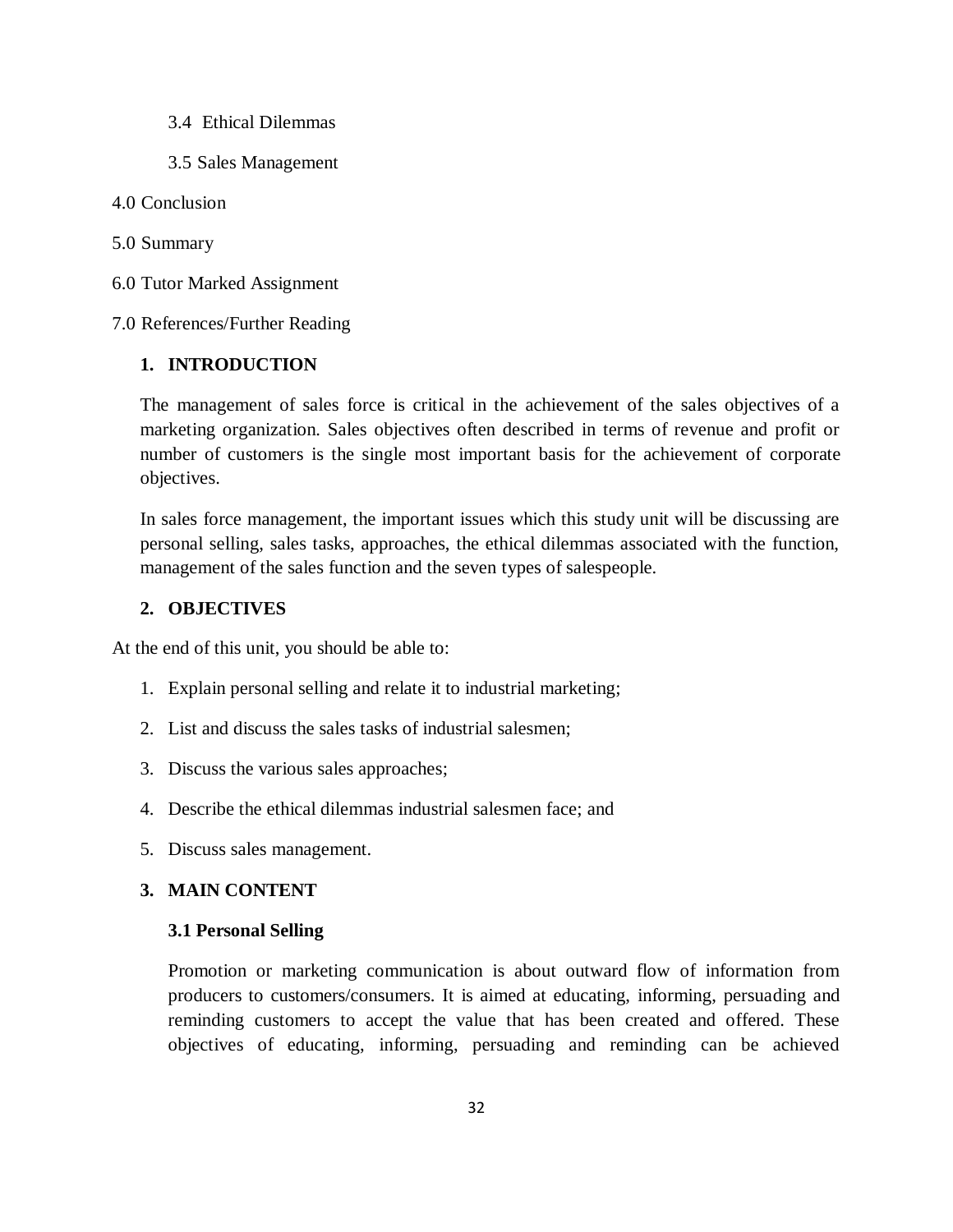collectively and individually using any of the four tools of promotion, namely, advertising, personal selling, sales promotion and publicity and public relations.

We see therefore that personal selling is a tool of promotion and particularly in industrial marketing where customers are few in number and geographically concentrated, it is the recommended tool for promoting the sales of industrial products. Its advantages include the personal touch and opportunity the sales person has to personalize his presentation and attune it to the peculiar needs and circumstances of customers. The industrial salesperson represents his organization and relates with prospects/customers, converts prospects to customers and manages the relationship with customers so that they are satisfied and maintained. The key functions of industrial salesmen are selling function and information gathering function.

#### **3.2 Sales Tasks**

The sales tasks especially for industrial marketing are multifaceted and include the following:

### **3.2.1 Provide information and sell**

This involves passing relevant purchasing information about the product and the organization to customers. Such information will include benefits, characteristics, features, terms of sale, after sales service, usage, warranty etc. and the technical support that can be given. Information on areas of superior offering in comparison with competitors will also be given. The essence of the information is to secure an order from the customer and sustain his patronage.

### **3.2.2 Manage Relationships**

Sustaining relationship with customers has emerged as an important marketing cum sales task. Developing and maintaining relationships with customers is a necessary and sufficient condition for keeping a long term buying relationship. This will guarantee that the supplier is contacted anytime the customer wants to buy whether a new or an old product. Ultimately customers should become ambassadors/apostles of their suppliers, helping to win new customers to them.

#### **3.2.3 Collect and Disseminate Market Information**

Information gathering function is a very important function of industrial salesmen. While selling function deals with current sales, information gathering function lays the foundation for future sales. Being the eyes and ears of organizations, salesmen are expected to report to management all that they hear and see in the market place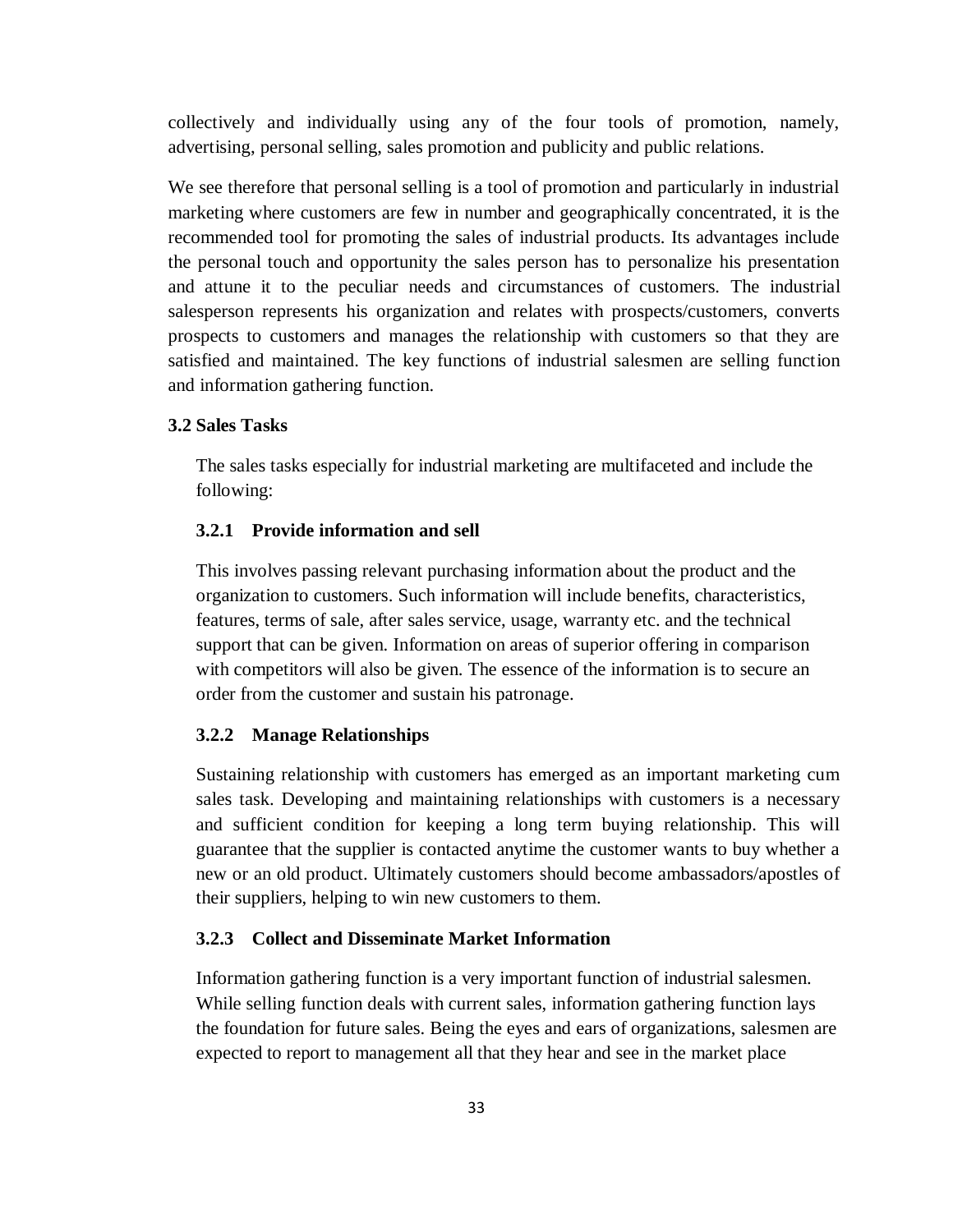concerning their customers, competitors and circumstances of the market. Such specific information will include the following:

- Customer complaints
- Suggestions for product improvements
- Development of new product by competitors
- Socio-economic circumstances of customers
- Unmet customer needs.

# **3.3 Sales Approaches**

The interaction between salesmen and prospects/customers can take many approaches depending on the training and orientation of the salesman. The most effective approach is the one that is most apposite to the selling situation, requirements of the prospect and results in the achievement of the call objective.

According to Dwyer and Tanner (2006) a variety of sales approaches such as scriptbased selling, adaptive selling, consultative selling and strategic partner selling can be used by salesmen.

### **3.3.1 Script-Based Selling**

This is a standardized presentation template that guides the interaction between salesmen and the prospects/customers they relate with. It will instruct salesmen on what to say and how to say it starting from opening statement to trial closing and closing statement. It highlights the strong selling point of the product, the benefits and characteristics and indicates the sales aids to facilitate sales presentation. It is recommended when all customers and prospects have similar needs and the product is relatively simple.

#### **3.3.2 Adaptive Selling**

When customers/prospects have varying needs and the product is not a standard and simple one, an alternative selling approach known as adaptive selling is most apposite. Using this approach the salesman considers the selling situation, type of product and customer/prospects needs in selecting the appropriate sales presentation approach. This approach will give the necessary flexibility critical in adjusting the sales presentation to the needs of the occasion.

#### **3.3.3 Consultative Selling**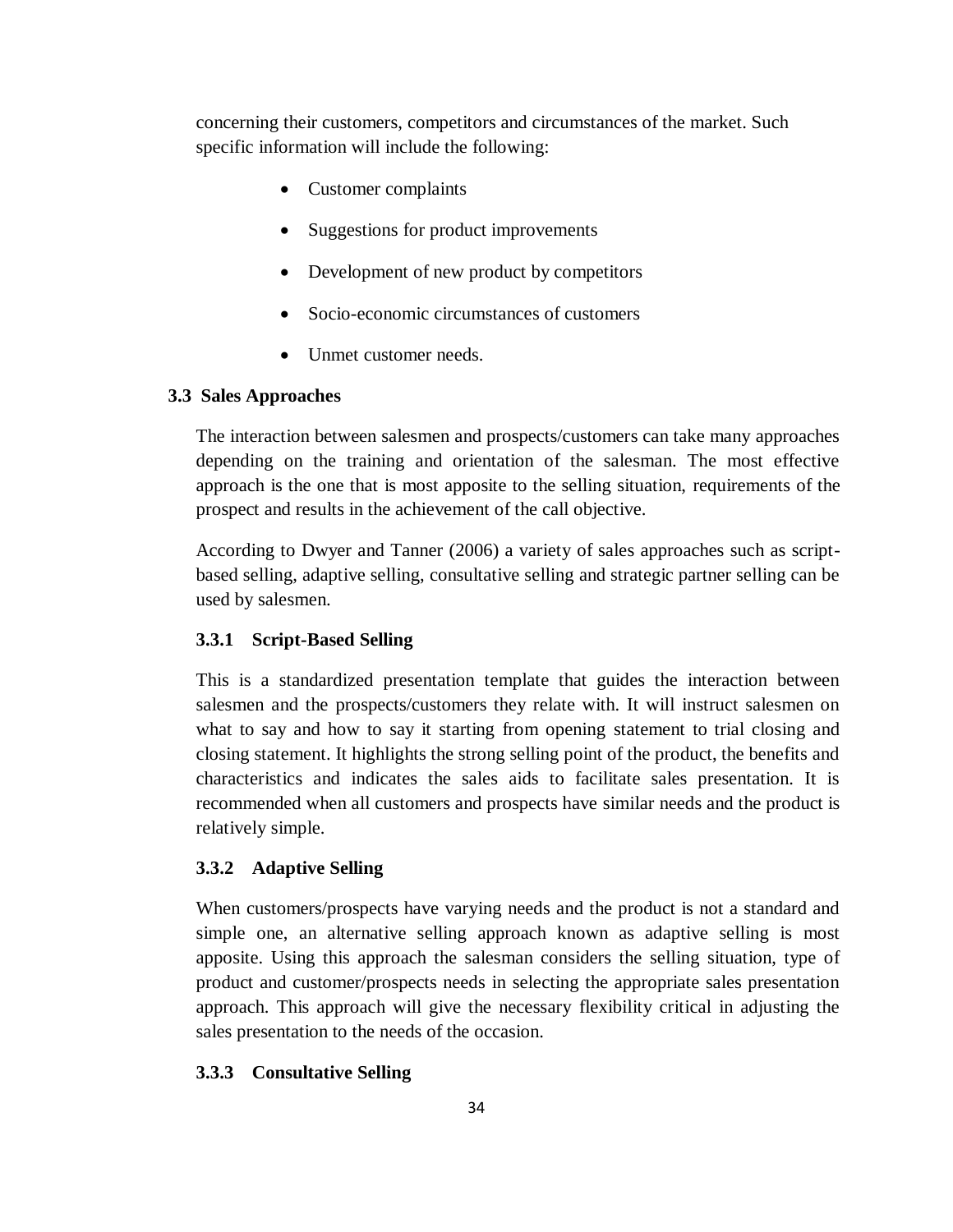In consultative selling, salesmen initiate contact with customers/prospects and learn about their special needs before deciding on the appropriate presentation approach to adopt during sales calls. This approach is particularly recommended when the product is complex and expensive and is being used by the customer for the first time.

### **3.3.4 Strategic Partner Selling**

When an industrial salesman wants to develop customized solutions and mutually beneficial relationship with the customer/prospect, the strategic partner selling approach is recommended. This is characterized by the use of cross-functional teams, adaptations by partners, significant commitment and open communication (Biemans, 2010).

### **3.4 Ethical Dilemmas**

Salesmen face ethical dilemmas in the course of their duty and as they deal with customers/prospects, buying organizations and competitors. Even in their relationships with their organizations, ethical issues emerge.

### **3.4.1 Relationship with Customers**

If making available truthful purchasing information to the customer will make him unwilling to buy, what should the salesman do? Is withholding of potentially damaging relevant information from the customer ethical? Should customers/prospects be given gifts to induce them to favor the proposition of salesmen? Giving of business lunch can also pose ethical issues.

### **3.4.2 Relationship with Vendor Organization**

Salesmen face ethical issues in claims about expenses, hours worked, activities performed etc. Taking up employment offers from competing firms and handling of confidential information can pose serious ethical challenges.

### **3.4.3 Relationship with Competitors**

Should salesmen when compelled to make comparison statements about competitors' products be fully factual? Should salesmen be negative about competitors' products? Should inaccurate claims that put the weaknesses of the competitors' products in bad light be encouraged?

Professional salesmen will as much as possible avoid talking about competitors and their products and when compelled to talk about them be accurate and objective. To assist salesmen to manage ethical dilemmas, organizations should produce a cide of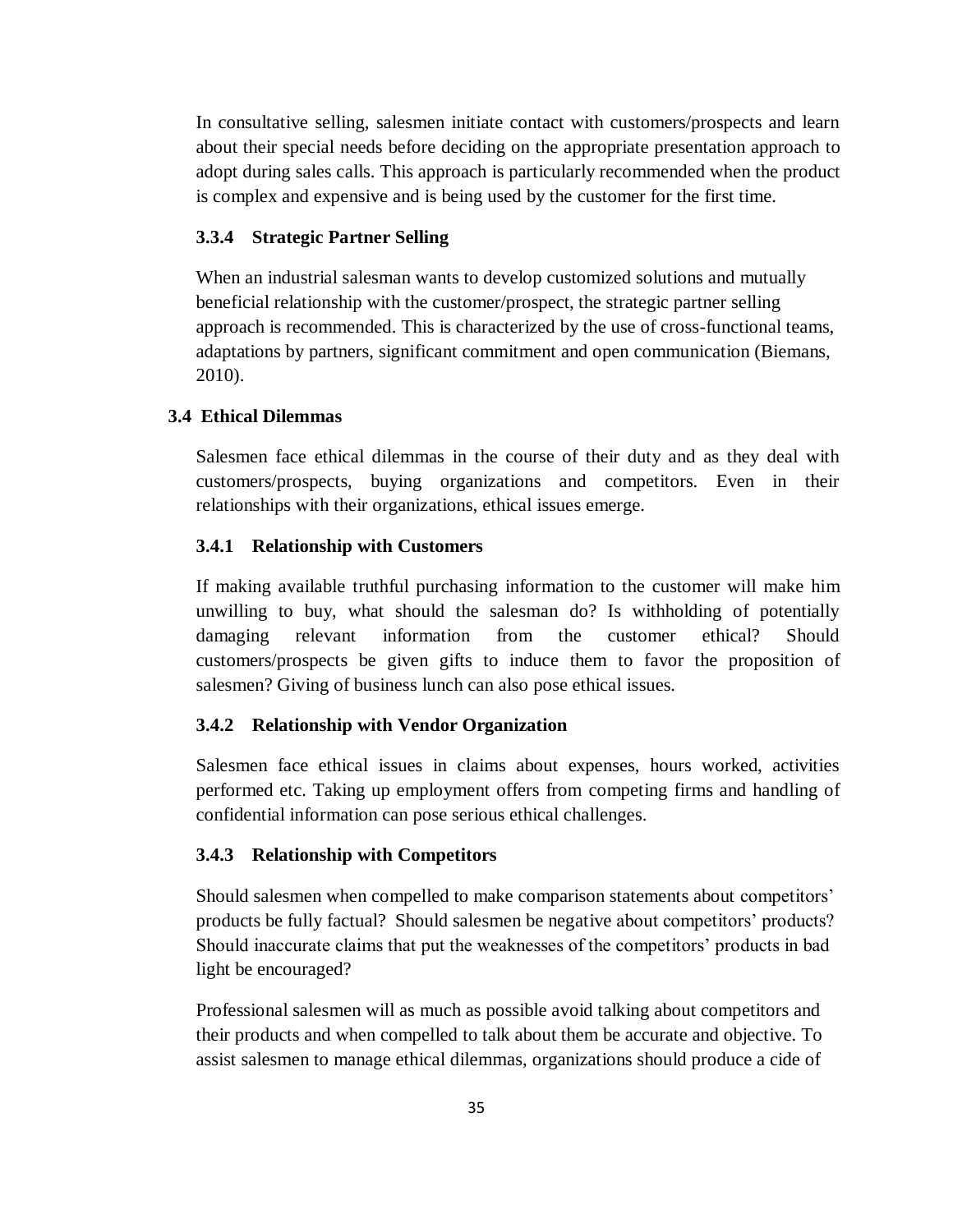ethics that spells out what is ethical and acceptable and the unethical conducts that will not be accepted.

#### **3.5 Sales Management**

For effective sales management, the following issues should be addressed:

3.5.1 **Sales organization-** this will articulate reporting relationships, communication channels and products and sales areas a salesman should cover in the normal course of his duty.

### **3.5.2 Hiring**

Having the right salesmen in positions is important in effectively managing salesmen. The right hiring policy is needed in getting the right people on the job. Right hiring will yield right salespeople.

### **3.5.3 Training**

Salesmen need to have the right knowledge, skills and attitude to be successful in selling. Training is crucial in developing the right knowledge level, skills and attitude needed to be successful salesmen.

### **3.5.4 Motivation and Rewards**

Salesmen are at their best when there is adequate reward for their efforts and they are sufficiently motivated to sustain high performance level. Motivation is particularly important in selling because of its many peculiarities-long working hours, commission-based pay, working out of office etc.

### **3.5.5 Evaluation and Control**

It is important that the performance of salesmen be monitored, evaluated and effectively controlled. Two things normally measured in sales performance are results rather than sales activities. The results can be units sold, new customers obtained, contribution to profit, revenue realized etc. number of calls made, kilometers covered, number of sales presentations are a few of the measures of sales activities.

# **4. CONCLUSION**

This study unit discussed issues bordering on making sales management effective. Such issues particularly for industrial salesmen covered personal selling, sales organization, training of salesmen, and motivation of salesmen, ethical issues confronting salesmen and performance evaluation and control measures for effective personal selling.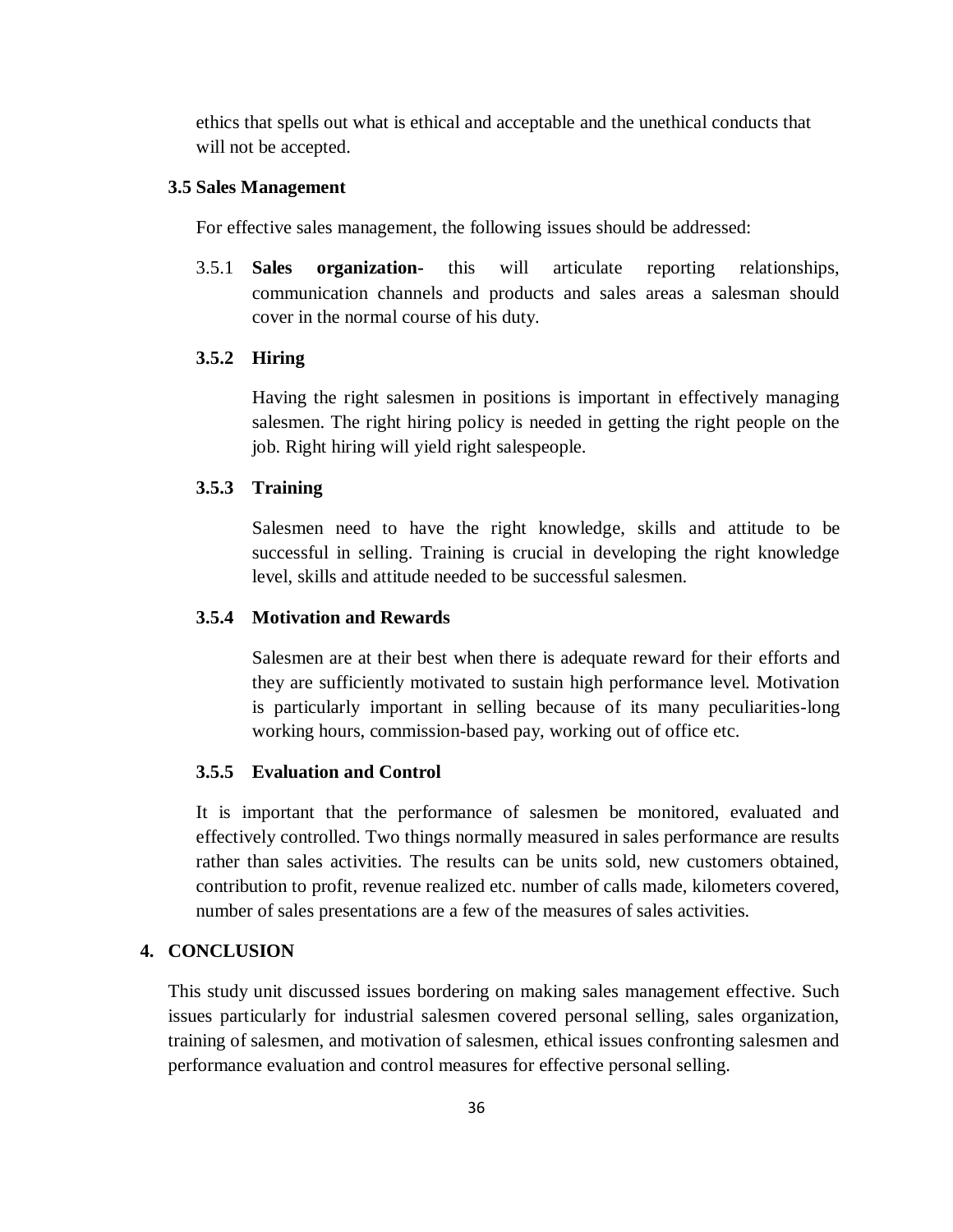# **5. SUMMARY**

In this study unit, the topics covered included the following:

Personal Selling

Sales Tasks

Provide Information and Sell

Manage Relationships

Collect and Disseminate Market Information

Coordinate the Sales Team

### Sales Approaches

Script-Based Selling

Adaptive Selling

Consultative Selling

Strategic Partner Selling

## Ethical Dilemmas

Relationship with Customers

Relationship with Vendor Organization

Relationship with Competitors

## Sales Management

Sales Organization

Hiring

**Training** 

Motivation and Rewards

Evaluation and Control

## **6. TUTOR MARKED ASSIGNMENT**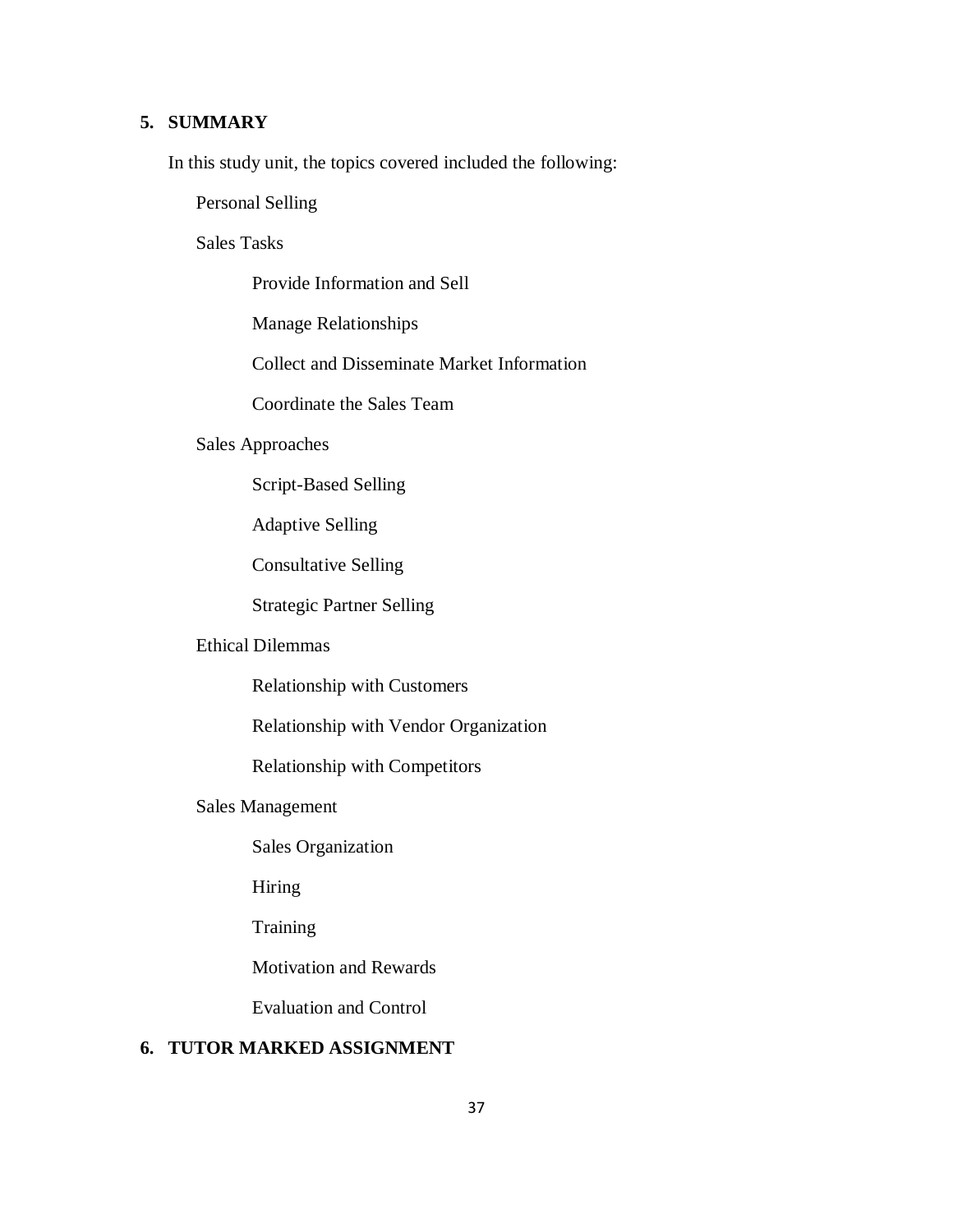- I. Explain personal selling and relate it to industrial marketing
- II. List and discuss the sales tasks of industrial salesmen
- III. Discuss the various sales approaches
- IV. Describe the ethical dilemmas industrial salesmen face
- V. Discuss sales management
- VI. Describe the seven types of salespeople.

### **7. REFERENCES/FURTHER READING**

Anderson, James C., and Narus, James A. (2004) *Business Market Management: Understanding, Creating, and Delivering Value*, 2nd Edition, [Pearson Education,](http://en.wikipedia.org/wiki/Pearson_Education) Inc.

Biemans, W.G. (2010) Business to Business Marketing: A Value-Driven Approach, McGraw-Hill Higher Education

Brown, Duncan and Hayes, Nick.(2008) Influencer Marketing: Who really influences your customers?, Butterworth-Heinemann,

Business Marketing Association (2003) "Marketing Reality Survey"

Corey, E.R. (1991) Industrial Marketing Cases and Concepts, 4<sup>th</sup> Edition, Prentice Hall, Englewood Cliffs, New Jersey

Dwyer, F. Robert, Tanner, John F. (2006) *Business Marketing: Connecting Strategy, Relationships, and Learning*, 3rd Edition, McGraw-Hill/Irwin

Greco, John A. Jr., (2005) "Past indicates promising future for b-to-b direct; [Btob](http://en.wikipedia.org/w/index.php?title=BtoB_Magazine&action=edit&redlink=1)  [Magazine,](http://en.wikipedia.org/w/index.php?title=BtoB_Magazine&action=edit&redlink=1) June 13,

Hutt, Michael D., Speh, Thomas W. (2004) *Business Marketing Management: A Strategic View of Industrial and Organizational Markets*, 8th Edition, Thomson/South-Western

Morris, Michael H., Pitt, Leyland F., and Honeycutt, Earl Dwight (2001) *Business-to-Business Marketing: A Strategic Approach*, Sage Publications Inc.

Reid, David A., and Plank, Richard E. (2004) *Fundamentals of Business Marketing Research*, Best Business Books, an Imprint of The Haworth Press, Inc.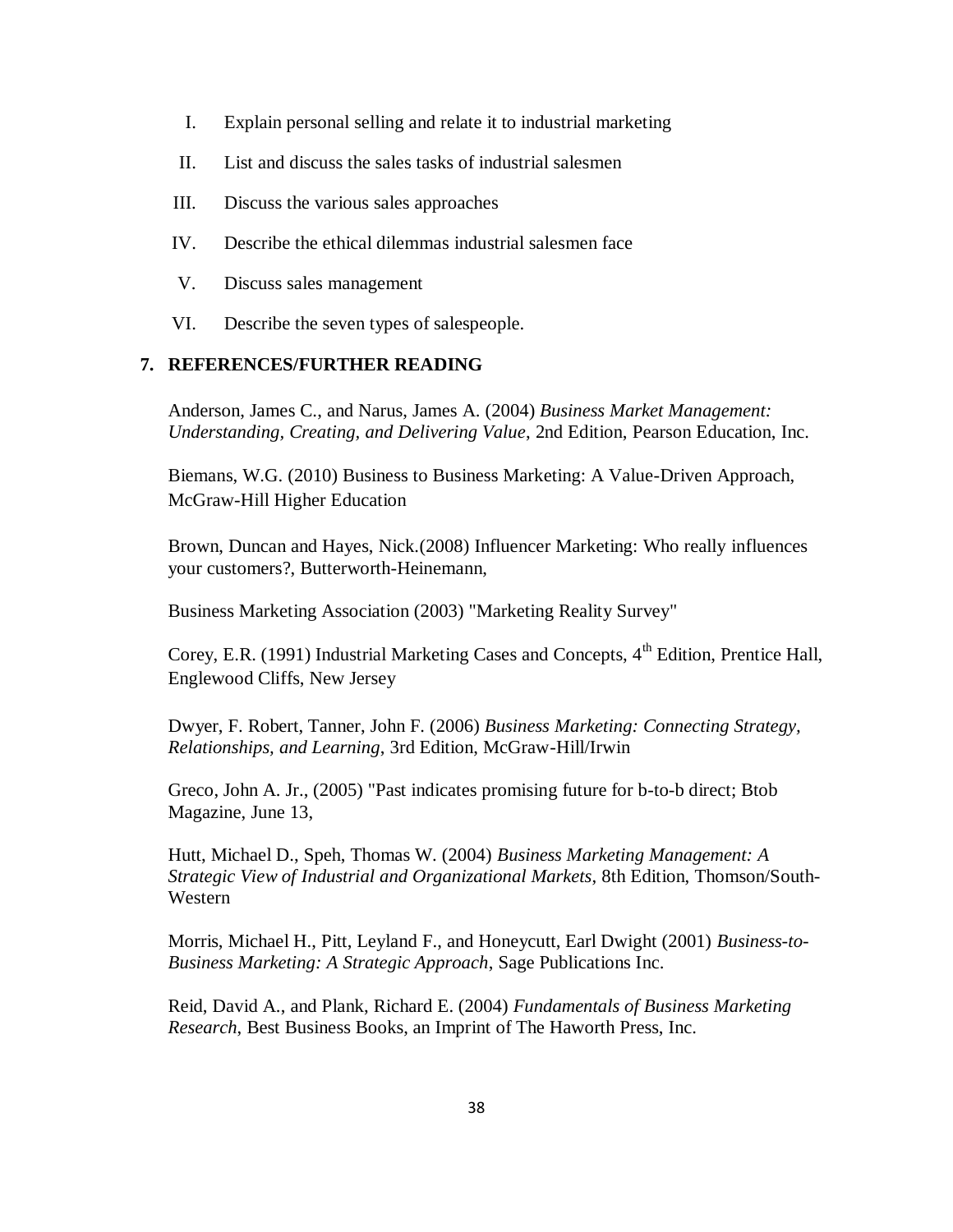# **UNIT 7: CHARACTERISTICS OF INDUSTRIAL MARKETS**

# **CONTENTS**

- 1.0 Introduction
- 2.0 Objectives

# 3.0 Main Content

- 3.1 Derived Demand
- 3.2 Joint Demand

# 3.3 Few Geographically Concentrated Customers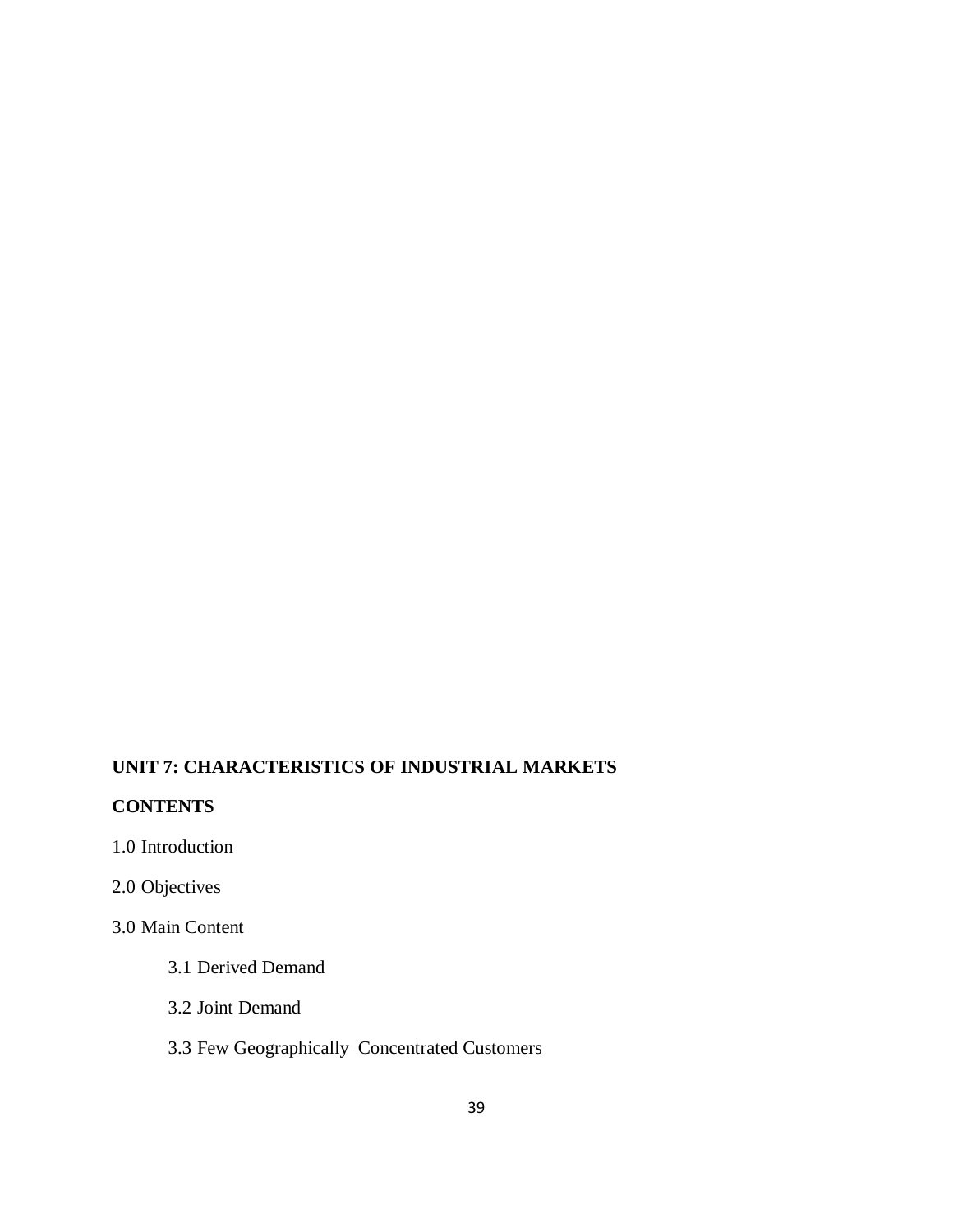3.4 Complex Organizational Buying Behaviour

- 4.0 Conclusion
- 5.0 Summary
- 6.0 Tutor Marked Assignment
- 7.0 References/Further Reading

#### **1. INTRODUCTION**

In Industrial Marketing, industrial products are sold to industrial customers. To successfully operate in industrial markets, the marketers need to understand the characteristics of the market. This study unit sets out to identify and explain the characteristics of industrial markets to enable the operators in the system to better function. The topics to be covered in this unit include derived demand, joint demand, few geographically concentrated customers and the complex organizational buying behavior, characteristics that define industrial markets.

### **2. OBJECTIVES**

At the end of this unit, you should be able to:

- 1. Discuss derived demand;
- 2. Explain joint demand;
- 3. Explain how industrial customers are few and geographically concentrated; and
- 4. Describe the complex organizational buying behavior.

### **3. MAIN CONTENT**

#### **3.1 Derived Demand**

This is the major feature characterizing industrial markets. It states that the nature of demand for industrial products is derived from the demand for the products they help to produce. This means that the demand for industrial products is linked to and dependent on the demand for the products they are used in producing. The demand for materials that May and Baker Plc will use in producing its drugs is dependent on the demand for the drugs of the company by individuals, households, government, hospitals and other customers. The more the drugs of May and Baker Plc are demanded, the more the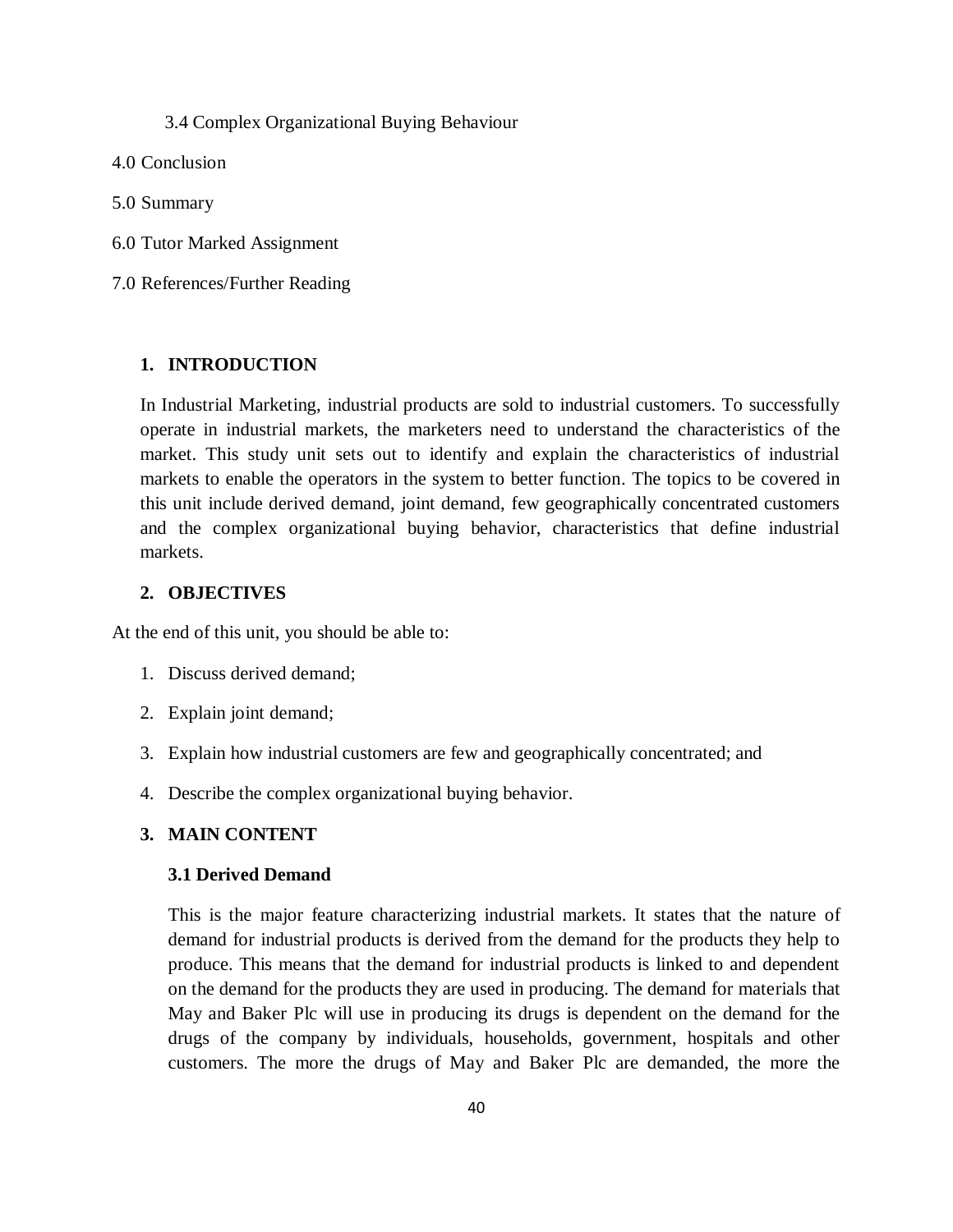company will need to buy more raw materials, bottles and other packaging materials needed, and vice versa.

The implication of derived demand for industrial products is that industrial marketers are concerned not just with pushing their own products but also making effort to see that the products produced using their outputs achieve increased and sustained patronage. They need to develop strategic relationship with their customers that will conduce to support and technical services that will boost market acceptance and sustained patronage of their outputs.

### **3.2 Joint Demand**

The demand for industrial products almost always depends on the demand for other industrial products. To produce drugs, May and Baker Plc will demand raw materials as well as bottles, labels and packaging materials. These demands will always go hand in hand. The two or three industrial products needed to produce drugs by the company will be demanded jointly. If one is unavailable, the drug cannot be produced and effectively will kill the demand for the other two that may be available. The implication is that industrial marketers need to produce all the jointly needed products were possible or make efforts to see that the one they are unable to produce directly is available and accessible**.** 

### **3.3 Few and Geographically Concentrated Customers**

An important characteristic of industrial markets is the existence of few customers, who are mostly concentrated in a geographical location. In many towns and cities, there are defined locations-industrial estates, like Agbara and Otta in Ogun State, where most manufacturers within Lagos business area are found. For government agencies like ministries, they are mostly located within state and federal secretariats. Given the geographical concentration of the customers, industrial marketers are guided in their distribution and promotion strategies. Being few in number and concentrated in known areas recommend direct marketing and use of salesmen in the distribution and promotion of the industrial products.

#### **3.4 Complex Organizational Buying Behavior**

Most industrial customers involve defined processes, systems, functions and individuals in making their buying decisions. The varying individuals involved in the buying decisions play different roles and exert degrees of influence in the many decision types and levels of organizational buying behavior. In the extreme case of government in Nigeria, there is a specific law governing procurement. There are also other laws exerting influence in government buying like Independent Corrupt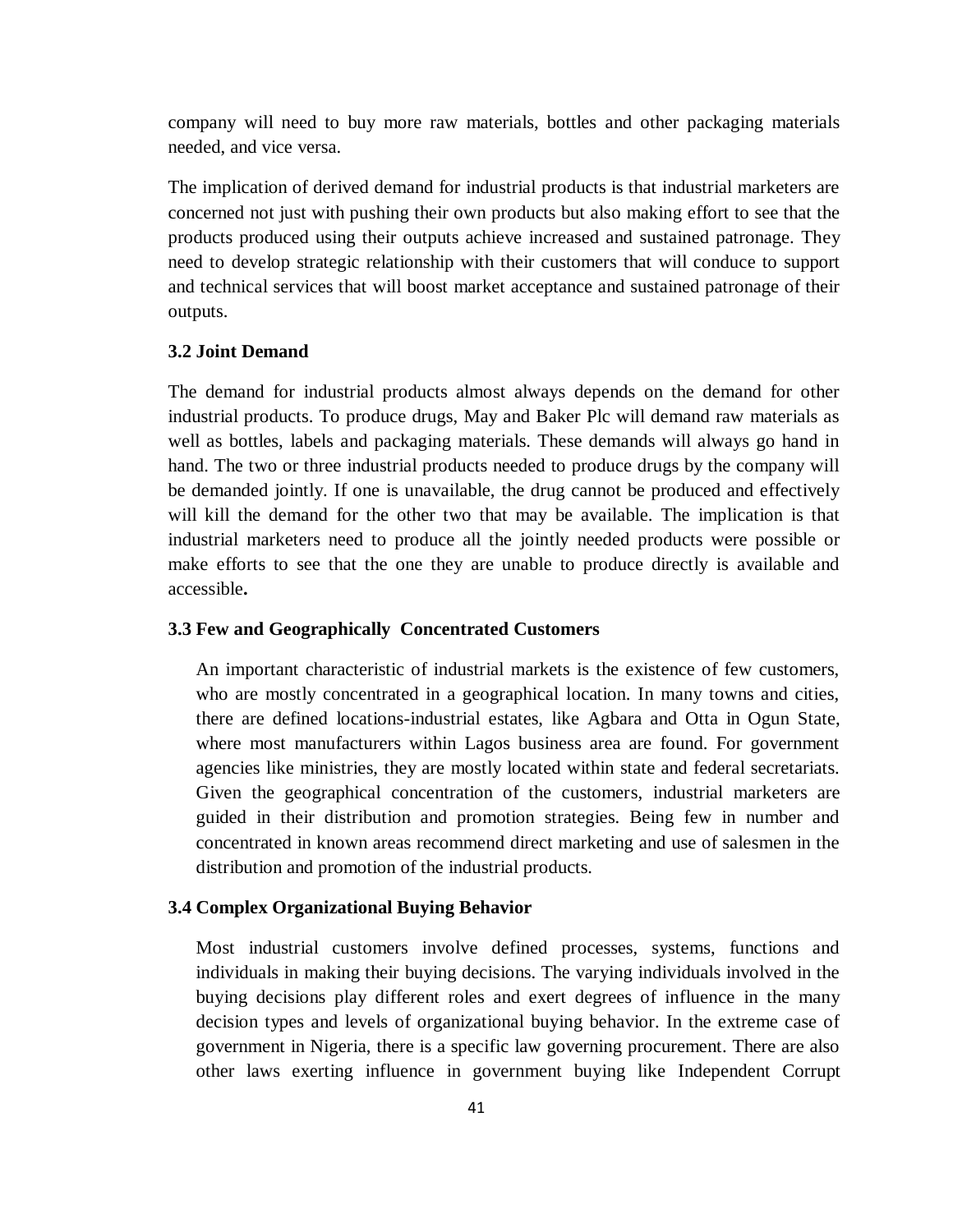Practices Commission (ICPC) law that has outlawed variation. Industrial marketers/salesmen need to be familiar with the buying behavior of each organization they sell to. In the case of government, they must be familiar with the Procurement Act. It is only when you know how an organization buys that you can expect to be successful in selling to it. You can also only influence the buying decision in any organization if you know the key individuals involved in the buying process.

### **4. CONCLUSION**

Success in marketing and selling of industrial products requires good knowledge, right skill level and attitude on the part of operators. The areas where knowledge, skill and attitude are important have been demonstrated to include four characteristics of industrial markets, namely derived demand, joint demand, number and geographical concentration of customers and complex organizational buying behavior. Mastery of these characteristics and their attendant implications for marketing decisions will stand the industrial marketer in a good stead in effectively and successfully selling industrial products.

## **5. SUMMARY**

This study unit covered the following topics:

Derived Demand

Joint Demand

Few and Geographically Concentrated Customers

Complex Organizational Buying Behaviour

## **6. TUTOR MARKED ASSIGNMENT**

Discuss derived demand

Explain joint demand

Explain how industrial customers are few and geographically concentrated

Describe the complex organizational buying behavior.

## **7. REFERENCES/FURTHER READING**

Anderson, James C., and Narus, James A. (2004) *Business Market Management: Understanding, Creating, and Delivering Value*, 2nd Edition, [Pearson Education,](http://en.wikipedia.org/wiki/Pearson_Education) Inc.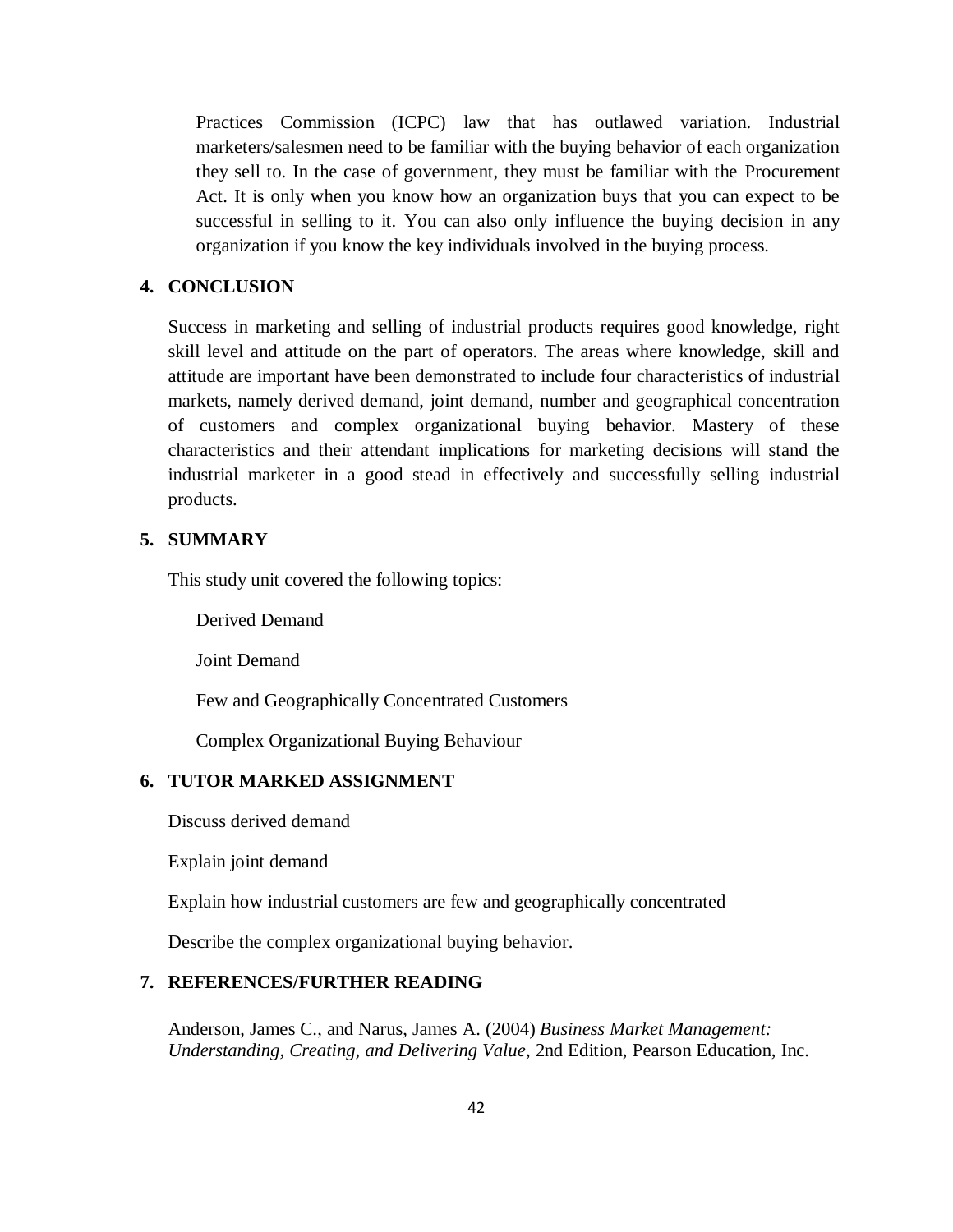Biemans, W.G. (2010) Business to Business Marketing: A Value-Driven Approach, McGraw-Hill Higher Education

Brown, Duncan and Hayes, Nick.(2008) Influencer Marketing: Who really influences your customers?, Butterworth-Heinemann,

Business Marketing Association (2003) "Marketing Reality Survey"

Corey, E.R. (1991) Industrial Marketing Cases and Concepts,  $4<sup>th</sup>$  Edition, Prentice Hall, Englewood Cliffs, New Jersey

Dwyer, F. Robert, Tanner, John F. (2006) *Business Marketing: Connecting Strategy, Relationships, and Learning*, 3rd Edition, McGraw-Hill/Irwin

Greco, John A. Jr., (2005) "Past indicates promising future for b-to-b direct; [Btob](http://en.wikipedia.org/w/index.php?title=BtoB_Magazine&action=edit&redlink=1)  [Magazine,](http://en.wikipedia.org/w/index.php?title=BtoB_Magazine&action=edit&redlink=1) June 13,

Hutt, Michael D., Speh, Thomas W. (2004) *Business Marketing Management: A Strategic View of Industrial and Organizational Markets*, 8th Edition, Thomson/South-Western

Morris, Michael H., Pitt, Leyland F., and Honeycutt, Earl Dwight (2001) *Business-to-Business Marketing: A Strategic Approach*, Sage Publications Inc.

Reid, David A., and Plank, Richard E. (2004) *Fundamentals of Business Marketing Research*, Best Business Books, an Imprint of The Haworth Press, Inc.

### **UNIT 8: INDUSTRIAL PRODUCTS**

#### **CONTENTS**

1.0 Introduction

2.0 Objectives

3.0 Main Content

3.1 Raw and Processed Materials

3.2 Component Parts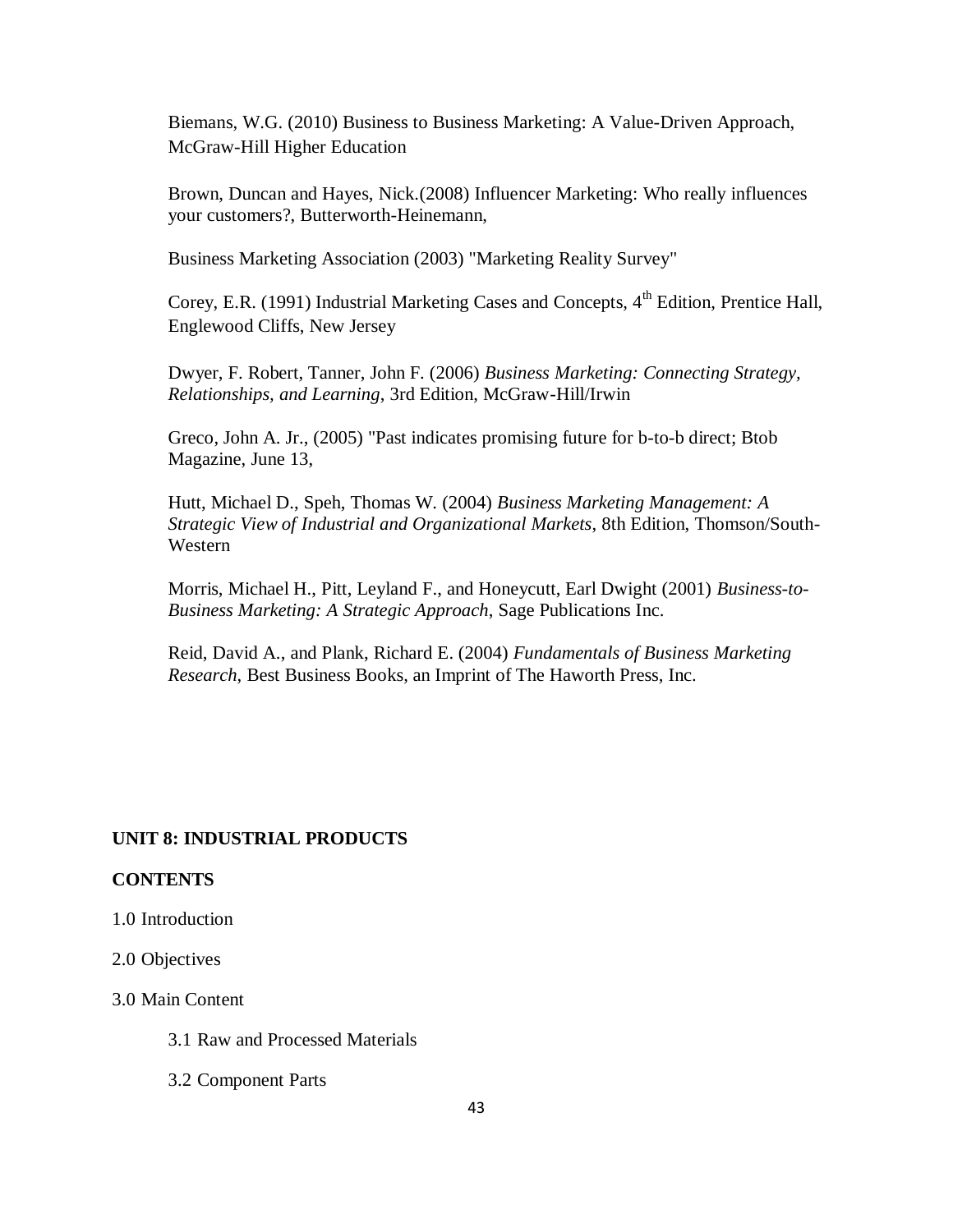- 3.3 MRO Supplies
- 3.4 Capital Goods
- 3.5 Tools and Accessories
- 3.6 Services
- 3.7 Systems
- 4.0 Conclusion
- 5.0 Summary
- 6.0 Tutor Marked Assignment

7.0 References/Further Reading

## **1. INTRODUCTION**

The many types of industrial customers demand varying types of industrial products. The products are generally categorized into broad types. Each category has its own characteristics and implied marketing implications. In this study unit, the carious broad categories of industrial products are presented.

## **2. OBJECTIVES**

At the end of this unit, you should be able to:

- 1. Describe Raw and Processed Materials;
- 2. Discuss Component Parts;
- 3. Explain MRO Supplies;
- 4. List and explain Capital Goods;
- 5. List and explain Tools and Accessories;
- 6. Discuss Services; and
- 7. Explain Systems.

### **3. MAIN CONTENT**

### **3.1 Raw and Processed Materials**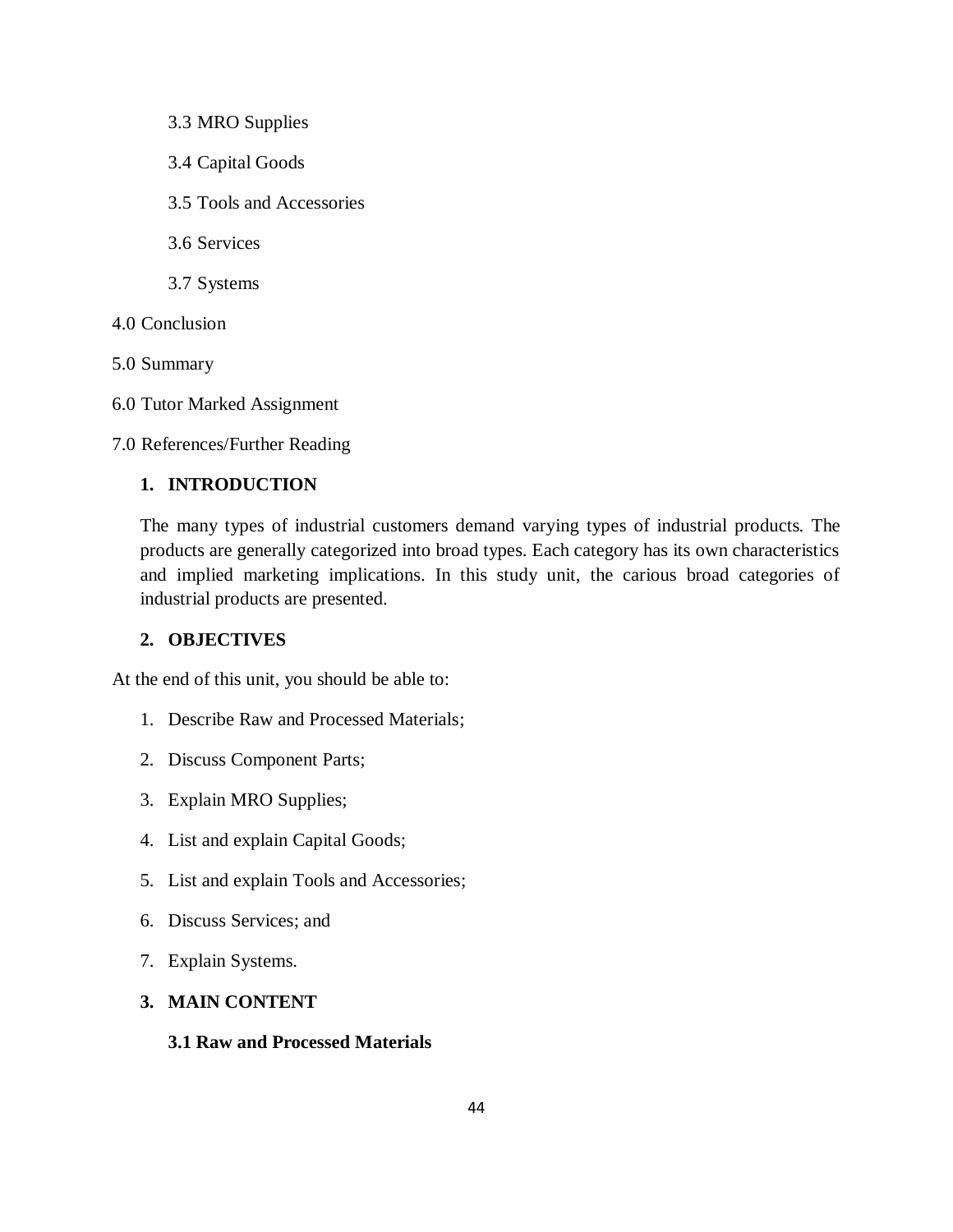The categories of industrial products, their buying approaches and marketing implications according to Biemans (2010) are presented below starting with raw and processed materials.

These are materials that are used in manufacturing. Raw materials are not altered by the vendor while processed materials have undergone some conversion. The buying decision unit for these materials focuses on securing a dependable source of supply. The marketing implications for this category of industrial product are that largevolume and customized items are sold directly while lower-volume and standardized items are sold through channel partners.

### **3.2 Component Parts**

These are fabricated products that are bought by customers and become part of their end product (tyres and batteries become part of a car). People in engineering are the primary decision makers in selecting vendors, because the parts have to conform to performance specifications. The marketing implications are that components are marketed like materials: either sold directly or through channels partners, depending on the nature of the component and the quantity bought.

### **3.3 MRO Supplies**

These are supplies for maintenance, repair and day to day operations (lubricants, office supplies and spare parts). For the standardized, low-importance items (office supplies), purchasing is the key decision maker and price the primary buying motive. For more specialized items, users are most important, focusing on quality and support services provided. MRO are typically sold through channel partners and increasingly through the internet, but very large volumes can be sold directly.

#### **3.4 Capital Goods**

These are facilities and fixed equipment used by customers in their manufacturing process or generally to run their business. Top management is the primary decision maker for this category of products because of the high expenditure required. Users of the product will emphasize the performance level of the equipment. The products are essentially sold direct because of the large capital outlay. Extended decision making is also involved in the purchase of this category of products.

### **3.5 Tools and Accessories**

These will include light equipment and tools that are less expensive than capital goods and are typically bought in large quantities. Purchasing and users are the key decision makers focusing on price, quality and support services. The standardized and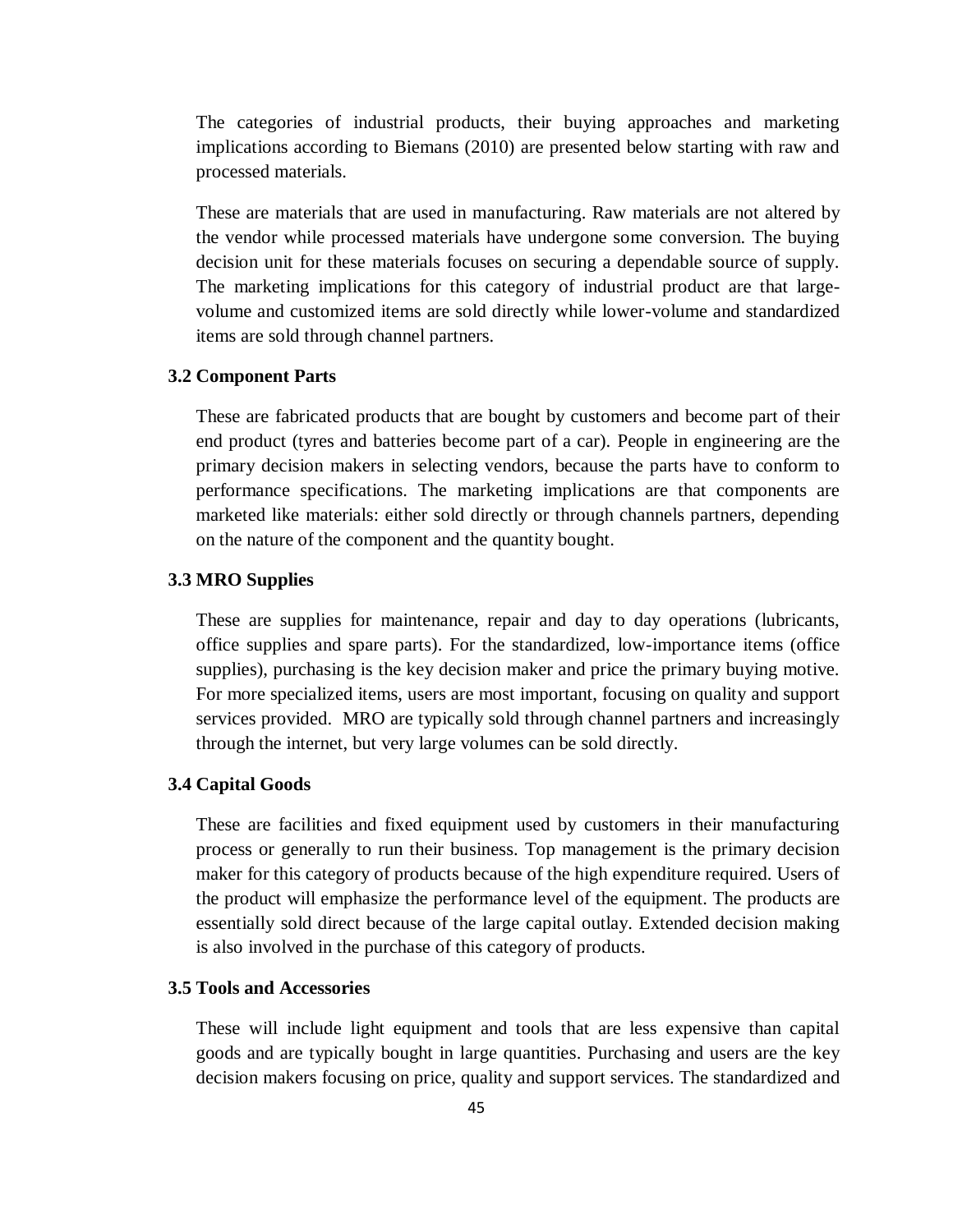ones bought in small quantities are sold through channel partners while major customers are sold to directly.

### **3.6 Services**

These are activities performed by third parties (catering, consultancy, security and transportation). The intended users of the services are the primary decision makers and they consider the service providers capability to provide the service in the decision. Services being intangible, the provider must communicate the benefits. Premium prices can be charged because the benefit will depend on the provider.

### **3.7 Systems**

These are services combined with products to offer a solution to customers (computer system). The intended users of the system will emphasize the required performance of the system. Systems are sold through extended marketing and negotiation processes. The sellers will be required to focus on integration, offer a broad range of services and use flexible pricing schemes.

## **4. CONCLUSION**

Industrial marketers need to understand the categories of products they offer, know their features, buying approaches and marketing implications for effective marketing, sales and relationship building. This study unit has discussed the categories of industrial products, their examples, buying approach and marketing implications.

### **5. SUMMARY**

This study unit covered the following topics:

Raw and Processed Materials

Component Parts

MRO Supplies

Capital Goods

Tools and Accessories

**Services** 

Systems

## **6. TUTOR MARKED ASSIGNMENT**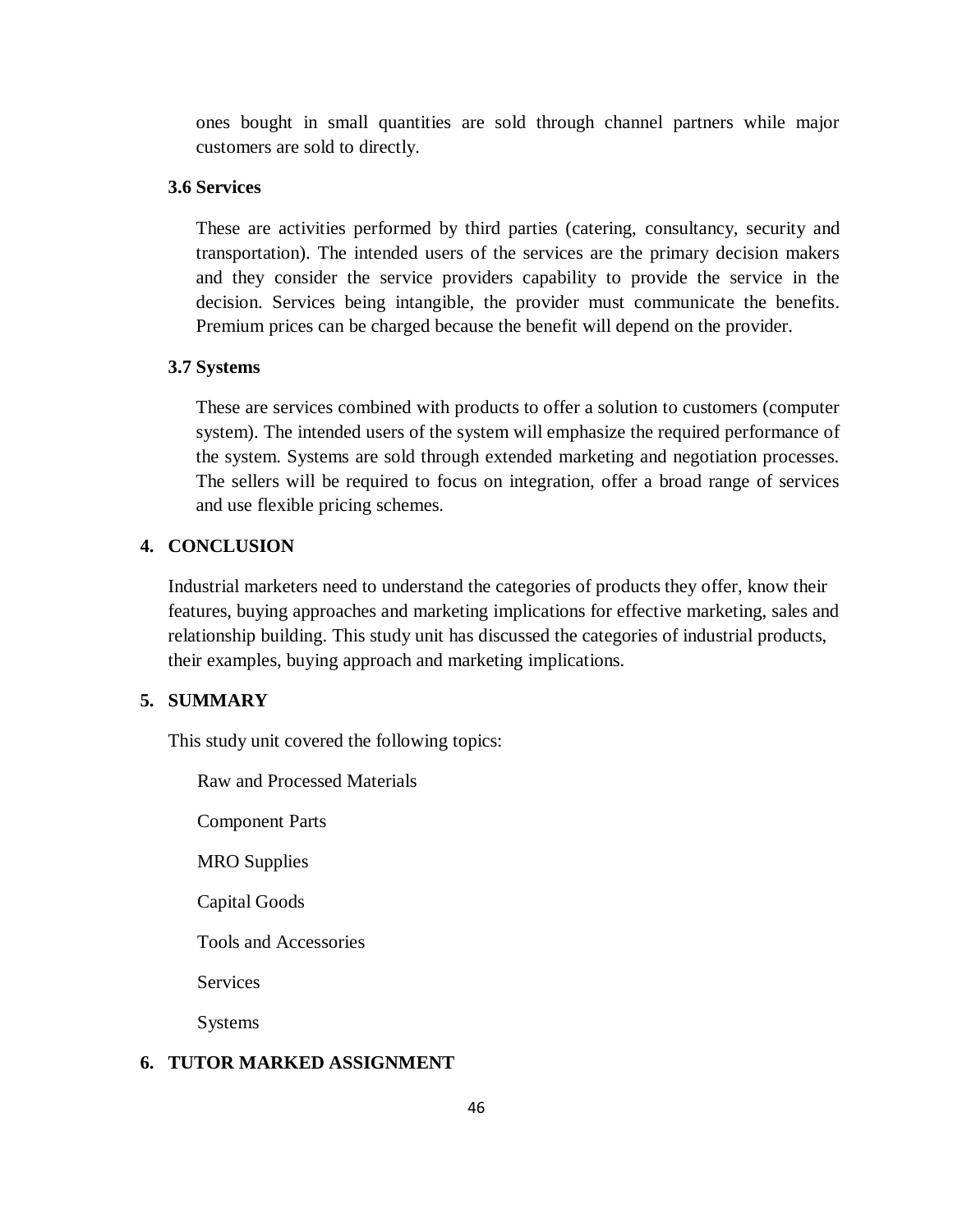- 1) Describe Raw and Processed Materials
- 2) Discuss Component Parts
- 3) Explain MRO Supplies
- 4) List and explain Capital Goods
- 5) List and explain Tools and Accessories
- 6) Discuss Services
- 7) Explain Systems.

### **7.0 REFERENCES/FURTHER READING**

Anderson, James C., and Narus, James A. (2004) *Business Market Management: Understanding, Creating, and Delivering Value*, 2nd Edition, [Pearson Education,](http://en.wikipedia.org/wiki/Pearson_Education) Inc.

Biemans, W.G. (2010) Business to Business Marketing: A Value-Driven Approach, McGraw-Hill Higher Education

Brown, Duncan and Hayes, Nick.(2008) Influencer Marketing: Who really influences your customers?, Butterworth-Heinemann,

Business Marketing Association (2003) "Marketing Reality Survey"

Corey, E.R. (1991) Industrial Marketing Cases and Concepts, 4<sup>th</sup> Edition, Prentice Hall, Englewood Cliffs, New Jersey

Dwyer, F. Robert, Tanner, John F. (2006) *Business Marketing: Connecting Strategy, Relationships, and Learning*, 3rd Edition, McGraw-Hill/Irwin

Greco, John A. Jr., (2005) "Past indicates promising future for b-to-b direct; [Btob](http://en.wikipedia.org/w/index.php?title=BtoB_Magazine&action=edit&redlink=1)  [Magazine,](http://en.wikipedia.org/w/index.php?title=BtoB_Magazine&action=edit&redlink=1) June 13,

Hutt, Michael D., Speh, Thomas W. (2004) *Business Marketing Management: A Strategic View of Industrial and Organizational Markets*, 8th Edition, Thomson/South-Western

Morris, Michael H., Pitt, Leyland F., and Honeycutt, Earl Dwight (2001) *Business-to-Business Marketing: A Strategic Approach*, Sage Publications Inc.

Reid, David A., and Plank, Richard E. (2004) *Fundamentals of Business Marketing Research*, Best Business Books, an Imprint of The Haworth Press, Inc.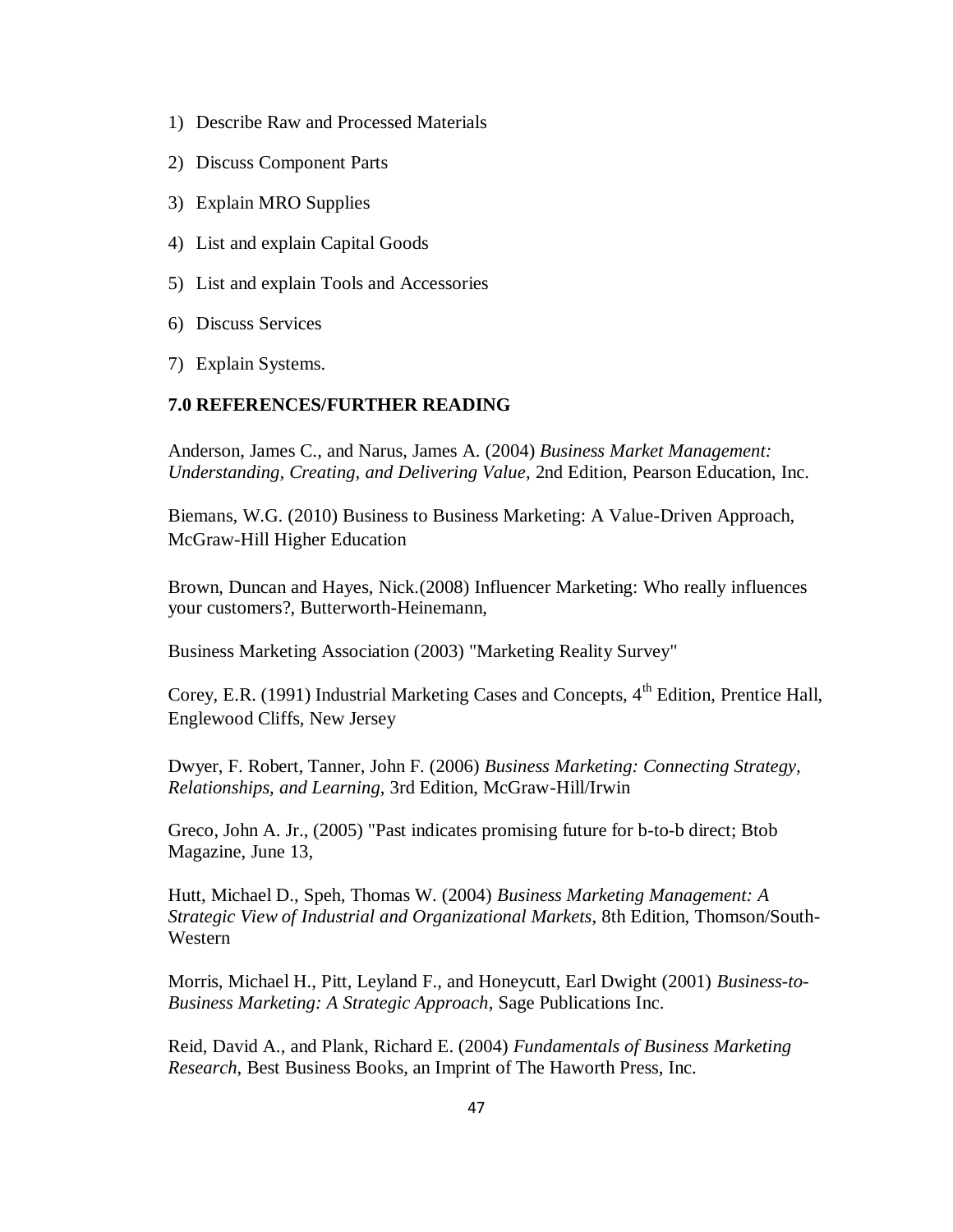# **UNIT 9: MANAGING INDUSTRIAL PRODUCTS AND SERVICES**

# **CONTENTS**

- 1.0 Introduction
- 2.0 Objectives

# 3.0 Main Content

- 3.1 Three Types of Product
- 3.2 Steps in Improving Product Service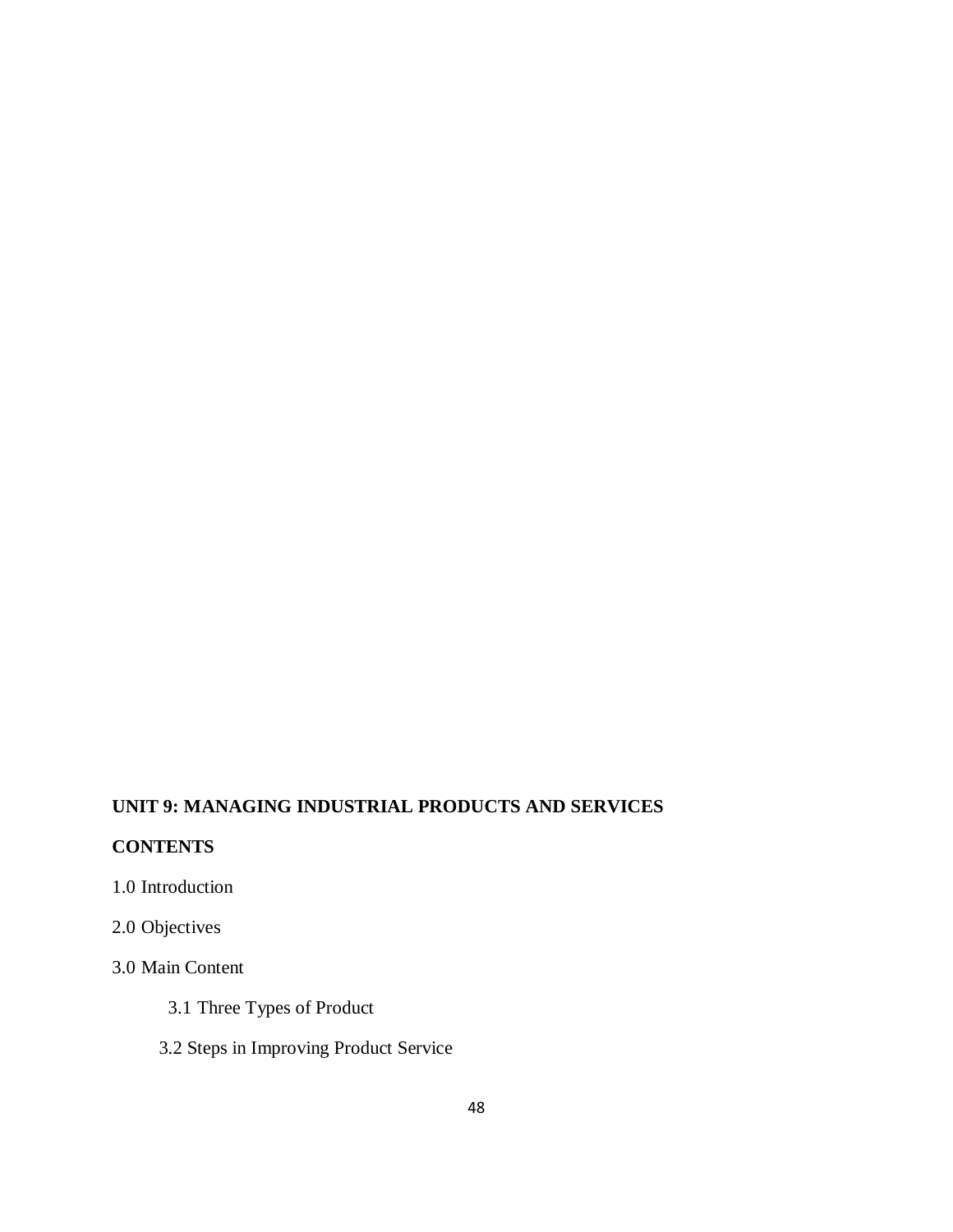- 3.3 Characteristics of Services
- 3.4 Marketing of Services
- 4.0 Conclusion
- 5.0 Summary
- 6.0 Tutor Marked Assignment
- 7.0 References/Further Reading

### **1.0 INTRODUCTION**

Managing industrial products and services relates to understanding the three types of products there are, the steps in improving product service, characteristics of services marketing of services. This study unit will address all these important issues and position industrial marketers to better manage industrial products.

#### **2.0 OBJECTIVES**

At the end of this unit, you should be able to:

- 1. Discuss industrial Products and Product Service;
- 2. List and explain the three types of product;
- 3. List and discuss the Steps in Improving Product Service; and
- 4. Discuss the Characteristics of Services; and
- 5. Discuss the Marketing of Services.

## **3.0 MAIN CONTENT**

## **3.1 Products and Product Service**

Industrial marketers deal on three types of product. These are catalogue products, modular products and custom-built products (Beimans, 2010).

A. **Catalogue products-**these are products which are manufactured and inventoried in anticipation of future orders. They are standardized products and are produced in large quantities according to predetermined specifications. Determining optimum inventory levels, reorder points, buffer stocks etc. are essential in managing these products. Examples will include machine tools, pipes, valves etc.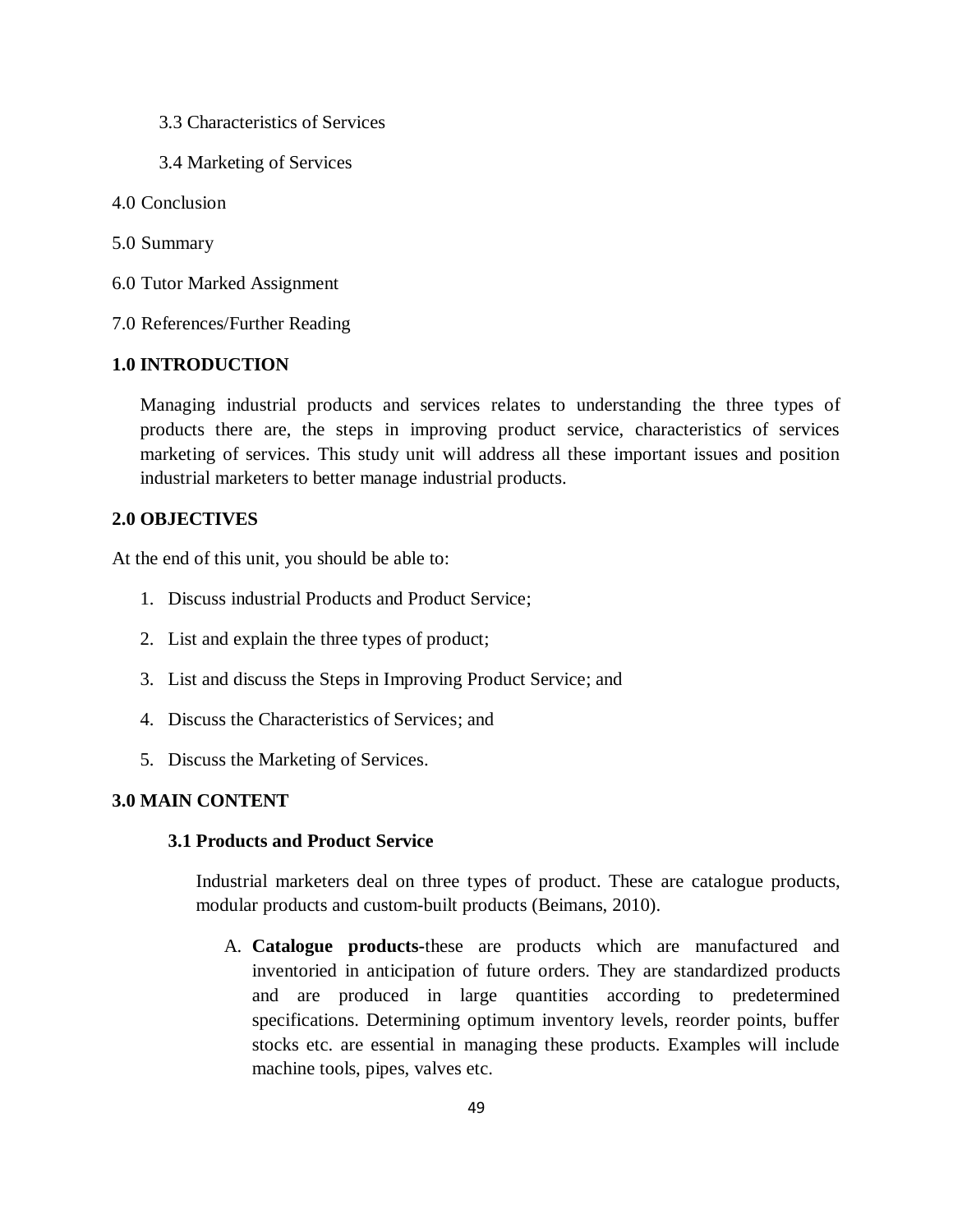- B. **Modular products-**these are offered as basic products, together with a range of accessories and options. Modular products are used by vendors of computer systems and machine tools. Modular products allow for decisions like determining the characteristics of the basic product and designing the proper mix of options and accessories.
- C. **Custom-built products-**these are products created to meet the needs of one or a few customers. Examples will include power plants, dams etc. These are special products built for a special purpose/application.

The different types of products require different marketing approaches.

## **3.2 Steps in Improving Product Service**

Industrial marketers use a broad range of services like advice, installation, maintenance, repair, upgrades, and refurbishments of equipment and training of operators to support their products. These services can be classified into pre-sales services, (advice on product configuration, product demonstration, etc.), transaction-related services (delivery, order fulfillment, product installation, response to questions etc.) and after-sales services (replacement parts, problem solving, maintenance, repair, product returns, product upgrades, product dismantling and disposal).

In the next paragraphs, the steps in improving product service are discussed.

- 1) **Identify the products to cover-**the starting point is to determining and lists the products to be supported. Customers should be fully briefed as to the products to be supported and the extent of the support that is available.
- 2) **Select the services to offer-** for each product to be supported, the services to be used in supporting it should be specified and communicated. Vendors may request for all the range of services or specific ones. This entails flexibility on the part of the industrial marketer.
- 3) **Design the service pricing structure-** the pricing structure as much as possible should reflect the quantity of service desired and used. Customers should pay on per use basis.
- 4) **Design the product service organization-** there should be an organization structure for providing product services. Some organizations may opt to use one salesperson for both product and service or have a salesperson for the product and another one for product services.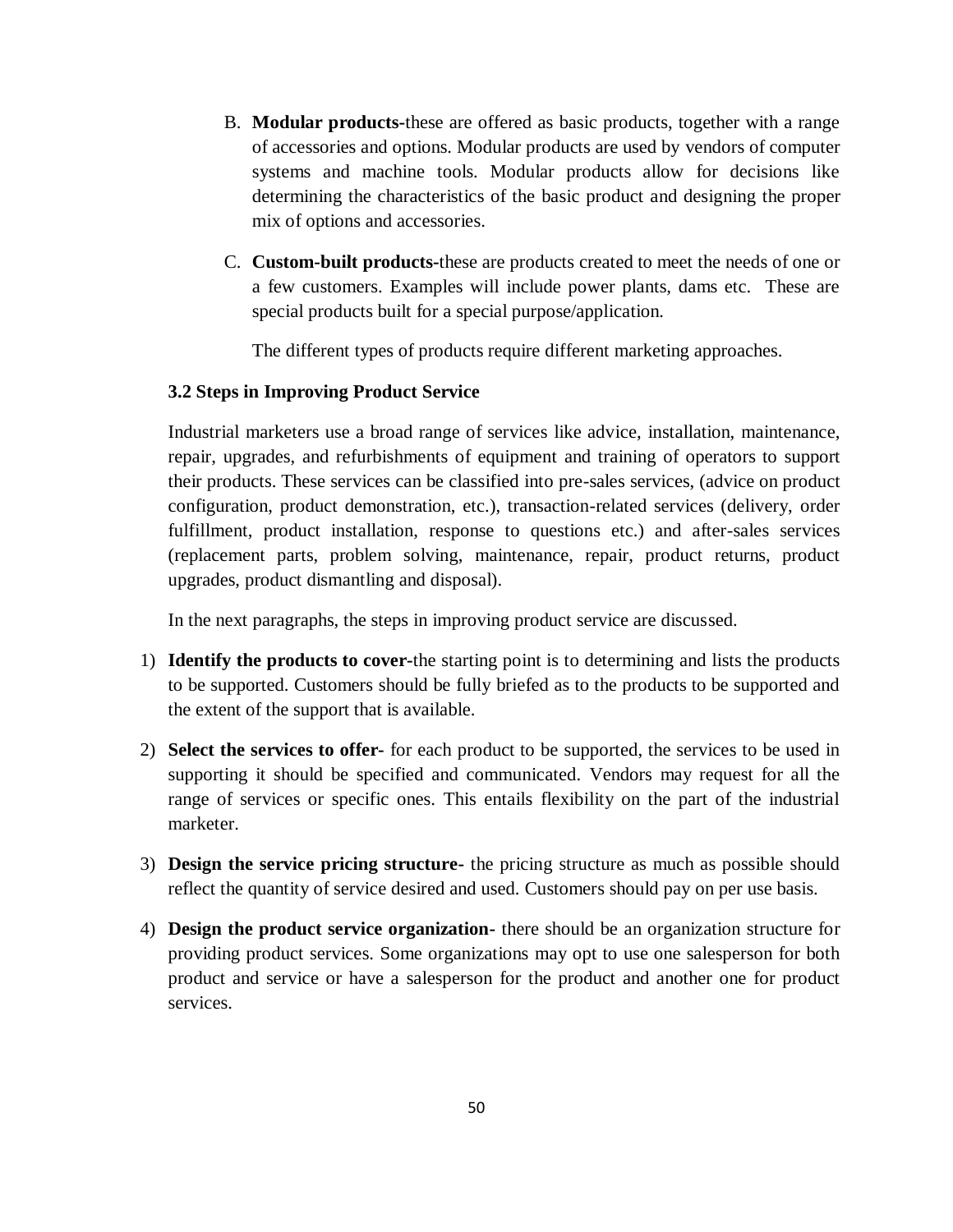5) **Manage the product services supply chain-**there should be a coordinated way of managing products and services. The locations of the products and services should be coordinated to ensure timely delivery of both product and needed services.

## **3.3 Characteristics of Services**

Services are characterized by features that distinguish them from products with their attendant marketing implications. These characteristics include the following:

1. **Intangibility-**in marketing, tangibility is often used as a basis for classification of products. Using this criterion at one end of the continuum we have mostly tangible (goods) and at the other end mostly intangible (services). In between the extreme points we have varying combinations of goods and services.

Intangibility which classically distinguishes goods from services means that service cannot be touched-they are invisible. They therefore offer no protection by patents cannot be inventoried and makes pricing difficult to determine. Marketing of services therefore emphasizes intangible elements, seeks to translate characteristics into customer benefits, depend on word- of-mouth promotion and use of reference projects (Beimans, 2010).

- 2. **Simultaneous production and consumption-**in service marketing there is no time and geographical gaps between production and consumption. The two occur at the same time and place. The challenges of this characteristic are that customers are involved in production of the service and mass production is impossible. The success of marketing of services bearing these challenges in mind will require thoughtful selection of employees, training of the providers and use of mentors.
- 3. **Heterogeneity-**the above characteristics of services imply that service quality and performance will depend on the employee providing the service and there maybe service variation. Efforts should be made to achieve standardization of the service. While standardization is difficult, quality control is problematic. The marketing implication and approach should hinge on standardization of service process, development of systems that minimize human mistakes, automating of service delivery where possible and delivery of customized services.
- 4. **Perishability-**this implies that inventories cannot be kept and unused capacity is lost forever. The marketing implication and approach will demand high quality demand forecasting capacity planning based on demand, use of price and communication to synchronize demand and overlapping of shifts for personnel.

## **3.4 Marketing of Services**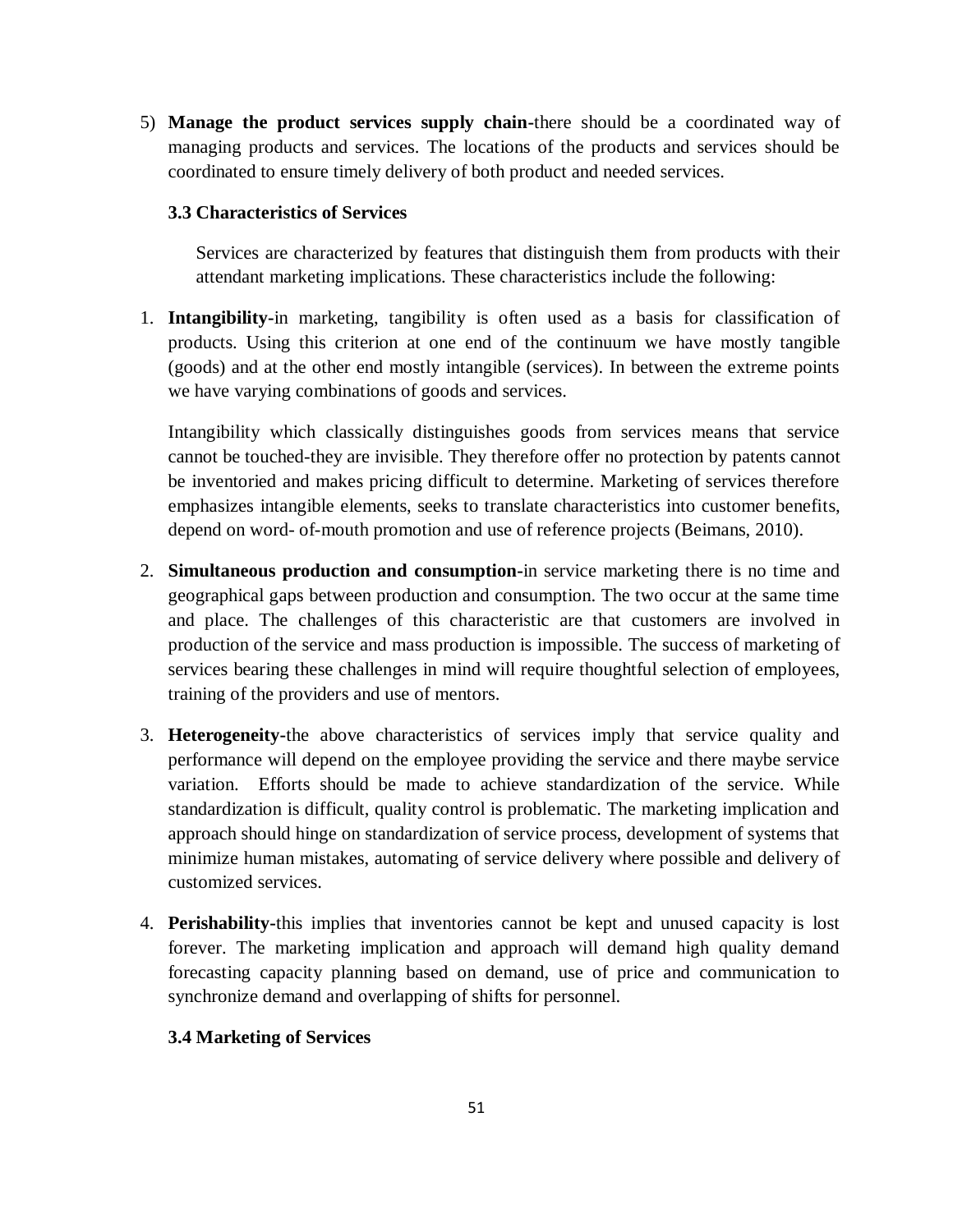It involves three parties, namely, organization, employees and customers. This gives rise to three types of marketing (Beimans, 2010):

- 1) **External marketing:** making promises-communicating to customers the nature of the service and the performance level they can expect. In addition, tangible elements can be used to offer clues about the service provider, such as offices, parking lot, landscaping, signage, personnel, letterheads, websites etc. the visible clues will contribute to customers perception of the service provider. Also service level agreements which specify the agreed service level in a contract can be used.
- 2) **Interactive marketing:** keeping promises-having created customer expectations through promises made, the next challenge is keeping the promises. It is not enough to keep promises; marketing literature is suggesting that vendors should exceed their promises by delighting customers. A golden rule remains never to over promise and to always keep all promises made.
- 3) **Internal marketing:** enabling promises-to keep promises and delight customers, industrial marketers should empower and enable their service providers-to be achieved through training, information systems, procedures, blueprints and incentives. An important enabling factor is an effective interface between front office and back office staff.

### **4.0 CONCLUSION**

In this study unit, you have been exposed to the three types of product and their associated marketing implications and approach that industrial marketer's offer to their customers. The unit also discussed the services that support these product types and classified them into presales, transaction and after sales services. The steps towards improving product services were outlined. The characteristics of service and their attendant problems and marketing approach were articulated and the three types of marketing covering the three parties involved in service marketing were also explained.

## **5.0 SUMMARY**

In this study unit, the following topics were covered:

Products and Product Service

Three types of product

- D. Catalogue products
- E. Modular products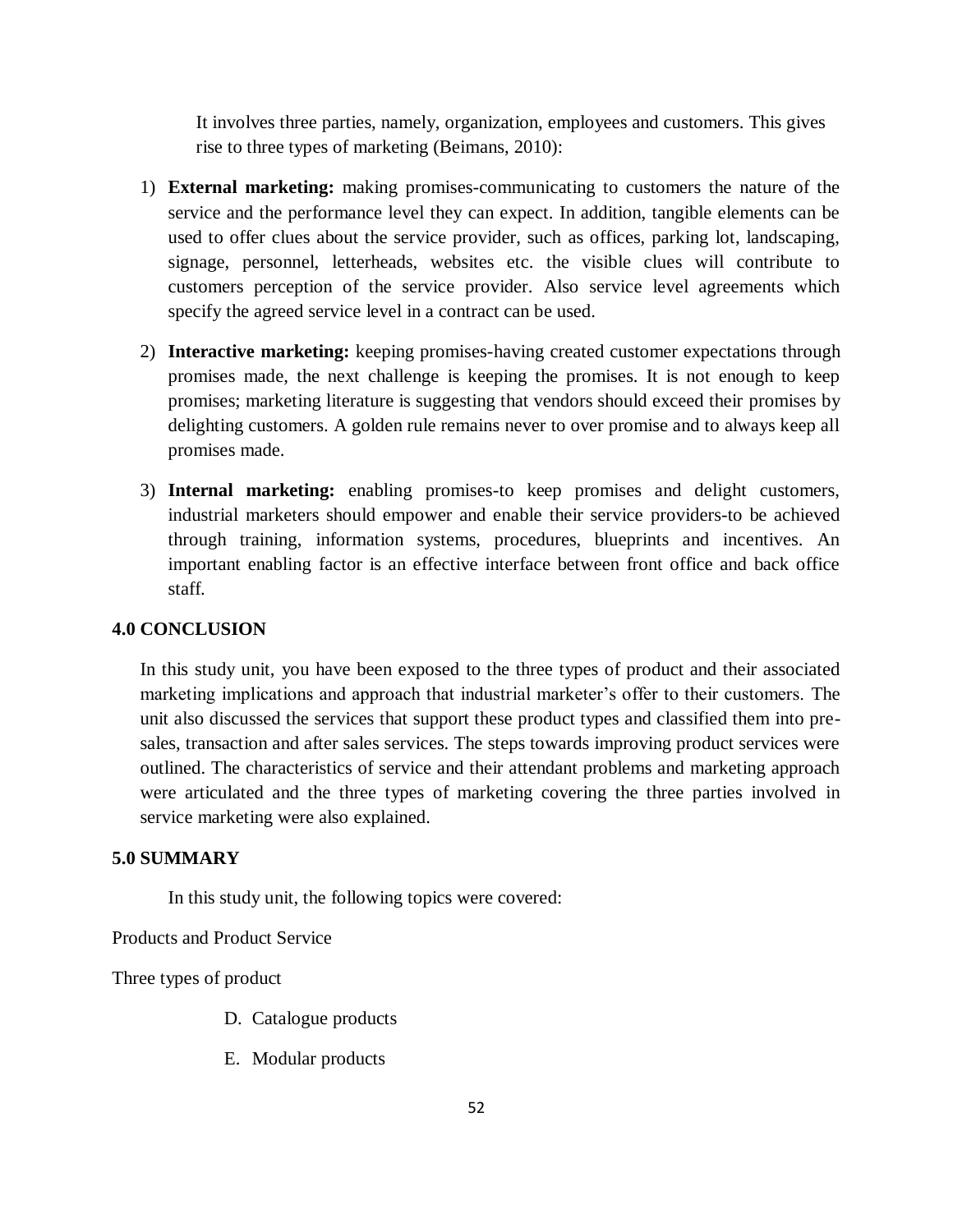F. Custom-built products

Steps in Improving Product Service

- 6) Identify the products to cover
- 7) Select the services to offer
- 8) Design the service pricing structure
- 9) Design the product service organization
- 10) Manage the product services supply chain

Characteristics of Services

- 5. Intangibility
- 6. Simultaneous production and consumption
- 7. Heterogeneity
- 8. Perishability
- 9. Customization
- 10. Performance at customer site

#### Marketing of Services

- 4) External marketing: making promises
- 5) Interactive marketing: keeping promises
- 6) Internal marketing: enabling promises

## **6.0 TUTOR MARKED ASSIGNMENT**

- I. Discuss industrial Products and Product Service;
- II. List and explain the three types of product;
- III. List and discuss the Steps in Improving Product Service; and
- IV. Discuss the Characteristics of Services; and
- V. Discuss the Marketing of Services.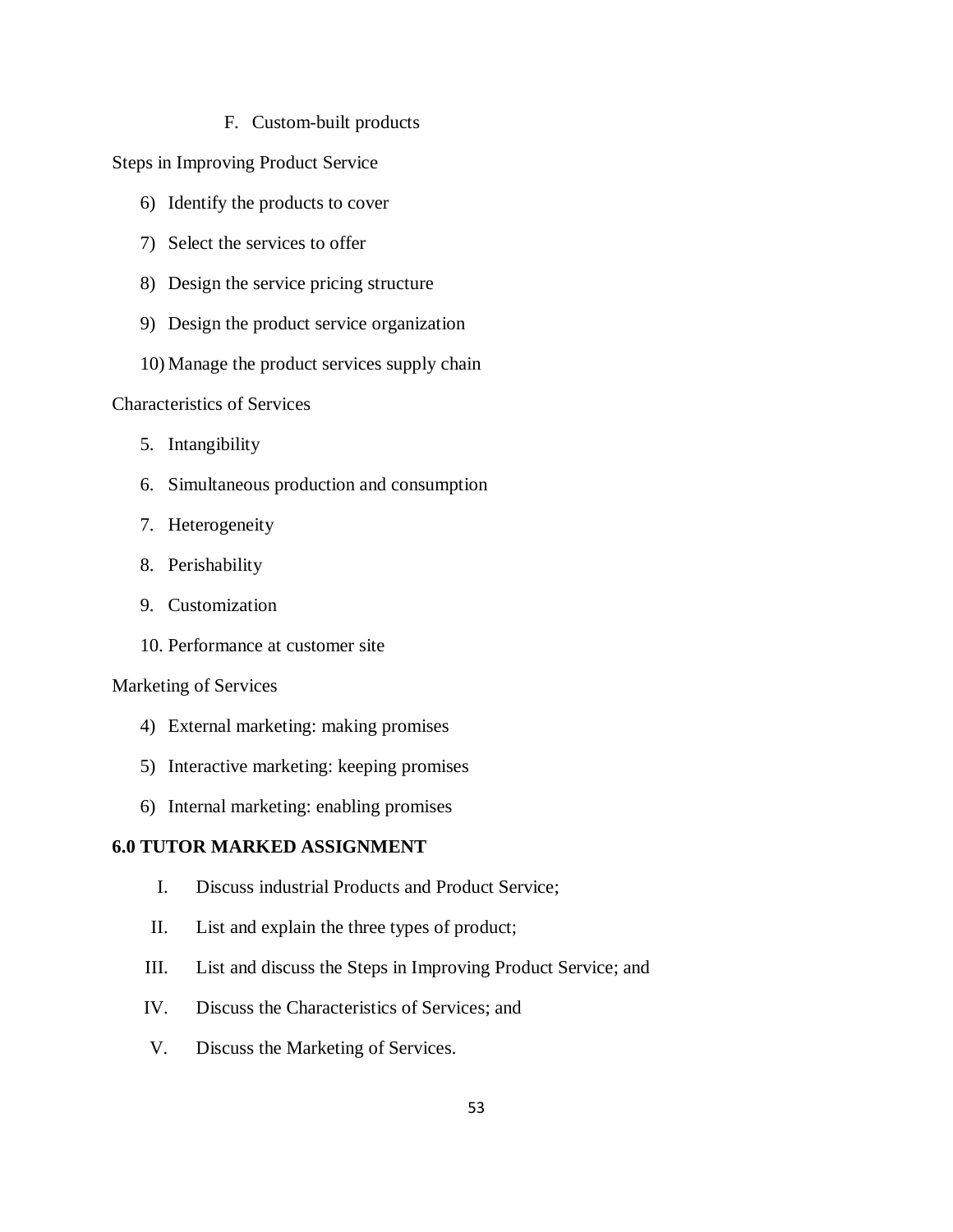#### **7.0 REFERENCES/FURTHER READING**

Anderson, James C., and Narus, James A. (2004) *Business Market Management: Understanding, Creating, and Delivering Value*, 2nd Edition, [Pearson Education,](http://en.wikipedia.org/wiki/Pearson_Education) Inc.

Biemans, W.G. (2010) Business to Business Marketing: A Value-Driven Approach, McGraw-Hill Higher Education

Brown, Duncan and Hayes, Nick.(2008) Influencer Marketing: Who really influences your customers?, Butterworth-Heinemann,

Business Marketing Association (2003) "Marketing Reality Survey"

Corey, E.R. (1991) Industrial Marketing Cases and Concepts,  $4<sup>th</sup>$  Edition, Prentice Hall, Englewood Cliffs, New Jersey

Dwyer, F. Robert, Tanner, John F. (2006) *Business Marketing: Connecting Strategy, Relationships, and Learning*, 3rd Edition, McGraw-Hill/Irwin

Greco, John A. Jr., (2005) "Past indicates promising future for b-to-b direct; [Btob Magazine,](http://en.wikipedia.org/w/index.php?title=BtoB_Magazine&action=edit&redlink=1) June 13,

Hutt, Michael D., Speh, Thomas W. (2004) *Business Marketing Management: A Strategic View of Industrial and Organizational Markets*, 8th Edition, Thomson/South-Western

Morris, Michael H., Pitt, Leyland F., and Honeycutt, Earl Dwight (2001) *Business-to-Business Marketing: A Strategic Approach*, Sage Publications Inc.

Reid, David A., and Plank, Richard E. (2004) *Fundamentals of Business Marketing Research*, Best Business Books, an Imprint of The Haworth Press, Inc.

## **UNIT 10: PRICING IN INDUSTRIAL MARKETING**

### **CONTENTS**

1.0 Introduction

2.0 Objectives

3.0 Main Content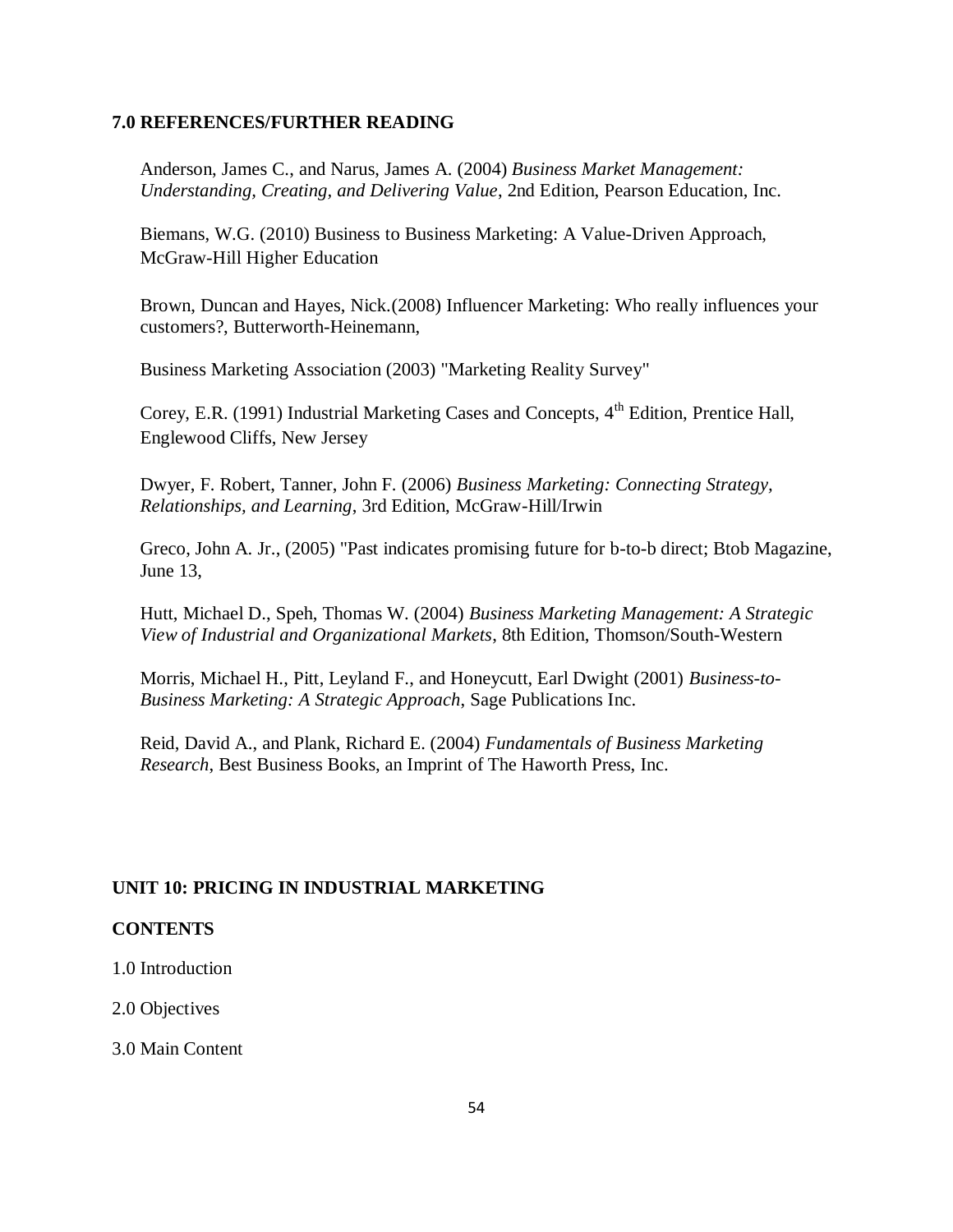- 3.1 Important Factors in Industrial Marketing Pricing Strategy
- 3.2 Three Ways to Set Prices in Industrial Marketing
- 3.3 The Pricing Process in Industrial Marketing
- 4.0 Conclusion
- 5.0 Summary
- 6.0 Tutor Marked Assignment

7.0 References/Further Reading

## **1. INTRODUCTION**

Competition in industrial marketing is often on the basis of price and pricing decisions. Given the centrality of price in industrial marketing competitors are conscious of the price of each other and use pricing in achieving competitive advantage. The seven factors that determine and shape pricing strategy in industrial marketing are:

- $\bullet$  Costs
- Value of the product
- Competition
- Customer bargaining power
- Government intervention
- Fairness
- Pricing objectives

# **2.0 OBJECTIVES**

At the end of this unit, you should be able to:

- 1. Discuss the important factors in industrial marketing pricing strategy;
- 2. List and discuss the three ways to set prices in industrial marketing; and
- 3. Explain the pricing process in industrial marketing.

# **3.0 MAIN CONTENT**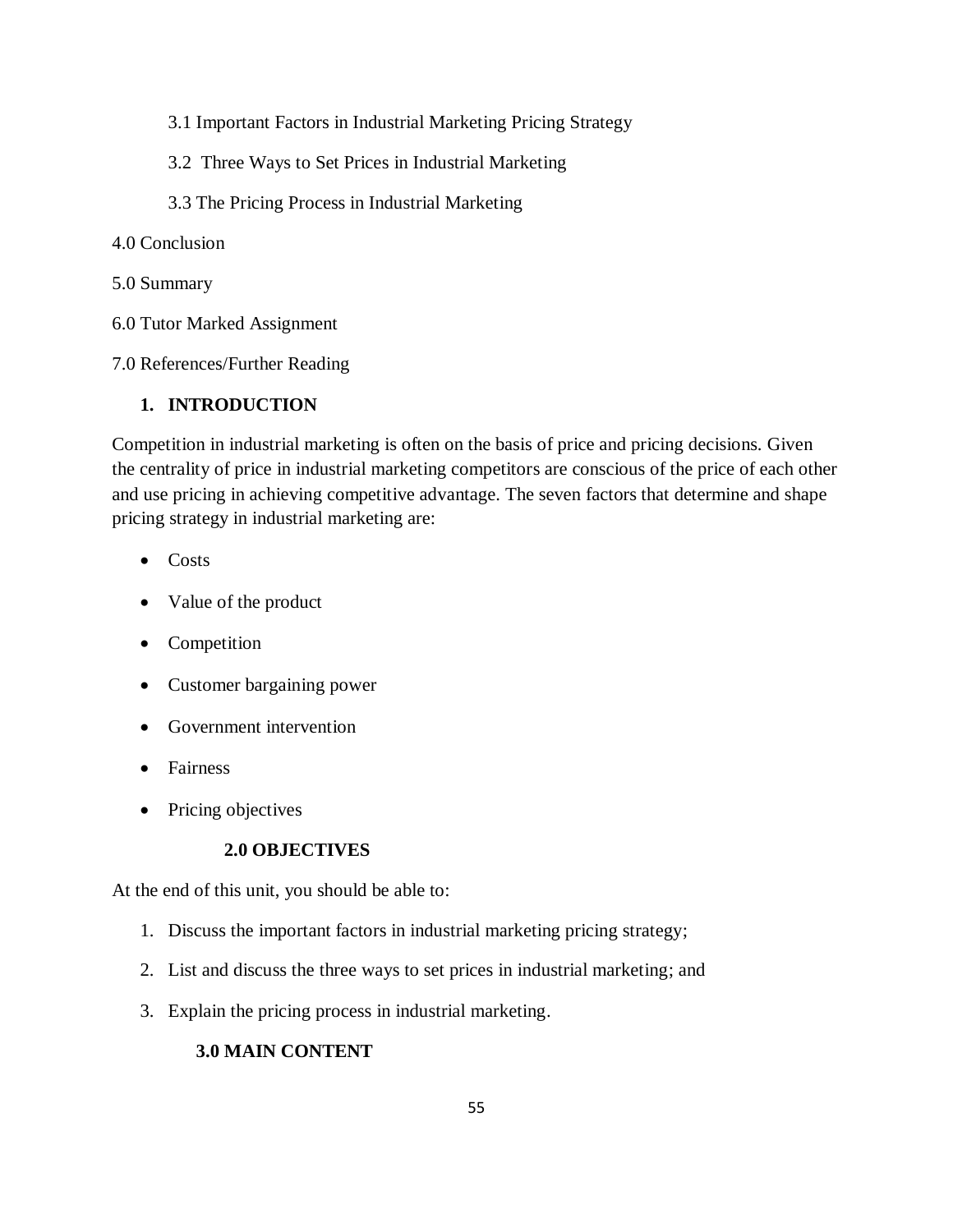#### **3.1 Important Factors in Industrial Marketing Pricing Strategy**

The important factors in industrial marketing pricing strategy are discussed below:

**Costs-**the product must be priced to cover cost and return a fair profit to the organization. It is important that full costing is done to avoid underpricing. There is a direct relationship between product cost and price. The concepts of average cost, unit cost, marginal cost and total cost should be borne in mind

**Value of the product-**especially to customers is very important. Customers will accept a product if they consider its price a good value for their money. Value is relative and based on perception. Effort should not be spared in projecting the value of product to customers.

**Competition-**pricing strategy can be competition driven. In this case an organization can price to beat competition and price to meet competition. Keen competition can drive market prices down just as little or no competition will enable organizations to charge high prices. For industrial pricing strategy, competition makes suppliers to compete on the basis of financial bids submitted and based on which the contract will go to the supplier with the lowest most responsive bid.

**Customer bargaining power-**in price negotiation, the bargaining power of organizations is important in fixing prices. Big and financially strong organizations are able to negotiate prices down to the barest minimum while small and weak customers are made to buy at higher prices. To protect weak customers, government can establish price floor and price ceiling below and above which prices cannot go respectively.

**Government intervention-**this can come by way of preventing predatory pricing and collusion among big suppliers. Government intervention is with a view to protecting weak supply and buying organizations from stronger ones. It is also aimed at achieving and sustaining macroeconomic stability in the economy. Extremely low or high prices will undermine the macro economy in the long run and government has a responsibility to prevent this. Government intervention can also be to avoid antidumping and subsidy and protect home businesses.

**Fairness-**the concept of a fair price suggests that there is a price that is fair to all parties involved in exchange. Such a price will not be too high, to be perceived as unfair by buyers and should also not be too low to undermine the existence of suppliers. It is a price that covers total cost and returns a reasonable profit to suppliers.

**Pricing objectives-**the price charged must align with the objectives of the organization. It maybe to maximize market share, unit profit, total profit, total revenue or return on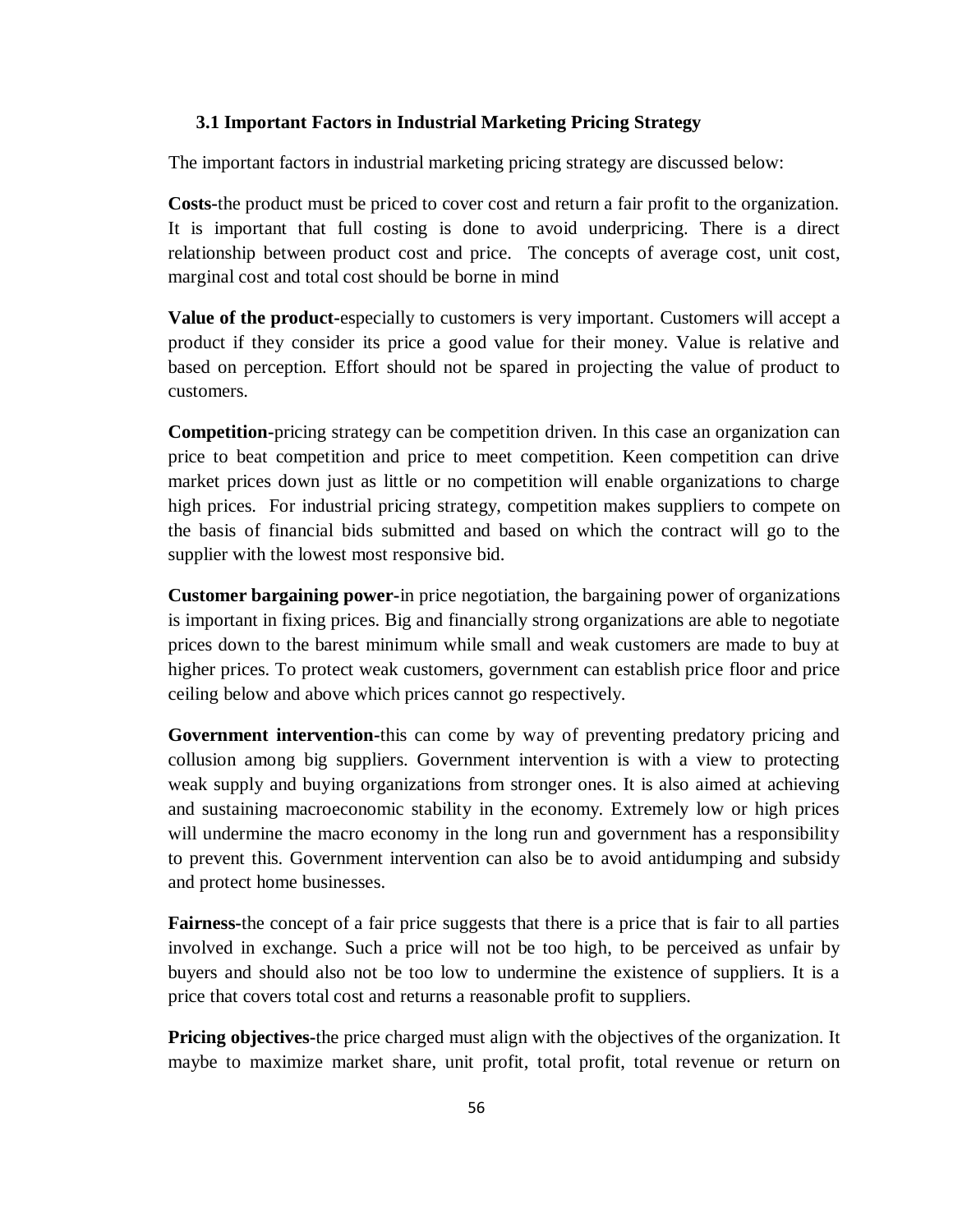investment. The pricing objective may also be to kill competition, discourage new entrants into the industry, minimize losses etc.

# **3.2 Three Ways to Set Prices in Industrial Marketing**

 The choice of pricing mode depends on a number of factors-nature of the product, buyer preferences, objectives of the organization, nature of the market etc. The three ways to set prices in industrial marketing are:

**Cost-based pricing-**the major pricing here will include mark-up, mark-down. The price will be determined to cover agreed costs and a margin for profit in case of mark-up or a margin for cost recovery in case of mark-down. The critical issue in this pricing mode is the determination of cost. What constitutes cost? What types of cost should be recognized?

**Competitive bidding-**this is the pricing mode the Procurement Act in Nigeria seeks to encourage. It requires all the organizations qualified to bid for the product to independently submit bids. These bids will be evaluated against established thresholds worked out by consultants (bill of quantity). The bid will be won by the supplier with the lowest most responsive bid. This predetermined price would have made provision for all relevant costs including cost of funds and a fair profit. It seeks to promote competitiveness, transparency, value for money, accountability and ultimately reduce contract cost to government.

**Published list pricing-**this is the pricing practice that allows for prices that have been by the forces of demand and supply to be published. This allows for all customers to pay the same amount. This does not allow for price negotiation but conceivably, especially for large buyers there can be opportunity for discounting of the published prices either on the basis of quantity or cash payment.

# **3.3 The Pricing Process in Industrial Marketing**

The pricing process will achieve better effect if it takes into consideration the following:

- Pricing decisions are based on extensive current market information
- Competitive and customer responses to price changes are carefully monitored
- Pricing decision making is centralized within a business and not delegated to field representatives
- Pricing moves respond to changes in market conditions, taking account of competitive behavior

# **5. CONCLUSION**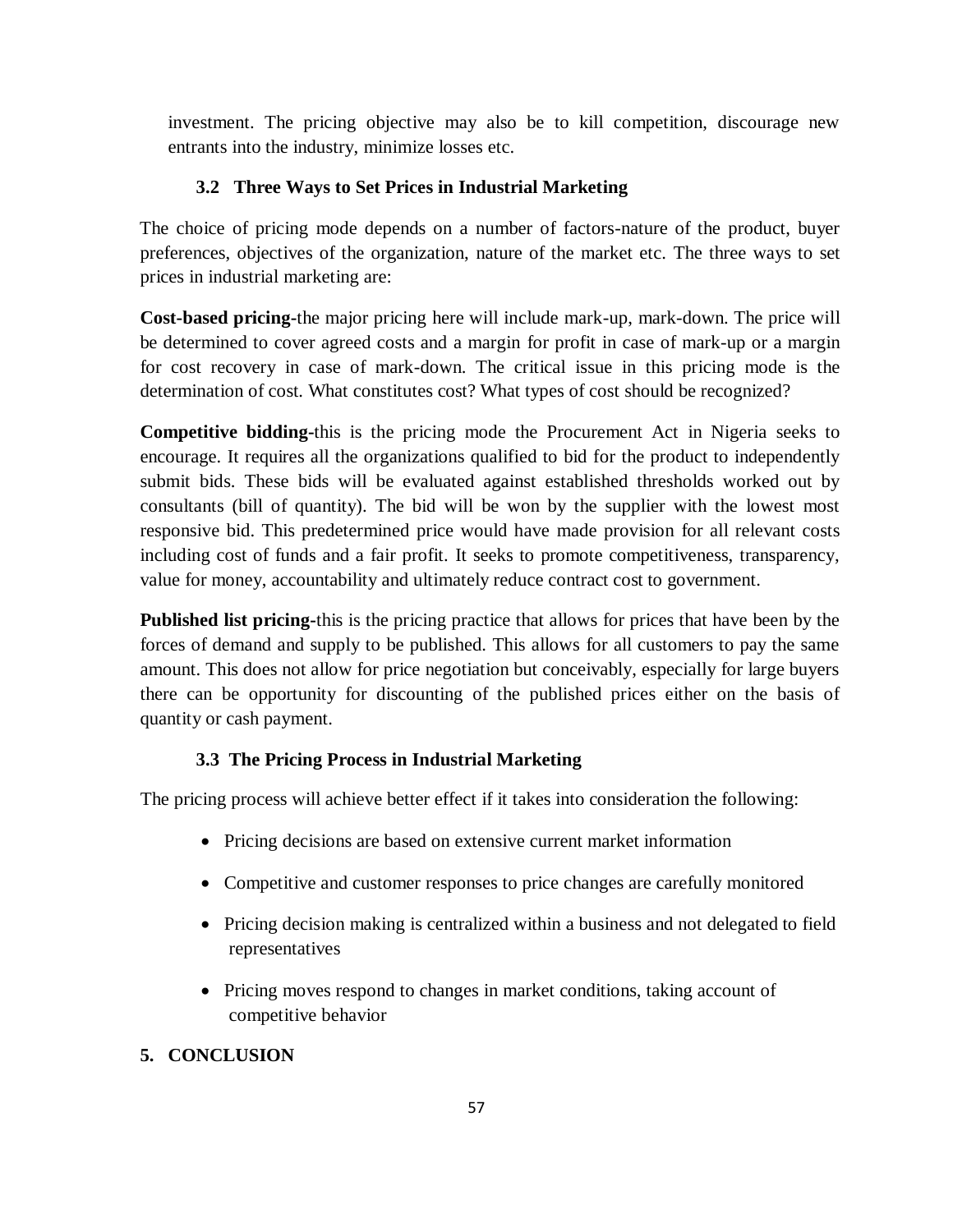This study unit has discussed strategic issues in pricing of industrial products. It highlighted the role of pricing in strategic marketing of industrial products, explained pricing objectives, described pricing procedures and articulated the factors to be taken into consideration in making the pricing process effective.

### **6. SUMMARY**

This study unit covered the following topics:

Important Factors in Industrial Marketing Pricing Strategy

**Costs** 

Value of the product

Competition

Customer bargaining power

Government intervention

Fairness

Pricing objectives

Three Ways to Set Prices in Industrial Marketing

Cost-based pricing

Competitive bidding

Published list pricing

The Pricing Process in Industrial Marketing

- Pricing decisions are based on extensive current market information
- Competitive and customer responses to price changes are carefully monitored
- Pricing decision making is centralized within a business and not delegated to field representatives
- Pricing moves respond to changes in market conditions, taking account of competitive behavior

### **7. TUTOR MARKED ASSIGNMENT**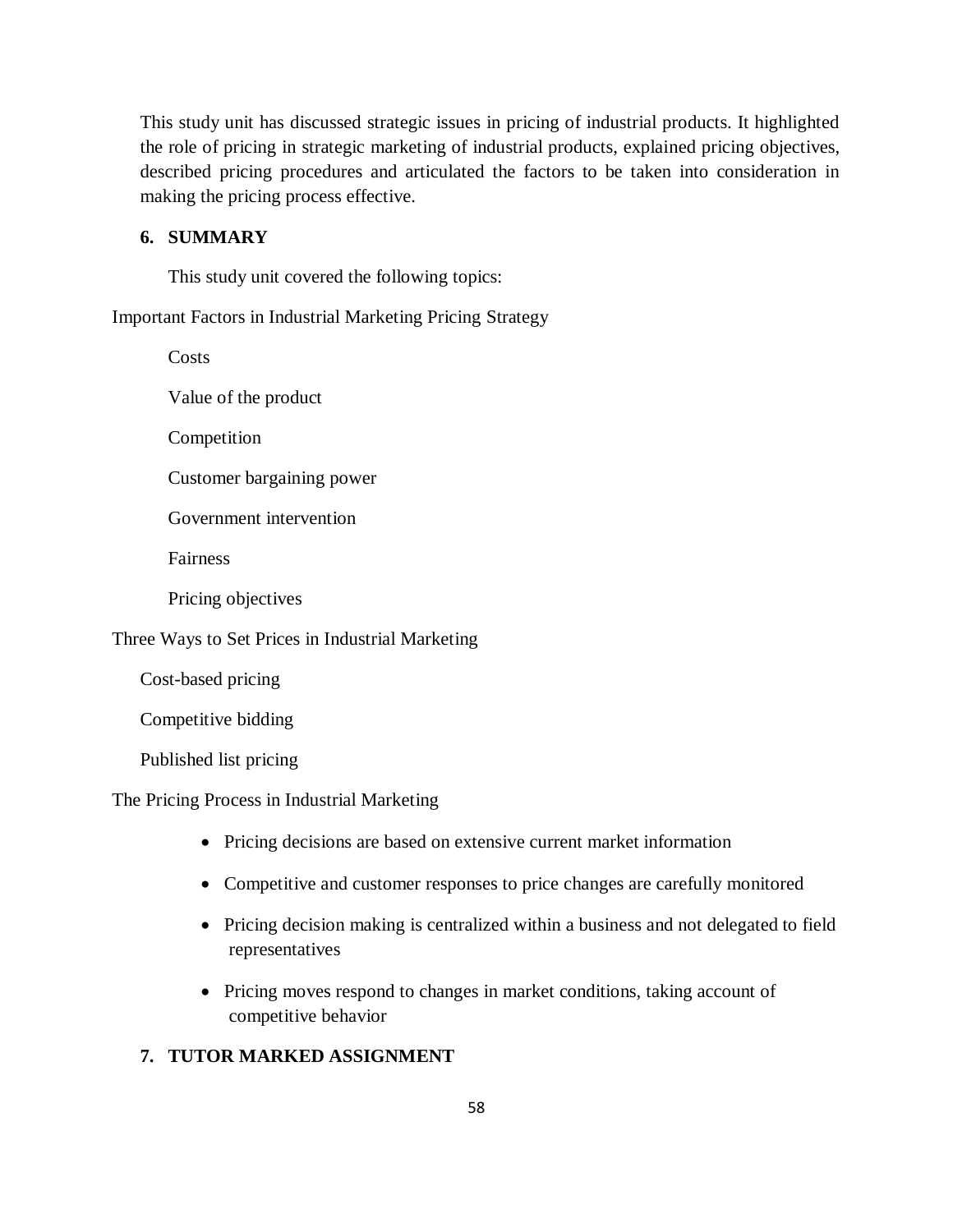- I. Discuss the important factors in industrial marketing pricing strategy
- II. List and discuss the three ways to set prices in industrial marketing
- III. Explain the pricing process in industrial marketing

### **8. REFERENCES/FURTHER READING**

Anderson, James C., and Narus, James A. (2004) *Business Market Management: Understanding, Creating, and Delivering Value*, 2nd Edition, [Pearson Education,](http://en.wikipedia.org/wiki/Pearson_Education) Inc.

Biemans, W.G. (2010) Business to Business Marketing: A Value-Driven Approach, McGraw-Hill Higher Education

Brown, Duncan and Hayes, Nick.(2008) Influencer Marketing: Who really influences your customers?, Butterworth-Heinemann,

Business Marketing Association (2003) "Marketing Reality Survey"

Corey, E.R. (1991) Industrial Marketing Cases and Concepts, 4<sup>th</sup> Edition, Prentice Hall, Englewood Cliffs, New Jersey

Dwyer, F. Robert, Tanner, John F. (2006) *Business Marketing: Connecting Strategy, Relationships, and Learning*, 3rd Edition, McGraw-Hill/Irwin

Greco, John A. Jr., (2005) "Past indicates promising future for b-to-b direct; [Btob](http://en.wikipedia.org/w/index.php?title=BtoB_Magazine&action=edit&redlink=1)  [Magazine,](http://en.wikipedia.org/w/index.php?title=BtoB_Magazine&action=edit&redlink=1) June 13,

Hutt, Michael D., Speh, Thomas W. (2004) *Business Marketing Management: A Strategic View of Industrial and Organizational Markets*, 8th Edition, Thomson/South-Western

Morris, Michael H., Pitt, Leyland F., and Honeycutt, Earl Dwight (2001) *Business-to-Business Marketing: A Strategic Approach*, Sage Publications Inc.

Reid, David A., and Plank, Richard E. (2004) *Fundamentals of Business Marketing Research*, Best Business Books, an Imprint of The Haworth Press, Inc.

## **UNIT 11: COMMUNICATION/PROMOTION IN INDUSTRIAL MARKETING**

### **CONTENTS**

1.0 Introduction

2.0 Objectives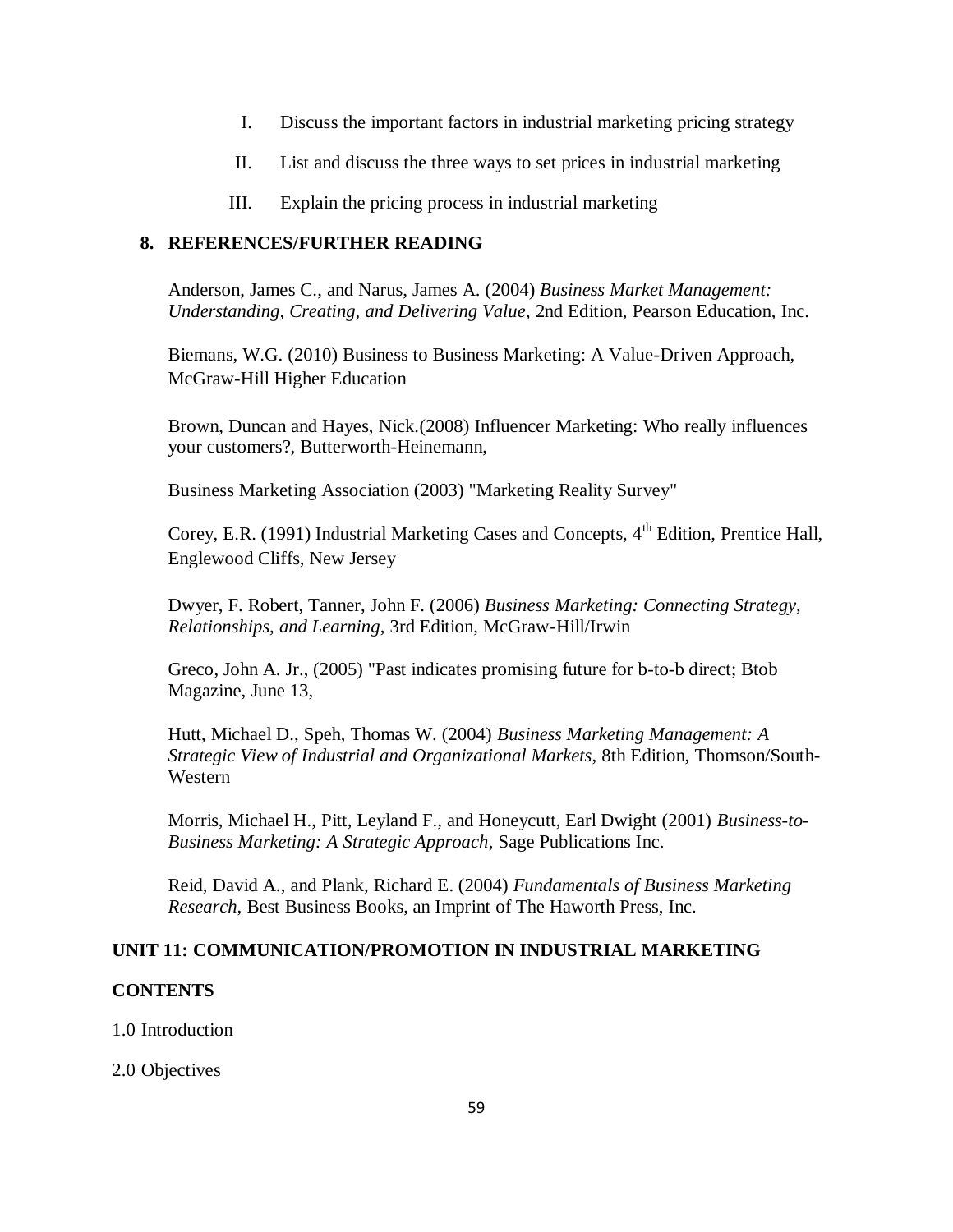## 3.0 Main Content

- 3.1 Communication Strategy and Objectives
- 3.2 Communication Media
- 3.3 Steps in Communication Planning
- 4.0 Conclusion
- 5.0 Summary
- 6.0 Tutor Marked Assignment
- 7.0 References/Further Reading

### **1. INTRODUCTION**

In Industrial Marketing there are two broad information flows. These re information flow from the market/customers to the organization and then information flow from the organization to the market/customers. While marketing information system defines the first information flow, marketing communication/promotion defines the second information flow. The first flow ensures that industrial marketers have at all times relevant and timely information with which to consistently make the right marketing decisions-this can be discussed at four levels, internal accounting record, marketing intelligence, marketing research and management science/operations research. Marketing communication/promotion ensures that the market/customers are educated, informed, persuaded and reminded to accept the value that has been created and offered. The means for achieving these objectives consist of the tools of promotion, otherwise called promo tools. These are advertising, personal selling, sales promotion, internet including YouTube, blogs and twitter, and publicity/public relations.

## **2. OBJECTIVES**

At the end of this unit, you should be able to:

- 1. Discuss communication strategy and objectives in industrial marketing;
- 2. Describe communication media; and
- 3. List and explain the steps in communication planning.

#### **3. MAIN CONTENT**

### **3.1 Communication Strategy and Objectives**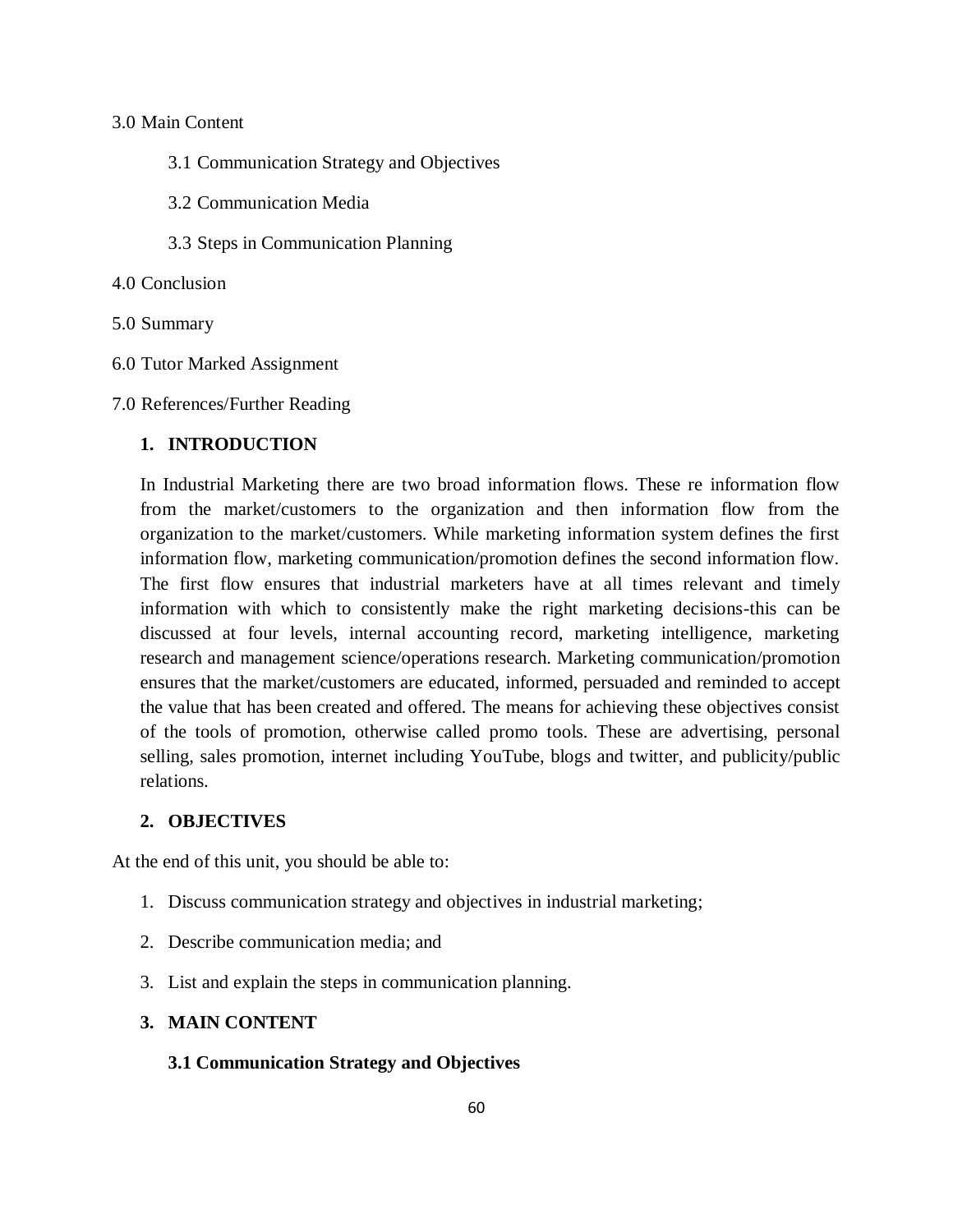According to Biemans (2010) there is need to harmonize the promotional efforts of industrial marketers in ensuring that the following objectives are achieved:

- Awareness
- Knowledge
- Liking
- Preference
- Conviction
- Purchase

## **3.2 Communication Media**

The tools commonly used in promoting industrial products according to Biemans (2010) are:

Publicity Advertising Fax

Email

Direct Mail

Catalogues

Internet

Trade Shows

Promotions

Telemarketing

Face to Face

# **3.3 Steps in Communication Planning**

According to Biemans (2010) the steps in planning the communication strategy in industrial marketing are: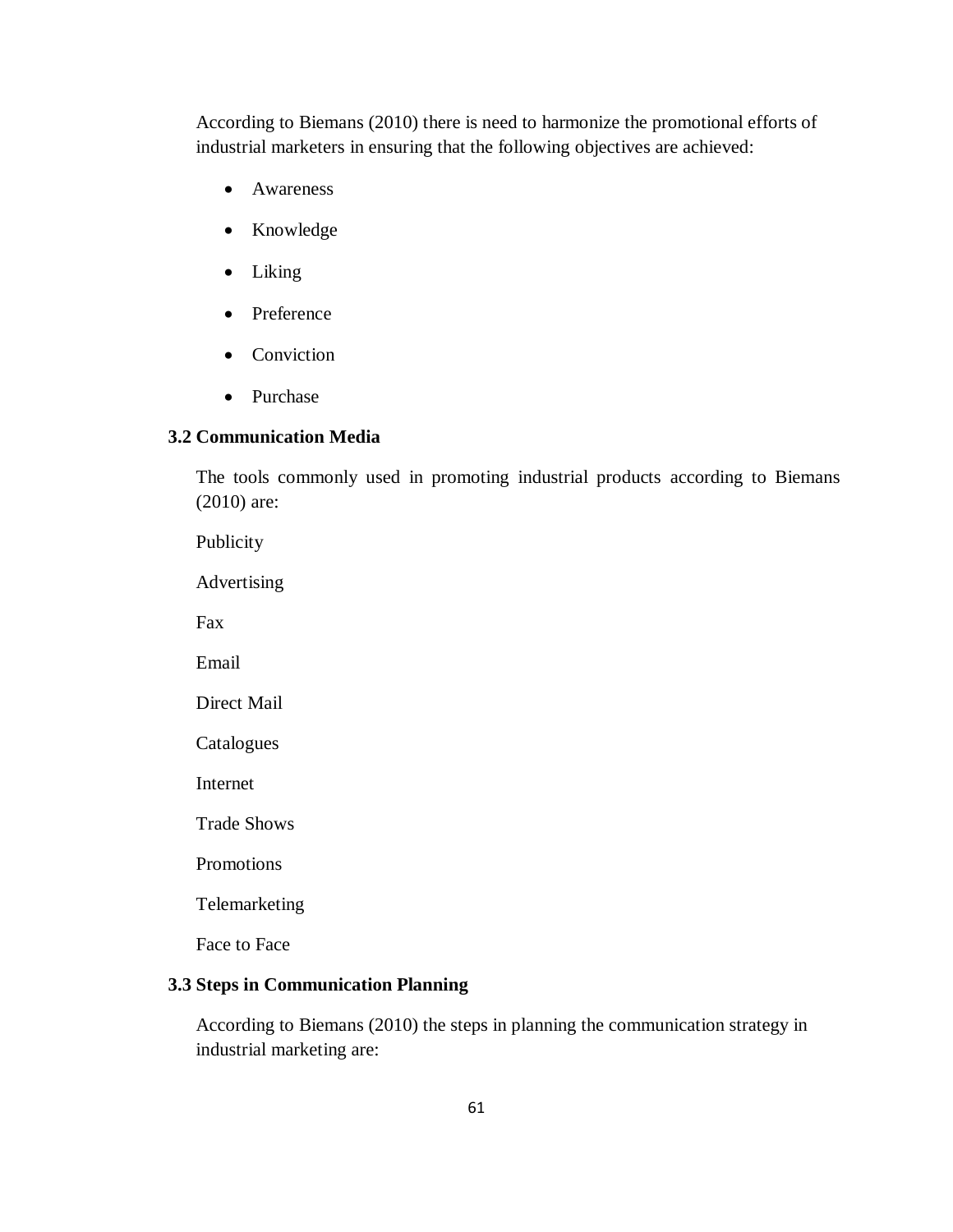- 1. **Formulate communication objectives**-this includes selecting target customers and formulating the central message to be communicated. The objective can be to attract new customers, nurture relationships with existing customers, create awareness for new products, or urge customers to place an order. Communication objective to be meaningful must be specific, useful and measurable.
- 2. **Select appropriate media-**each communication medium has strengths and weaknesses and situations where it is recommended. These should be taken into consideration in choosing the medium for achievement of each communication objective.
- 3. **Create messages-**the communication message to be created should support the communication objective, match the features of the target audience and be consistent with the medium/media chosen.
- 4. **Place the messages in the selected media-**created messages needs to be placed in the selected media on a planned schedule. The scheduling will deal with the issues of number of placements and the time of broadcast and duration of each.
- 5. **Measure results-**communication campaigns need to be evaluated against the benchmarks enshrined in the articulated objectives that are specific, useful and measurable. The challenge is the ideal time for the measurement. Is it as the campaign is going on or soon after or long after?
- 6. **Adapt messages and/or media-**the outcome of evaluation and measurement of communication campaign may dictate changes in communication messages and/or media or otherwise.

## **4. CONCLUSION**

Communication of the values being created and offered by the industrial marketer is at the heart of strategic marketing planning. It needs to be well thought out, resourced, evaluated and sustained.

### **5. SUMMARY**

This study unit covered the following topics:

5.1 Communication Strategy and Objectives

Awareness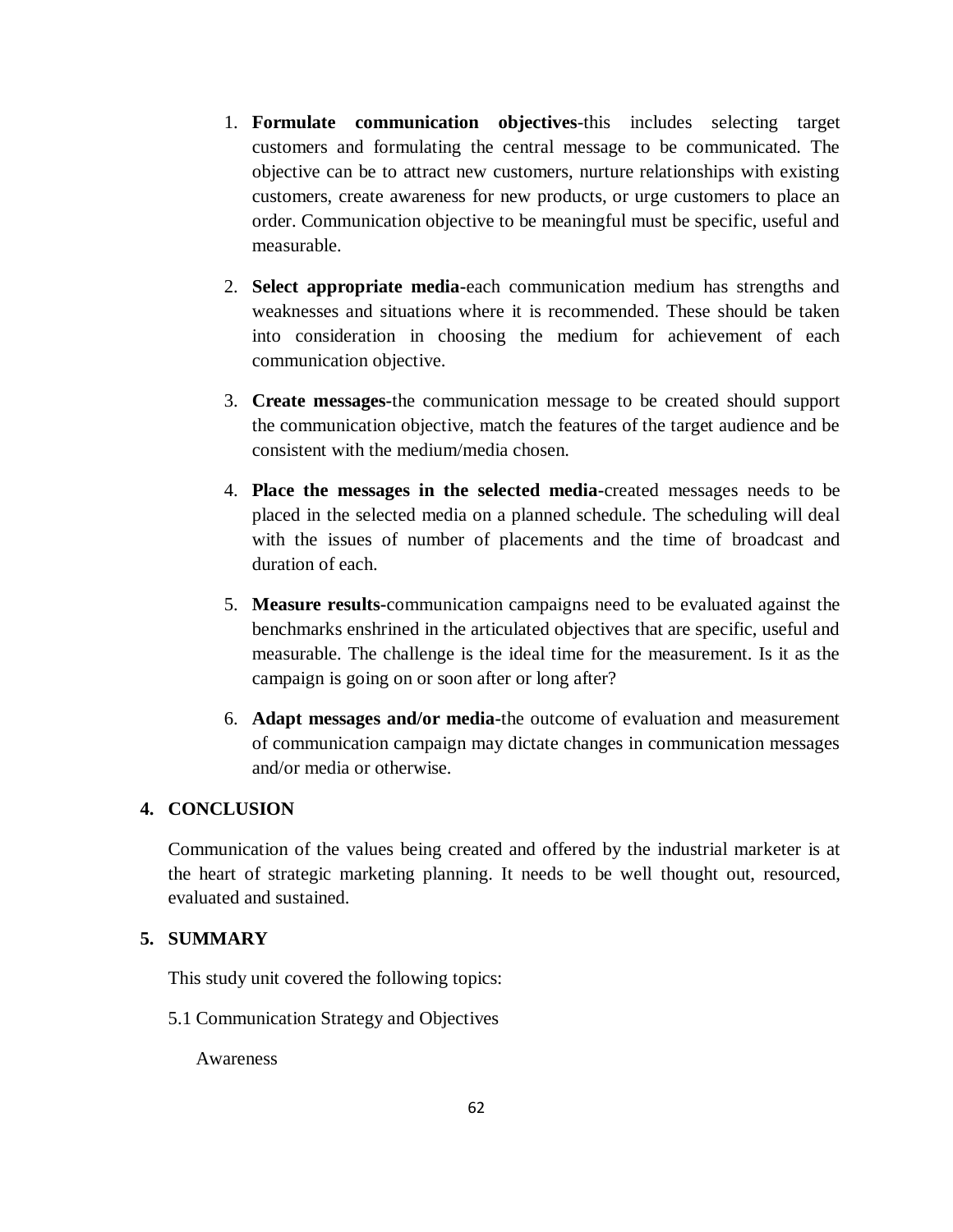Knowledge

Liking

Preference

Conviction

Purchase

## 5.2 Communication Media

Publicity

Advertising

Fax

Email

Direct Mail

Catalogues

Internet

Trade Shows

Promotions

Telemarketing

Face to Face

## 5.3 Steps in Communication Planning

Formulate communication objectives

Select appropriate media

Create messages

Place the messages in the selected media

Measure results

Adapt messages and/or media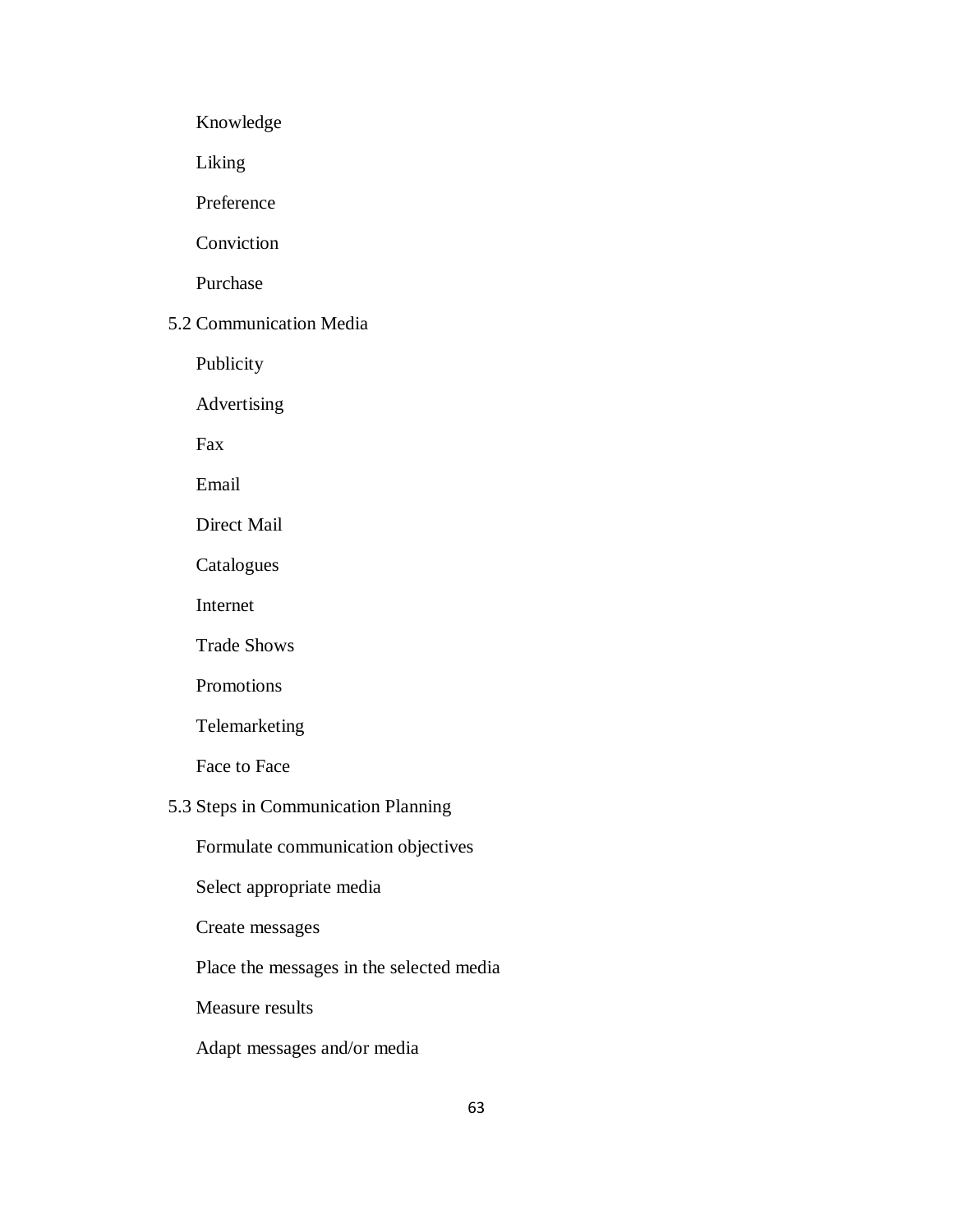### **6. TUTOR MARKED ASSIGNMENT**

I. Discuss communication strategy and objectives in industrial marketing

#### II. Describe communication media

III. List and explain the steps in communication planning

## **7. REFERENCES/FURTHER READING**

Anderson, James C., and Narus, James A. (2004) *Business Market Management: Understanding, Creating, and Delivering Value*, 2nd Edition, [Pearson Education,](http://en.wikipedia.org/wiki/Pearson_Education) Inc.

Biemans, W.G. (2010) Business to Business Marketing: A Value-Driven Approach, McGraw-Hill Higher Education

Brown, Duncan and Hayes, Nick.(2008) Influencer Marketing: Who really influences your customers?, Butterworth-Heinemann,

Business Marketing Association (2003) "Marketing Reality Survey"

Corey, E.R. (1991) Industrial Marketing Cases and Concepts,  $4<sup>th</sup>$  Edition, Prentice Hall, Englewood Cliffs, New Jersey

Dwyer, F. Robert, Tanner, John F. (2006) *Business Marketing: Connecting Strategy, Relationships, and Learning*, 3rd Edition, McGraw-Hill/Irwin

Greco, John A. Jr., (2005) "Past indicates promising future for b-to-b direct; [Btob](http://en.wikipedia.org/w/index.php?title=BtoB_Magazine&action=edit&redlink=1)  [Magazine,](http://en.wikipedia.org/w/index.php?title=BtoB_Magazine&action=edit&redlink=1) June 13,

Hutt, Michael D., Speh, Thomas W. (2004) *Business Marketing Management: A Strategic View of Industrial and Organizational Markets*, 8th Edition, Thomson/South-Western

Morris, Michael H., Pitt, Leyland F., and Honeycutt, Earl Dwight (2001) *Business-to-Business Marketing: A Strategic Approach*, Sage Publications Inc.

## **UNIT 12: COMMUNICATION MANAGEMENT-FORMS AND INTEGRATED COMMUNICATION**

#### **CONTENTS**

1.0 Introduction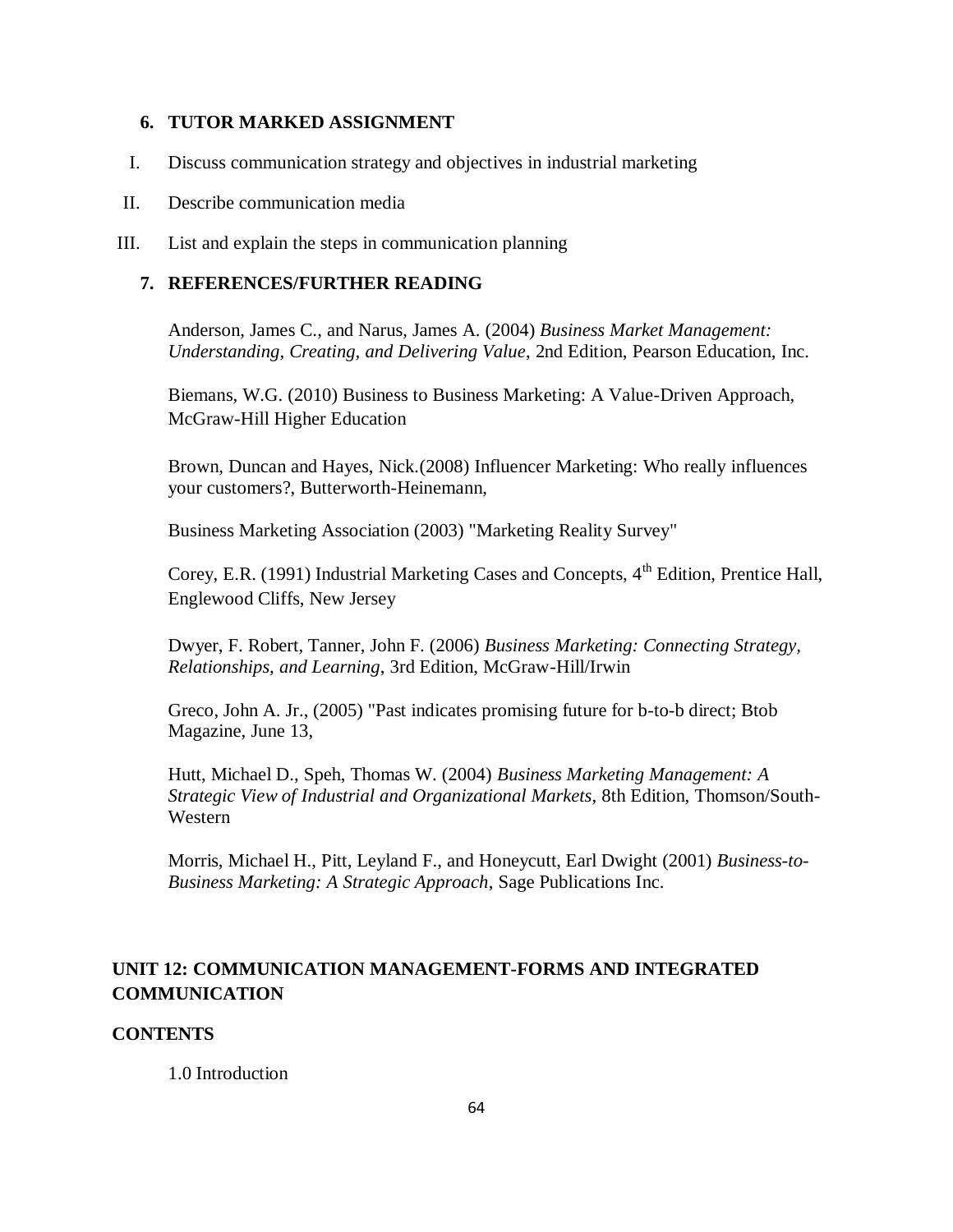#### 2.0 Objectives

- 3.0 Main Content
	- **3.1** One to One Communication-Direct Marketing
	- 3.2 Mass Communication
	- 3.3 Integrated Communication
- 4.0 Conclusion
- 5.0 Summary
- 6.0 Tutor Marked Assignment
- 7.0 References/Further Reading

### **1. INTRODUCTION**

This study unit will conclude discussion on marketing communication with the two broad forms of marketing communication (direct marketing and mass communication). It will conclude with discussion of integrated communication.

#### **2. OBJECTIVES**

At the end of this study unit, you should be able to:

- 1. List and explain the various forms of direct marketing;
- 2. List and describe the various forms of mass communication; and
- 3. Discuss integrated communication in industrial marketing.

## **3. MAINCONTENT**

## **3.1 Forms of Communication**

There are two forms of communication that are of interest to industrial marketers. These are direct and mass communication and are presented below:

#### **One to One Communication-Direct Marketing**

 Under one to one communication otherwise called direct marketing, the following are the various forms: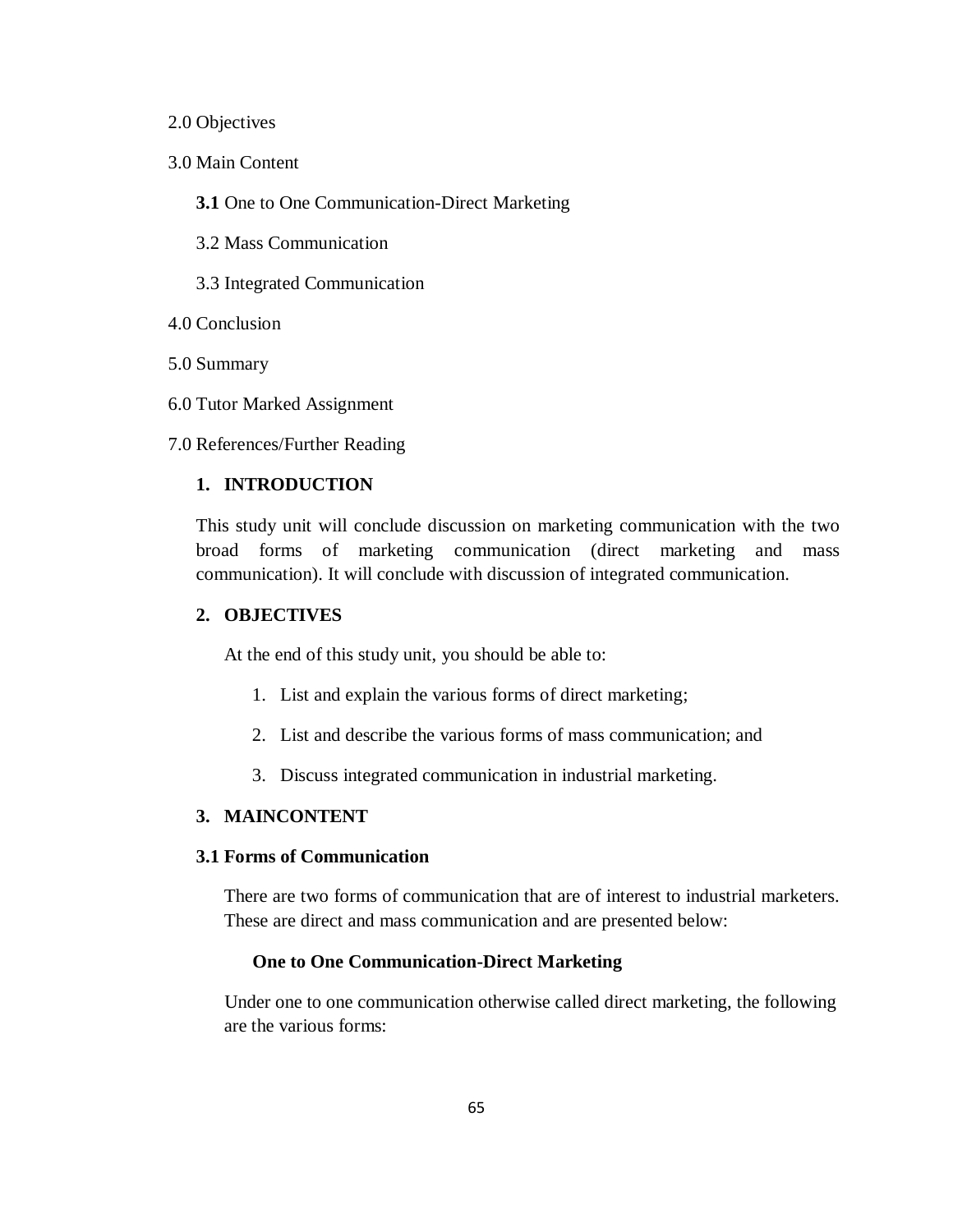**1. Direct mail-**this involves the delivery of advertising materials to customers/prospects through postal mail. The most common formats of direct mail according to Beimans (2010) include:

**Catalogues:** multi-page, bound promotions, usually featuring a selection of products for sale.

**Self-mailers:** pieces usually created from a single sheet that has been printed and folded.

**Postcards:** simple, two-sided pieces, with a promotional message on one side and the recipients address on the other.

**Envelope mailers:** mailings in which the marketing material is placed inside an envelope, which permits the marketer to include more than one insert.

**Clear bag packages:** large, full-colour packages sealed in a clear, plastic outer wrap. The contents are visible through the clear bag for maximum initial impact.

**Dimensional mailers:** mailers that have some dimension to them like a small box.

- **2. Email marketing-**this is a cheaper and faster alternative to direct mail. It uses electronic mail to send messages to an audience.
- **3. Telemarketing-**this is an old and still common form of direct marketing. Its contact is through phone.
- **4. Internet marketing-**also called web marketing, online marketing or emarketing.it involves the marketing of products over the internet.

## **Mass Communication**

 In mass communication the media are directed at groups of customers. Examples of the media include the following:

**1. Advertising-** after personal selling, advertising is the most frequently used communication medium in Industrial Marketing. Its low cost and wide reach allow organizations to cost-effectively communicate with large number of buying decision makers. The communications objectives that advertising can help to achieve are create awareness, create a positive attitude and stimulate sales.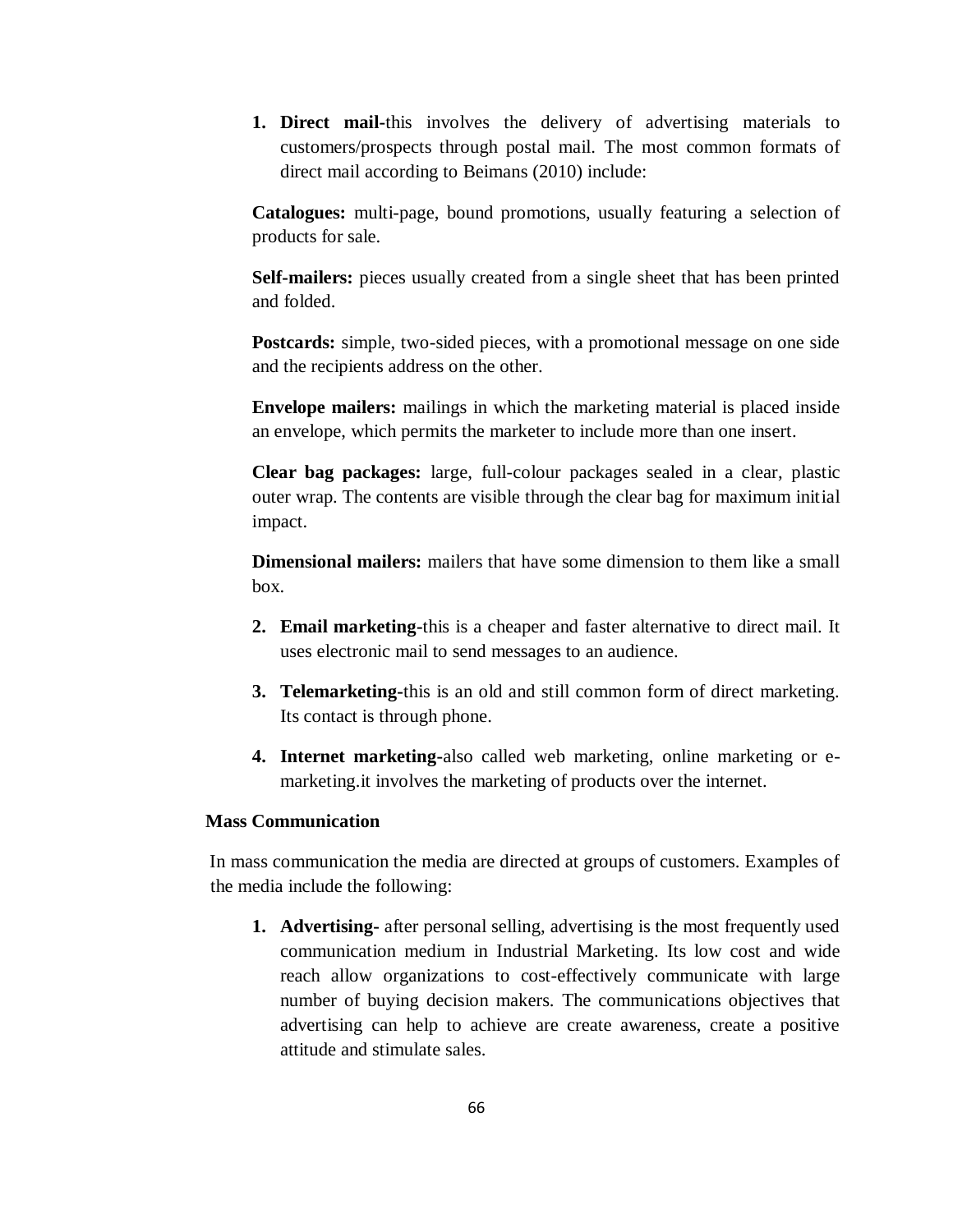The advertising media commonly used are business publications, consumer magazines, newspapers, television and radio, internet and outdoor advertising.

**2. Trade shows-**this is the second most important medium for mass communication in industrial marketing. It is about displaying products to the public. Online trade shows-virtual tradeshows, are becoming common. Personal selling can easily be used in trade shows to achieve great mileage in sales.

Organizational decisions needed in tradeshows include formulating tradeshow objectives, selecting trade shows, designing the booth, undertaking pre-show marketing, participating in the trade show, carrying out follow-up and postshow evaluation.

**3. Showrooms-**according to Beimans (2010) showrooms can be created to display products to customers. It can specifically be used to demonstrate large products, support the corporate image, stimulate sales or provide training to customers. There is also a roadshow-a traveling exhibit that is a cross between a trade show and a show room

**4. Public relations-**this involves the management of mutually beneficial relationship between the organization and its key stakeholders, including customers, suppliers, employees, competitors, shareholders, investors, community, press etc.

### **3.2 Integrated Communication**

According to kitchen et al (2004) integrated marketing communication (IMC) attempts to combine, integrate and synergize elements of the communications mix, with the strengths of one offsetting the weaknesses of others. It embodies the central idea of one sight, one voice marketing communication and implies communication consistency and integration across media and messages, across communication instruments and across marketing instruments.

## **4. CONCLUSION**

Given the many promotion objectives, instruments, media and messages of industrial marketers, it is important that there be integration to ensure effectiveness and efficiency in the marketing strategy of the organization. The concept of IMC is therefore important and timely.

## **5. SUMMARY**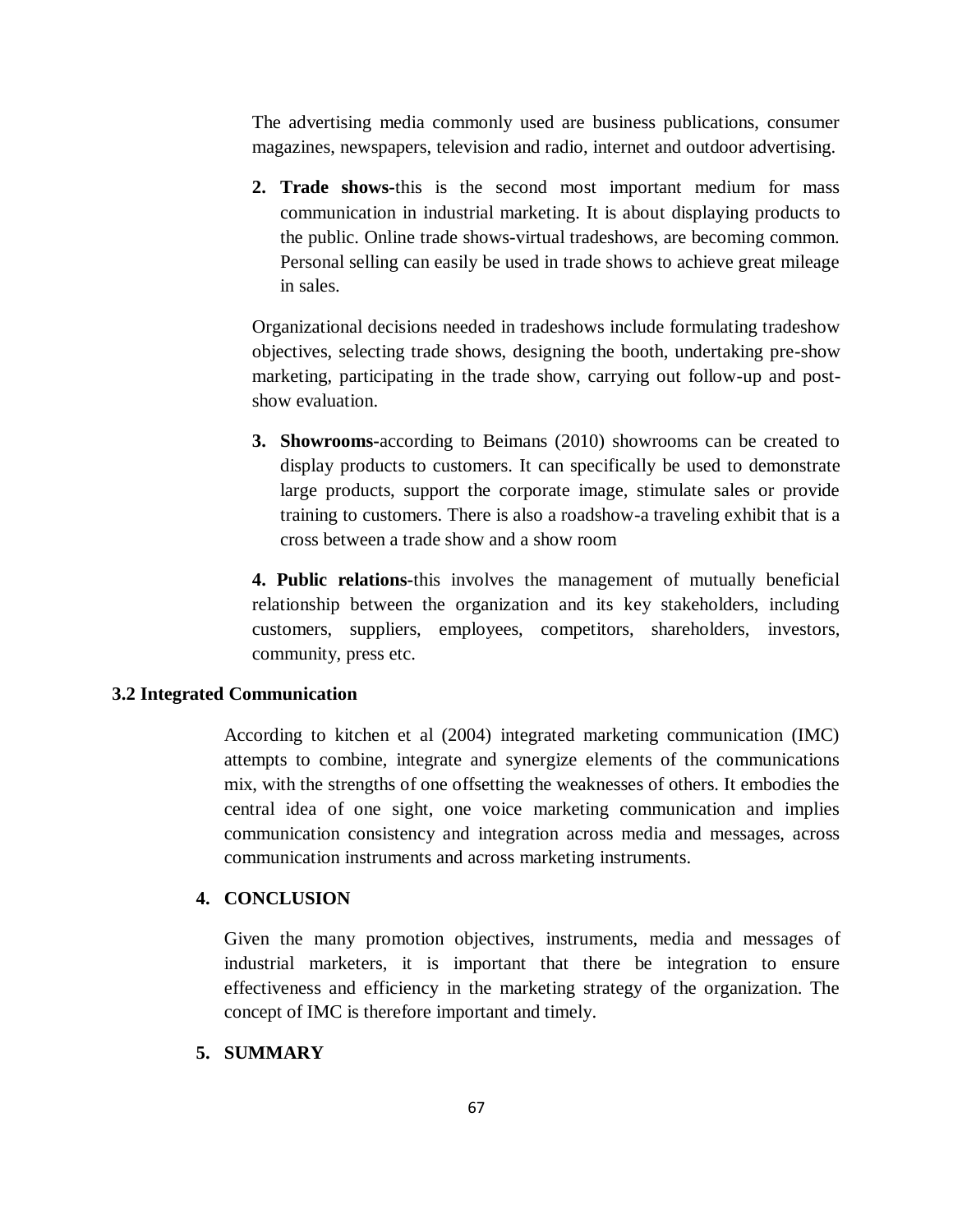This study unit covered the following topics:

Forms of Communication

One to One Communication-Direct Marketing

Direct mail

Email marketing

Telemarketing

Internet marketing

Mass Communication

Advertising

Trade shows

Catalogues

Show rooms

Public relations

Integrated Communication

## **6. TUTOR MARKED ASSIGNMENT**

- I. List and explain the various forms of direct marketing
- II. List and describe the various forms of mass communication

III. Discuss integrated communication in industrial marketing

## **7. REFERENCES/ FURTHWER READING**

Anderson, James C., and Narus, James A. (2004) *Business Market Management: Understanding, Creating, and Delivering Value*, 2nd Edition, [Pearson Education,](http://en.wikipedia.org/wiki/Pearson_Education) Inc.

Biemans, W.G. (2010) Business to Business Marketing: A Value-Driven Approach, McGraw-Hill Higher Education

Brown, Duncan and Hayes, Nick.(2008) Influencer Marketing: Who really influences your customers?, Butterworth-Heinemann,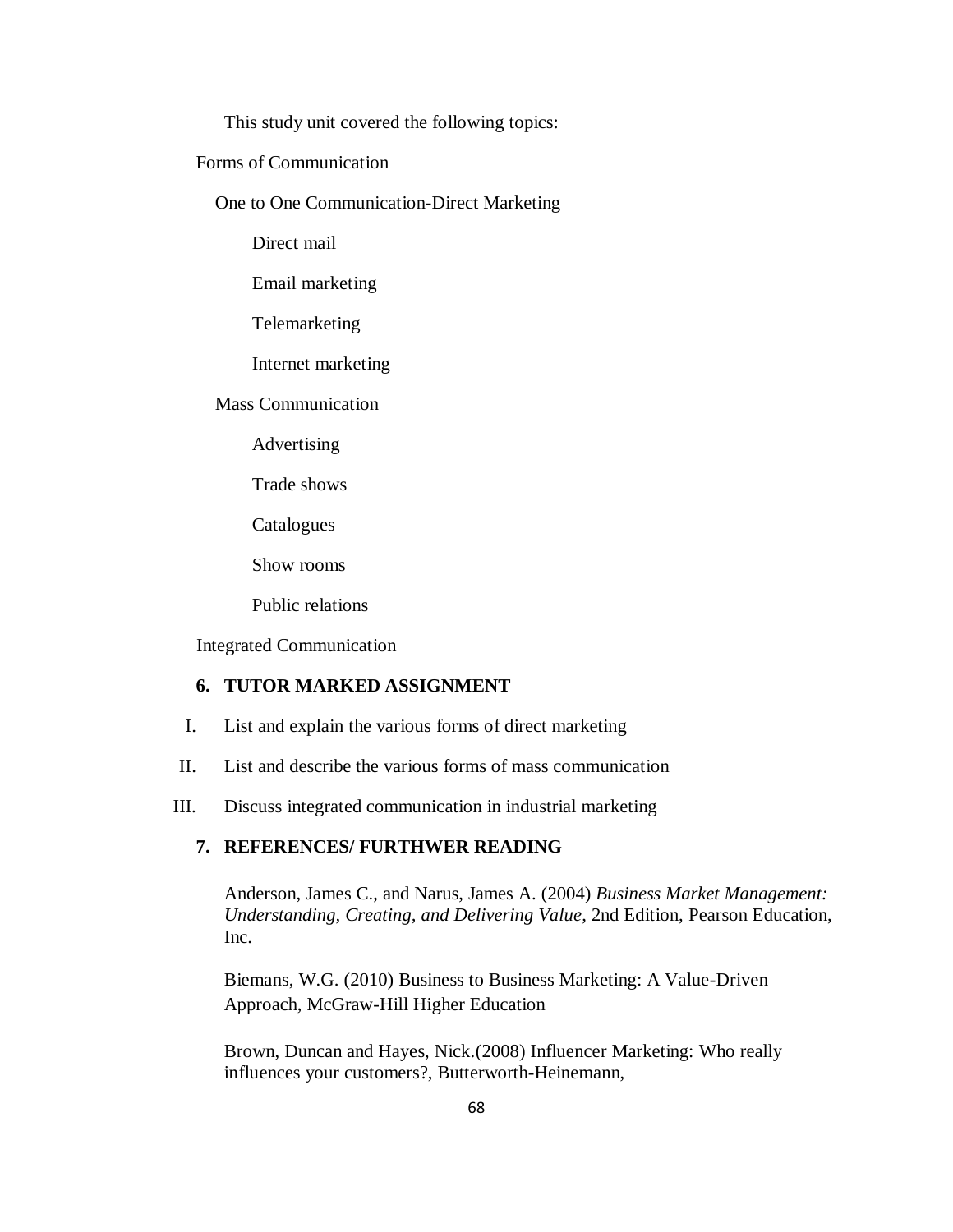Business Marketing Association (2003) "Marketing Reality Survey"

Corey, E.R. (1991) Industrial Marketing Cases and Concepts, 4<sup>th</sup> Edition, Prentice Hall, Englewood Cliffs, New Jersey

Dwyer, F. Robert, Tanner, John F. (2006) *Business Marketing: Connecting Strategy, Relationships, and Learning*, 3rd Edition, McGraw-Hill/Irwin

Greco, John A. Jr., (2005) "Past indicates promising future for b-to-b direct; [Btob](http://en.wikipedia.org/w/index.php?title=BtoB_Magazine&action=edit&redlink=1)  [Magazine,](http://en.wikipedia.org/w/index.php?title=BtoB_Magazine&action=edit&redlink=1) June 13,

Hutt, Michael D., Speh, Thomas W. (2004) *Business Marketing Management: A Strategic View of Industrial and Organizational Markets*, 8th Edition, Thomson/South-Western

Morris, Michael H., Pitt, Leyland F., and Honeycutt, Earl Dwight (2001) *Business-to-Business Marketing: A Strategic Approach*, Sage Publications Inc.

Reid, David A., and Plank, Richard E. (2004) *Fundamentals of Business Marketing Research*, Best Business Books, an Imprint of The Haworth Press, Inc.

# **UNIT 13: DISTRIBUTION DECISIONS IN INDUSTRIAL MARKETING-INSTITUTIONS MAKING UP THE DISTRIBUTION SYSTEM**

### **CONTENTS**

1.0 Introduction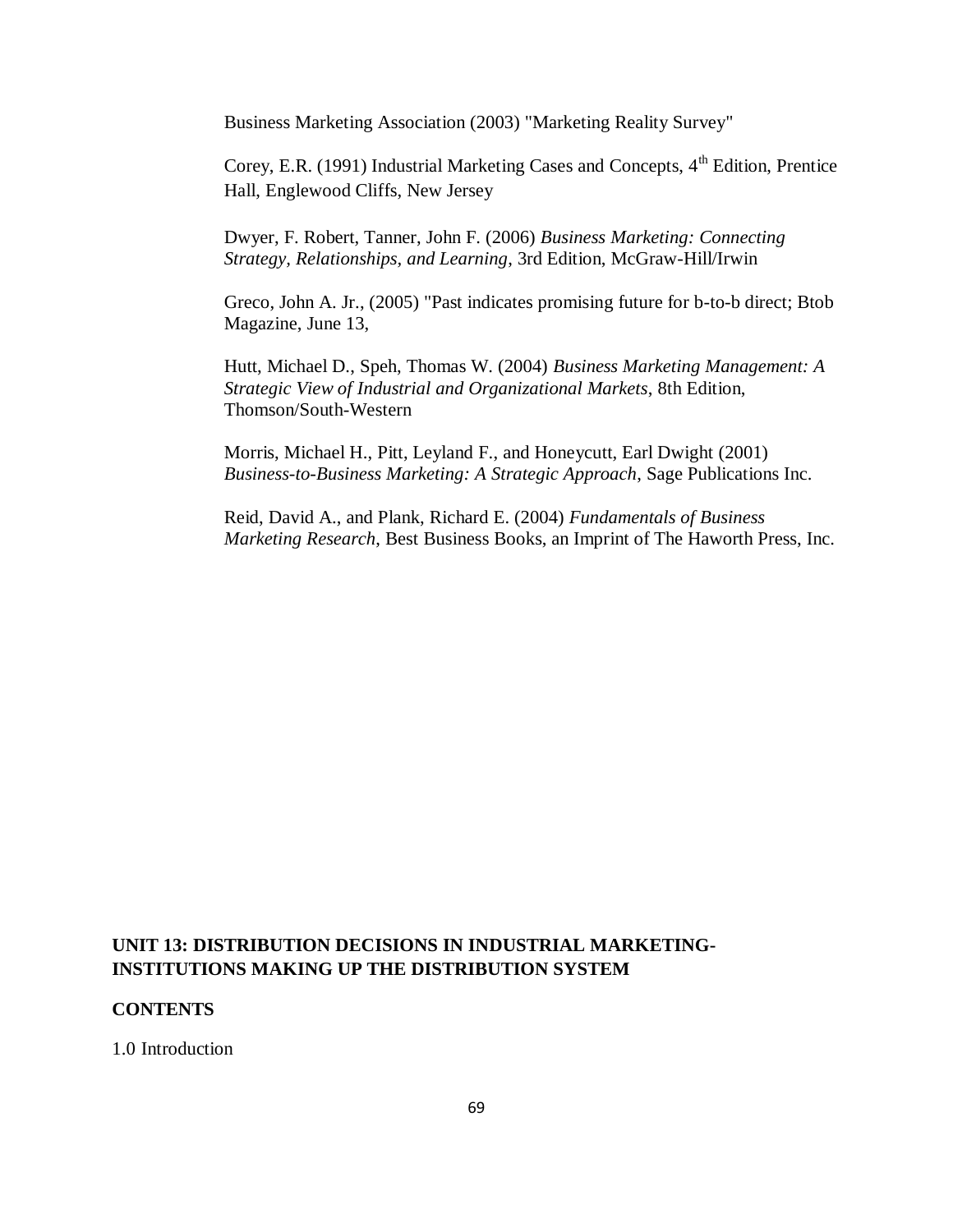### 2.0 Objectives

## 3.0 Main Content

- 3.1 Distribution Functions
- 3.2 Institutions Making Up Channels of Distribution
- 4.0 Conclusion
- 5.0 Summary
- 6.0 Tutor Marked Assignment
- 7.0 References/Further Reading

## **1.0 INTRODUCTION**

Place decisions are majorly concerned with performing the strategic function of bridging the geographical gap that exists on account of difference in the place of production and the place of consumption or use of products. Two major flows are involved in bridging the geographical gap between producers and consumers. These are the institutions through which products move from the point of production to the point of use. The second flow has to do with the physical movement of products from the point where they are produced to the point where they will be used. This unit discusses the institutions through which products flow from where they are produced to where they will be used.

### **2.0 OBJECTIVES**

At the end of this unit, you will be able to:

- Discuss the distribution functions of institutions involved in channels of distribution for industrial products; and
- Describe the institutions involved in the channels of distribution for industrial products.

### **3.0 MAIN CONTENT**

## **3.1 Distribution Functions**

The distribution functions often performed by channel members in industrial marketing include the following:

### **1) Selling**

The specific functions under this will include: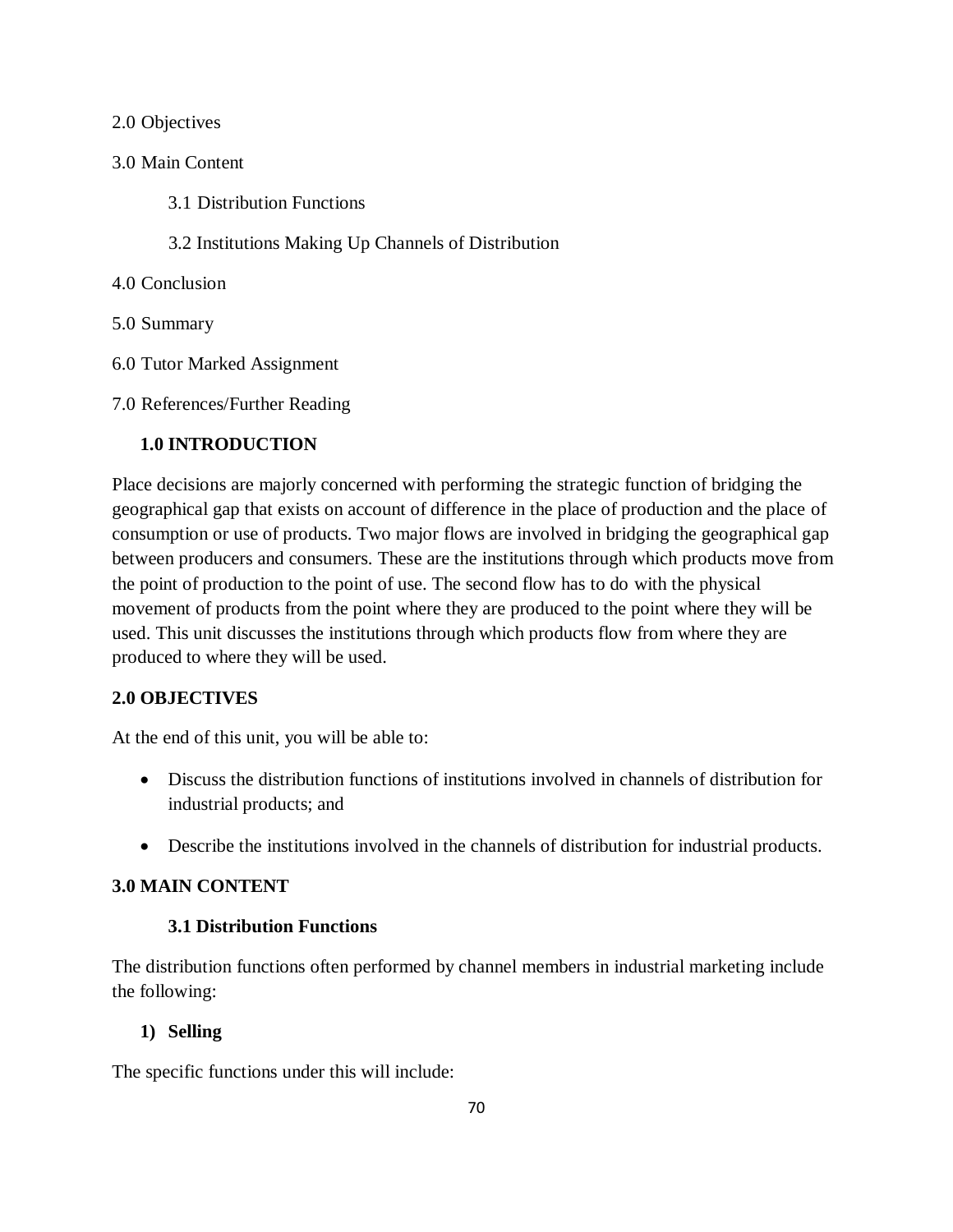- Demand generation
- Product advocacy
- Promotion
- Negotiation-prices and terms

# **2) Channels support**

The specific functions here include the following:

- Recruiting franchisees
- Reseller stock replenishment
- Product and sales training
- Sales promotion
- Business management development
- Monitoring performance

## **3) Physical distribution**

- Order entry, fulfillment
- Warehousing
- Delivery
- collections

## **4) Product modifications and after sales/maintenance services**

- Packaging
- Product customization
- After sale service support
- 5) Risk assumption
	- Inventory
	- Credit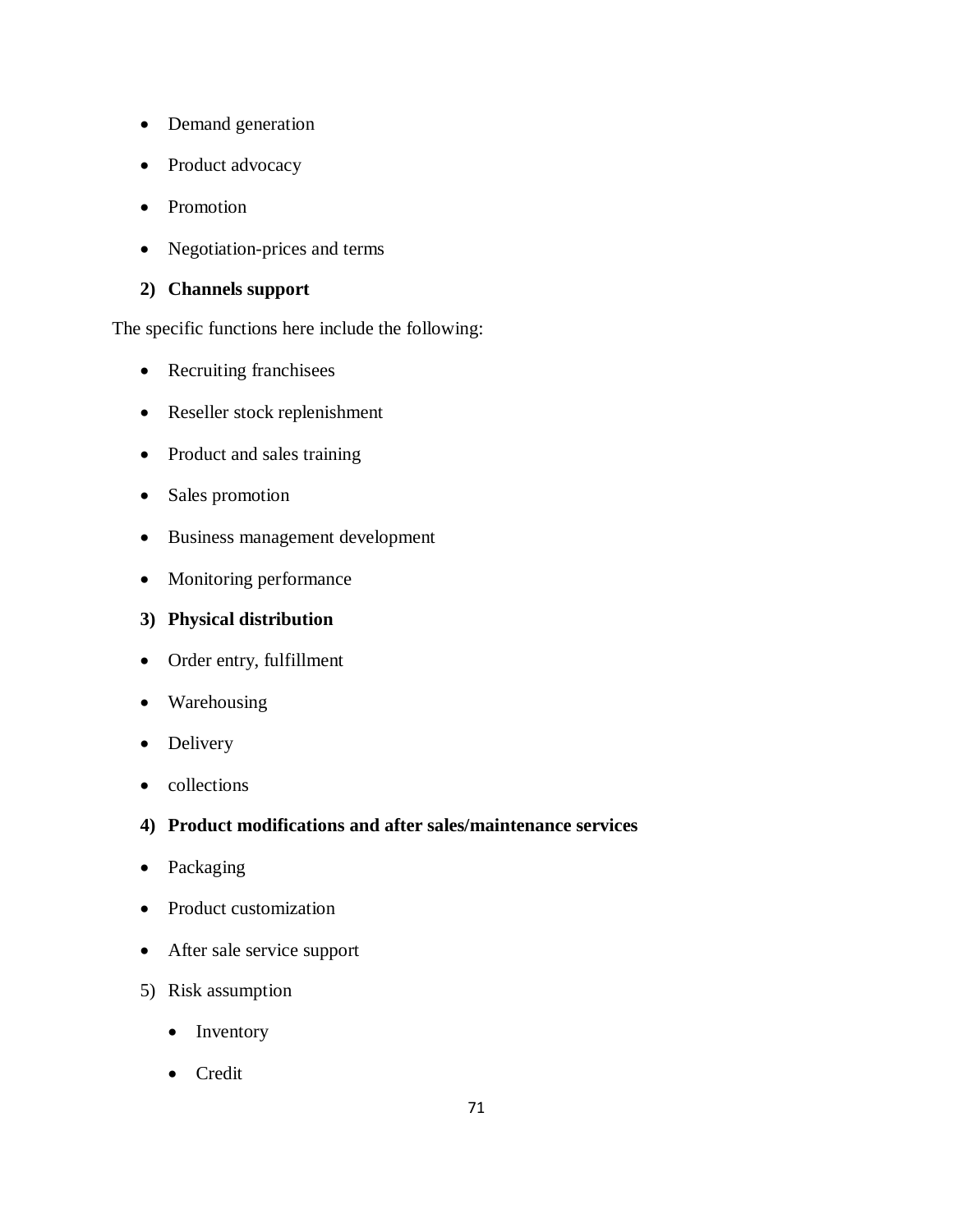• Dedicated resources

## **3.2 Institutions Making Up Channels of Distribution**

The institutions making up the distribution system for industrial products/marketing include the following:

- o Direct sales force
- o Independent distributors
- o Captive distributors
- o Manufacturers' representatives or agents
- o Brokers
- o Repair shops

## **4.0 CONCLUSION**

Distribution functions are crucial in the creation and offering of value by industrial marketers. The functions are divisible and also transferable. Different institutions including producers and middlemen can perform the different forms of the distribution functions. In situations where producers decide to do away with middlemen and engage in direct marketing, the distribution functions will not be wished away- they will have to be performed by the producers. Hence it is said that middlemen can be eliminated but their functions cannot be eliminated-must be performed by the producer.

## **5.0 SUMMARY**

In this study unit, the following topics were covered:

Distribution Functions

Selling

Channels support

Physical distribution

Product modifications and after sales/maintenance services

Institutions Making Up Channels of Distribution

Direct sales force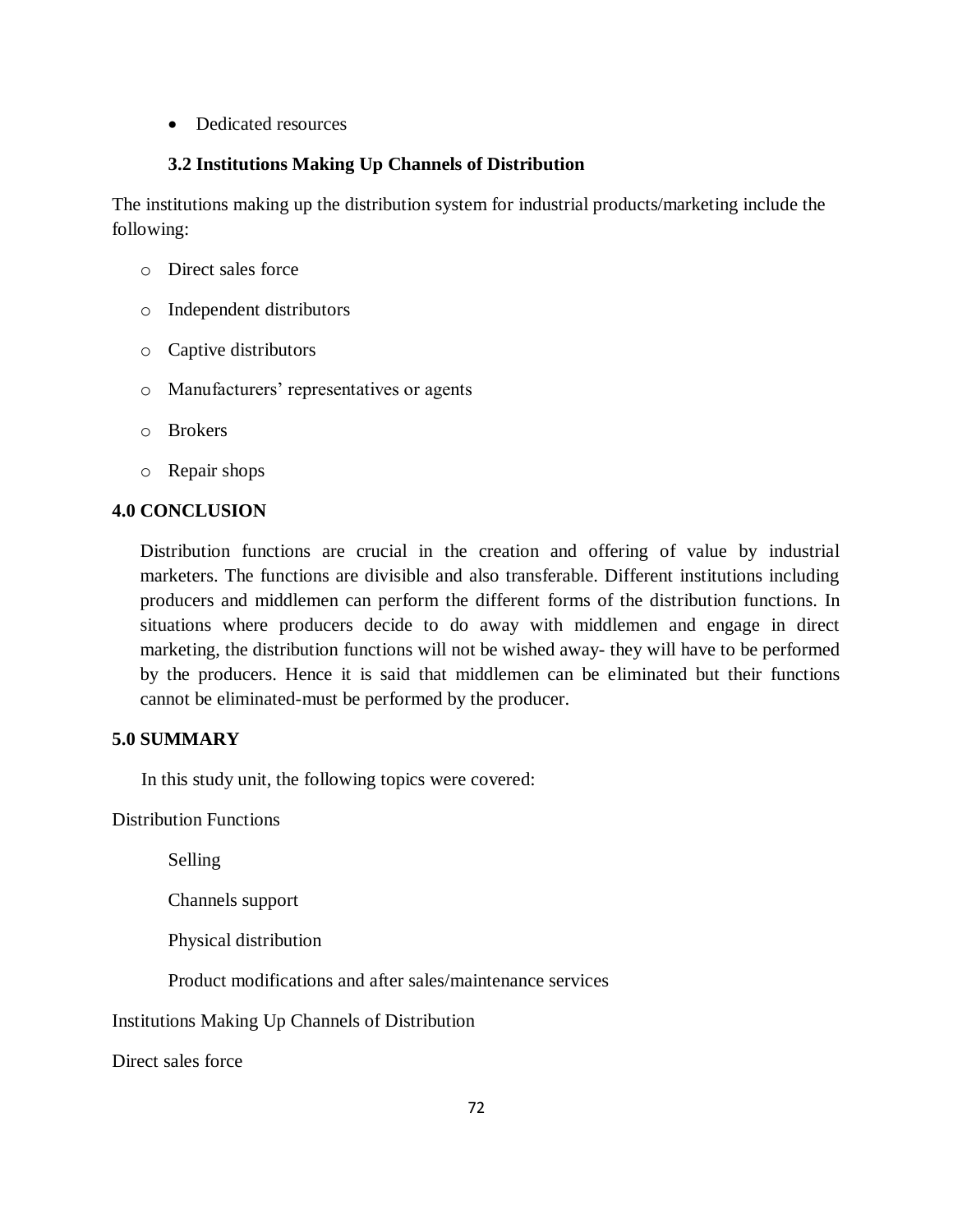Independent distributors

Captive distributors

Manufacturers' representatives or agents

Brokers

Repair shops

### **6.0 TUTOR MARKED ASSIGNMENT**

- I. Discuss the distribution functions of institutions involved in channels of distribution for industrial products
- II. Describe the institutions involved in the channels of distribution for industrial products.

### **7.0 REFERENCES/FURTHER READING**

Anderson, James C., and Narus, James A. (2004) *Business Market Management: Understanding, Creating, and Delivering Value*, 2nd Edition, [Pearson Education,](http://en.wikipedia.org/wiki/Pearson_Education) Inc.

Biemans, W.G. (2010) Business to Business Marketing: A Value-Driven Approach, McGraw-Hill Higher Education

Brown, Duncan and Hayes, Nick.(2008) Influencer Marketing: Who really influences your customers?, Butterworth-Heinemann,

Business Marketing Association (2003) "Marketing Reality Survey"

Corey, E.R. (1991) Industrial Marketing Cases and Concepts, 4<sup>th</sup> Edition, Prentice Hall, Englewood Cliffs, New Jersey

Dwyer, F. Robert, Tanner, John F. (2006) *Business Marketing: Connecting Strategy, Relationships, and Learning*, 3rd Edition, McGraw-Hill/Irwin

Greco, John A. Jr., (2005) "Past indicates promising future for b-to-b direct; [Btob Magazine,](http://en.wikipedia.org/w/index.php?title=BtoB_Magazine&action=edit&redlink=1) June 13,

Hutt, Michael D., Speh, Thomas W. (2004) *Business Marketing Management: A Strategic View of Industrial and Organizational Markets*, 8th Edition, Thomson/South-Western

Morris, Michael H., Pitt, Leyland F., and Honeycutt, Earl Dwight (2001) *Business-to-Business Marketing: A Strategic Approach*, Sage Publications Inc.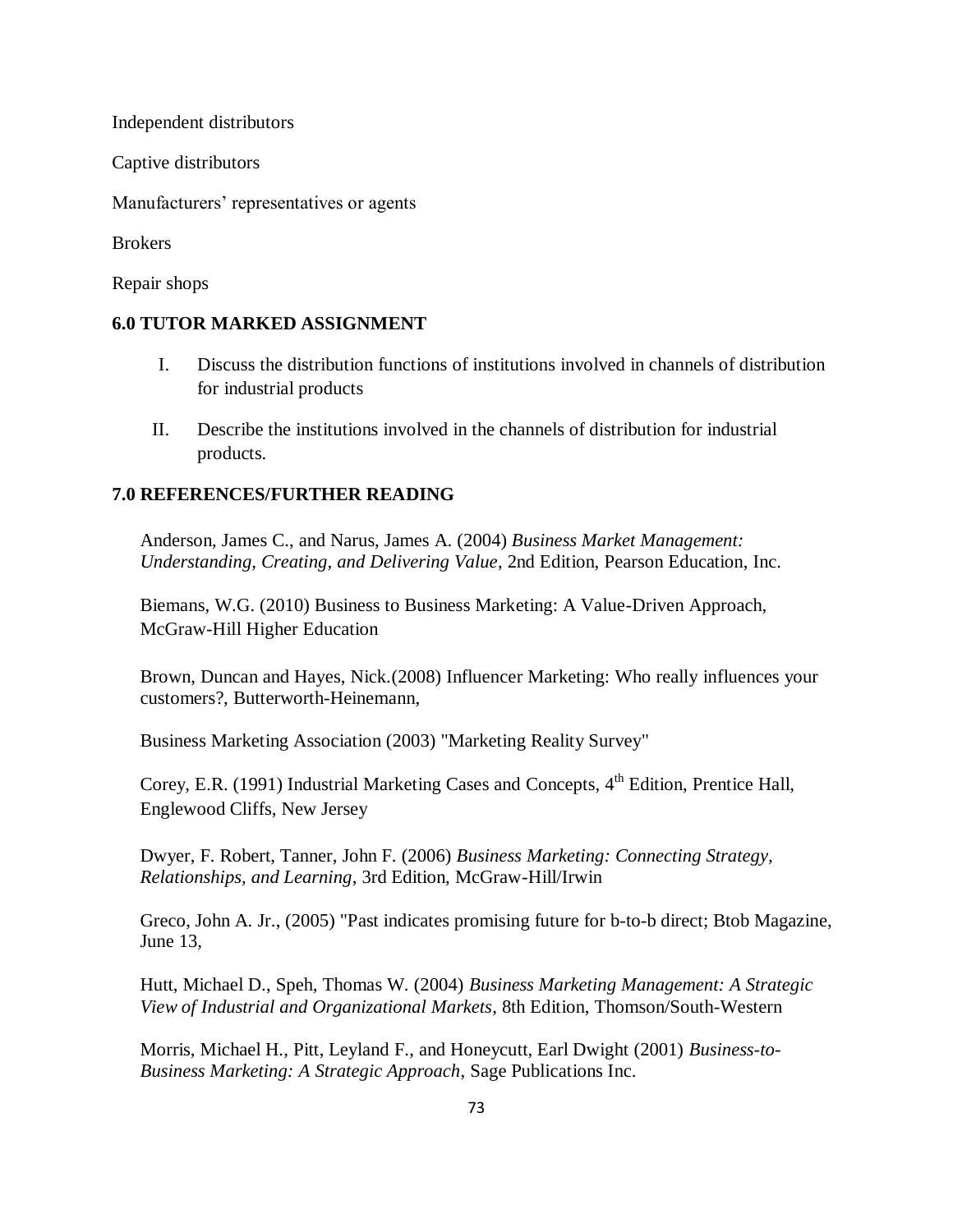Reid, David A., and Plank, Richard E. (2004) *Fundamentals of Business Marketing Research*, Best Business Books, an Imprint of The Haworth Press, Inc.

# **UNIT 14: DISTRIBUTION DECISIONS IN INDUSTRIAL MARKETING-DESIGN OPTIONS IN FORMING CHANNELS OF DISTRIBUTION**

# **CONTENTS**

1.0 Introduction

2.0 Objectives

3.0 Main Content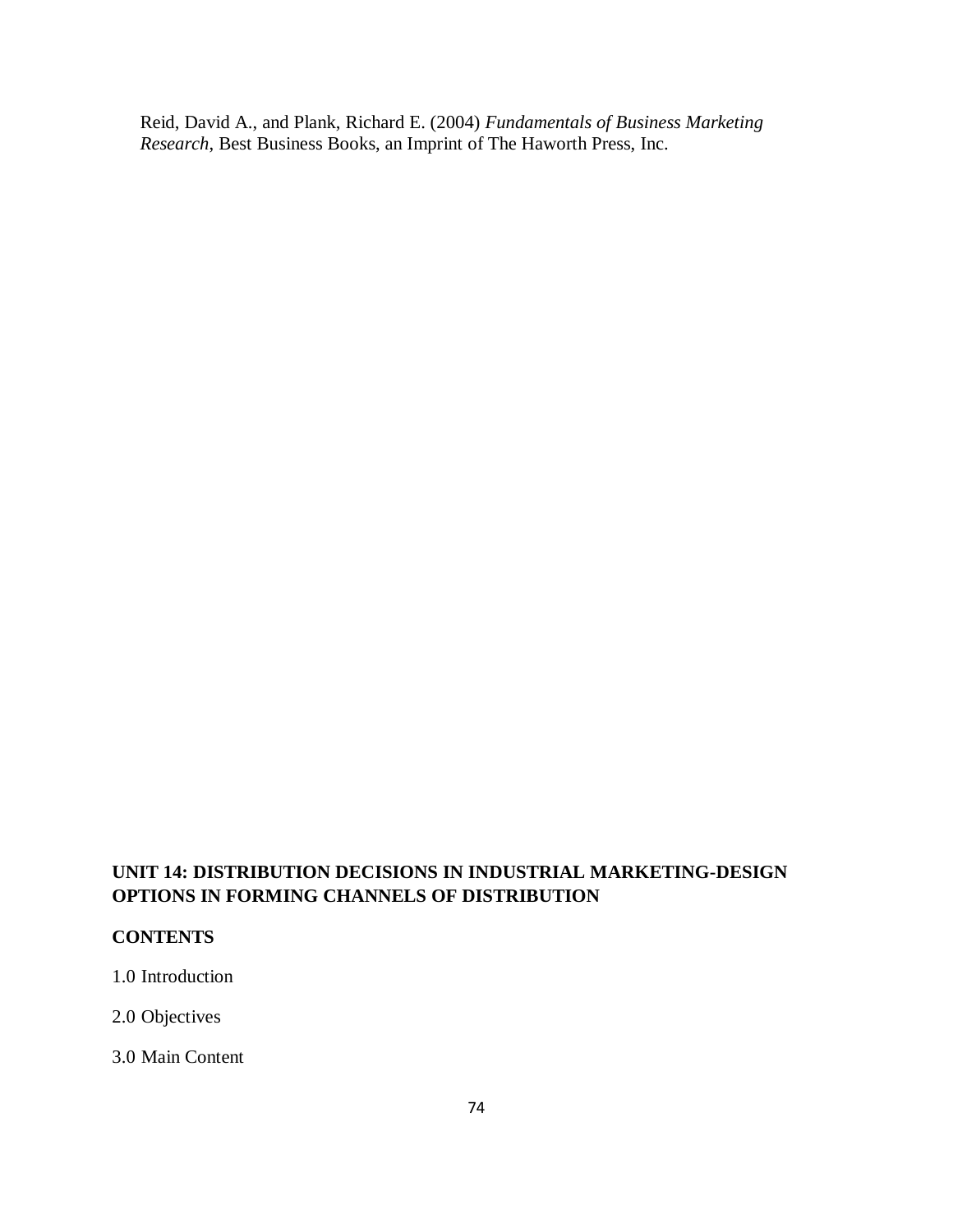- 3.1 Design Options in Forming Channels of Distribution
- 3.2 Additional Dimensions of Channel Strategy
- 4.0 Conclusion
- 5.0 Summary
- 6.0 Tutor Marked Assignment
- 7.0 References/Further Reading

## **1. INTRODUCTION**

There are many options open to industrial marketers in forming the channels of distribution for their products. The choice of a channel of distribution system is important in determining the effectiveness and competitiveness of one product against another. The factors that an organization will consider in choosing a channel of distribution system include nature of the product, market demographics, and buyer behavior. The strategic channel of distribution options open are direct sales, indirect sales and mixed distribution system.

## **2. OBJECTIVES**

At the end of this unit, you should be able to:

- 1. Discuss the options open to industrial marketers in forming their channels of distribution; and
- 2. Explain the other decision areas in channel strategy for industrial marketers.

# **3. MAIN CONTENT**

### **3.1 Design Options in Forming Channels of Distribution**

The major factors determining the distribution system for a particular organization will include the following:

The nature of the product

Market demographics

Buyer behavior

The strategic options open to organizations in forming channels of distribution are: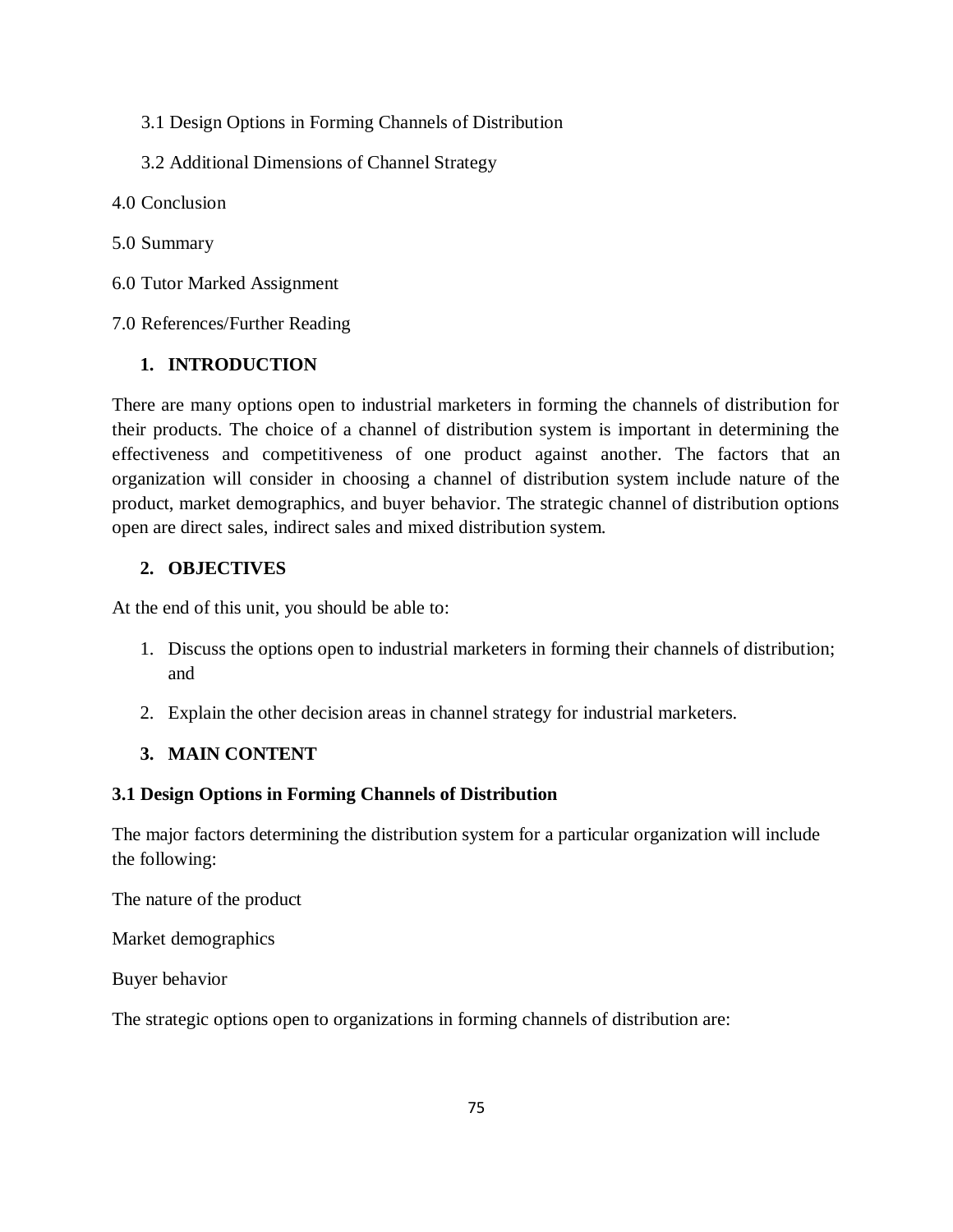- 1) **Direct sales** the organization relies on its own sales force in getting its products to customers and users. There is a total absence of middlemen. The organization performs all distribution functions.
- 2) **Indirect/Distributor sales**-the organization relies completely on middlemen in performing distribution functions and getting products to customers/users.
- 3) **Mixed distribution**-the organization uses its sales force and middlemen in performing distribution functions and getting products to customers/users. This combines the benefits of direct sales and indirect sales. If not properly managed, there will be friction as the organization can be seen to be competing with middlemen in attracting and keeping customers.

### **3.2 Additional dimensions of channel strategy**

- Distribution intensity-the number of intermediaries in a trading area
- Where different distribution functions will be performed in the distribution system

### **4. CONCLUSION**

In making a decision on the distribution channel system to adopt, the organization will have to balance the need to keep touch with users of product and the specialized knowledge, skills and resources needed to perform the important distribution functions. Any system adopted today may have to be reviewed in future as the circumstances of the product market, industry, technology and the economy change. The ultimate consideration is keeping the system and all the institutions happy, cooperative and committed to the well-being of others and end-users.

### **5. SUMMARY**

In this study unit, the topics covered included the following:

Design options in forming channels of distribution

Additional dimensions of channel strategy

### **6. TUTOR MARKED ASSIGNMENT**

Discuss the options open to industrial marketers in forming their channels of distribution

Explain the other decision areas in channel strategy for industrial marketers.

### **7. REFERENCES/FURTHER READING**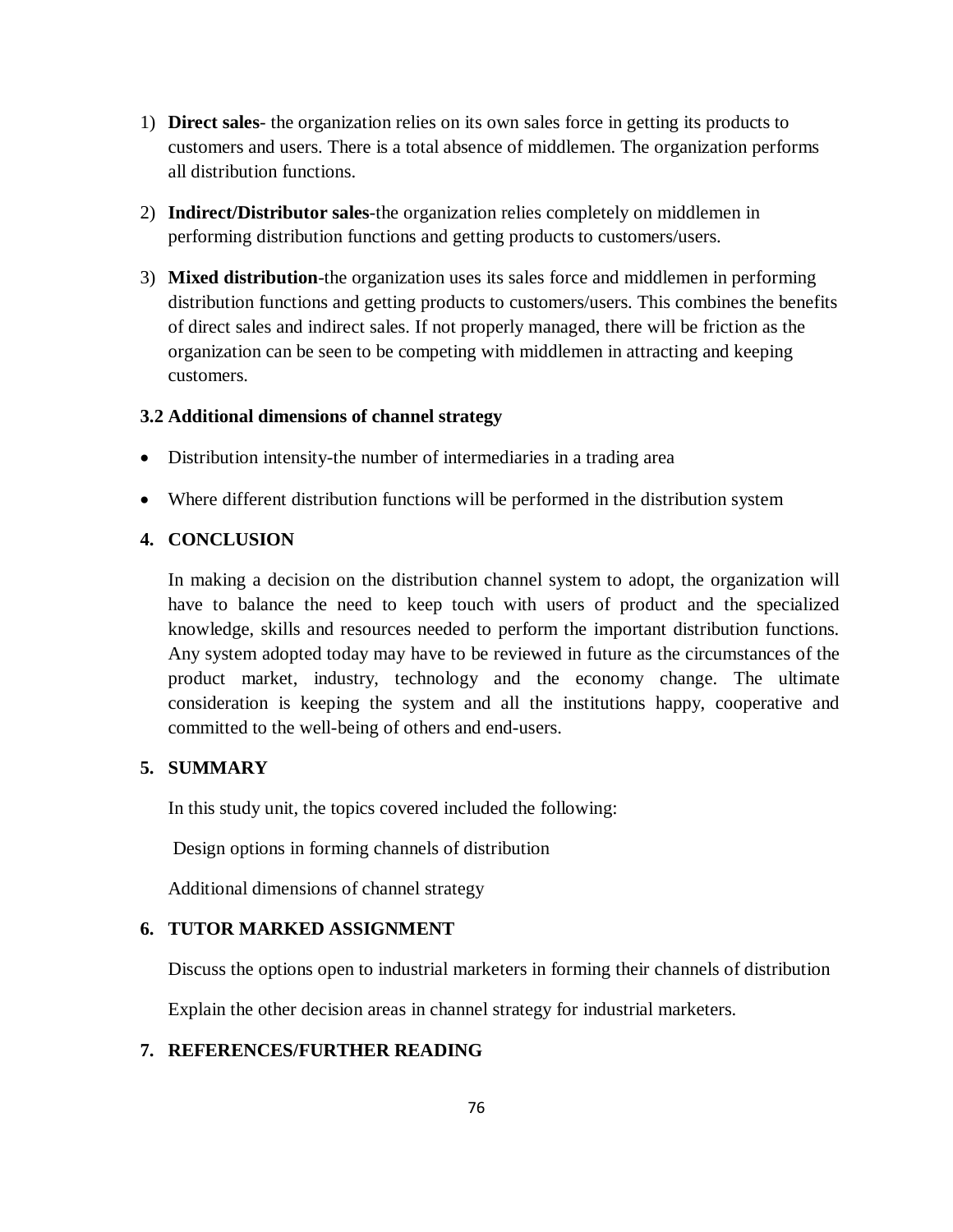Anderson, James C., and Narus, James A. (2004) *Business Market Management: Understanding, Creating, and Delivering Value*, 2nd Edition, [Pearson Education,](http://en.wikipedia.org/wiki/Pearson_Education) Inc.

Biemans, W.G. (2010) Business to Business Marketing: A Value-Driven Approach, McGraw-Hill Higher Education

Brown, Duncan and Hayes, Nick.(2008) Influencer Marketing: Who really influences your customers?, Butterworth-Heinemann,

Business Marketing Association (2003) "Marketing Reality Survey"

Corey, E.R. (1991) Industrial Marketing Cases and Concepts,  $4<sup>th</sup>$  Edition, Prentice Hall. Englewood Cliffs, New Jersey

Dwyer, F. Robert, Tanner, John F. (2006) *Business Marketing: Connecting Strategy, Relationships, and Learning*, 3rd Edition, McGraw-Hill/Irwin

Greco, John A. Jr., (2005) "Past indicates promising future for b-to-b direct; [Btob](http://en.wikipedia.org/w/index.php?title=BtoB_Magazine&action=edit&redlink=1)  [Magazine,](http://en.wikipedia.org/w/index.php?title=BtoB_Magazine&action=edit&redlink=1) June 13,

Hutt, Michael D., Speh, Thomas W. (2004) *Business Marketing Management: A Strategic View of Industrial and Organizational Markets*, 8th Edition, Thomson/South-Western

Morris, Michael H., Pitt, Leyland F., and Honeycutt, Earl Dwight (2001) *Business-to-Business Marketing: A Strategic Approach*, Sage Publications Inc.

Reid, David A., and Plank, Richard E. (2004) *Fundamentals of Business Marketing Research*, Best Business Books, an Imprint of The Haworth Press, Inc.

## **UNIT15: DISTRIBUTION DECISIONS IN INDUSTRIAL MARKETING-PRODUCER-RESELLER RELATIONSHIPS**

### **CONTENTS**

1.0 Introduction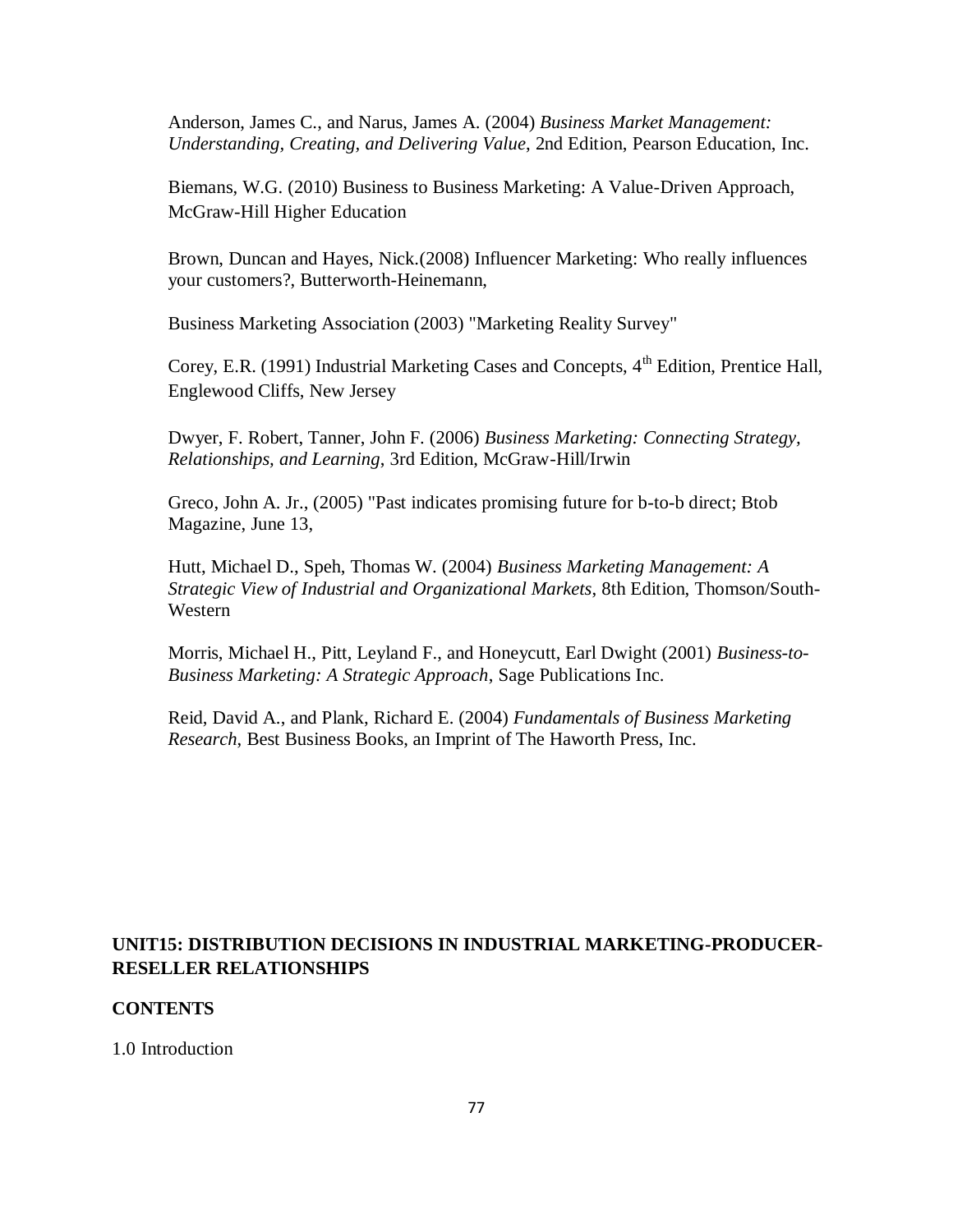#### 2.0 Objectives

#### 3.0 Main Content

- 3.1 Structuring Channels Relationships
- 3.2 Managing Channels Conflicts

#### 4.0 Conclusion

- 5.0 Summary
- 6.0 Tutor Marked Assignment
- 7.0 References/Further Reading

### **1. INTRODUCTION**

The relationship between producer and resellers is inherently conflictual. These are independent institutions existing to achieve largely varying private objectives but who need the support and cooperation of each to achieve a collective objective of keeping the distribution system competitive. The challenge of managing the channel system is to enhance the cooperating tendencies while reducing the conflicting ones. This is by no means easy. It falls on the channel captain who emerges and uses a particular leadership style to sustain the system- the leadership style open varies from autocratic, democratic and lasser faire. The starting point in reducing conflict in the channel system is clear understanding of the areas of conflict and working in consultation with all in a fair minded way to minimize conflicts as they arise. The channel captaincy is not the birth right of any particular institution; it depends on the relative strengths of each institution at any point in time.

### **2. OBJECTIVES**

At the end of this unit, you should be able to:

- 1. Discuss the structuring of channels relationships; and
- 2. Discuss managing channels conflicts.

### **3. MAIN CONTENT**

### **3.1 Structuring Channels Relationships**

Producers' main concerns in structuring channels relationships are:

Maintaining and delineating product and market boundaries among channel members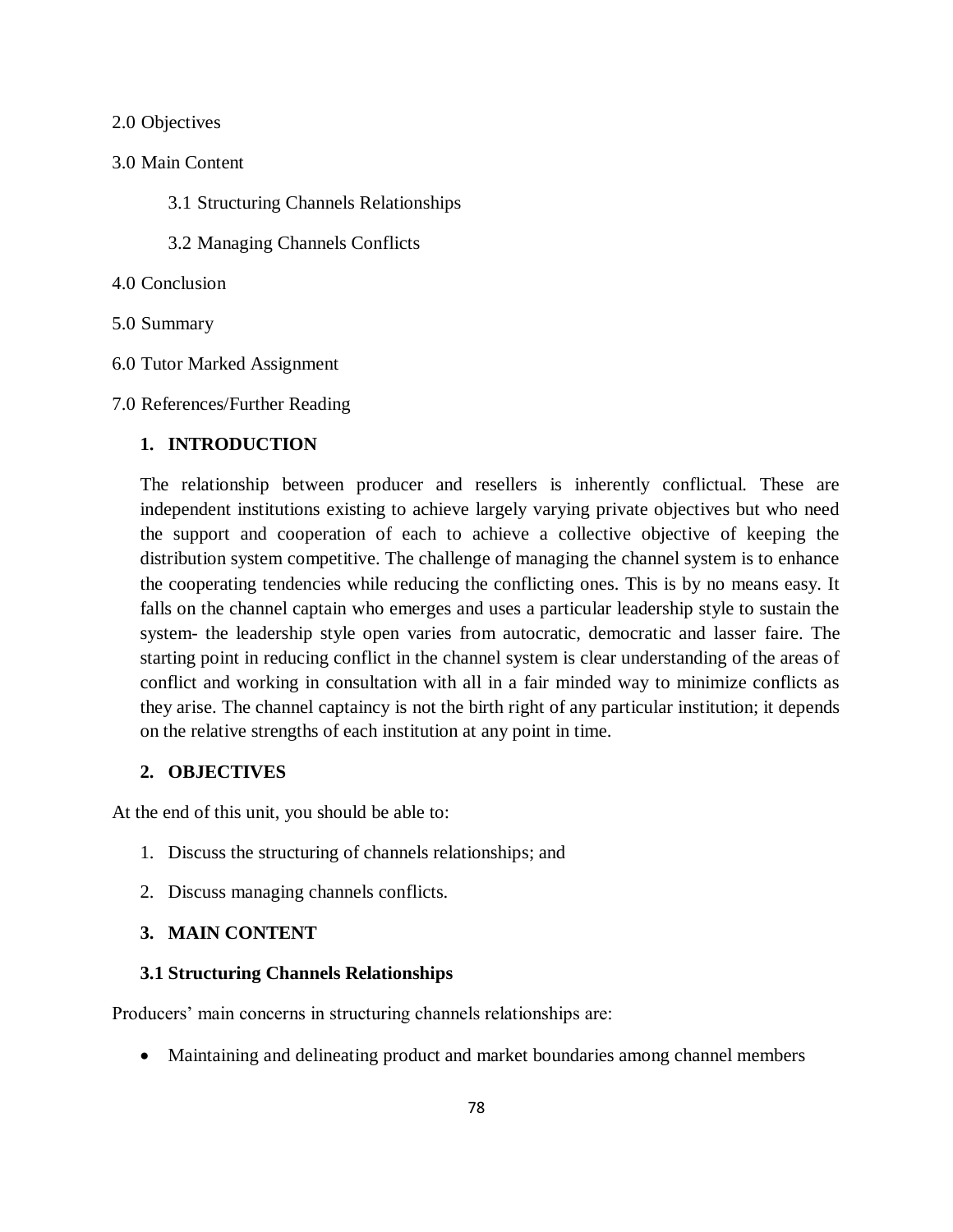- Resolving day-to-day channel conflict issues
- 1) Direct sales and resale channels competition
- 2) Independent distributors versus captive distributors
- 3) Inter channel rivalry

# **3.2 Managing Channels Conflicts**

It must be clear that conflict is inherent but patently avoidable. Defining and agreeing on broad areas of conflict and instituting a mechanism for their resolution are necessary bases for maintaining a harmonious relationship among the channel members. This calls for sustained consultation and negotiation at all times. Keeping the channel of communication open at all times is vital in uncovering grievances and addressing them. The spirit of we are in it together and a win-win attitude are to be socially shared and demonstrated by the institutions. Some have called for integration albeit consolidation of all the institutions in a particular channel system as an enduring basis for conflict reduction and ultimate elimination.

# **4. CONCLUSION**

The choice of a channel of distribution system can be based on clearly objective criteria by the organization. This can be reviewed as when necessary. The serious challenge in managing channel of distribution is having a channel captain who is able to maximize the cooperating tendencies of the institutions involved while minimizing the conflicting tendencies. The effective channel of distribution system is one that delivers value to end users and is able to compete with other channels of distribution.

# **5. SUMMARY**

In this study unit, the topics covered included the following:

Structuring channels relationships

Managing channels conflicts

# **6. TUTOR MARKED ASSIGNMENT**

- I. Discuss the structuring of channels relationships
- II. Discuss managing channels conflicts.

# **7. REFERENCES/FURTHER READING**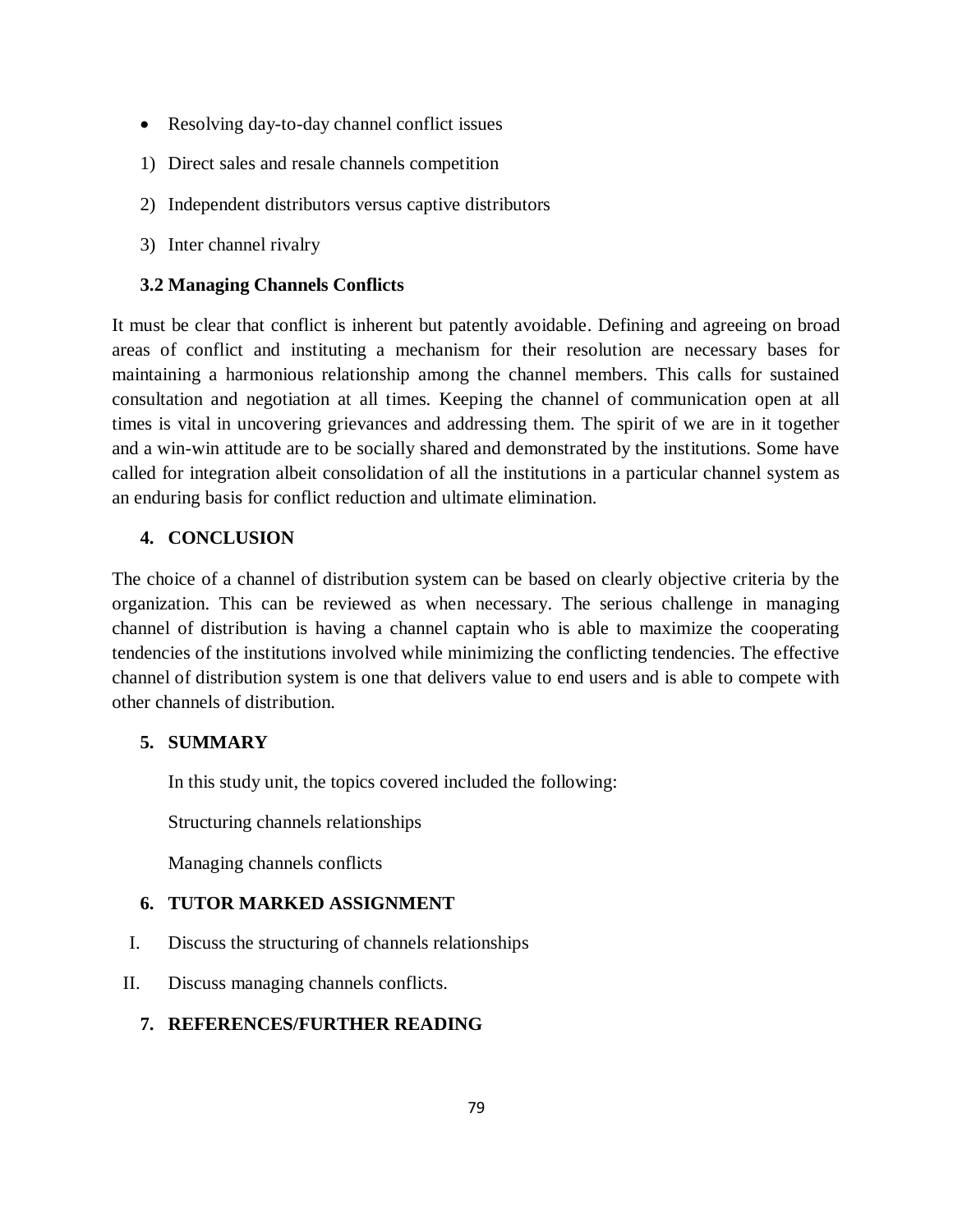Anderson, James C., and Narus, James A. (2004) *Business Market Management: Understanding, Creating, and Delivering Value*, 2nd Edition, [Pearson Education,](http://en.wikipedia.org/wiki/Pearson_Education) Inc.

Biemans, W.G. (2010) Business to Business Marketing: A Value-Driven Approach, McGraw-Hill Higher Education

Brown, Duncan and Hayes, Nick.(2008) Influencer Marketing: Who really influences your customers?, Butterworth-Heinemann,

Business Marketing Association (2003) "Marketing Reality Survey"

Corey, E.R. (1991) Industrial Marketing Cases and Concepts,  $4<sup>th</sup>$  Edition, Prentice Hall. Englewood Cliffs, New Jersey

Dwyer, F. Robert, Tanner, John F. (2006) *Business Marketing: Connecting Strategy, Relationships, and Learning*, 3rd Edition, McGraw-Hill/Irwin

Greco, John A. Jr., (2005) "Past indicates promising future for b-to-b direct; [Btob](http://en.wikipedia.org/w/index.php?title=BtoB_Magazine&action=edit&redlink=1)  [Magazine,](http://en.wikipedia.org/w/index.php?title=BtoB_Magazine&action=edit&redlink=1) June 13,

Hutt, Michael D., Speh, Thomas W. (2004) *Business Marketing Management: A Strategic View of Industrial and Organizational Markets*, 8th Edition, Thomson/South-Western

Morris, Michael H., Pitt, Leyland F., and Honeycutt, Earl Dwight (2001) *Business-to-Business Marketing: A Strategic Approach*, Sage Publications Inc.

Reid, David A., and Plank, Richard E. (2004) *Fundamentals of Business Marketing Research*, Best Business Books, an Imprint of The Haworth Press, Inc.

#### **UNIT 16: ELEMENTS OF INDUSTRIAL MARKETING STRATEGY**

#### **CONTENTS**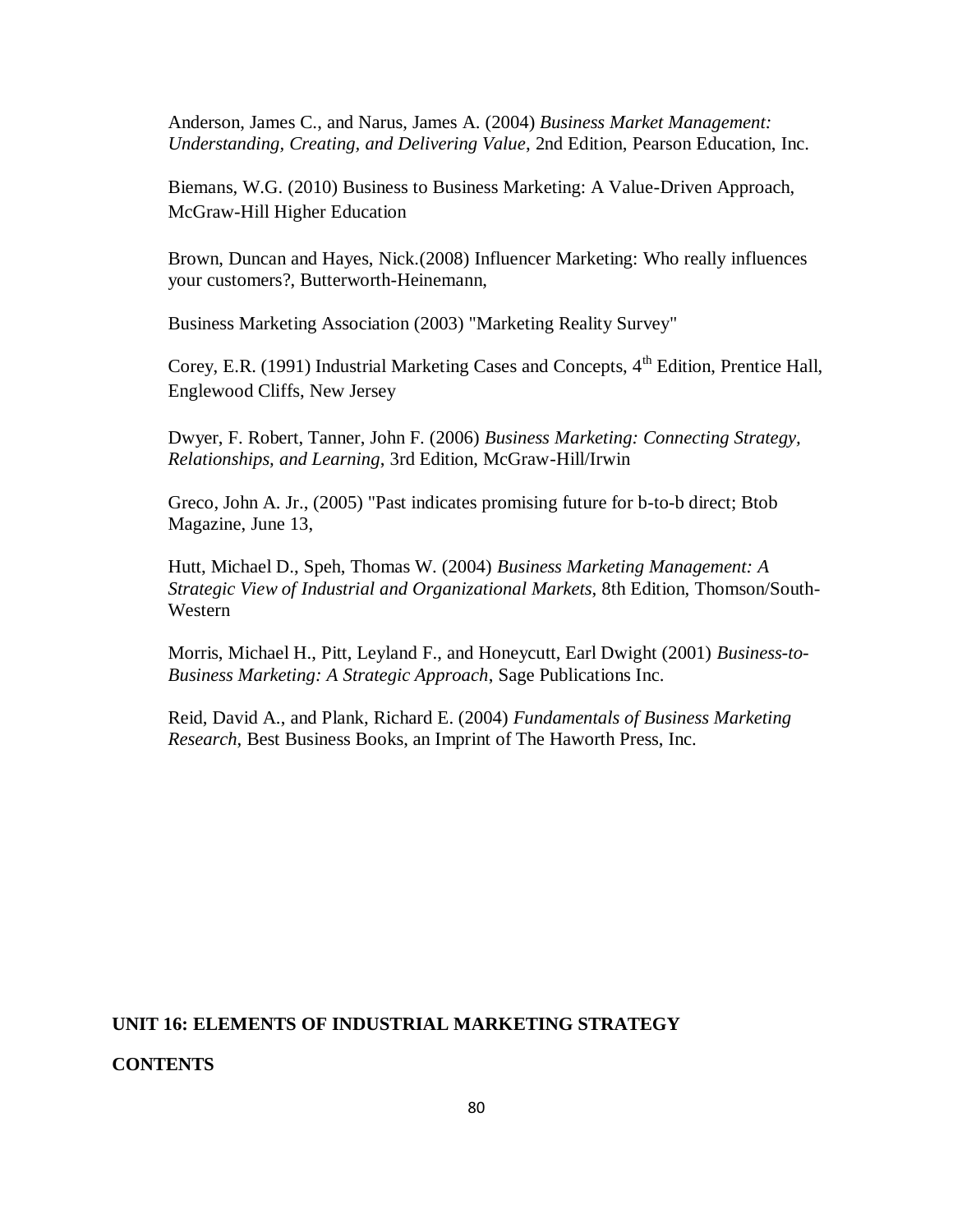1.0 Introduction

2.0 Objectives

#### 3.0 Main Content

- 3.1 Market selection
- 3.2 Product planning
- 3.3 Distribution system
- 3.4 Communications strategy
- 3.5 Pricing strategy
- 3.6 Technical assistance
- 3.7 Plant location
- 4.0 Conclusion
- 5.0 Summary
- 6.0 Tutor Marked Assignment

7.0 References/Further Reading

## **1. INTRODUCTION**

Every organization has its strategy. Within this strategy for its survival and growth and development, there is a marketing strategy. The marketing strategy can be broken into many interrelated elements. These elements will include:

Market selection Product planning Distribution system Communications strategy Pricing strategy Technical assistance Plant location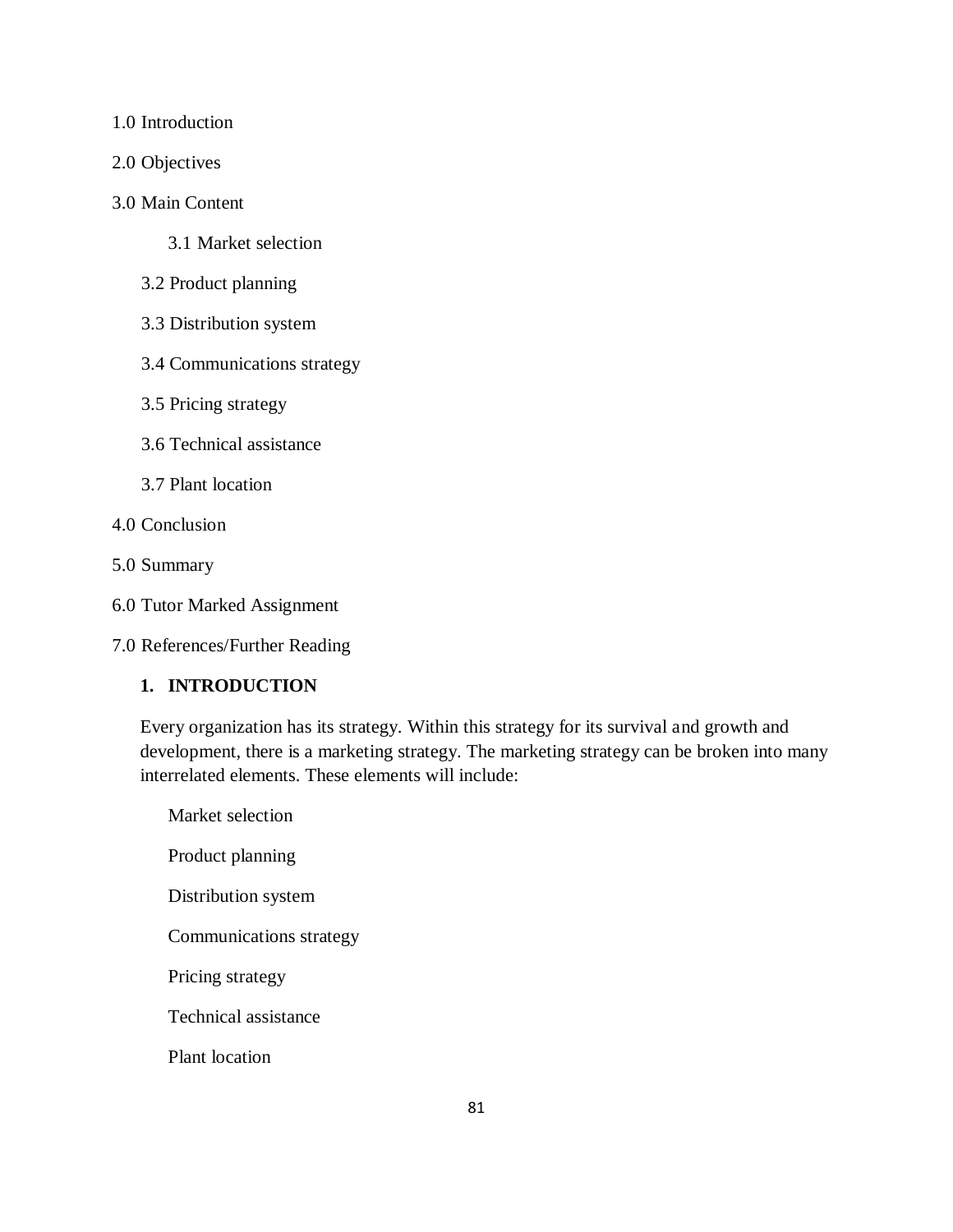#### **2. OBJECTIVES**

At the end of this unit, you should be able to:

- 1. List and explain the elements of industrial marketing strategy;
- 2. Discuss market selection and product planning strategy in industrial marketing; and
- 3. Describe distribution, communication and pricing components of marketing strategy in industrial marketing.

#### **3. MAIN CONTENT**

### **3.1 Market Selection**

In the discussion of industrial customers, we identified three broad categories, namely, commercial enterprises, government and institutions. Within each broad category there are many elements. An organization may select a particular category, two categories or the three categories in its market selection decision. Within each category, say government, an organization may opt to select ministries, or departments or agencies or any combination of the three.

What is important is that in strategic marketing, an organization ought to split the block market into segments and select a target market(s) for which its core competencies and resources can best serve. The selected target market must be one that is profitable to serve. It should share the following characteristics-be substantial, measurable, accessible and homogenous and likely to respect positively to a given market mix. With the target market known, the organization will next decide on the product with which to serve the selected target market(s).

#### **3.2 Product Planning**

This will cover the issues of product and its associated services-pre-sales, transactionrelated and after sales that deliver value to customers. Will it be a catalogue, modular or custom-built product? Related product issues of weight, materials, packaging and quality, product service issues of advice, installation, training and maintenance will be defined.

#### **3.3 Distribution System**

Adoption of direct marketing, indirect marketing or mixed distribution strategy. If direct marketing, issues of sales force, warehousing, depot, transportation, customer service, order processing, inventory management and control, distribution point, sales outlet and sales territories will be determined.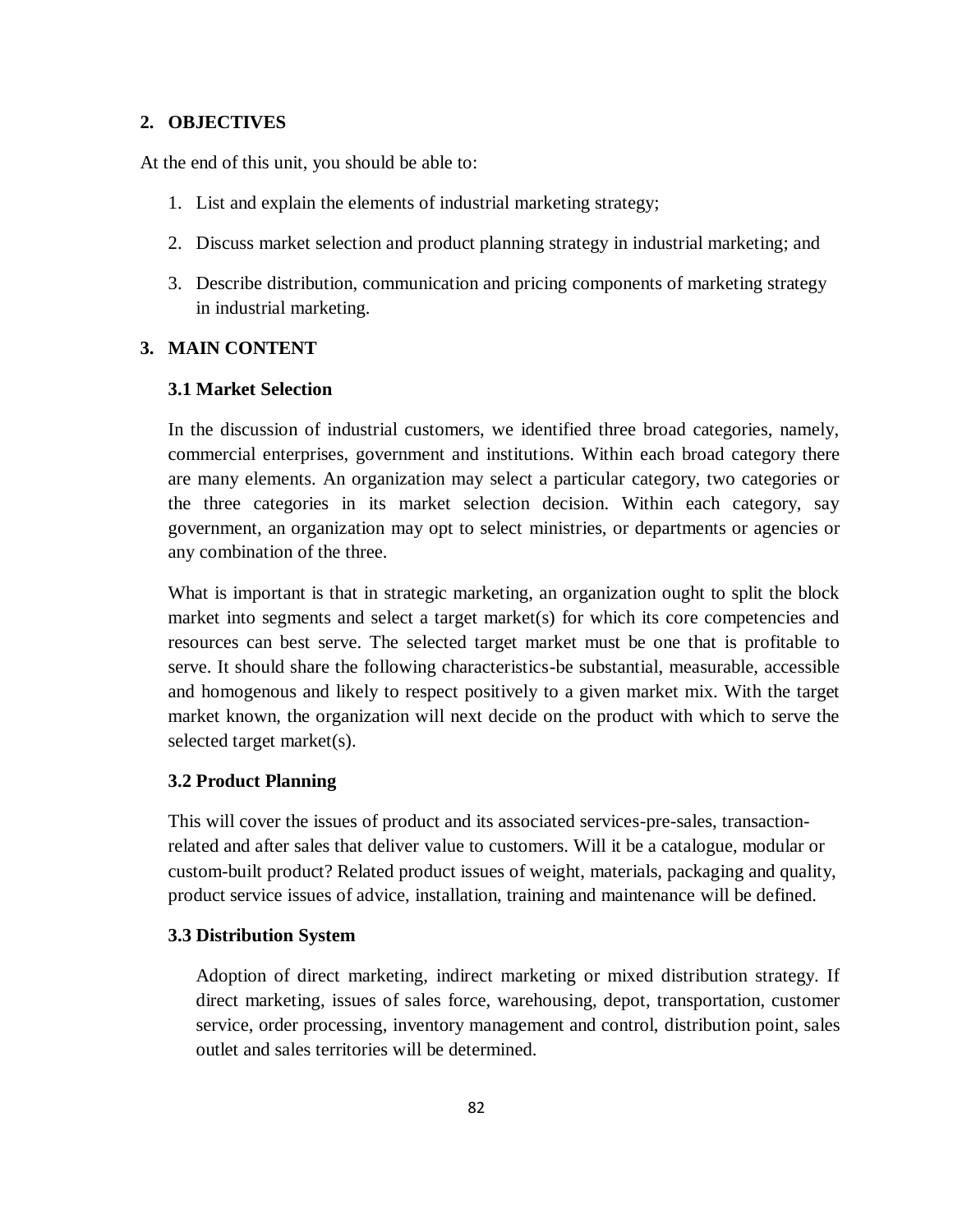If indirect marketing, the following issues will be decided: number and type of distributors, functions to be performed by the distributors, types of distributorsgeneral, specialized or hybrid distributors, channel system- a single channel system, a multiple channel system or a hybrid channel system?

Leadership style in managing the channel system to maximize cooperation tendencies and minimize conflicting tendencies and keep the channel competitive and customer focused.

### **3.4 Communications Strategy**

Communication objective- awareness, knowledge, liking, preference, conviction, or purchase, to help sell a vendors offering.

Communication instruments-personal selling, advertisements in trade journals, trade shows, direct mail, websites, billboards, TV and radio advertising, infomercials, catalogues, webcasts, product brochures, email, customer contact centres, publicity, public relations, product demonstrations, showrooms, blogs etc.

Communication media-publicity, advertising, fax, email, direct mail, catalogues, internet, trade shows, promotions, telemarketing, face to face.

#### **3.5 Pricing Strategy**

Factors influencing pricing decisions-costs, value and competition.

Drivers of price-cost-based pricing (cost-plus, target-rate of return, and geographical pricing).

Pricing a product line-complementary products and substitute products.

Pricing tactics- negotiations, competitive bidding and guaranteed prices.

#### **3.6 Technical Assistance**

Training, installation, maintenance, expansion, upgrading and disposal.

### **4. CONCLUSION**

To eliminate arbitrariness in the marketing of industrial products there is need to have in place a good and dynamic marketing strategy that will anticipate all customer related questions and problems and provide answers and solutions to them. This is more important in highly competitive product markets where customer satisfaction and retention are critical for success.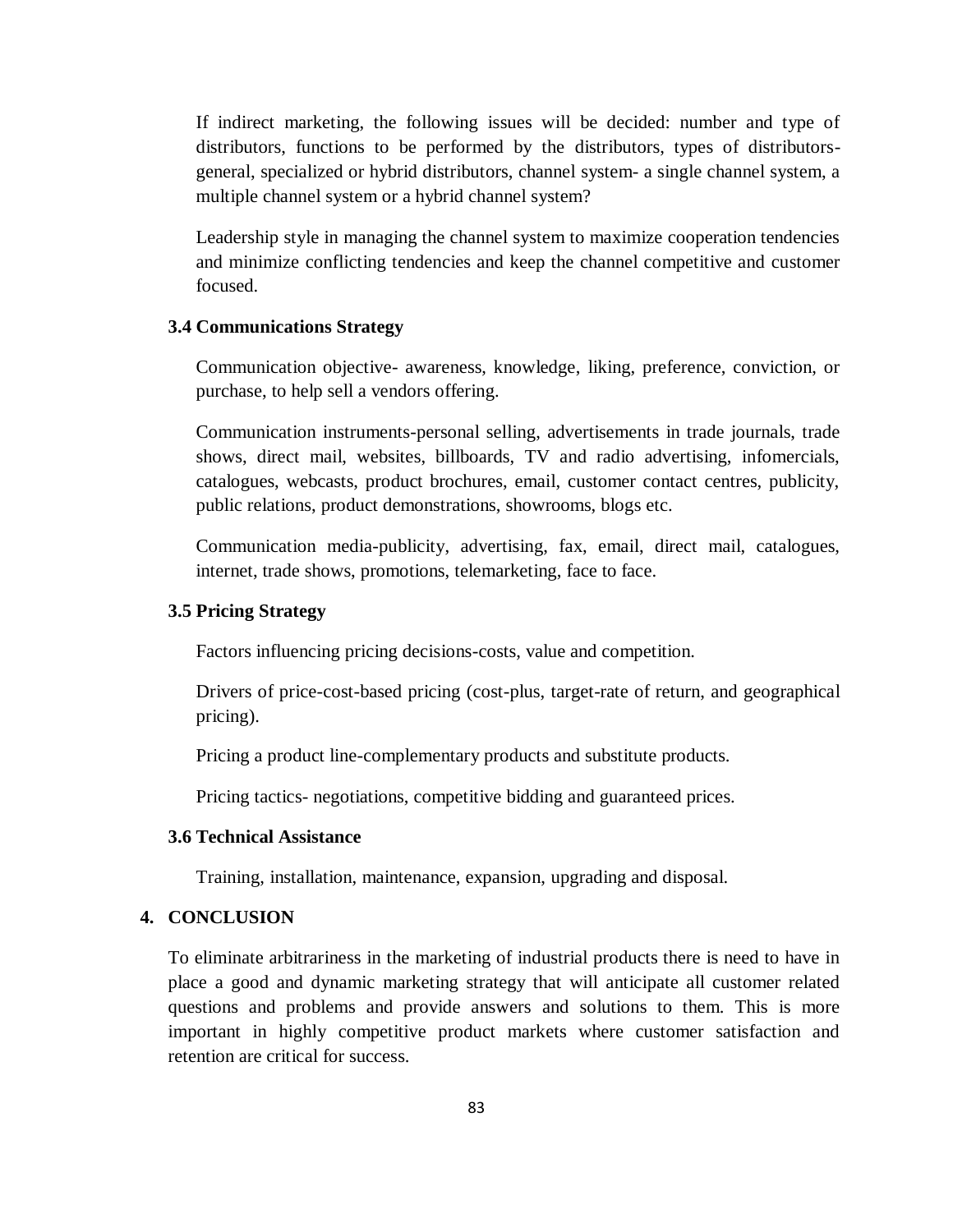### **5. SUMMARY**

In this study unit, the topics covered included the following**:**

Market selection

Product planning

Distribution system

Communications strategy

Pricing strategy

Technical assistance

Plant location

### **6. TUTOR MARKED ASSIGNMENT**

List and explain the elements of industrial marketing strategy

Discuss market selection and product planning strategy in industrial marketing

Describe distribution, communication and pricing components of marketing strategy in industrial marketing

### **7. REFERENCES/FURTHER READING**

Anderson, James C., and Narus, James A. (2004) *Business Market Management: Understanding, Creating, and Delivering Value*, 2nd Edition, [Pearson Education,](http://en.wikipedia.org/wiki/Pearson_Education) Inc.

Biemans, W.G. (2010) Business to Business Marketing: A Value-Driven Approach, McGraw-Hill Higher Education

Brown, Duncan and Hayes, Nick.(2008) Influencer Marketing: Who really influences your customers?, Butterworth-Heinemann,

Business Marketing Association (2003) "Marketing Reality Survey"

Corey, E.R. (1991) Industrial Marketing Cases and Concepts, 4<sup>th</sup> Edition, Prentice Hall, Englewood Cliffs, New Jersey

Dwyer, F. Robert, Tanner, John F. (2006) *Business Marketing: Connecting Strategy, Relationships, and Learning*, 3rd Edition, McGraw-Hill/Irwin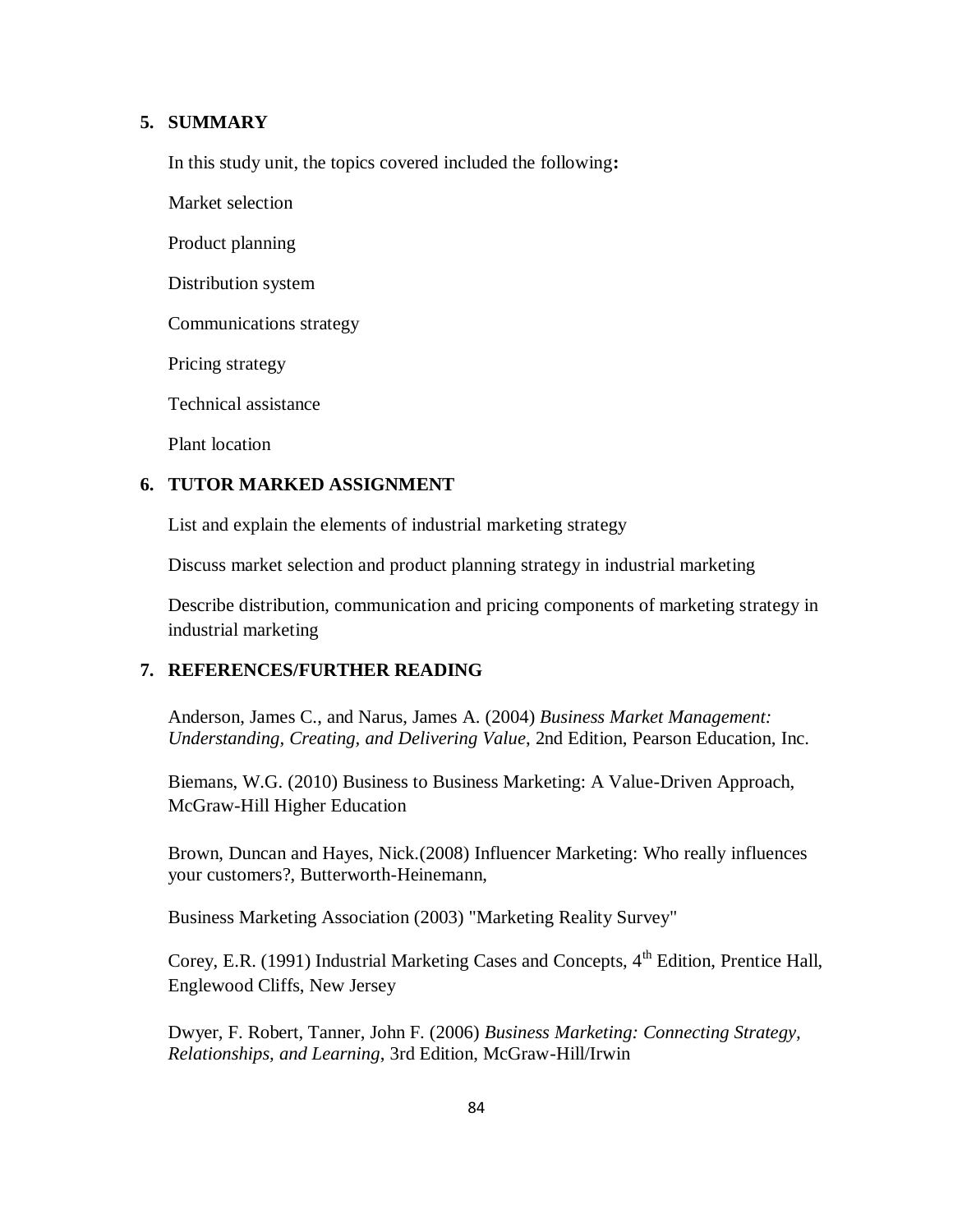Greco, John A. Jr., (2005) "Past indicates promising future for b-to-b direct; [Btob](http://en.wikipedia.org/w/index.php?title=BtoB_Magazine&action=edit&redlink=1)  [Magazine,](http://en.wikipedia.org/w/index.php?title=BtoB_Magazine&action=edit&redlink=1) June 13,

Hutt, Michael D., Speh, Thomas W. (2004) *Business Marketing Management: A Strategic View of Industrial and Organizational Markets*, 8th Edition, Thomson/South-Western

Morris, Michael H., Pitt, Leyland F., and Honeycutt, Earl Dwight (2001) *Business-to-Business Marketing: A Strategic Approach*, Sage Publications Inc.

Reid, David A., and Plank, Richard E. (2004) *Fundamentals of Business Marketing Research*, Best Business Books, an Imprint of The Haworth Press, Inc.

### **UNIT 17: STEPS IN INDUSTRIAL STRATEGIC MARKETING PLANNING**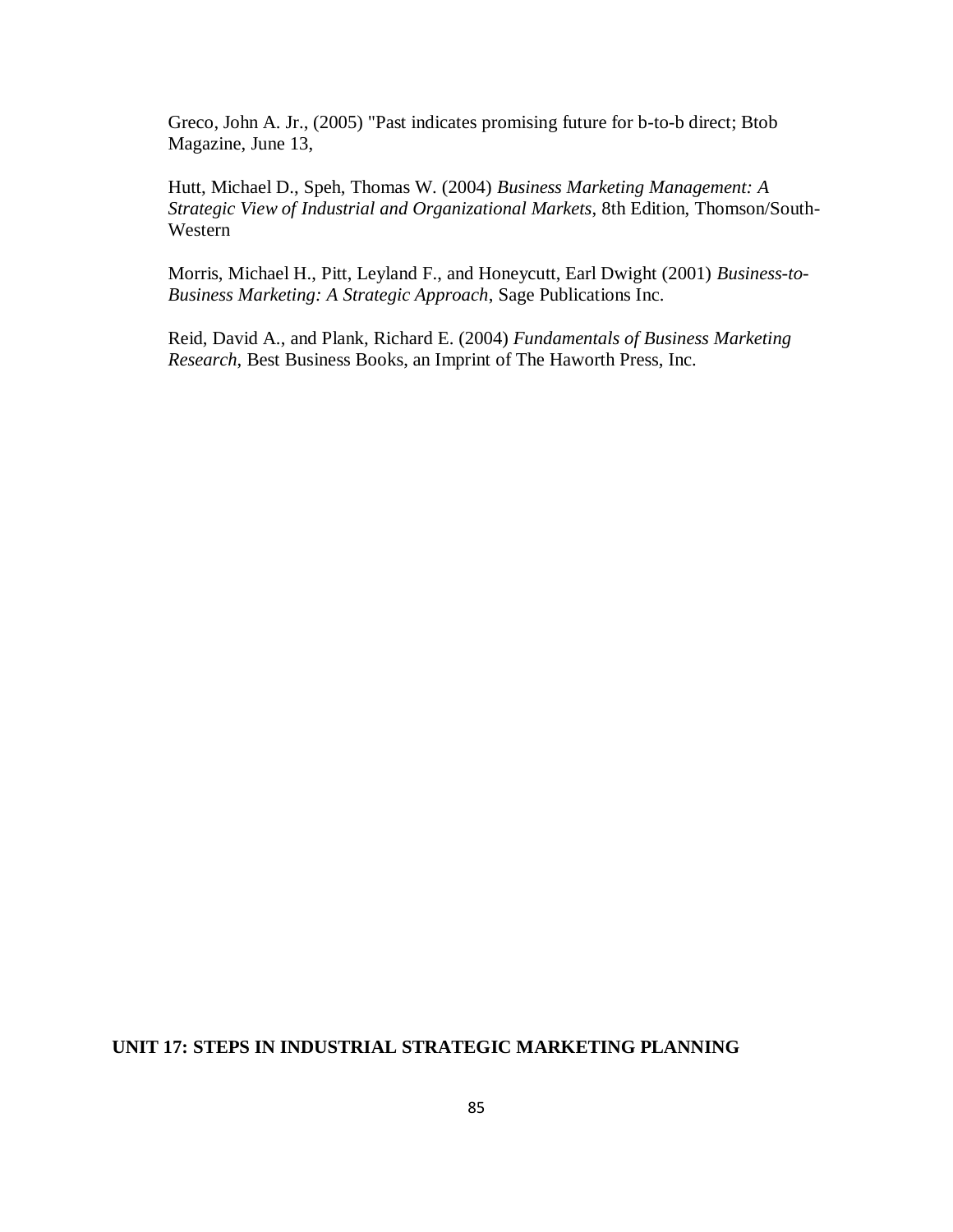### **CONTENTS**

- 1.0 Introduction
- 2.0 Objectives
- 3.0 Main Content
	- 3.1 External Environment
	- 3.2 Business Unit Environment
	- 3.3 Corporate Goals
	- 3.4 Business Unit Goals And Strategies
	- 3.5 Product Market Opportunities
	- 3.6 Market Analysis
- 4.0 Conclusion
- 5.0 Summary
- 6.0 Tutor Marked Assignment
- 7.0 References/Further Reading

### **1. INTRODUCTION**

In this study unit, we note that strategic marketing planning is useful to industrial marketers but many may not be doing it because of human and institutional capacity challenges. This unit aims to provide a guide for industrial marketers who desire to produce a strategic marketing plan.

### **2. OBJECTIVES**

At the end of this unit, you should be able to:

- 1. List and explain the elements of External Environment;
- 2. Discuss Business Unit Environment;
- 3. List Corporate Goals;
- 4. State Business Unit Goals and Strategies;
- 5. Product Market Opportunities; and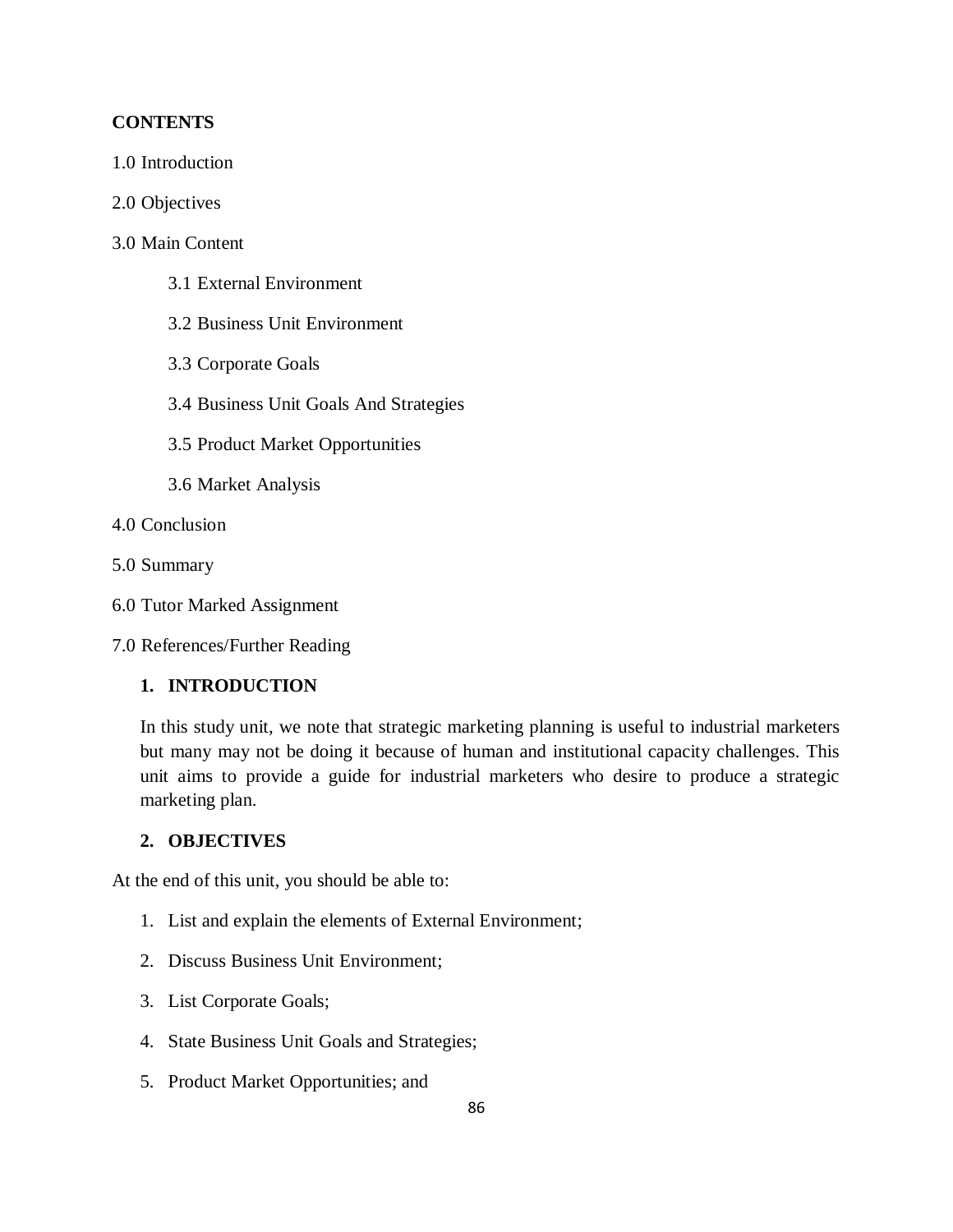## 6. Explain Market Analysis.

# **3. MAIN CONTENT**

### **3.1 External Environment**

The elements of external environment to be examined are:

Economic

Technical

Demographic

Political

Legal

Regulatory

# **3.2 Business Unit Environment**

Under this, we discuss the following**:**

Product Lines

Customer Base

Market Share Positions

Manufacturing Systems

R& D Capabilities

Sourcing Systems

Distribution

Financial Resources

Management

Organization and Control Systems

### **3.3 Corporate Goals**

# **3.4 Business Unit Goals and Strategies**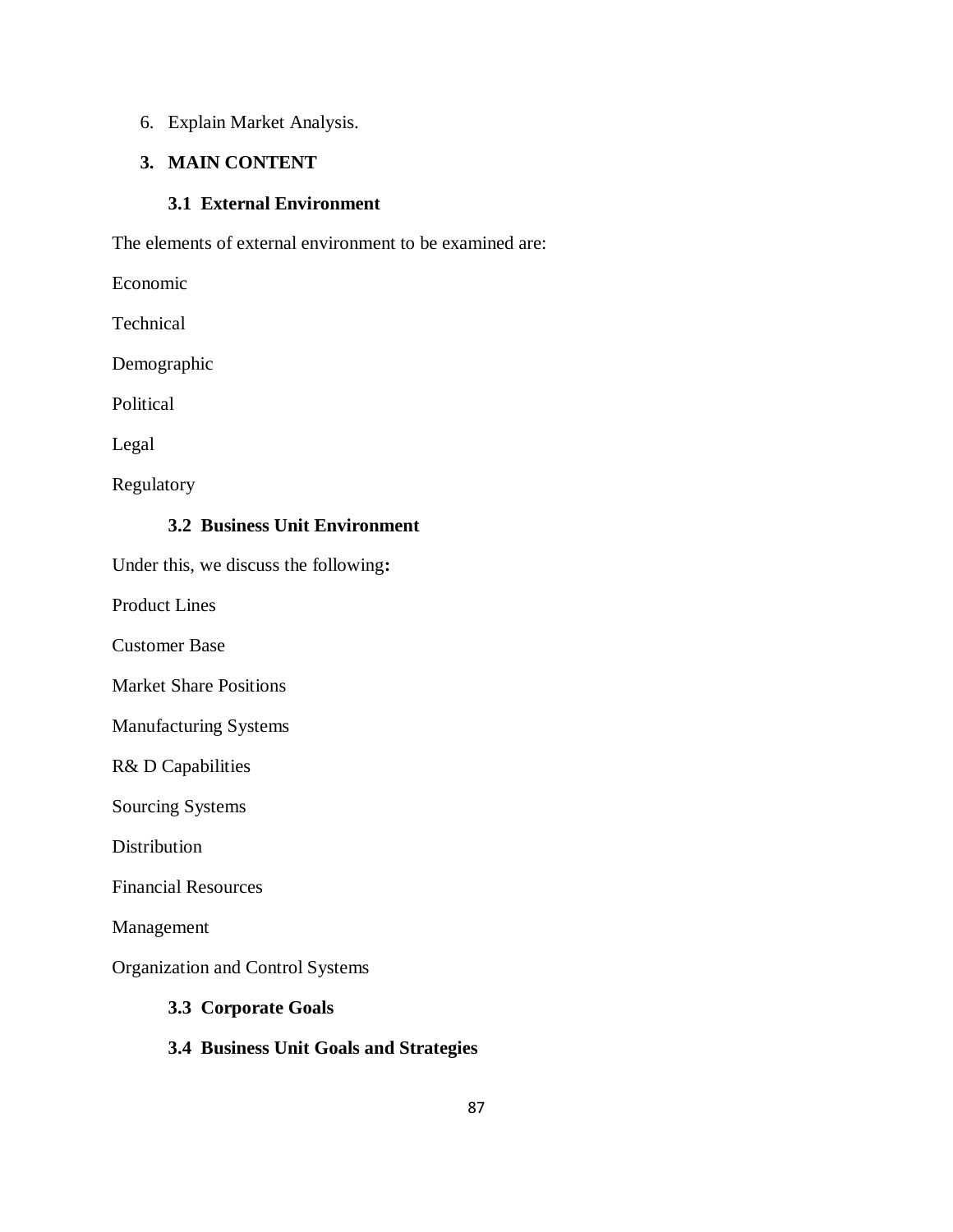# Goals, e.g,

- Rate of growth
- Profitability
- Market share

# Strategic plans

- Marketing
- Manufacturing
- $\bullet$  R & D
- Finance

# **3.5 Product Market Opportunities**

# **3.6 Market Analysis**

- $\triangleright$  Market segmentation scheme
- $\triangleright$  Segment analysis
- Size
- Rate of growth
- Technology
- Competitors' positions
- Regulatory factors

## Buyer behavior

- Product needs
- Information needs
- Buying processes
- Other available options
- **4. CONCLUSION**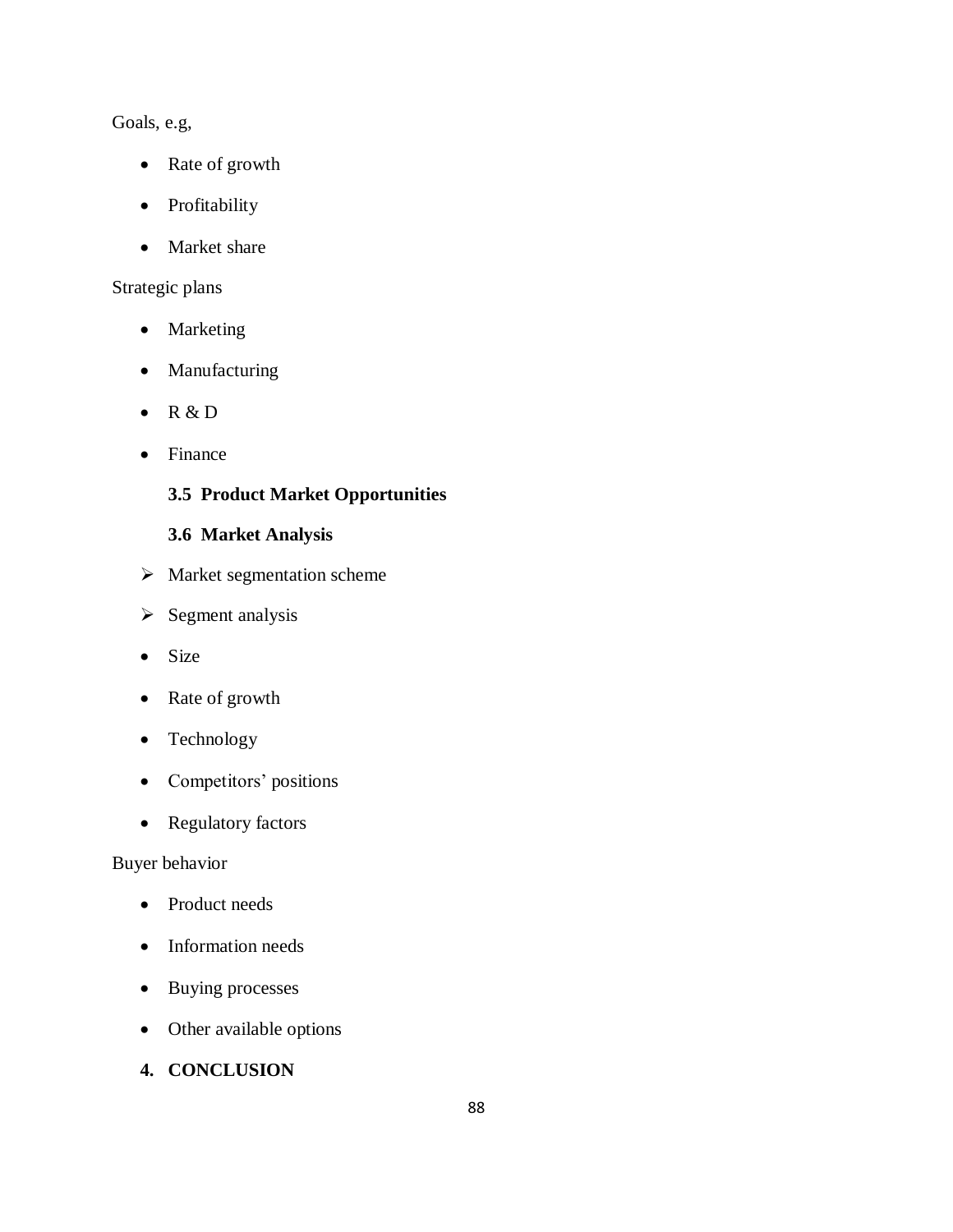The necessary steps in developing an industrial strategic marketing plan have been outlined in this study unit. This is a mere guide that must not necessarily be followed dogmatically. Every organization should domesticate the guide, selecting issues germane to its own operations and were data are readily available.

### **5. SUMMARY**

In this study unit, you were introduced to the following topics:

- External Environment
- Business Unit Environment
- Corporate Goals
- Business Unit Goals and Strategies
- **Market Opportunities**
- **Market Analysis**

### **6. TUTOR MARKED ASSIGNMENT**

- I. List and explain the elements of External Environment
- II. Discuss Business Unit Environment
- III. List Corporate Goals
- IV. State Business Unit Goals and Strategies
- V. Product Market Opportunities
- VI. Explain Market Analysis.

### **7. REFERENCES/FURTHER READING**

Anderson, James C., and Narus, James A. (2004) *Business Market Management: Understanding, Creating, and Delivering Value*, 2nd Edition, [Pearson Education,](http://en.wikipedia.org/wiki/Pearson_Education) Inc.

Biemans, W.G. (2010) Business to Business Marketing: A Value-Driven Approach, McGraw-Hill Higher Education

Brown, D. and Hayes, N. (2008) Influencer Marketing: Who really influences your customers? Butterworth-Heinemann,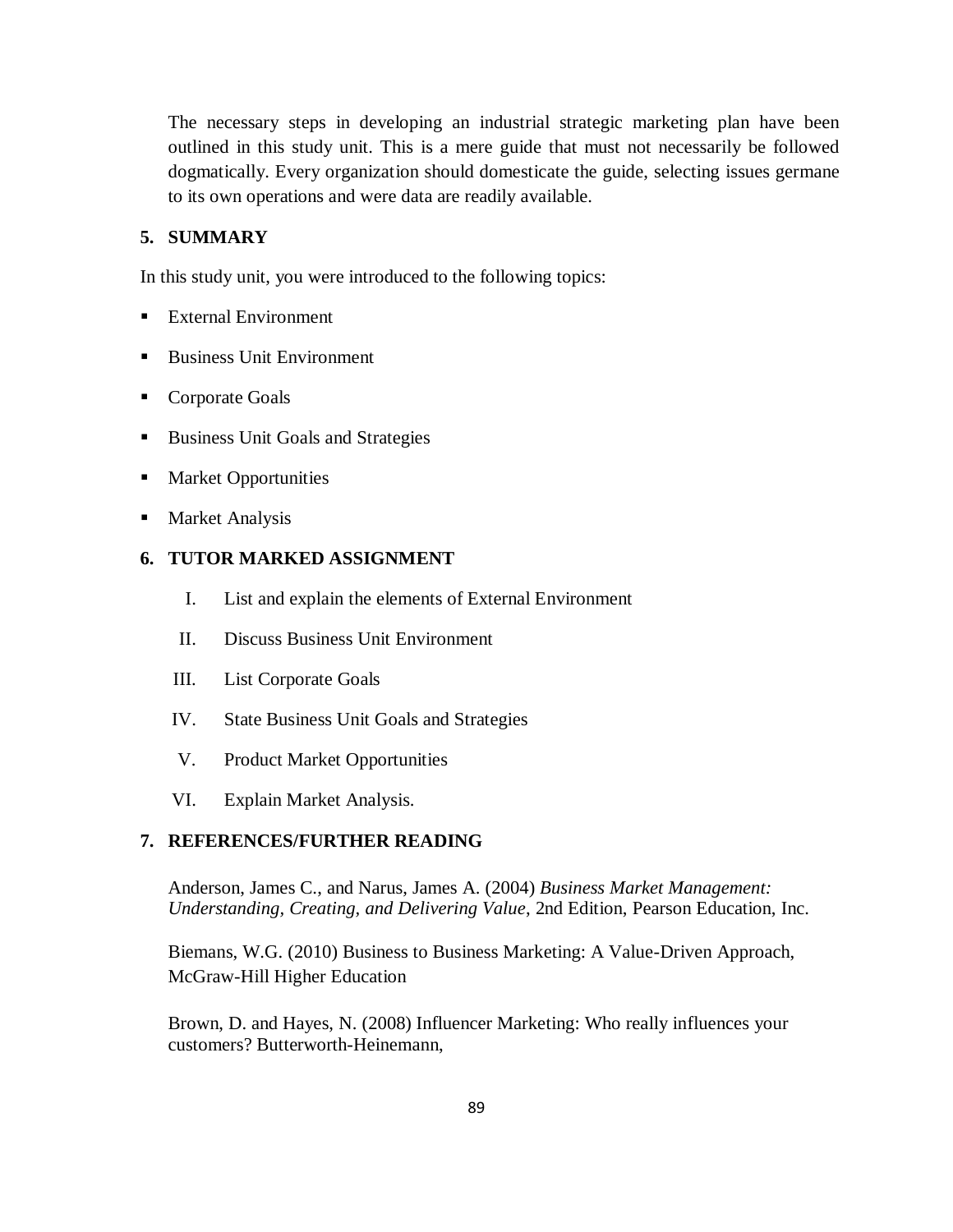Business Marketing Association (2003) "Marketing Reality Survey"

Corey, E.R. (1991) Industrial Marketing Cases and Concepts, 4<sup>th</sup> Edition, Prentice Hall, Englewood Cliffs, New Jersey

Dwyer, F. Robert, Tanner, John F. (2006) *Business Marketing: Connecting Strategy, Relationships, and Learning*, 3rd Edition, McGraw-Hill/Irwin

Greco, John A. Jr., (2005) "Past indicates promising future for b-to-b direct; [BtoB](http://en.wikipedia.org/w/index.php?title=BtoB_Magazine&action=edit&redlink=1) [Magazine,](http://en.wikipedia.org/w/index.php?title=BtoB_Magazine&action=edit&redlink=1) June 13,

Hutt, Michael D., Speh, Thomas W. (2004) *Business Marketing Management: A Strategic View of Industrial and Organizational Markets*, 8th Edition, Thomson/South-Western

Morris, Michael H., Pitt, Leyland F., and Honeycutt, Earl Dwight (2001) *Business-to-Business Marketing: A Strategic Approach*, Sage Publications Inc.

Reid, David A., and Plank, Richard E. (2004) *Fundamentals of Business Marketing Research*, Best Business Books, an Imprint of The Haworth Press, Inc.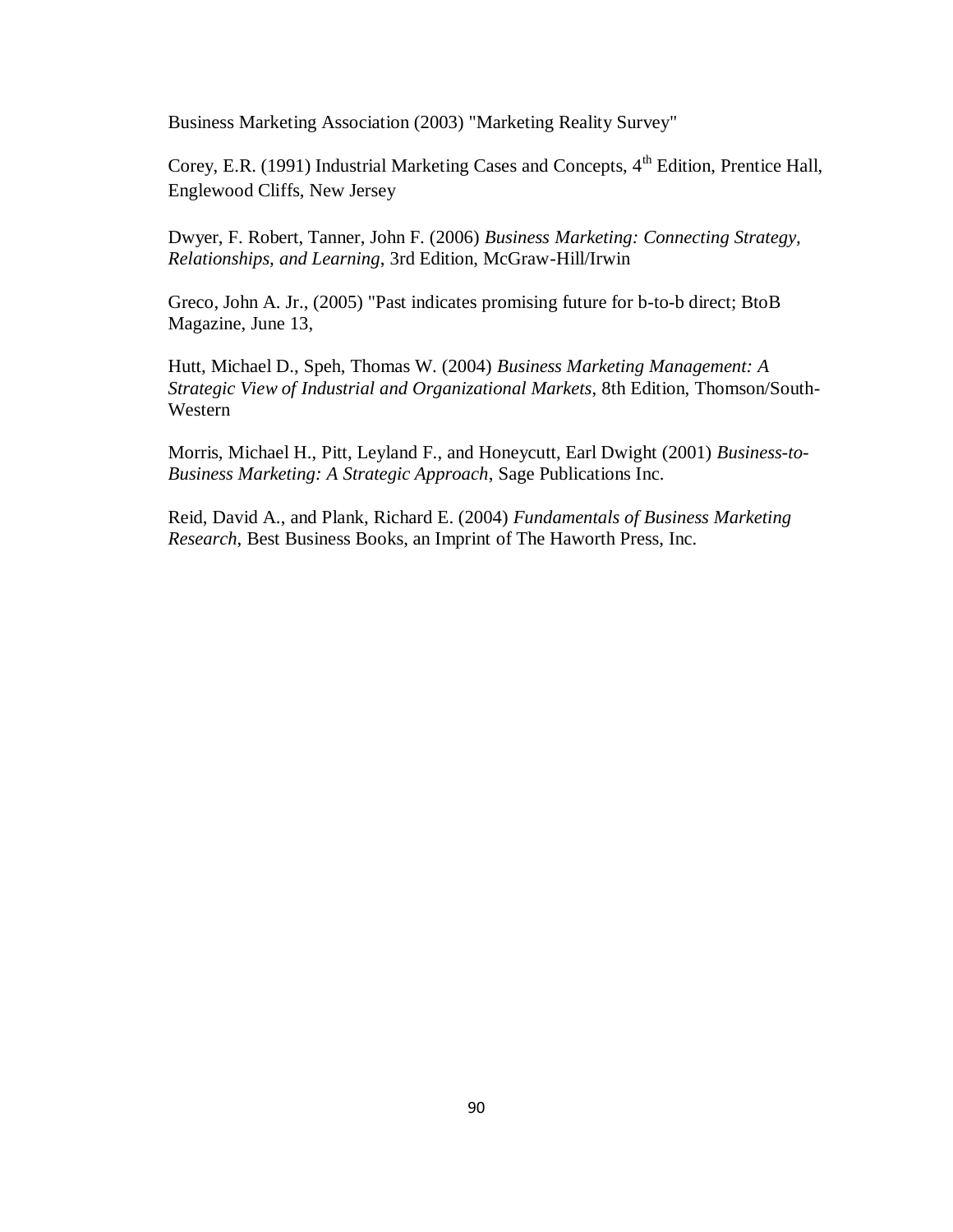## **UNIT 18: STEPS IN INDUSTRIAL STRATEGIC MARKETING PLANNING (11)**

### **CONTENTS**

- 1.0 Introduction
- 2.0 Objectives
- 3.0 Main Content
	- 3.1 Economic and Risk Analysis
	- 3.2 Product Market Strategies
- 4.0 Conclusion
- 5.0 Summary
- 6.0 Tutor Marked Assignment
- 7.0 References/Further Reading

# **1. INTRODUCTION**

In this study, we continue discussion on industrial strategic marketing planning. The first part discussed the following issues:

- **External Environment**
- Business Unit Environment
- Corporate Goals
- Business Unit Goals and Strategies
- **Market Opportunities**
- **Market Analysis**

In this unit, we complete discussion on industrial strategic marketing planning.

# **2. OBJECTIVES**

At the end of this unit, you should be able to:

Discuss economic and risk analysis needful in strategic marketing planning; and

Explain product market strategies apposite in industrial marketing.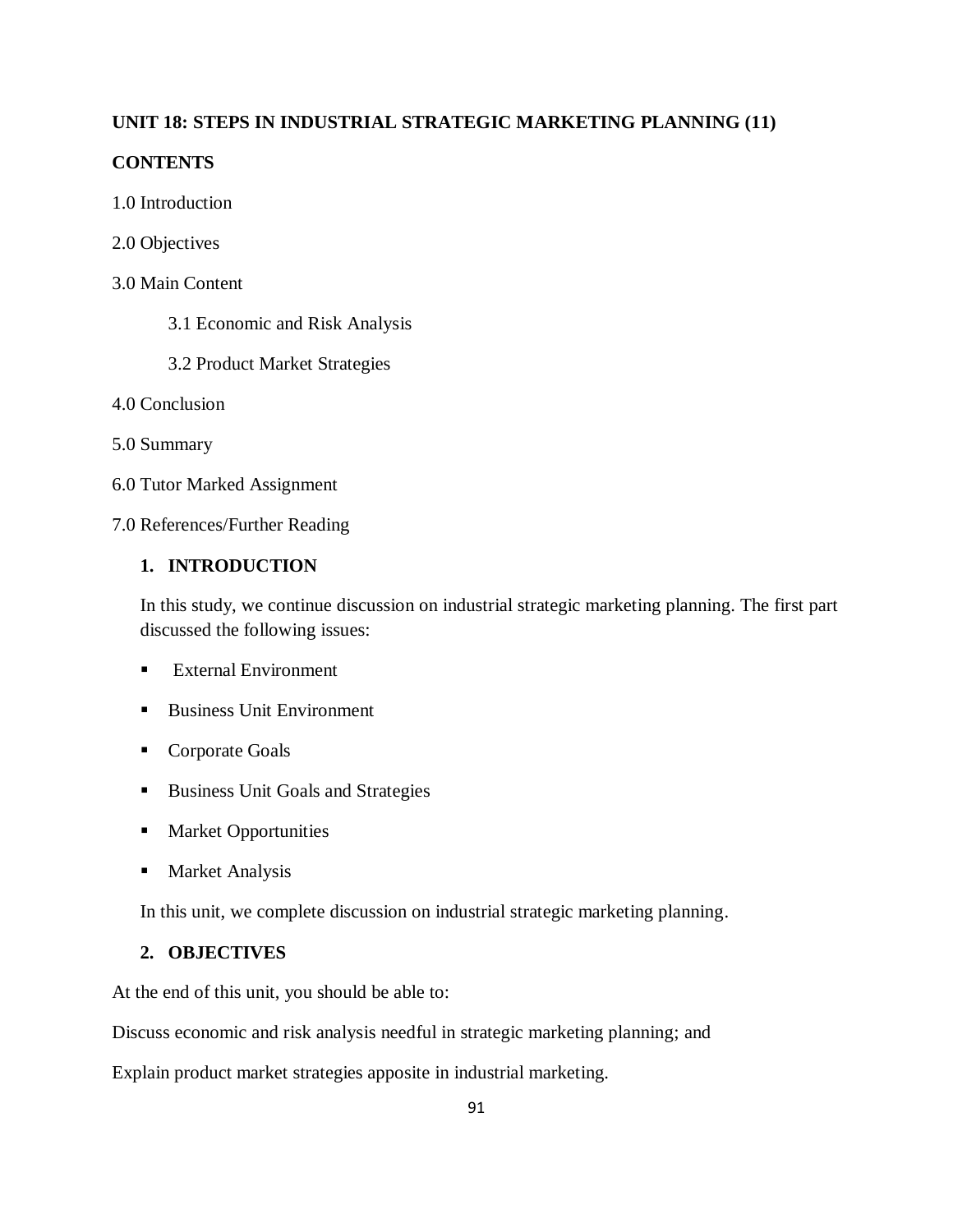## **3. MAIN CONTENT**

## **3.1 Economic and Risk Analysis**

### **Potential gains, e.g.**

- Profit levels
- Market share

### **Potential risks**

- Break-even analysis
- Contingency analysis

## Business-related effects, e.g., impact on

- Existing product lines
- Current customer base
- Distribution systems
- Technical resources
- Manufacturing systems

Potential follow-on opportunities

# **3.2 Product Market Strategies**

- Market segment selection
- Product planning
- Pricing
- Distribution
- Promotion
- Other
- o Product service
- o Technical support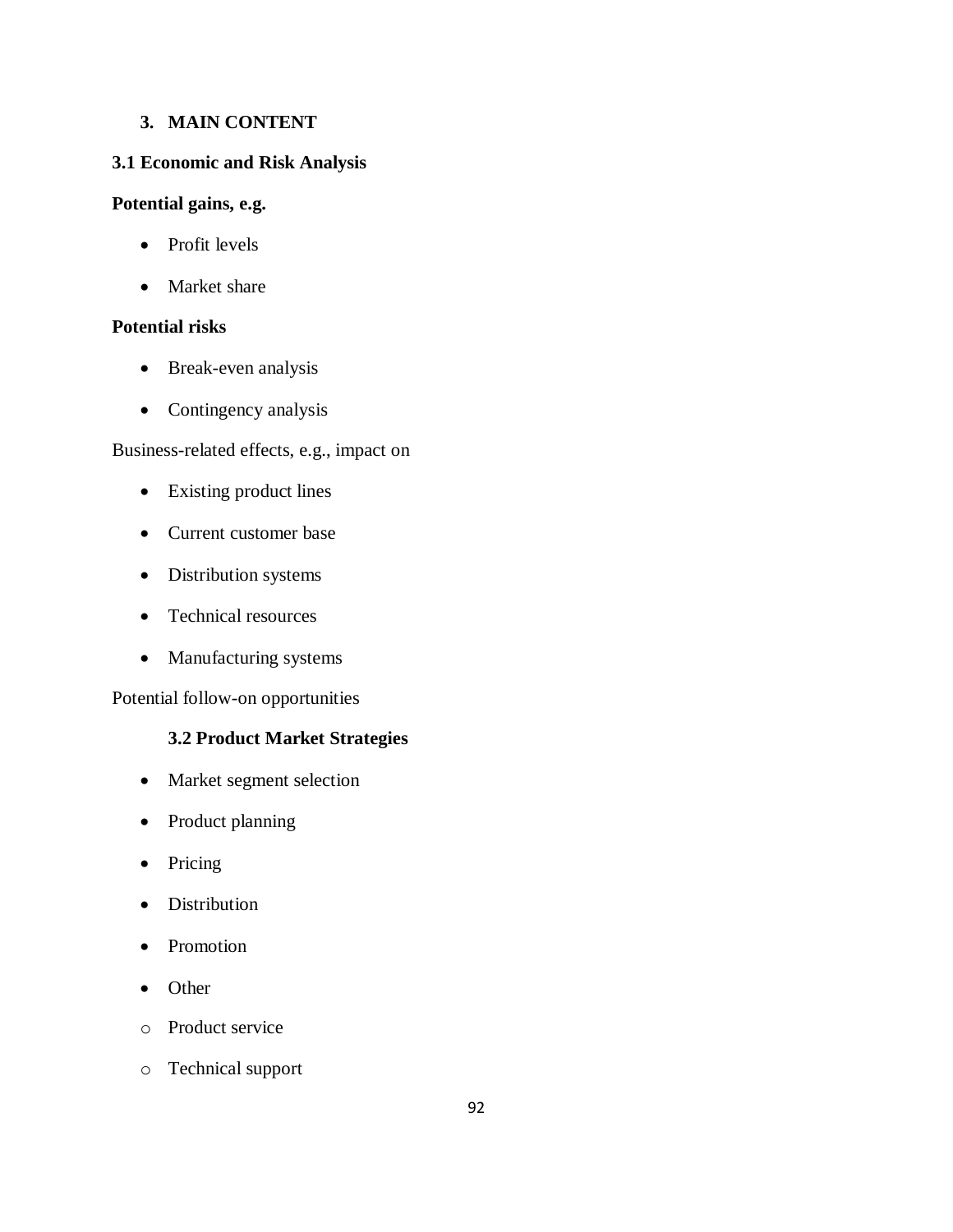- o Sales financing
- o Plant location

### **4. CONCLUSION**

Economic and risk analysis and product market strategies are the last steps in designing an industrial strategic marketing plan. The potential gains and risks of the plan and their business related effects should be identified and accommodated in deciding on the product market strategies to be adopted by the organization.

### **5. SUMMARY**

In this study unit, the topics covered included the following:

Economic and Risk Analysis

Product Market Strategies

### **6. TUTOR MARKED ASSIGNMENT**

- 1) Discuss economic and risk analysis needful in strategic marketing planning
- 2) Explain product market strategies apposite in industrial marketing.

### **7. REFERENCES/FURTHER READING**

Anderson, James C., and Narus, James A. (2004) *Business Market Management: Understanding, Creating, and Delivering Value*, 2nd Edition, [Pearson Education,](http://en.wikipedia.org/wiki/Pearson_Education) Inc.

Biemans, W.G. (2010) Business to Business Marketing: A Value-Driven Approach, McGraw-Hill Higher Education

Brown, D. and Hayes, N. (2008) Influencer Marketing: Who really influences your customers? Butterworth-Heinemann,

Business Marketing Association (2003) "Marketing Reality Survey"

Corey, E.R. (1991) Industrial Marketing Cases and Concepts,  $4<sup>th</sup>$  Edition, Prentice Hall, Englewood Cliffs, New Jersey

Dwyer, F. Robert, Tanner, John F. (2006) *Business Marketing: Connecting Strategy, Relationships, and Learning*, 3rd Edition, McGraw-Hill/Irwin